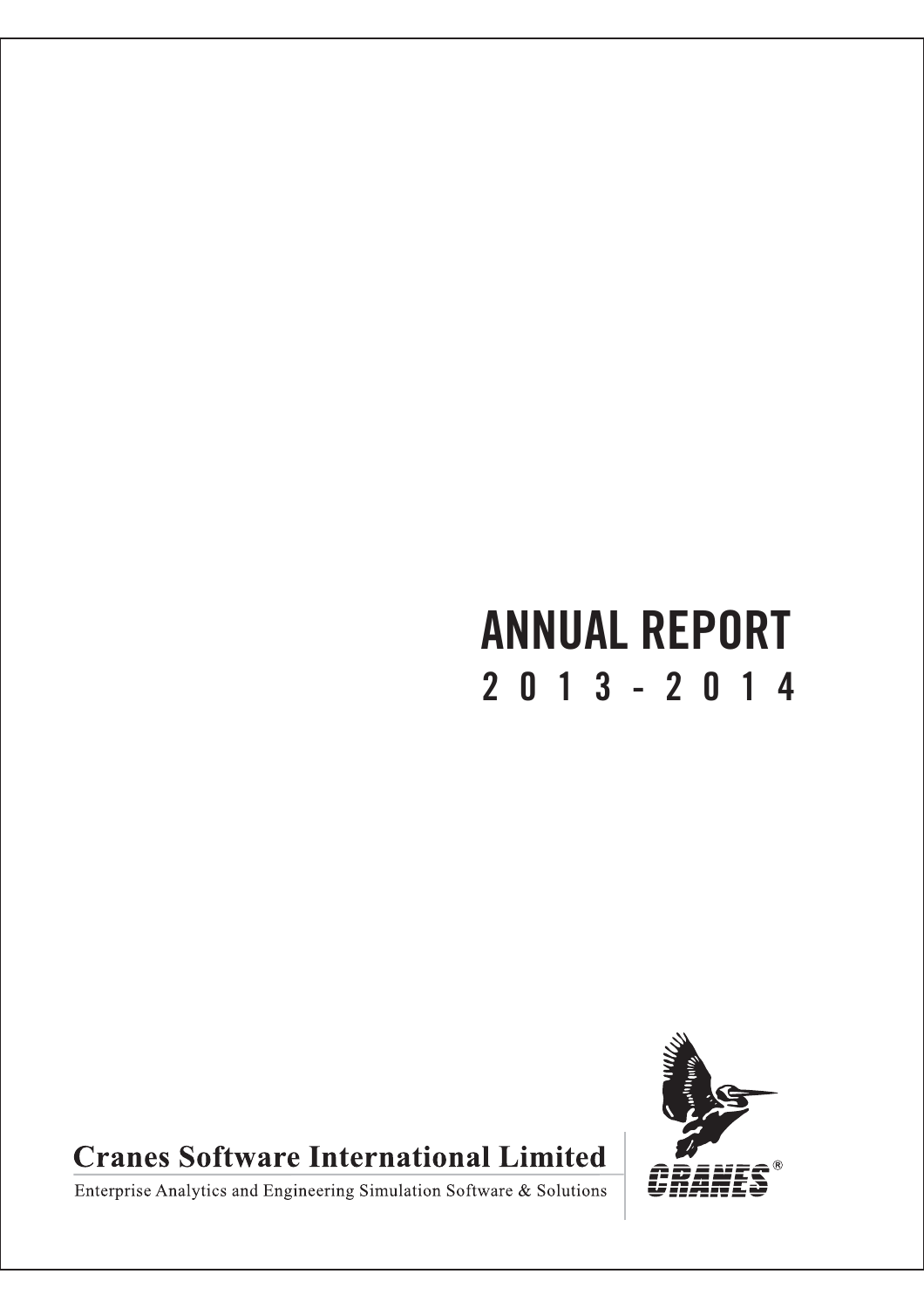

| <b>Board of Directors</b> | Mr. Asif Khader                             |   | Co-founder & Managing Director |
|---------------------------|---------------------------------------------|---|--------------------------------|
|                           | Mr. Mukkaram Jan                            | ٠ | Co-founder & Director          |
|                           | Mr. Mueed Khader                            | ۰ | <b>Director</b>                |
|                           | Mr. Richard Gall                            |   | <b>Director</b>                |
|                           | Dr. Peter Ryser                             |   | <b>Director</b>                |
| <b>Company Secretary</b>  | P. Phaneendra                               |   |                                |
| <b>Bankers</b>            | Bank of India                               |   |                                |
|                           | The Jammu & Kashmir Bank Ltd.               |   |                                |
|                           | State Bank of Travancore                    |   |                                |
|                           | <b>IDBI Bank Ltd.</b>                       |   |                                |
|                           | Canara Bank                                 |   |                                |
|                           | Allahabad Bank                              |   |                                |
|                           | State Bank of Mysore                        |   |                                |
| <b>Auditors</b>           | S. Janardhan & Associates                   |   |                                |
|                           | <b>Chartered Accountants</b>                |   |                                |
|                           | Apt. Nos. 104 & 203, Embassy Centre         |   |                                |
|                           | No. 11, Crescent road, Bangalore - 560 001. |   |                                |
| <b>Registered Office</b>  | Cranes Software International Ltd.          |   |                                |
|                           | #2, Tavarekere, Bannerghatta Road,          |   |                                |
|                           | BTM Layout, 1st Stage, 1st Phase,           |   |                                |
|                           | Bangalore - 560 029                         |   |                                |
| <b>Registrars</b>         | Integrated Enterprises India Pvt. Ltd.      |   |                                |
|                           | #39, Ramana Residency,                      |   |                                |
|                           | 4th Cross, Sampige Road,                    |   |                                |
|                           | Malleswaram, Bangalore - 560 003            |   |                                |
| Website                   | www.cranessoftware.com                      |   |                                |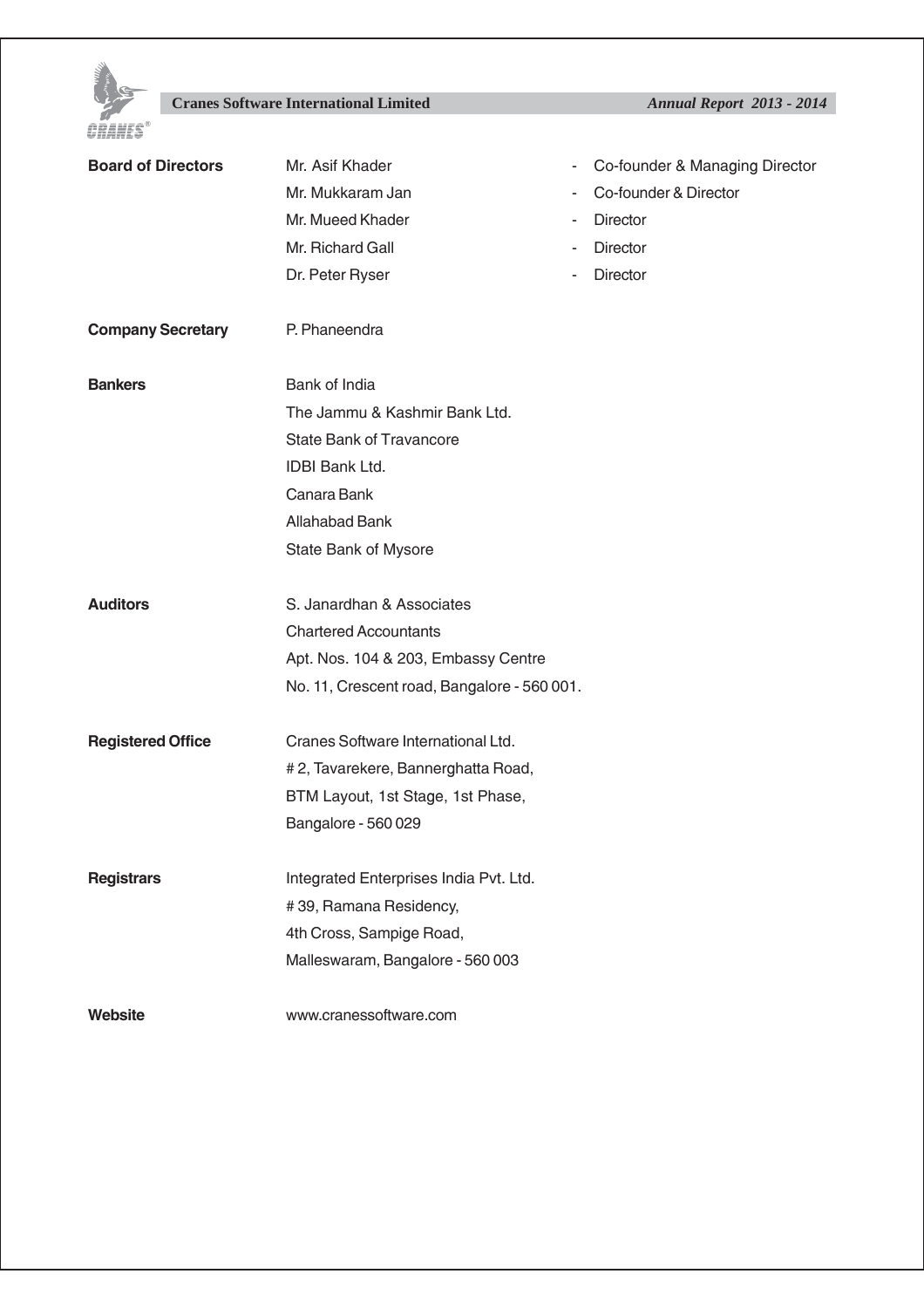

# CRANES SOFTWARE INTERNATIONAL LIMITED

# FINANCIAL STATEMENTS 2013 - 2014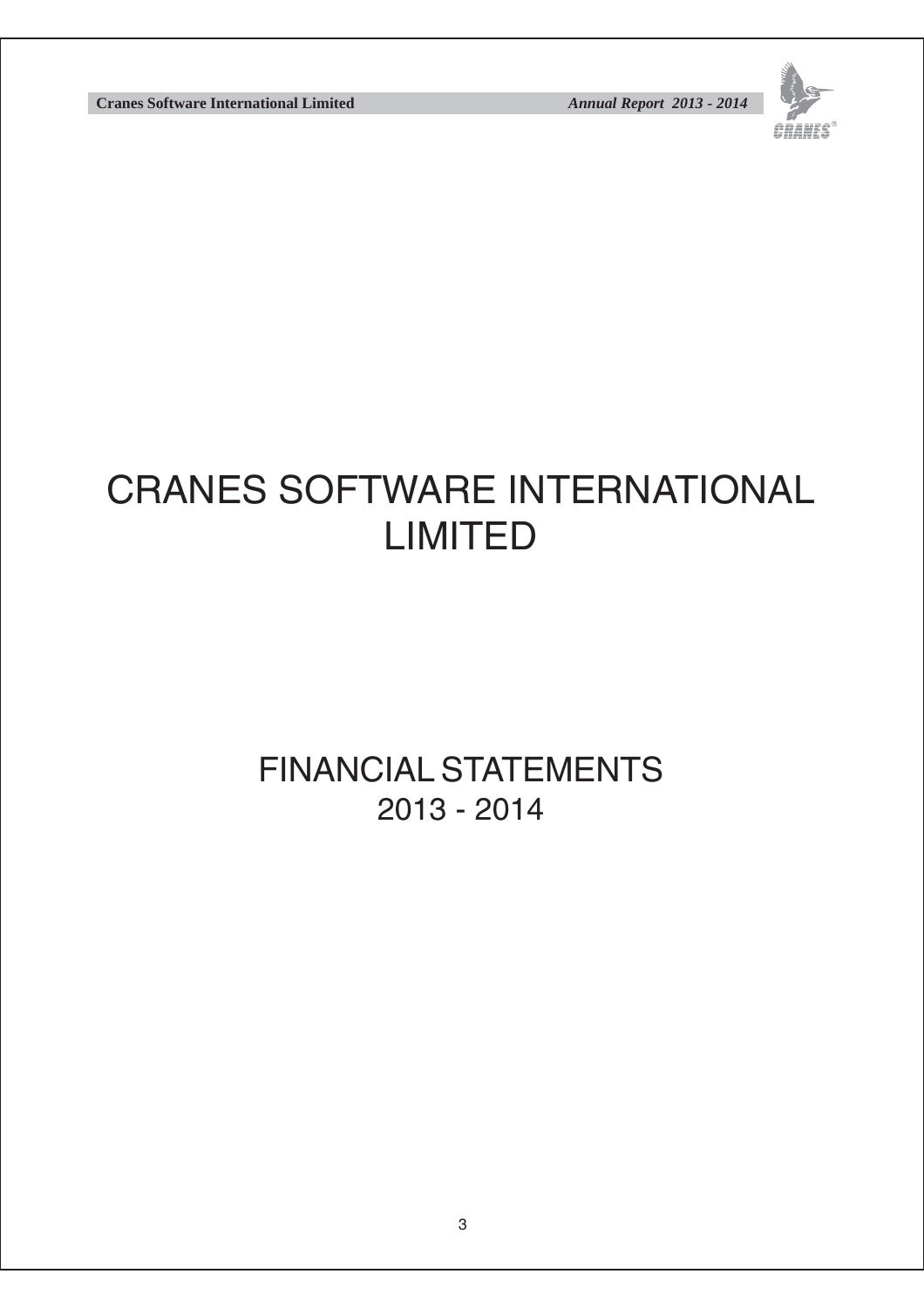

# **REPORT OF THE BOARD OF DIRECTORS**

#### To, The Members of **Cranes Software International Limited,**

Your Directors are pleased to present this Twenty-ninth Annual Report together with the audited accounts of the Company and its below-noted Subsidiary Companies for the year ended March 31, 2014.

- 1. Systat Software Inc., USA
- 2. Cranes Software Inc., USA.
- 3. Engineering Technology Associates Inc., USA (WOS of Cranes Software Inc., USA) incorporating therein, Engineering Technology Associates (Shanghai) Inc.,
- 4. Dunn Solutions Group Inc., USA (WOS of Cranes Software Inc., USA), incorporating therein, Dunn Solutions India Private Limited
- 5. Systat Software GmbH, Germany<br>6. Cubeware GmbH (WOS of Systat
- 6. Cubeware GmbH (WOS of Systat Software GmbH), including its WOS in Austria and Switzerland<br>7. Cranes Software International Pte. Ltd., Singapore
- 7. Cranes Software International Pte. Ltd., Singapore
- 8. Tilak Autotech Pvt. Ltd., India
- 9. Proland Software Pvt. Ltd., India
- 10. Caravel Info Systems Pvt. Ltd., India
- 11. Esqube Communication Solutions Pvt. Ltd., India
- 12. Systat Software Asia Pacific Ltd., India
- 13. Analytix Systems Pvt. Ltd., India

Also presented are Consolidated Financial Statements for the year ended March 31, 2014 which incorporate Audited Accounts for the above-noted Subsidiary Companies per relevant regulations.

#### **Financial Performance** (Rs. in Million)

**Particulars Example 2** Standalone **Consolidated 2013-14 2012-13 2013-14 2012-13** Sales and Operating Revenues 197.3 | 214.9 3,392.3 3,099.6 Profit / (Loss) before tax (1,918.1) (2,645) (2,007.7) (2,758.8) Taxes 918.4 109.3 978.0 140.1 Profit / (Loss) after tax (999.7) (2,535.7) (1,029.7) (2,618.7)

#### **Business**

During the year, your Company, on a standalone basis, achieved a Sales and Operating Revenue of Rs. 197.3 million, down from Rs. 214.9 million. The after tax position was a loss of Rs. 999.7 million, on Standalone basis, as compared to loss of Rs 2,535.7 million in the previous year. This reduction in loss, was primarily due to items classified as 'Extraordinary Items' ( largely write back of bank liabilities no longer needed - Rs 685.4 million), 'Exceptional Items' ( largely prior period income items - Rs 11 million, compared to Rs 0.7 million of previous year), Deferred Tax Asset accrual ( Rs 931 million as compared to Rs 144.5 million previous year) and other minor variances in expenditure.

On a consolidated basis, during the year, your Company together with its subsidiaries, achieved a Sales and Operating Revenue of Rs. 3,392.3 million, up from Rs. 3,099.6 million of the previous year.

#### **Operations**

As outlined in detailed in the Management Discussion and Analysis Annexure, Company management has worked earnestly over the past three years to re-build the organization from its years of business downturn and has been successful in maximizing its strengths and leveraging its inherent capabilities of business transformation. Most recently, the Company has been re-establishing itself in the areas of Business Intelligence, Engineering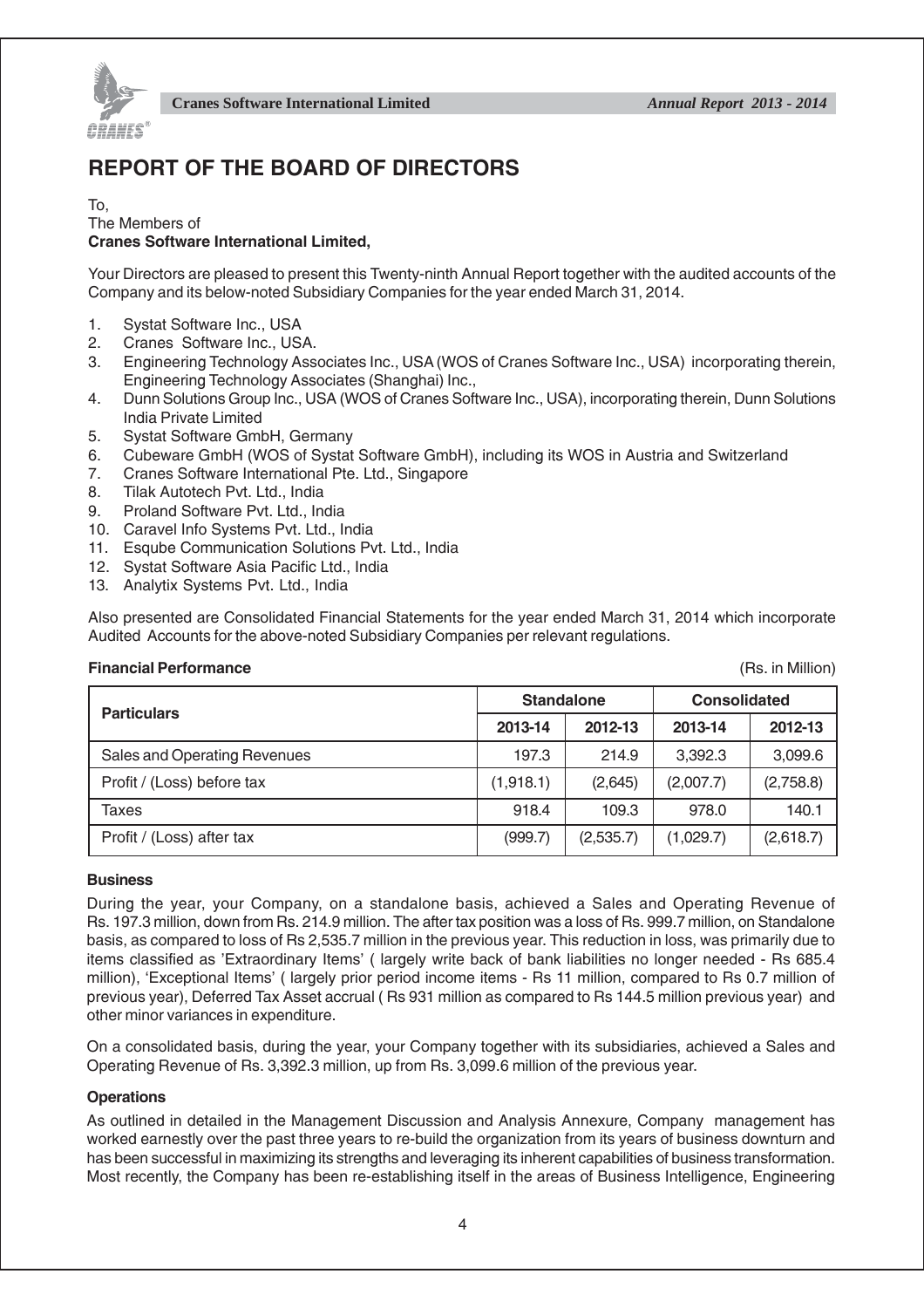

Services and Vocational Training and we continue to improve operational effectiveness, optimize costs and increase market reach both on a standalone basis and through its subsidiaries.

Company management has particularly focused on improved customer bandwidth and increased product and services offerings. We have increased and improved our product range in the Engineering products and services area, liaising with business partners to expand market reach and penetrate into new business areas. We plan to re-establish our relationships with academia and bring active partnerships from the Corporate sector as well. At the Varsity division, the Company has refocused and realigned its India-centric operations on training and education and launched new courses relevant to current market trends which have created a fresh demand. As a result of these initiatives, we expect to see promising results this year from this division.

The Company is also focused on improving its balance sheet position. Active discussions with secured and unsecured lenders for restructuring / closure of debts have yielded debt closure agreements with many banks. We also continue to pursue various approaches to sustained operational profitability and reduced debt exposure.

## **Appropriation**

In the absence of distributable profits in the year, the Directors have not recommended any dividend for the year 2013-14, in order to conserve cash.

## **Subsidiary Companies / Joint Ventures**

In terms of Sec 212(1) of the Companies Act, 1956, the Directors' Reports, Profit and Loss Accounts and Balance Sheets of each of the noted Subsidiary Companies are incorporated in the Consolidated Financial Statements which are presented herein.

In accordance with the Accounting Standard AS-21 on consolidated financial statements, the Consolidated Financial Statements are attached as part of the Annual Report and Accounts.

This along with the Company's results, we believe, presents a full view of the state of affairs of the Company.

## **Remarks of Auditors**

In the course of auditing the Company Accounts, the Statutory auditors have raised comments, observations and qualifications. Their comments in respect of the Company's assumption of "Going Concern" along with the responses of the Board to each are given below :

|              | <b>Auditors Opinion</b>                                                                                                                                                                                                                                                                                                                                               | <b>Management Response</b>                                                                                                                                                                                                                                                                                                                                                                                            |  |
|--------------|-----------------------------------------------------------------------------------------------------------------------------------------------------------------------------------------------------------------------------------------------------------------------------------------------------------------------------------------------------------------------|-----------------------------------------------------------------------------------------------------------------------------------------------------------------------------------------------------------------------------------------------------------------------------------------------------------------------------------------------------------------------------------------------------------------------|--|
| $\mathbf{1}$ | <b>Redemption of Foreign currency convertible</b><br>bond amounting to Rs. 34,682.13 lakhs<br>(42 million Euros) to the holders of the bonds<br>have fallen due during April 2011 and is yet<br>to be redeemed as on the date of Balance<br><b>Sheet.</b>                                                                                                             | While it is accepted that redemption has not taken<br>place, there have been transactions, the Company<br>is aware of, between various Bond Holders who<br>originally subscribed to the issue and others. A large<br>number of the new Bond Holders, the Company<br>believes, have considerable faith in its business<br>soundness and would like to support the Company<br>in its endeavours to rebuild its business |  |
| 2.           | Legal proceeding under Sec. 138 of the<br><b>Negotiable Instruments Act have been</b><br>initiated by various Banks against the<br><b>Company. These Banks have applied to the</b><br>Debt Recovery Tribunal / Hon'ble Courts, etc.<br>for recovery of dues. These proceeding are<br>in various stages of disposal before the<br>"DRT" and respective Hon'ble Courts. | The Company is actively defending its position in<br>these cases. It is also in advanced settlement<br>negotiations with both secured & unsecured<br>lenders and while reaching settlements with some,<br>expects to reach favourable settlements with<br>others in due course.                                                                                                                                       |  |
| 3.           | In our opinion the securities provided to<br>Banks are not adequate to cover the amounts<br>outstanding to them as on the date of<br><b>Balance Sheet.</b>                                                                                                                                                                                                            |                                                                                                                                                                                                                                                                                                                                                                                                                       |  |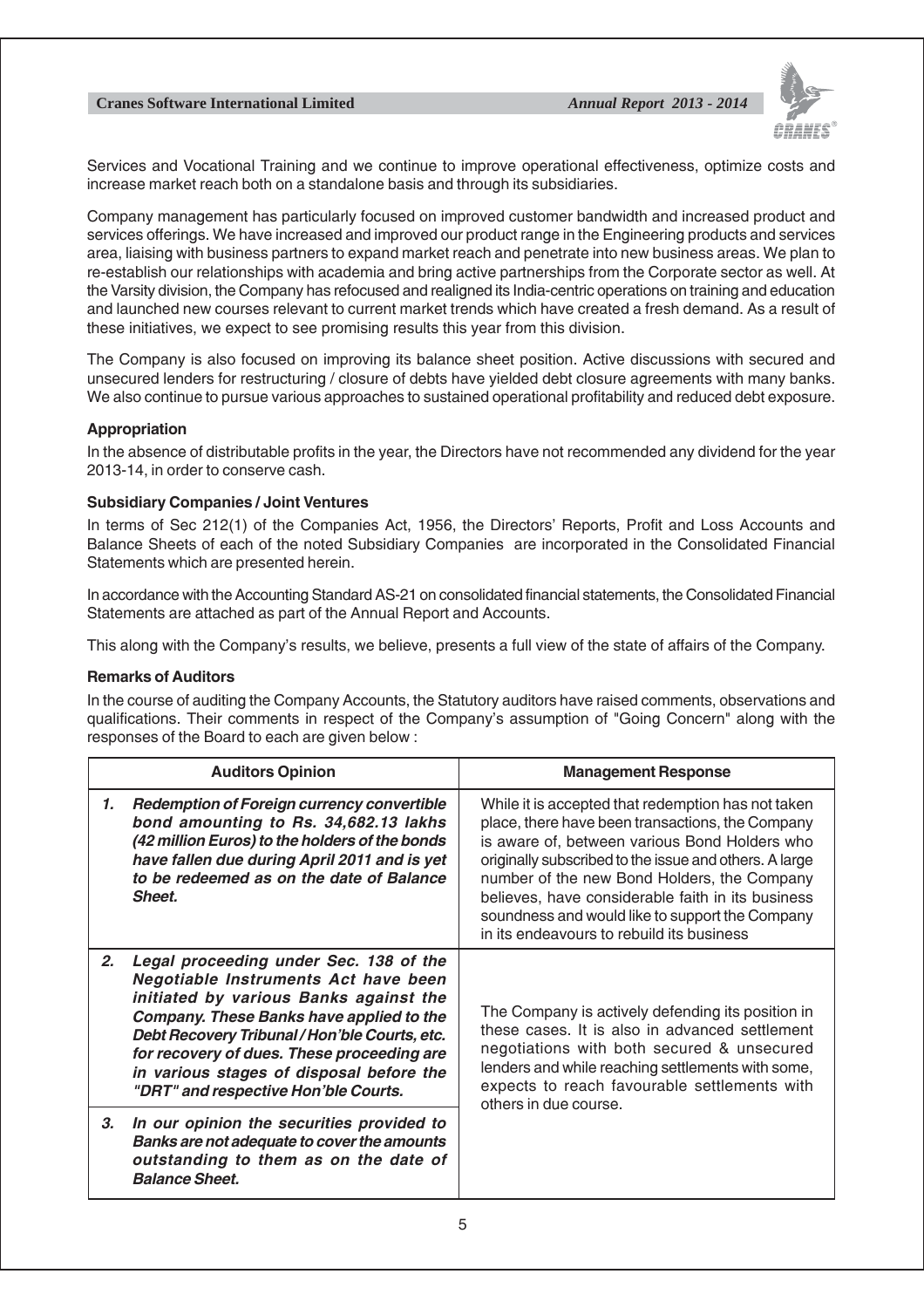

| 4.          | An Advance of Rs. 23,950.68 lakhs is due<br>from a party for an inordinate period and in<br>our opinion recovery of the same is doubtful.<br>However, the Company continues to classify<br>such amounts as 'Good'. However, no<br>evidence has been given to us to consider<br>those amounts as recoverable as on the date<br>of Balance Sheet.                                                                                                                                                                                                                                                                                                                                                                                | During the year, considerable sets of actions were<br>concluded on Book Debt Receivables since<br>amounts were larger and needed more focused<br>action. Complete resolution has by and large been<br>possible on this account and adequate provision<br>has been made, as auditors itself believe. It is the<br>belief of the Company that 'Value will be received'<br>from the party to whom the advance was paid and<br>referred to by the Auditor; the matter will be dealt<br>with in the current year and until further clarity, it is<br>believed that the matter can continue to be<br>classified as 'Good'                                                                                                                                                                                                                |
|-------------|--------------------------------------------------------------------------------------------------------------------------------------------------------------------------------------------------------------------------------------------------------------------------------------------------------------------------------------------------------------------------------------------------------------------------------------------------------------------------------------------------------------------------------------------------------------------------------------------------------------------------------------------------------------------------------------------------------------------------------|------------------------------------------------------------------------------------------------------------------------------------------------------------------------------------------------------------------------------------------------------------------------------------------------------------------------------------------------------------------------------------------------------------------------------------------------------------------------------------------------------------------------------------------------------------------------------------------------------------------------------------------------------------------------------------------------------------------------------------------------------------------------------------------------------------------------------------|
| 5.          | Attention of the members is invited to Note<br>no. 3.11 of the Notes regarding recognition<br>of deferred tax credit on account of<br>unabsorbed losses and allowances<br>aggregating to Rs. 22,559.89 lakhs (year<br>ended March 31, 2013 Rs. 13,249.77 lakhs)<br>This does not satisfy the virtual certainty test<br>for recognition of deferred tax credit as laid<br>down in Accounting Standard 22                                                                                                                                                                                                                                                                                                                        | The Company has in the past year made planned<br>efforts and progress in rebuilding its businesses<br>and moving towards sustained financial growth,<br>we remain confident that the Company will have<br>future taxable income to take advantage of the<br>deferred tax credit as a 'recognized' asset.                                                                                                                                                                                                                                                                                                                                                                                                                                                                                                                           |
| 6.          | The Subsidiary Company M/s Systat Software<br>Inc. has out of amounts due to the Company,<br>written back a sum of 2.6 Million USD<br>equivalent to Rs 1,562.60 lakhs during the<br>year under reference. The Company has<br>created a provision in the Statement of Profit<br>and Loss for a similar amount in the books<br>of the Company. The Company is yet to apply<br>to the Reserve Bank of India seeking its<br>approval for write off of this amount in<br>accordance with the provisions of the Foreign<br><b>Exchange Management Act, 1999</b>                                                                                                                                                                      | Necessary application to the Foreign Exchange<br>Management Authorities is under preparation to<br>close this matter.                                                                                                                                                                                                                                                                                                                                                                                                                                                                                                                                                                                                                                                                                                              |
| $Z_{\rm c}$ | Reference is drawn to Note no. 3.34 of the<br>notes regarding the amounts classified under<br>"Fixed Assets" including "Intangible Assets<br>Under Development" amounting to<br>Rs. 35,469.53 lakhs. No evidence has been<br>produced before us for testing its impairment<br>and in the absence of the same, we are unable<br>to express any opinion on the impairment to<br>such asset. In our opinion, such test of<br>impairment as on the date of Balance Sheet<br>is mandatory, especially in view of the higher<br>degree of the obsolescence of software which<br>is stated to be under various stages of<br>further<br>development,<br>though<br>no<br>developments have been carried out during<br>the recent years. | We believe that there is no reduction in the value<br>of its IP assets and that the attainable value would<br>be at least equal to the carrying value. During the<br>year under review, the management has put its<br>efforts in product planning and is confident of<br>continuing the development of these products and<br>also convinced that such developed products will<br>contribute substantially towards increased<br>revenues.<br>The Company, has implemented several measures<br>to improve its business potential as outlined in the<br>Management Discussion and Analysis annexed to<br>this report, including debt restructuring and<br>substantial progress towards resumption of normal<br>operations. Hence, we are highly confident that<br>the concept of 'Going Concern' continues to apply<br>without doubt. |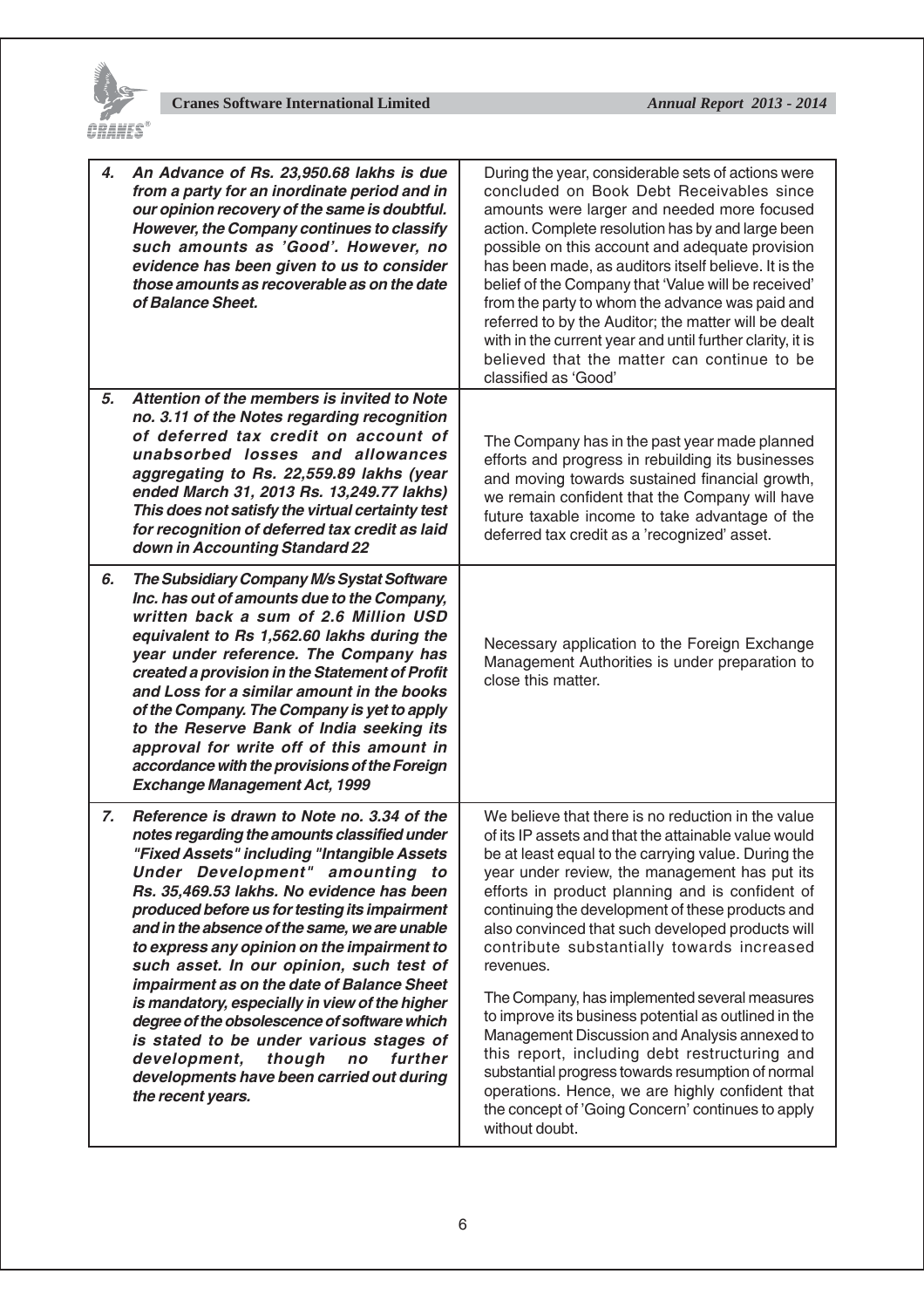

| In the light of the above, the appropriateness<br>of the 'Going Concern' concept based on<br>which the accounts have been prepared is<br>interalia dependent on the Company's ability<br>to infuse requisite funds for meeting its<br>obligations, rescheduling of debt and<br>resuming normal operations. |                                                                                                                                  |
|------------------------------------------------------------------------------------------------------------------------------------------------------------------------------------------------------------------------------------------------------------------------------------------------------------|----------------------------------------------------------------------------------------------------------------------------------|
| 8. Further to the above, we would like to draw<br>the attention of the members to Note no. 3.28<br>regarding default of payments to various<br>statutory authorities.                                                                                                                                      | The Company is in the process of discharging<br>these liabilities and is confident of clearing the<br>entire dues in due course. |

## **Deposits**

Your Company has not accepted deposits from the public during the current year.

## **Directorate**

Dr. Peter Ryser and Mr. Richard Holden Gall retire by rotation in the forthcoming Annual General Meeting. Dr. Peter Ryser and Mr. Richard Holden Gall, being eligible, offer themselves for re-appointment.

## **Conservation of Energy**

Even though the operations of your Company are not energy-intensive, adequate measures have been taken to reduce energy consumption by using efficient equipment. Since it is a Software Company, primarily dealing with scientific and engineering software products and product related projects, energy cost forms a very small part of total cost and its impact on total cost is not material.

## **Research & Development Activities**

The Management of your Company has been committed to building a strong R&D culture from day one and has set clear R&D goals. In order to achieve these goals, the Company has focused on furthering the efficacies of R&D activities as well as building synergies among multiple-impact technologies. The statement giving information as required under Companies (Disclosure of Particulars in the Report of the Board of Directors) Rules 1988 is enclosed to this report.

## **Foreign Exchange Earnings and Outgo**

Foreign exchange earned (FOB) during 2013-14 is Rs. 76.4 million and foreign exchange outgoing is Rs. 170.3 million during the year.

## **Employees**

Information as per Sec 217(2a) of the Companies Act, 1956 read with the Companies (Particulars of employee) Rules,1975 and forming part of the Directors Report for the year ended March 31, 2014 is not applicable due to the fact that no present employee is getting salary above 5 lakhs.

## **Directors' Responsibility Statement**

Pursuant to Section 217(2AA) of the Companies Act 1956, the Directors hereby confirm that they have:

- i. Followed the applicable accounting standards in the preparation of the annual accounts;
- ii. Selected such accounting policies and applied them consistently and made judgments and estimates that were reasonable and prudent so as to give a true and fair view of the state of affairs of the Company at the end of the financial year and of the loss of the Company for the year under review;
- iii. Taken proper and sufficient care for the maintenance of adequate accounting records in accordance with the provisions of the Companies Act 1956, for safeguarding the assets of the Company and detecting fraud and other irregularities;
- iv. Prepared the accounts for the financial year on a 'going concern' basis.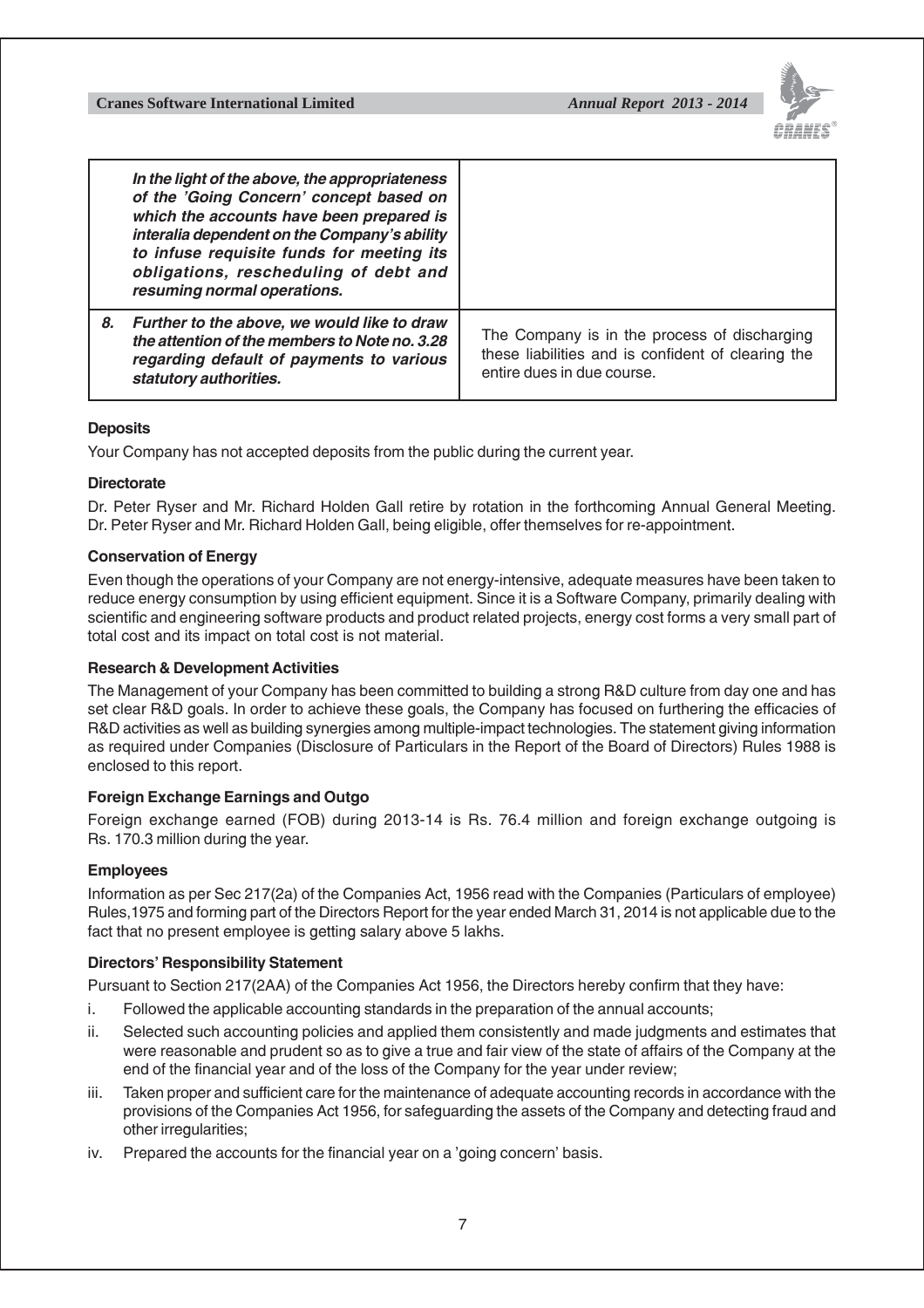

## **Corporate Governance**

A detailed report on Corporate Governance & Management Discussion and Analysis are attached.

The Board members and the Senior Management Personnel have affirmed compliance with the Code of Conduct. Declaration of Confirmation by the Managing Director to this effect is annexed hereto.

## **Auditors**

The auditors of the Company, Messrs. S. Janardhan & Associates, Chartered Accountants, retire at the ensuing Annual General Meeting and are eligible for reappointment. The declaration under Section 224(1)(B) of the Companies Act 1956 has been received from them.

## **Acknowledgement**

Your Directors wish to place on record their sincere appreciation for the assistance and co-operation received from Banks, Financial Institutions, Government, Customers, Suppliers, Business Partners and Shareholders for the year under review.

Your Directors also wish to place on record their appreciation for the Contribution made by employees at all levels of the Company, whose committed efforts are a reflection of our results and we look forward to their continued support..

## **For and on behalf of the Board**

Bengaluru **Asif Khader Asif Khader Mueed Khader** August 30, 2014 **Managing Director**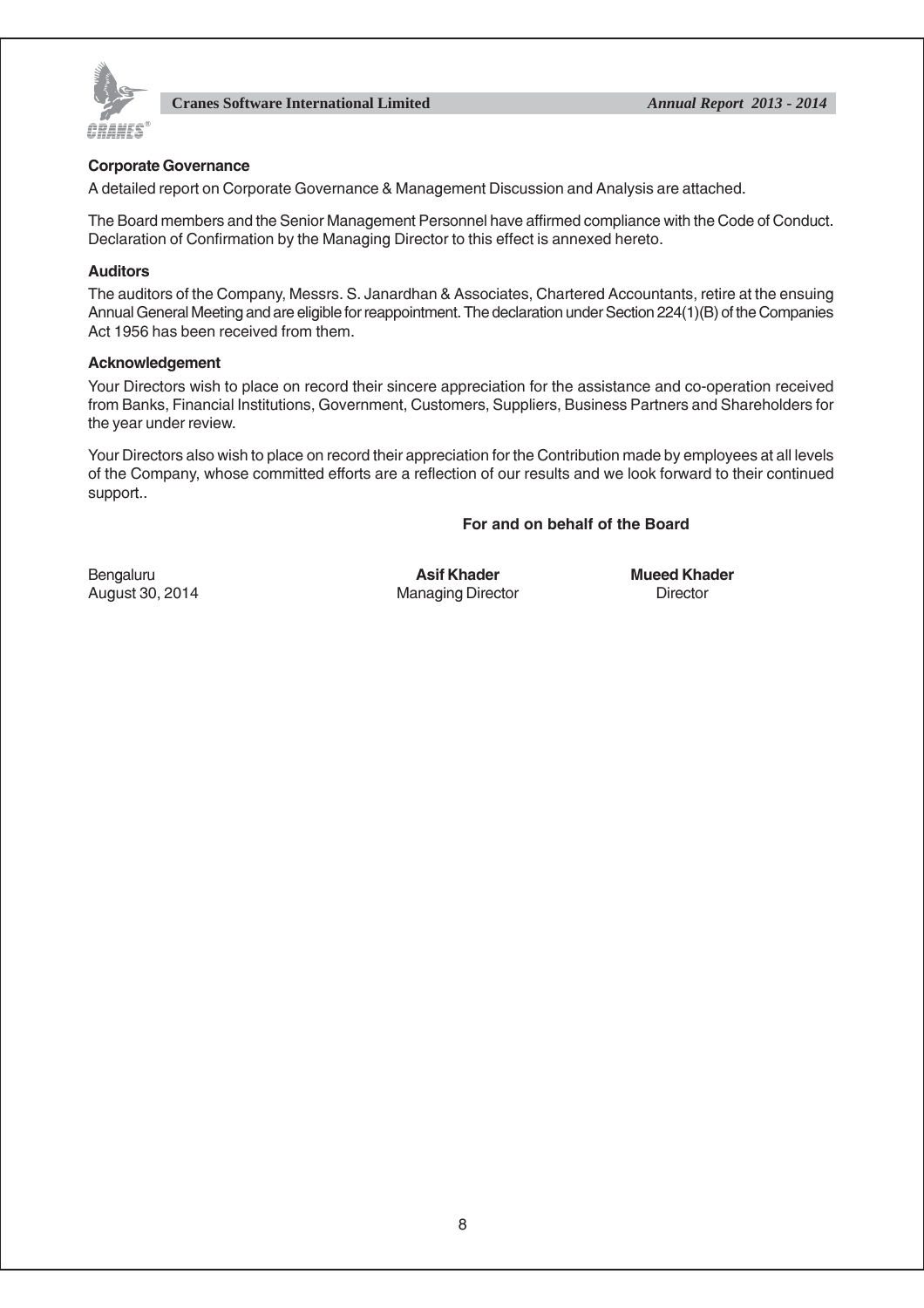

## **Form - B**

Information as per section 217(1)(e) of the Companies Act, 1956 read with Companies (Disclosure of particulars in the report of the Board of Directors) Rules, 1988 and forming part of the Directors' Report for the year ended March 31, 2014.

## **Research & Development Activities and Technology Absorption:**

Your Company has over the past few years been through a challenging phase in research and development. There has been increased demand for analytic and engineering tools and incredible pressure for making these cost effective. We have responded with new uses of new-age technology and integrating it into our product lines, both in Analytics and Engineering areas, and arriving at definitive advanced solutions for our customers.

With such focused initiatives, your Company has positioned itself really well to meet the increased market demands from the market in these difficult times and also deliver value for your investments.

## **For and on behalf of the Board**

Bengaluru **Asif Khader Mueed Khader Asif Khader Mueed Khader** August 30, 2014 **Managing Director**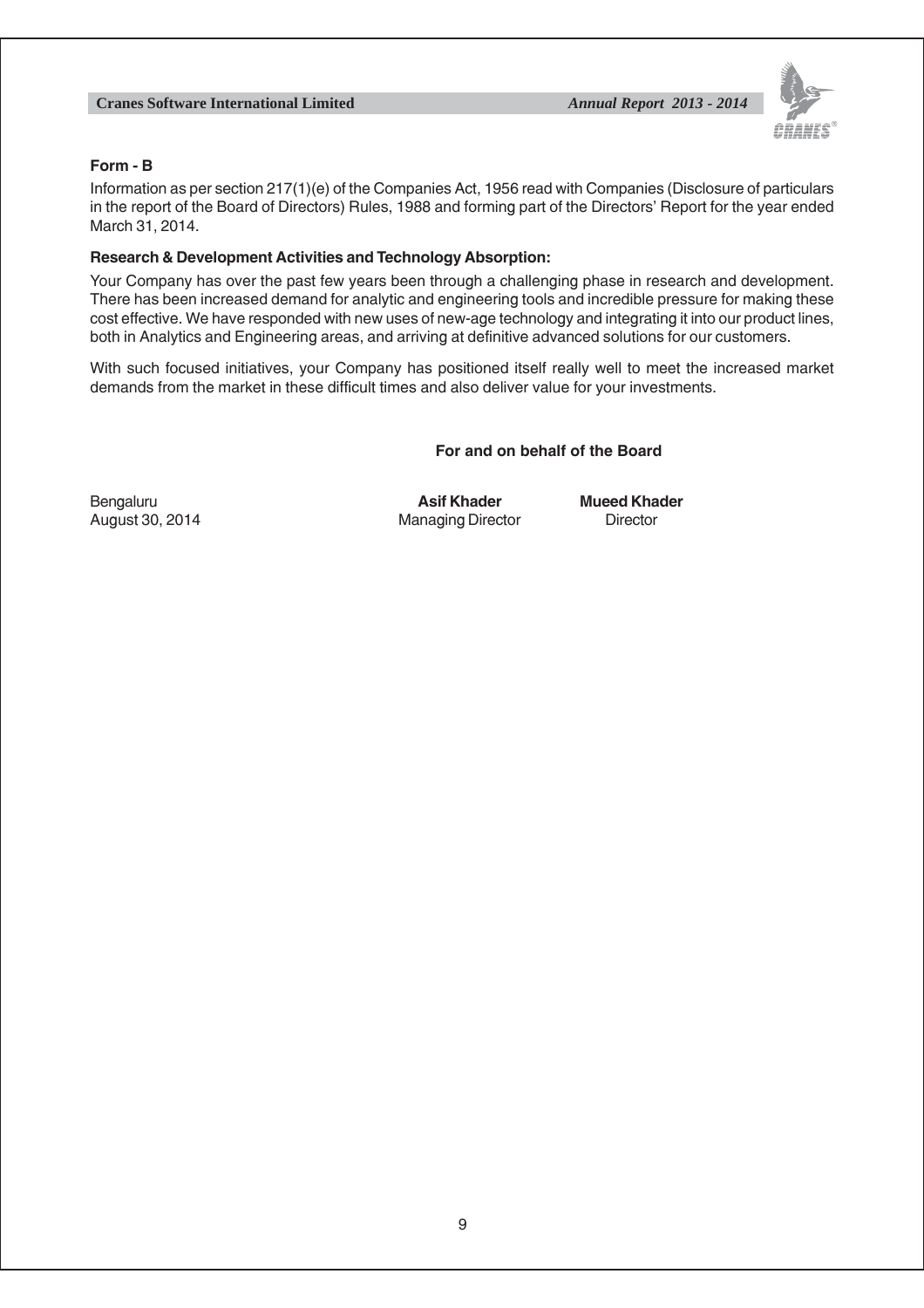

## **DECLARATION REGARDING COMPLIANCE BY BOARD MEMBERS AND SENIOR MANAGEMENT WITH THE COMPANY'S CODE OF CONDUCT**

This is to confirm that the Company has adopted a Code of Conduct for its employees and all Board Members and Senior Management.

I confirm that the Company has in respect of the financial year ended March 31, 2014, received from the Senior Management Team of the Company and the Members of the Board a declaration of compliance with the Code of Conduct as applicable to them.

For the purpose of this declaration, Senior Management Personnel means the employees in Executive Vice President Cadre as on March 31, 2014.

## **For Cranes Software International Ltd.,**

Bengaluru August 30, 2014

**Asif Khader** Managing Director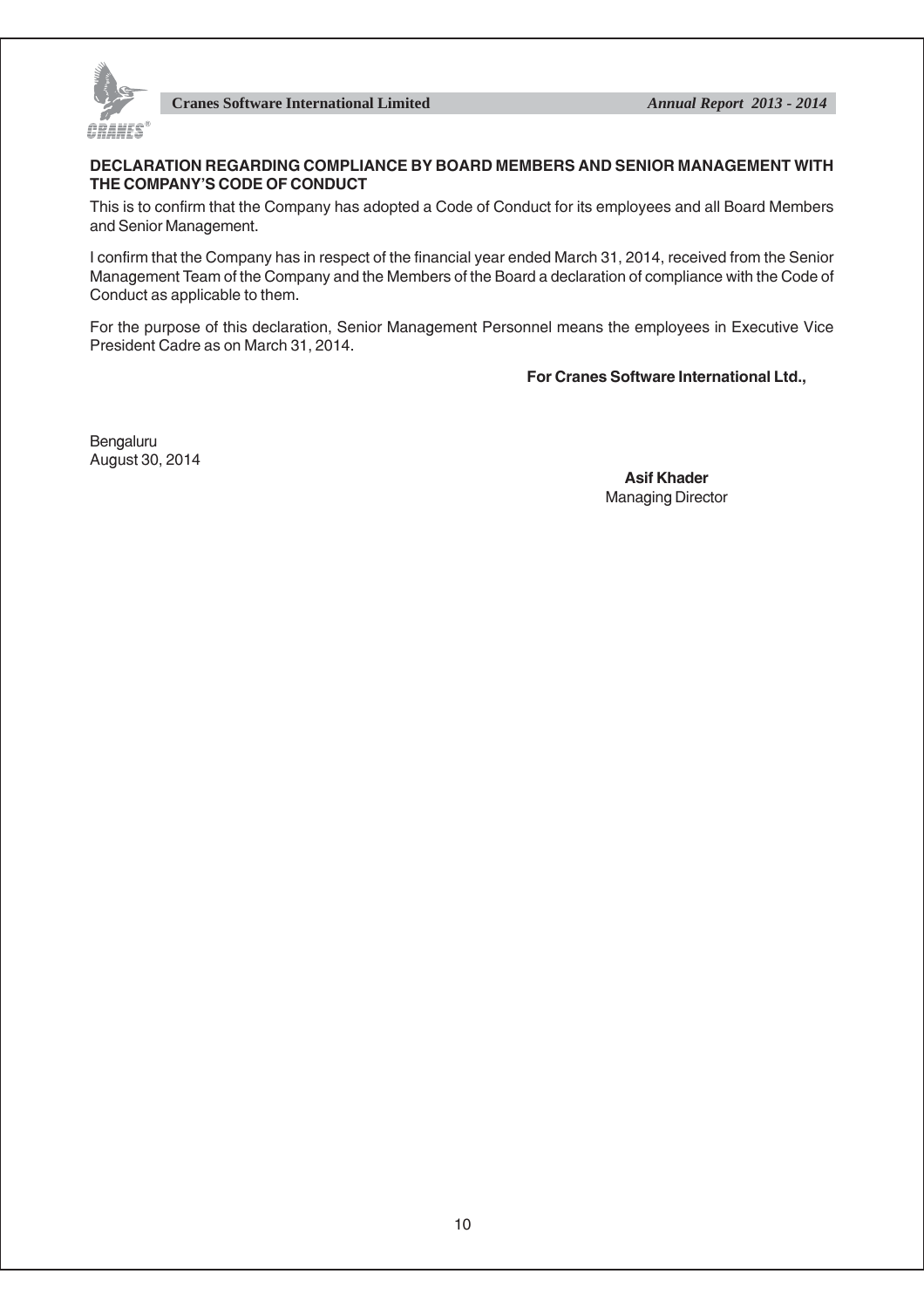

## **MANAGEMENT DISCUSSION AND ANALYSIS**

## **(Annexure to Directors' Report)**

(**Note:** This discussion covers the consolidated financial performance of Cranes Software International Limited and its subsidiaries)

## **Overview**

Cranes Software International Limited (NSE: CRANESSOFT; BSE 512093), is a global scientific & engineering products and solutions provider. The Company's business interests straddle software products (proprietary products and product alliances), Solutions (Engineering design & CAE R&D) and Services (training in niche domain areas). The Company is dedicated to excellence and recognized leadership in technical software products and training services.

Cranes Software is focused on product development, consulting, distribution and training, and has its direct presence in six countries worldwide. Committed to providing its customers the best in technology, Cranes Software is continuing to set new standards in the scientific software and engineering fields.

## **Global Business Environment**

The world economy showed growth last year. Underlying this growth was a revival in consumer confidence, leading to a return of discretionary spending and increased demand from the U.S. and Europe. There has been improvement in macroeconomic indicators in several countries, strengthening of corporate balance sheets and supportive financial market conditions, all leading to a significant rise in per capita incomes across several regions globally.

In the IT sector, fundamental aspects of the business landscape continue to favour offshore outsourcing through the growing trend of global delivery. All this has set the stage for Indian IT exports to grow 13-15 per cent in 2014-15 to reach \$97-99 billion. According to the National Association of Software and Services Companies (NASSCOM), the Domestic revenues for the period will grow at 9-12 per cent and reach Rs. 1,250-1,280 billion this year.

## **Cranes Software: Business Initiatives**

The Company has consolidated its position in the global software products and services segment by undertaking essential business transformation to leverage its product development capability and worldwide presence. In the year under review, the Company has enhanced its position in the areas of Business Intelligence, Engineering Services and Vocational Training. The Company continues to improve operational effectiveness, optimize costs and increase market reach across all businesses. These initiatives have positively impacted the current year business revenues and improved operating margins.

In the year gone by, Cranes furthered its engagement with its clientele by increasing product, service & solution offerings. This includes expanding our product range, partnering with partners to penetrate into new business areas, launching new products upgrades in the Engineering & Business Intelligence products and services area. The Company also forged its presence in the training services space by penetrating further into Engineering Universities and Colleges. Under the College program, Cranes Varsity has continued to train both Students and Faculty in new areas of technology in Partnership with Industry leaders. In the Business Intelligence space the Company launched multiple solutions on BUSINESS INTELLIGENCE STORE REAL-TIME OPERATIONS ("BISTRO"), an applications store. The Company operates in the Business Intelligence area through its subsidiaries; Dunn Solutions Group (DSG), a full service IT consulting firm with Business Intelligence and Application Development practices, and Cubeware, a Company offering a complete, innovative, industry-independent Business Intelligence Product portfolio. A detailed update of new product launches and business initiatives is included below.

On a standalone basis, the Company's Cranes Varsity division has reinforced its position in the training and education market. The Company partnered with a number of engineering colleges for on- campus training to engineering students, under 'Cranes Varsity College Program'. The division re-launched its ITAP program and introduced the Project Oriented Certificate Program for College students. Under the Cranes Varsity University Program banner, the Company released its own product NISA to the Mechanical and Civil departments in engineering colleges this year, hence penetrating further into the engineering segment and reducing its dependency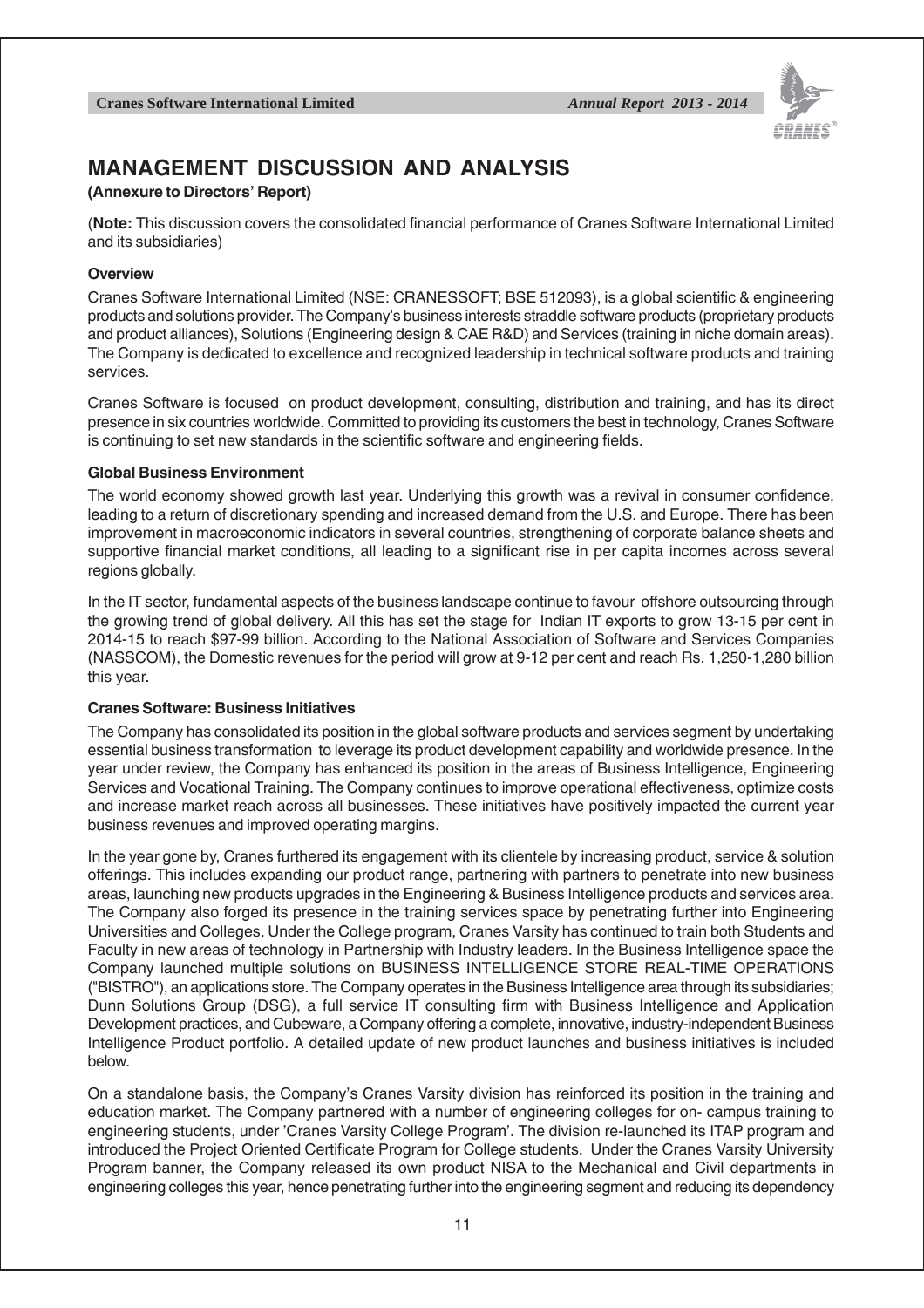

on third party products. Going forward, the Company plans to further establish its relationships with academia and bring active partnerships from the corporate sector as well.

During the year, the Company, on a standalone basis, achieved a Sales and Operating Revenue of Rs. 197.3 million, down from Rs. 214.9 million. This is largely due to reduction of dependency on third party sales in India. The Company has put in place effective measures to control the cost of goods, optimization of manpower and other overheads. However Other Expenses including provision towards bad debts (Rs 1,143.5 million compared to previous year's expenses of Rs 1,480 million) and Exchange fluctuation of Rs 327.7 million (compared to nil last year), contributed to a total expenditure of Rs 2,885 million. The after tax position was a loss of Rs. 999.7 million, on Standalone basis, as compared to loss of Rs 2,535.7 million in the previous year. This reduction in loss, was primarily due to items classified as 'Extraordinary Items' (largely write back of bank liabilities no longer needed - Rs 685.4 million), 'Exceptional Items' (largely prior period income items - Rs 11 million, compared to Rs 0.7 million of previous year), Deferred Tax Asset accrual (Rs 931 million as compared to Rs 144.5 millon previous year) and other minor variances in expenditure.

On a consolidated basis, during the year, the Company together with its subsidiaries, achieved a Sales and Operating Revenue of Rs. 3,496.5 million, up from Rs. 3,308.3 million of the previous year.

The Company, in the mean while, is also constantly working on improving its balance sheet position by pursuing various means to sustain operational profitability and reduce debt exposure through external funds infusion. The Company is under active discussion with all secured and unsecured lenders for the purposes of restructuring/ closure of debts and has finalized debt closure agreements with several additional nationalized banks.

#### **International Subsidiary Performances**

## **ETA (a 100% subsidiary of Cranes Software):**

Engineering Technology Associates, Inc. (ETA) provides engineering & development services from Concept to Product. The Company offers a variety of services including product design, complete product development solutions, on-site engineering support, computer aided engineering (CAE) analysis, finite element analysis (FEA) analysis, engineering staffing and IT services. ETA is also the developer of simulation and analysis software tools. The Inventium Suite® is ETA's enterprise product development solution. The suite offers a high performance modeling and post-processing system, with a robust path for the integration of new tools and third party applications.

## **Product Launches**

#### **BSE-in-NX Released**

ETA released its Blank Size Engineering module for the NX environment, called BSE-in-NX, at the FABTECH show (November 18, 2013) in Chicago. The solution is a complete toolset for accurately predicting flat blank profiles, optimal nesting layouts and forming feasibility for 3D part models. It is now available for users of Siemens' NX digital product development software, via an icon on the NX toolbar.

## **DYNAFORM 5.9.2 Released**

ETA released DYNAFORM Version 5.9.2 in August of 2014. DYNAFORM is a simulation software solution, which analyzes the entire die system and allows organizations to bypass soft tooling, reducing tryout time, lowering costs and improving overall productivity. This latest release offers many new and improved features, as well as brand new add-ons for Trim Line Development, Rotary Tube Bending Design & Analysis, Hot Forming and Die Structure Cooling.

#### **Product Alliances**

#### **New Siemens Alliance**

Part of a new alliance with Siemens, BSE-in-NX is the first product to be released under the current partnership between ETA and Siemens, which established ETA as a Foundation Partner in the Siemens' Partner Program. Foundation Partners are able to participate in specifically defined joint sales and marketing activities with Siemens, a relationship which allows ETA to work directly with current NX users.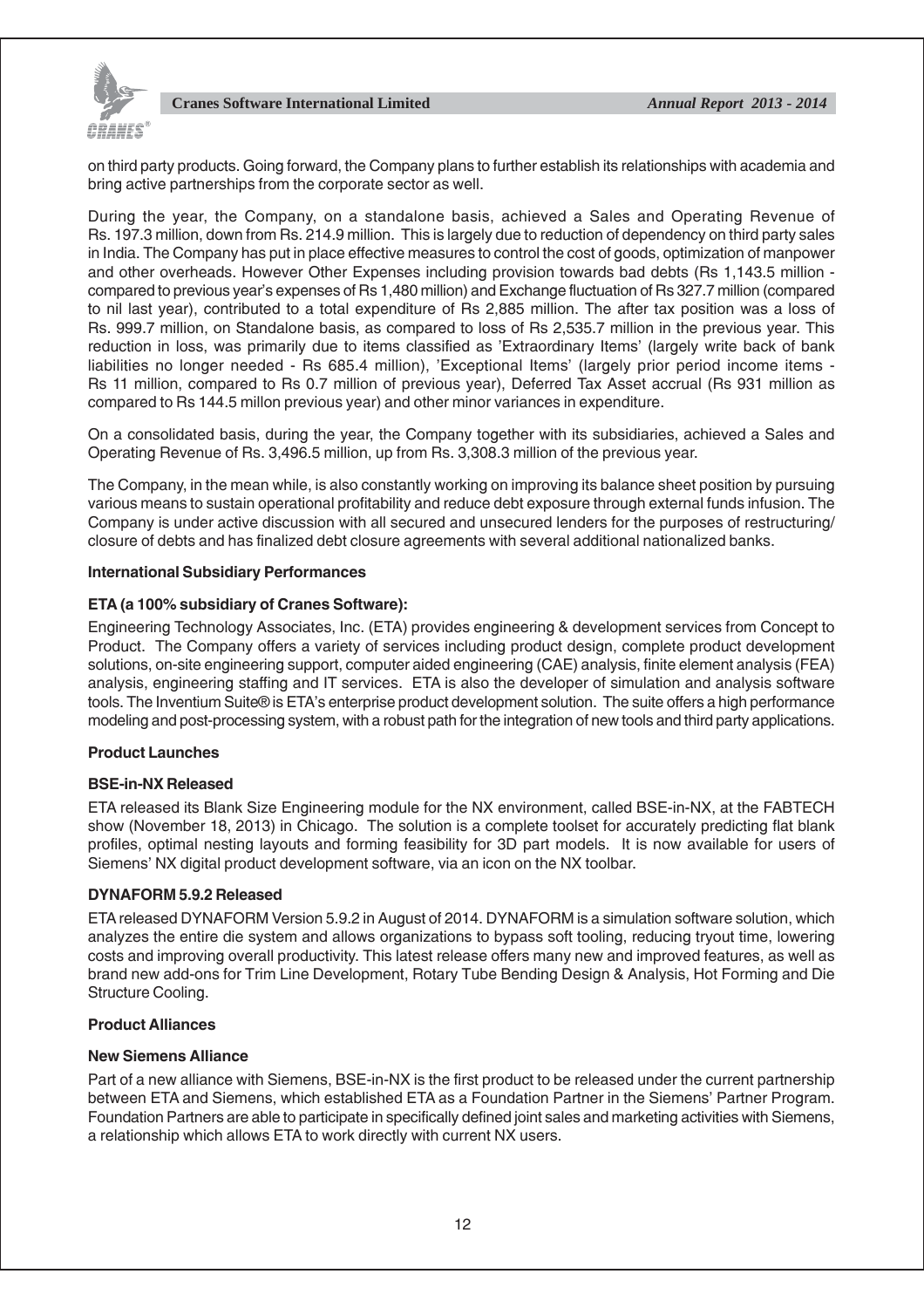

#### **DYNAFORM Optimization Platform**

ETA continues its strategic partnership with Red Cedar Technology to offer the most complete and powerful solution on the market for die system simulation and optimization. Under the arrangement, ETA offers Red Cedar's proprietary optimization technology, SHERPA™, as a module of its eta/DYNAFORM® product. The module is called OP, for Optimization Platform. ETA also offers Livermore Software Technology Company's (LSTC's) LS-OPT product for optimization within the module.

#### **Inventium™ Suite Add-on for Geomagic Design**

Users of Geomagic Design, a leading 3D design software solution developed and distributed by 3D Systems, can now purchase the Inventium Suite® add-on for finite element analysis. The add-on allows the user to automatically transfer Geomagic Design model data into the finite element (FE) modeling tool, PreSys®, of the Inventium Suite®, specify the necessary material and loading definitions, and finally perform analysis with NISA software.

#### **Going forward…**

ETA has expanded its work in Product Design and Development and continues to make impressive developments in the area of mass reduction strategies. With Miles Per Gallon (MPG) being of top concern for the heavy truck and bus industry, ETA will continue to penetrate this market, utilizing its expertise in the areas of mass reduction and performance efficiency.

ETA also has a new initiative for securing US Government Engineering Contracts, by joining a US Government Consortium, called NCMS. ETA also continues to expanding its list of partners and diversify its portfolio of services.

#### **Dunn Solutions Group (DSG):**

Dunn Solutions Group is a full service IT consulting firm with Business Intelligence and Application Development practices. Its Application Development practice offers expertise in portal technology, mobile and custom application development, and certified private Liferay Training. The BI practice offers end-to-end BI solutions including data warehouse, reporting & analytics, dashboards, and Authorized SAP Training. Dunn Solutions is also a trusted resource for IT projects and IT staffing needs nationwide through offices in Chicago, Minneapolis, Raleigh, St. Louis and Bangalore, India

## **Solution Frameworks Introduced in FY14**

#### **Higher Education BI Framework**

Dunn Solutions Group development and deployed the first commercial release of its Higher Education BI Framework to a large community college in Illinois this year. Dunn Solutions has also engaged with SAP to sell this solution to other higher educational institutions throughout the U.S. DSG's Higher Education BI Framework delivers a robust reporting solution with dynamic dashboards to achieve greater insight into student, alumni, financial and personnel data. The Framework leverages source system data to make Higher Ed organizations more efficient, and ultimately more successful.

## **ACO BI Framework**

DSG's ACO Business Intelligence Framework is a web-based reporting solution that integrates and consolidates patients' clinical, financial and survey data from the EMR software, to deliver key performance indicators (KPIs) to the desktop using dynamic visualizations. These dynamic visualizations - easy-to-understand speedometers, graphs, tables and alerts - highlight trends, expose problems and offer valuable insight into 40 metrics.

### **Innovation Portal Framework**

The Dunn Solutions Innovation Portal Framework is designed to help companies support their innovation process using a platform to collect ideas, develop and socialize concepts, and manage the approval process for ideas from the employee, customer and supplier communities. Members can not only submit and track their ideas, they can browse through various idea categories and rate those ideas of interest. Innovation Portal Framework tools include: crowd sourcing, gamification, employee innovation enablement and idea management.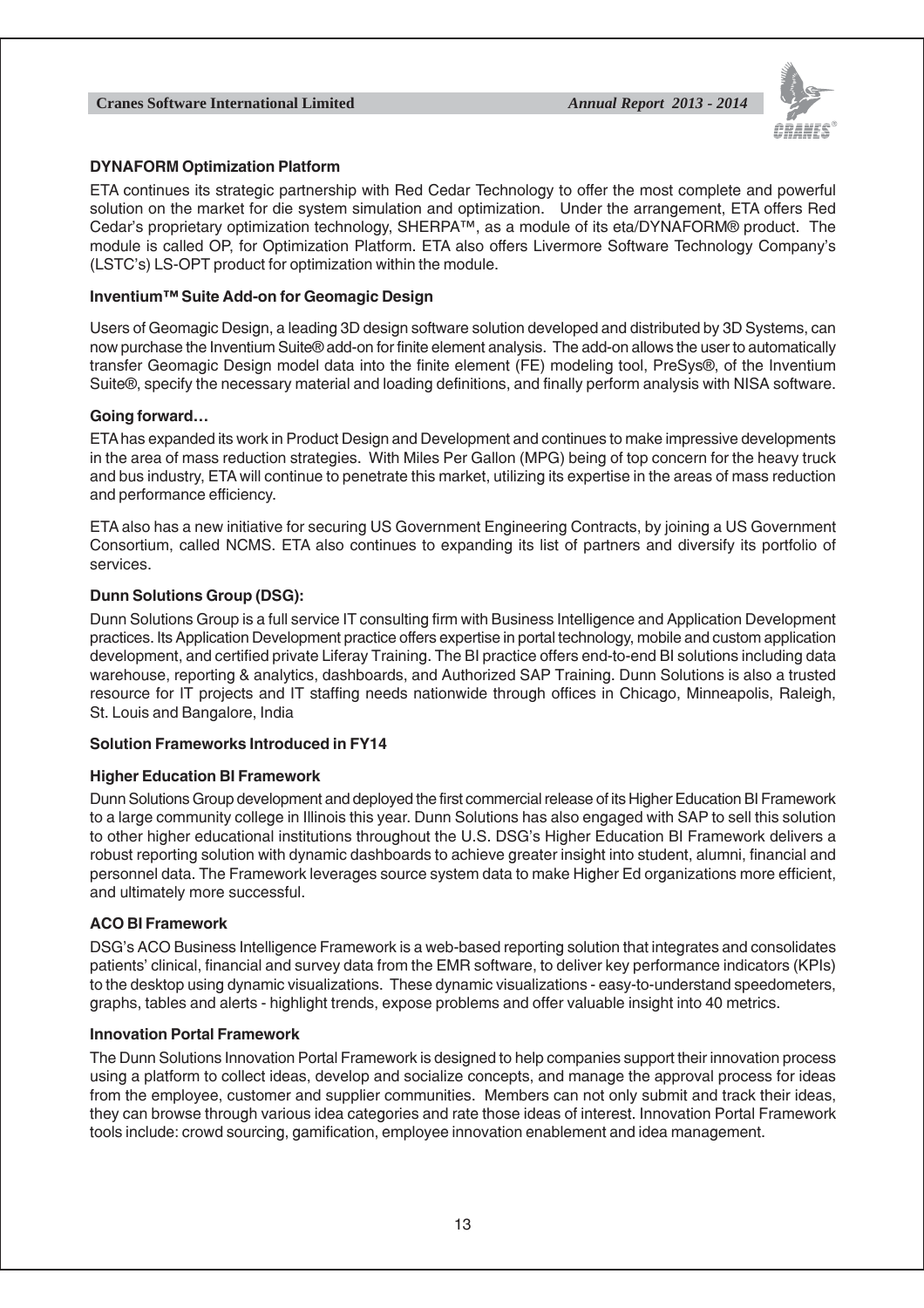

## **Financial Institution Portal Framework**

The Dunn Solutions Financial Institution Portal Framework is an out-of-the-box interactive customer platform for financial and investment firms. It offers secure client account access so that clients can subscribe to communications, view investment performance and learn about other investment products. It enables communications with investor communities about potential investment opportunities and allows customers to interact wherever they are with mobile-enabled websites and native apps.

## **Alliance Partnership**

Dunn Solutions was awarded the Liferay Community Excellence award at the 2013 Liferay North America Symposium in San Francisco. The Liferay Community Excellence Award is awarded to Liferay Services Partners for their achievements in the Liferay open source community. Dunn Solutions also became one of only three Liferay partners in the U.S. who are authorized to deliver training on behalf of Liferay. Dunn Solutions has now delivered Liferay portal solutions in the healthcare, insurance, media, and financial verticals.

## **Going Forward…**

During the year under review DSG forged strongly into the Application Development and Business Intelligence environment. DSG also introduced four new frameworks and enhanced its existing frameworks to work with partner / customers in broad spectrum verticals from Legal and Finance to Manufacturing and Aerospace. DSG plans to further grow into the Business Intelligence segment and provide solutions to its end customers by leveraging its partnerships with SAP, Microsoft, Liferay and Oracle. This year Dunn Solutions renewed its Gold Partnership with SAP and continues to provide product, implementation services, and training to SAP BI customers.

## **CubeWare:**

Cubeware offers a complete, innovative, industry-independent BI portfolio. The Cubeware Solutions Platform helps Companies optimally implement a wide range of requirements for sustainable performance management. The Cubeware BI platform has strong integration capabilities, user-friendliness and scalability with regards to both functional and technical requirements. As the only app-capable BI platform in the industry, it offers vast built-in capabilities - ranging from data management and role-based user administration to components for analysis, planning and reporting - to implement modern BI projects in an easy-to-use solution.

## **Product Launches**

## **Cubeware Announced Addition of Syscon BI Integration Applications for ERP Systems to BISTRO BI App Store**

Cubeware announced the addition of Syscon's BI AX, IFS and NAV cubes and content integration applications to its BISTRO™ business intelligence (BI) applications store. The Syscon applications are optimized to accelerate BI deployments by making SQL Server data warehouse content rapidly deployable and ready-to-use for the Microsoft Dynamics AX and NAV, as well as IFS enterprise resource planning (ERP) systems.

## **Cubeware Added STAS CONTROL for Manufacturing to BISTRO BI App Store to Boost Factory Production and Efficiency to Compete in Global Market**

Cubeware announced the addition of STAS CONTROL for manufacturing applications to its BISTRO business intelligence (BI) applications store. STAS GmbH, which develops business planning and analysis solutions, designed the STAS CONTROL application for industrial companies. The application provides industrial companies with the tools necessary to analyze and optimize manufacturing processes to boost productivity and efficiency while enabling customers to compete and thrive in today's global manufacturing market.

## **Cubeware added Numericon Essbase Integration Framework for Importer to BISTRO BI app store**

Cubeware announce the integration of Numericon Essbase Framework for Importer to Bistro BI app store. The application uses the complete range of Cubeware Importer functions to manage all pertinent system features needed to generate data models within Essbase. It fills the gap within the Cubeware Importer functions for the generation, management and operations of Essbase systems.

## **Cubeware Released Importer 7.0 Release 4**

Cubeware launched the Cubeware Importer 7.0 Release 4 . The Release 4 offers a large range of features that increase the usability of data management and data modelling so that work done with the powerful ETL-tool becomes even more convenient and efficient.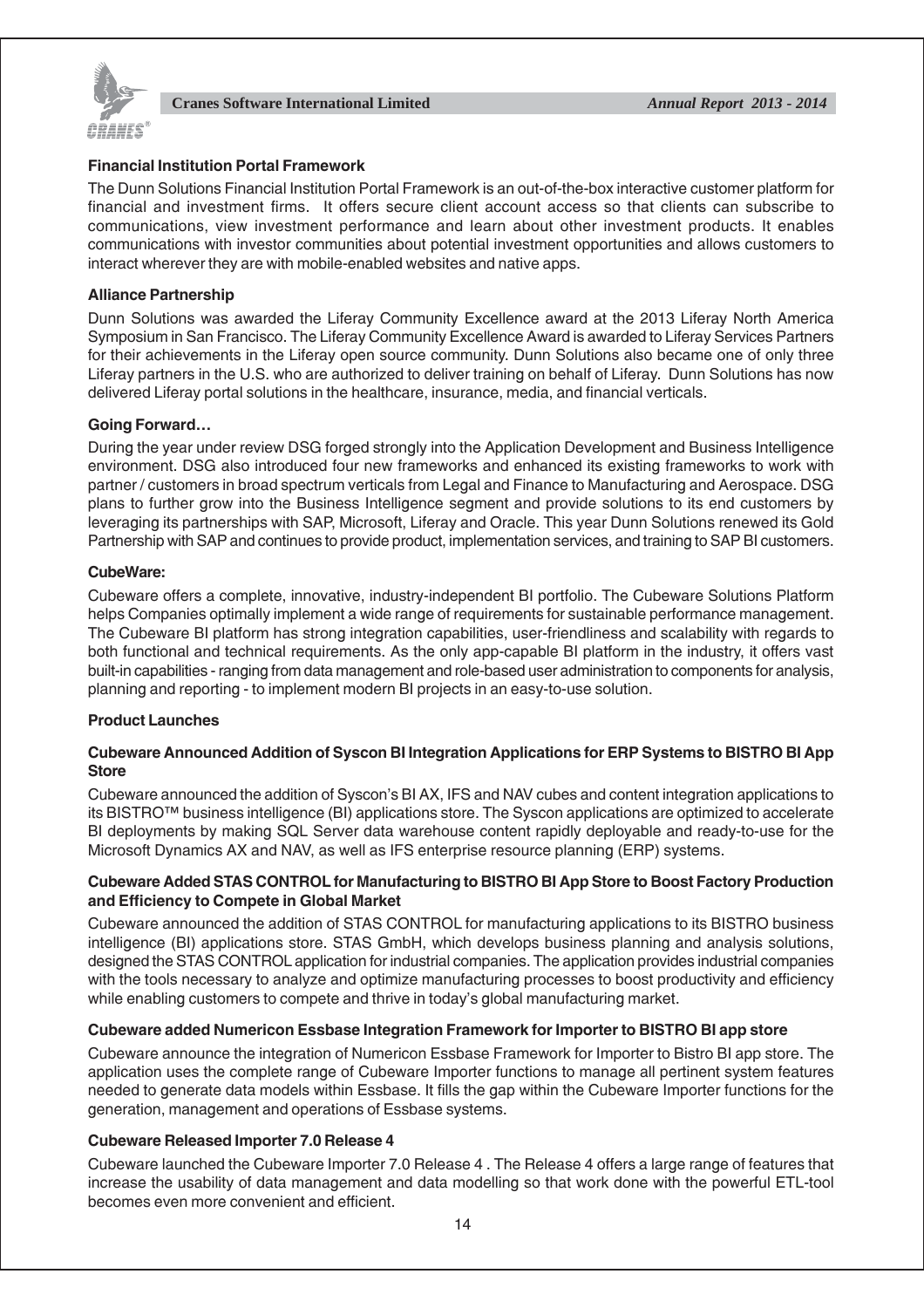

#### **Cubeware launched Team Server Monitor**

This application helps to value the reporting infrastructure at a Company. The obtained information results in a better understanding of the licensing and enables Companies to clean up the report environment.

## **Cubeware added Cubeware Sales Navigator to BISTRO**

Cubeware added Cubeware Sales Navigator to BISTRO BI app store. This application is built on best practice and proven technology and minimizes the risks while providing benefits in short time. The predefined ETL processes and data model guarantees rapid implementation and takes away the pressure of making the right decisions.

## **Cubeware added TM1 Complete to BISTRO BI App Store**

Cubeware added Cubeware TM1 Complete to BISTRO BI app store. This application makes the most out of IBM Cognos TM1. TM1 Complete is based on the Cubeware Importer and offers some significant optimizations to the OLAP database. It demonstrably shortens implementation time for BI solutions.

## **Cubeware Launched Cockpit V6pro Release 4**

Cubeware Cockpit Release 4 delivers eight new functionalities to users of the powerful BI frontend that make the work faster, even more flexible and convenient. It strengthens the capabilities to gain more insights through the analysis of data especially within complex corporate structures and the strategic planning process. The release increases the enterprise readiness of the whole Cubeware product portfolio (especially for the web and mobile applications and the Team Server) and makes the frontend even more attractive for bigger companies.

## **Going forward…**

During the year under review Cubeware focused on areas such as BI and SAP, mobile BI and planning through aggressive and integrated marketing campaigns, enhancing market penetration. Going forward the Company plans to announce a major product release, Cubeware Solutions Platform C8. The release will synchronize the whole product portfolio, add a number of very important features in view of modern information architectures (cloud-ready, hybrid structures etc.) and therefore enhancing the whole sustainability of the platform as well as establishing the Team Server as the core component of Cubeware BI systems. This major release is going to be accompanied with a re-naming and a simplification of the pricing and licensing model. On the one hand this will enable sales to acquire new prospects through an improved market and on the other hand, the existing customers can upgrade their systems through an easy to understand migration process.

#### **Systat Software Inc. (SSI)**

Systat Software Inc headquartered in San Jose, California is a pioneer in Statistical Data Analysis and Scientific Graphing. Our suite of products help researchers and engineers analyze their data, create precise plots and charts, develop publication-quality graphs and customize all analysis needs. With over half a million users in Research Institutes, Universities and Commercial Laboratories worldwide, Systat Software is committed to providing the scientific community with the best of tools for powerful statistical analysis, advanced scientific graphing, automated curve & surface fitting, automated peak separation analysis and real time data analysis.

#### **Product launches**

## **Systat Software announces SigmaPlot Version 13**

In July 2014, Systat Software announced SigmaPlot Version 13, their latest version of the most advanced scientific data analysis and graphing software package. SigmaPlot version 13 provides researchers with an optimized property interface with no tabs, with all properties displayed in one place and instant graph display upon property change. Version 13 has increased ease of use to quickly analyze data and create exact, publicationquality graphs that best present research results for presentation, publication or the web.

#### **Going Forward…**

Systat Software continues to invest further into technical upgrades of its products, marketing and infrastructural strengths. In addition to creating and upgrading its consulting and customization business of creating developers libraries and partnering with technology players, SSI is developing a SigmaPlot version for the Macintosh Operating system as well as a cloud based SaaS model for both SigmaPlot and SigmaStat. This will have a very good impact on academia as student and faculty would benefit from this.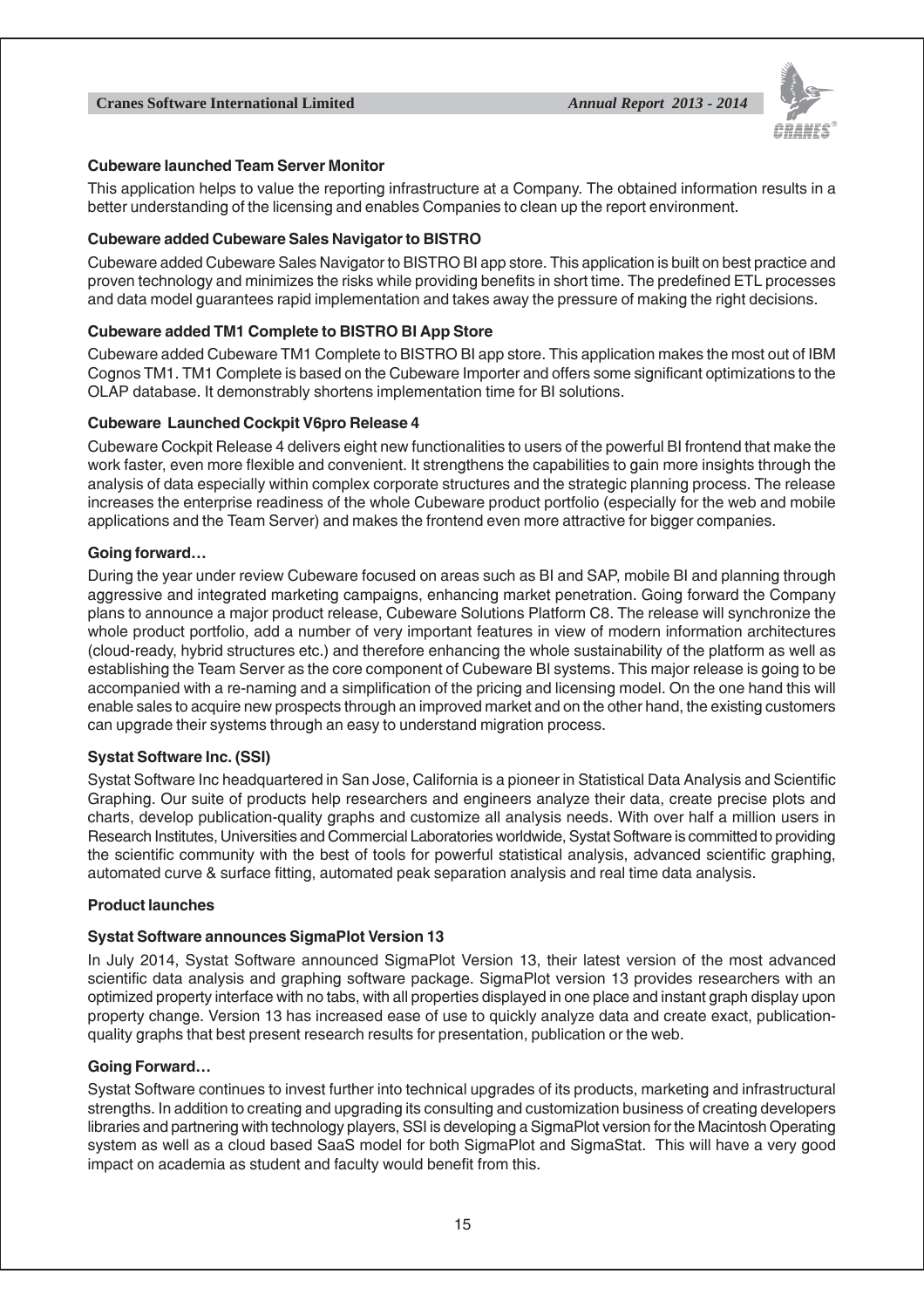

## **SWOT Analysis Overview**

## **Strengths**

Although the organization underwent financial and business uncertainty and down sides, it has managed to maintain organization sustainability and operational efficiencies. The Company today continues to leverage its expertise, experience and domain knowledge in the fields of Vocational Training, Engineering Services and Business Analytics to grow and achieve new grounds. By anticipating and addressing the needs of the Industry, the Company has built a dominant position in a wide range of sectors including automotive, life sciences, pharma, telecom, and consumer research.

## **Threats**

The Company's balance sheet has been strongly leveraged through secured and unsecured debts. The Company remains in active discussions with both secured and unsecured lenders for appropriate restructuring of debt, and has already secured certain favorable settlement options in the year under review. The Company is confident that a significant part of these loans will be settled/ restructured by the end of the current financial year.

## **Opportunities**

Opportunities are in plenty in an aggressively growing and high-demand environment. The industry today is experiencing a definite shift from fundamental IT enabled business automation to flexible, sustainable real-time solutions in heterogeneous IT environments such as Cloud, tablets, mobile phones etc. The Company is constantly working on higher-end easy-to-operate but yet powerful and flexible business applications for its core areas such as business intelligence and vocational training. During the year under review the Company has enhanced its service offering on its powerful BI BISTRO platform, introduced the new eLearning platform for BI training and launch new mobile based application using the SAAS model.

## **The Road Ahead**

Going forward, the Company plans to establish itself in the educational sector. To achieve this, the Company has made substantial changes to its India centric operation by means of upgrading its facility, improving faculty exposure, incorporating specialized training programs to address the dynamic needs of the software sector. To take this one step further the Company plans to venture into online education which would include online training, university programs, sale of proprietary products for the educational market, and corporate training.

In addition, the Company is continuously upgrading and updating its existing scientific, engineering and business intelligence products to serve existing customers and establishing new markets. The Company, will also continue taking necessary steps to improve operational efficiencies and effectiveness of the organization and to grow the business across the world.

## **FINANCIAL PERSPECTIVE**

#### **Analysis of movements in significant heads are given below :**

## **EQUITY AND LIABILITIES**

#### **Source of Funds:**

#### **Share Capital**

The Company's authorized share capital is Rs. 330 million constituting of 165 million equity shares of Rs. 2/- each and 200,000 preference shares of Rs. 100/- each. There were no capital structure changes during the period under review.

#### **Reserves and Surplus**

The Company's total reserves and surplus for fiscal 2013-14 stood at Rs. (1,303.1) million, increasing by Rs.1,216.8 million from Rs. (86.3) million in the previous fiscal year. The net increase is mainly attributable to the losses reported in the year.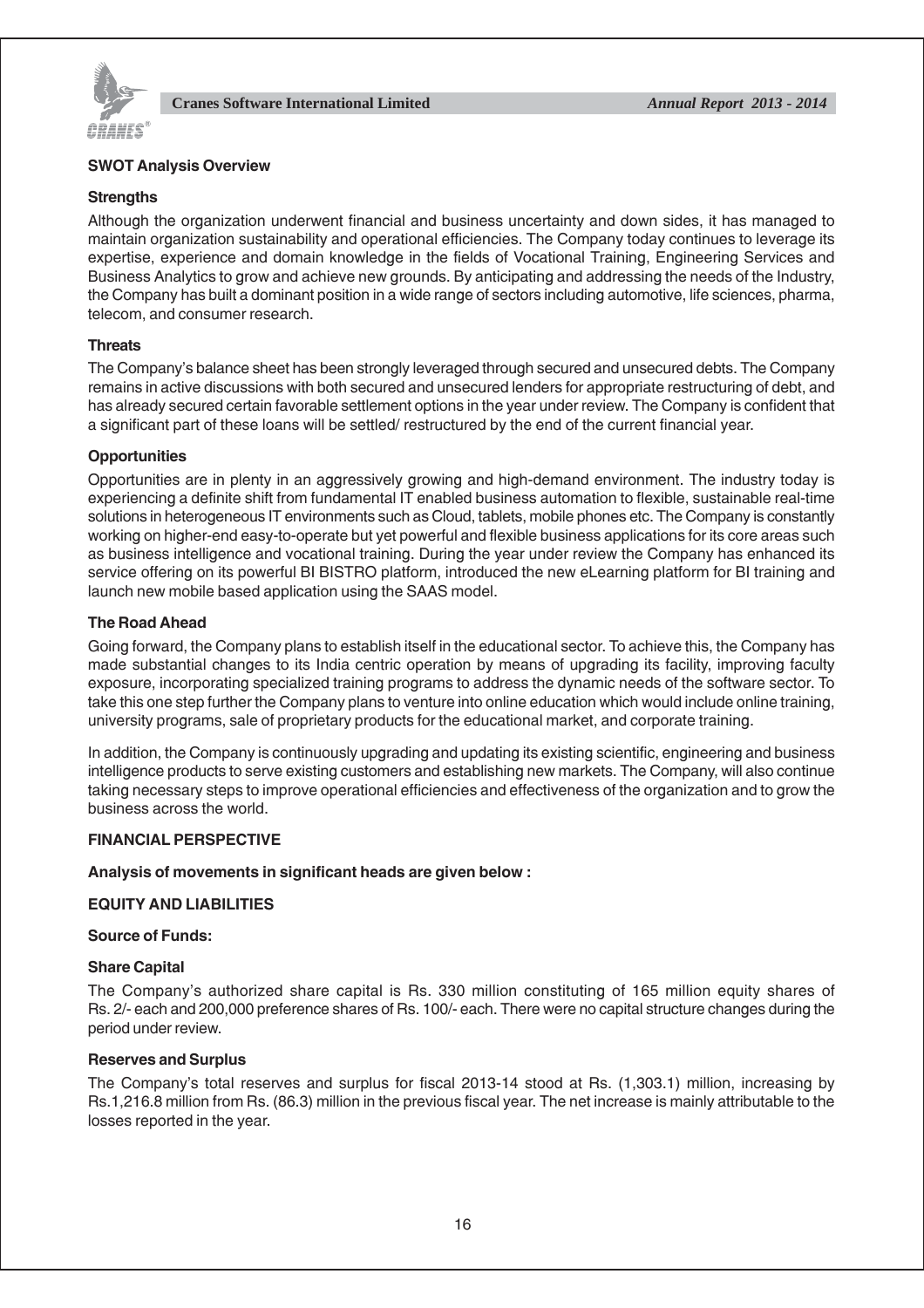

#### **Non Current Liabilities:**

## **Long Term Borrowings**

The net total borrowing position (Long Term + Short Term + Current Maturities of Borrowings + Loans repayable on Demand) moved from Rs. 9,055.6 million to Rs. 9,004.6 million. This is largely on account of restatement of Euro liability on account of the FCCBs, and the INR position as at the end of the year and interest on loan outstanding.

#### **Long Term Provisions**

Provisions made for Gratuity and Leave Encashment during the year served to enhance the provision.

#### **Current Liabilities:**

#### **Short Term Borrowings**

Already commented on along with Long Term Borrowings

#### **Trade Payables**

Increased to Rs.796.3 million from Rs. 637.5 million at close of the previous year on account of accrued interest towards FCCBs.

#### **Other Current Liabilities**

Largely and significantly commented upon under the head 'Long Term Borrowings' since the matter is interlinked

#### **Short Term Provisions**

The amount was largely due to provision tax (Net of advance tax and TDS) for the given year.

#### **Application of Funds:**

#### **ASSETS**

#### **Non-current assets:**

#### **Fixed Assets**

There has been minimal Research and Development in view of the business conditions noted above. The noted change is only on account of depreciation charged on the higher asset base.

#### **Other Non Current Investments**

The Company's investments remained static at Rs 1.7 million

#### **Current assets:**

#### **Inventories**

The Company's inventory position representing stock of traded goods increased from Rs. 19.5 million to Rs. 23.3 million, reflective of the improved prospects of sale in the forthcoming fiscal year.

#### **Trade Receivables**

After providing for Rs. 987.3 million of potential Doubtful Debts, trade receivables at the close of FY 2014 were at Rs. 389.2 million compared to Rs. 1,708.5 million a year ago.

#### **Cash and Bank Balances**

Cash and Bank balances have reduced to Rs. 88.1 million compared to Rs. 104.1 million last year.

#### **Short Term Loans and Advances**

Increased marginally from Rs. 300.5 million to Rs 304.5 million.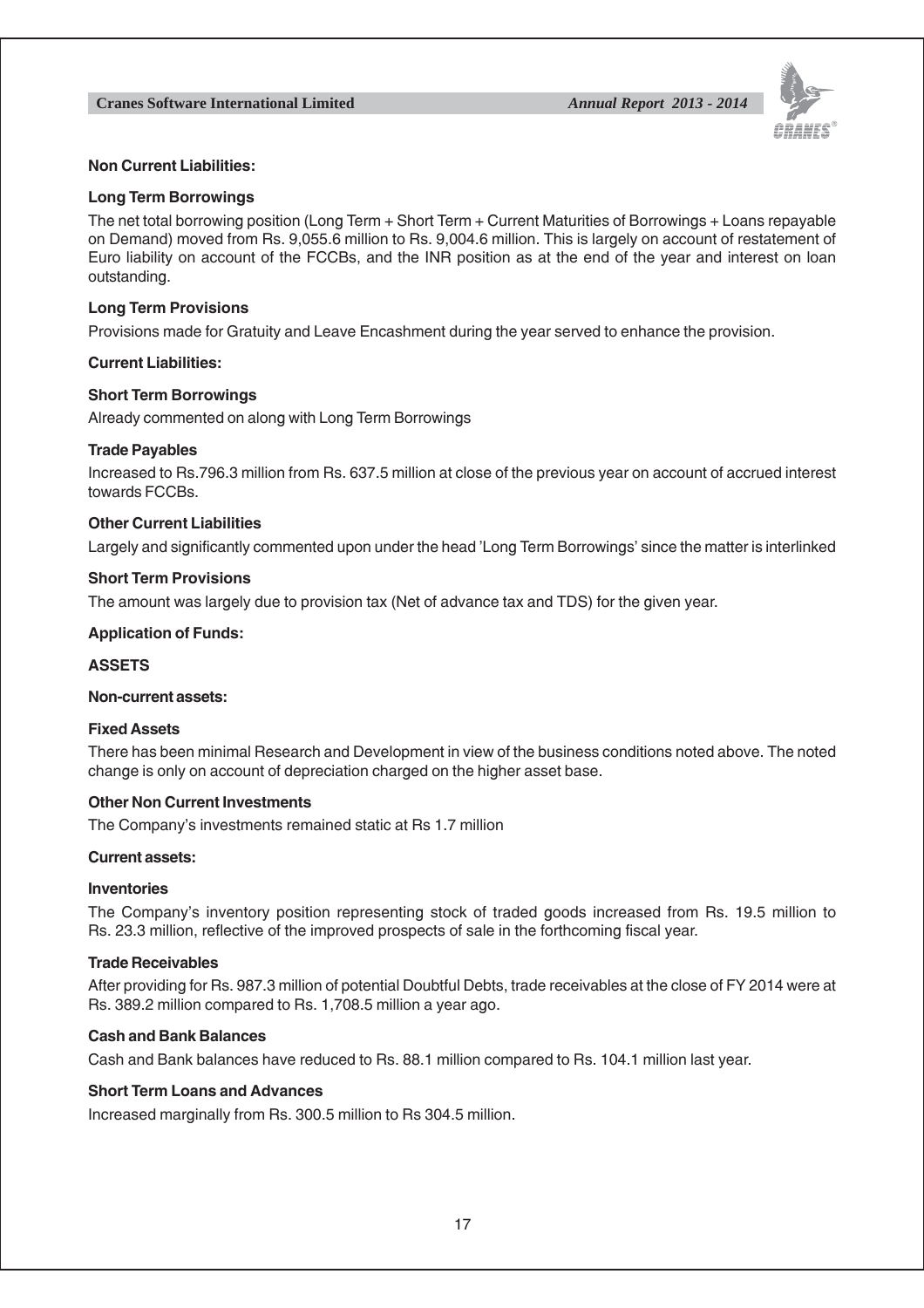

## **Operating Results**

## **Revenue**

The Company on a consolidated basis reported total revenue of Rs. 3,392.3 million. Sale of Software Product Licenses contributed substantially to the bulk of this; Services revenue being only Rs. 1,670 million.

In addition, Other Income of Rs. 104.2 million, which includes liabilities no longer required written back Rs. (63.3) million served to depict a Total Income of Rs 3496.5 million.

## **Expenditure:**

## **Cost of Goods**

Cost of Goods stood at Rs. 1,622.2 million largely represents the direct costs involved in the manufacture and logistics of distribution of proprietary products.

## **Personnel Costs**

Personnel Costs increased from Rs. 986 million to Rs. 1,069 million. This is primarily due to decrease in contractual business in the international operations.

## **Other Expenses**

Other Expenses changed marginally from Rs. 2,111.1 million to Rs. 2,102.6 million, including on account of extraordinary and one-time effect of Bad Debts Provisions Rs. (987.3) million.

#### **Depreciation**

Depreciation charged during FY 2013 decreased to Rs. 437.9 million, from Rs. 542.1 million.

#### **Financing Costs**

Financing Cost is at high levels and continues to be of concern to the management. As noted above, the Company expects to keep this situation under control with active discussions and ongoing progress on restructuring debt and related one-time settlements with secured and unsecured lenders.

## **Extraordinary Items**

Largely on account of Prior period tax adjustments.

## **Profit Analysis**

The total loss for the year under review stood at Rs. 1,029.6 million compared to Rs. 2,618.6 million the previous year. This has largely been analyzed on individual accounts above.

### **Internal Control Systems**

Having grown to a sizeable operation, the management has focused on augmenting its internal control systems and processes to support further growth opportunities. To this effect, the Company is certified under ISO 9001 standards in FY 2002 and later the Company was assessed at SEICMM Level 5 during FY 2005. The Company has also obtained certification under ISO 27001 Information Security Management System in FY 2006 and was also awarded SEI-CMMi Level 5 assessment for its processes.

## **Safe Harbor**

Certain statements in this release concerning our growth prospects are forward-looking statements. These forwardlooking statements are subject to certain risks and uncertainties, including government actions; local political or economic developments; technological risks; risks inherent in the Company's growth strategy; dependence on certain customers and business partners; dependence on availability of technical consultants and other factors that could cause our actual results to differ materially from those contemplated by the relevant forward-looking statements. The Company undertakes no obligation to publicly update these forward-looking statements to reflect subsequent events or circumstances.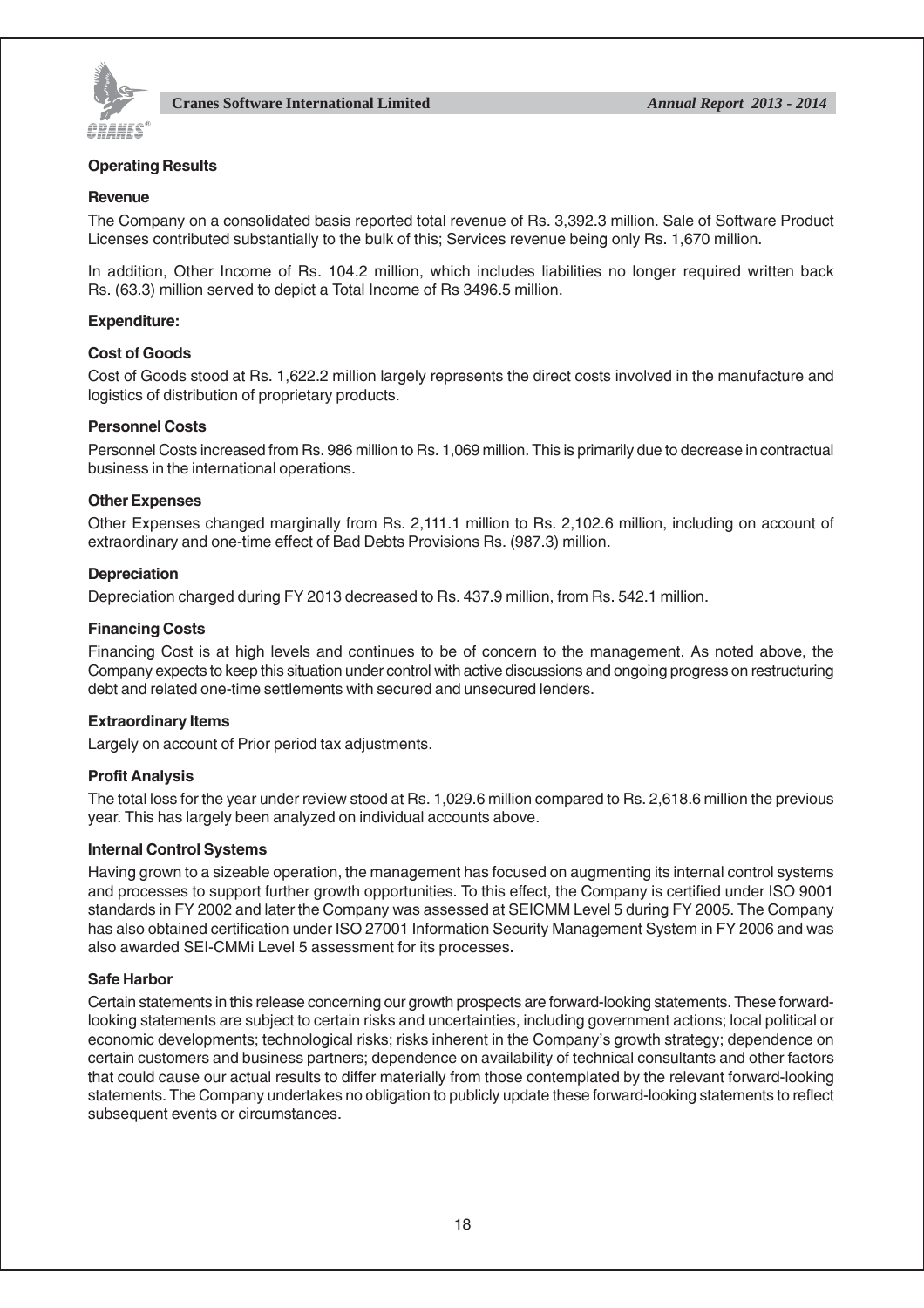

## **CORPORATE GOVERNANCE REPORT**

## **Annexure to Directors' Report**

The Corporate Philosophy, as enshrined in its mission statement of "Exploring for a Better Tomorrow" is to optimize and increase the value to all stakeholders, creditors, employees and the society at large through adherence to corporate values, codes of conduct and other standards of behaviour. The Company seeks to ensure professionalism and proper transparency and disclosures in all its dealings. The Board believes in conforming to, and exceeding wherever possible, the prevalent mandatory guidelines on Corporate Governance.

## **Board of Directors:**

The composition of the Board is as follows:

| <b>Promoter Group:</b> | <b>Non-Executive Directors:</b> |
|------------------------|---------------------------------|
| Asif Khader            | <b>Richard Gall</b>             |
| Mukkaram Jan           | Dr. Peter Ryser                 |
| Mueed Khader           |                                 |

## **Details of Board Meetings held during the year:**

| The Board met 4 times during the year, as follows :       |                     |  |  |  |
|-----------------------------------------------------------|---------------------|--|--|--|
| During the quarter ended 30 <sup>th</sup> June, 2013      | 30th May, 2013      |  |  |  |
| During the quarter ended 30 <sup>th</sup> September, 2013 | 14th August, 2013   |  |  |  |
| During the quarter ended 31 <sup>st</sup> December, 2013  | 14th November, 2013 |  |  |  |
| During the quarter ended 31 <sup>st</sup> March, 2014     | 13th February, 2014 |  |  |  |

## **Details of attendance at Board Meetings, last AGM and details of memberships in other Boards and Board Committees:**

The Board, being represented by members from various parts of the world, it may not be possible for all to be physically present at all Board Meetings; such Directors who are unable to be present invariably participate in the proceedings through telephonic and video conference calls.

| Name of the         | Date of          | No. of Board                             | Whether              | <b>Membership</b>              | Committees <sup>3</sup> |                     |
|---------------------|------------------|------------------------------------------|----------------------|--------------------------------|-------------------------|---------------------|
| <b>Director</b>     | Appointment      | <b>Meetings</b><br>attended <sup>1</sup> | attended<br>last AGM | in other<br>Board <sup>2</sup> | <b>Membership</b>       | <b>Chairmanship</b> |
| Asif Khader         | 30th April, 2002 | 4                                        |                      | 6                              | 3                       |                     |
| Mukkaram Jan        | 30th April, 2002 | 4                                        | N                    |                                |                         |                     |
| Mueed Khader        | 30th April, 2002 | $\overline{4}$                           | Y                    | 6                              |                         |                     |
| <b>Richard Gall</b> | 16th May, 2002   | 4                                        | v                    |                                | 2                       |                     |
| Dr. Peter Ryser     | 29th March, 2005 | 4                                        | N                    |                                |                         | -                   |

## **Audit Committee :**

The scope of reference of the committee, inter alia, includes:

- 
- $\geq$  Review of audit with Statutory Auditors & Internal Auditors.<br> $\geq$  Limited Review of quarterly accounts with Statutory Auditor
- $\triangleright$  Limited Review of quarterly accounts with Statutory Auditors.<br>  $\triangleright$  Review of annual financial statements with auditors and mana  $\triangleright$  Review of annual financial statements with auditors and management before submission to the Board.<br>  $\triangleright$  Review of adequacy of internal control systems and internal audit function.
- Review of adequacy of internal control systems and internal audit function.
- ¾ Other matters as set out in the Listing Agreement and Section 292A of the Companies Act, 1956.

<sup>1</sup> Attendance via web presentation and Telephone call has been considered as having attended the Board Meeting. 2 Excludes companies exempted under Sec 278 of the Companies Act, 1956 and Foreign Companies.

<sup>3</sup> Membership in Audit Committee, Remuneration Committee and Investor Grievance Committee only considered.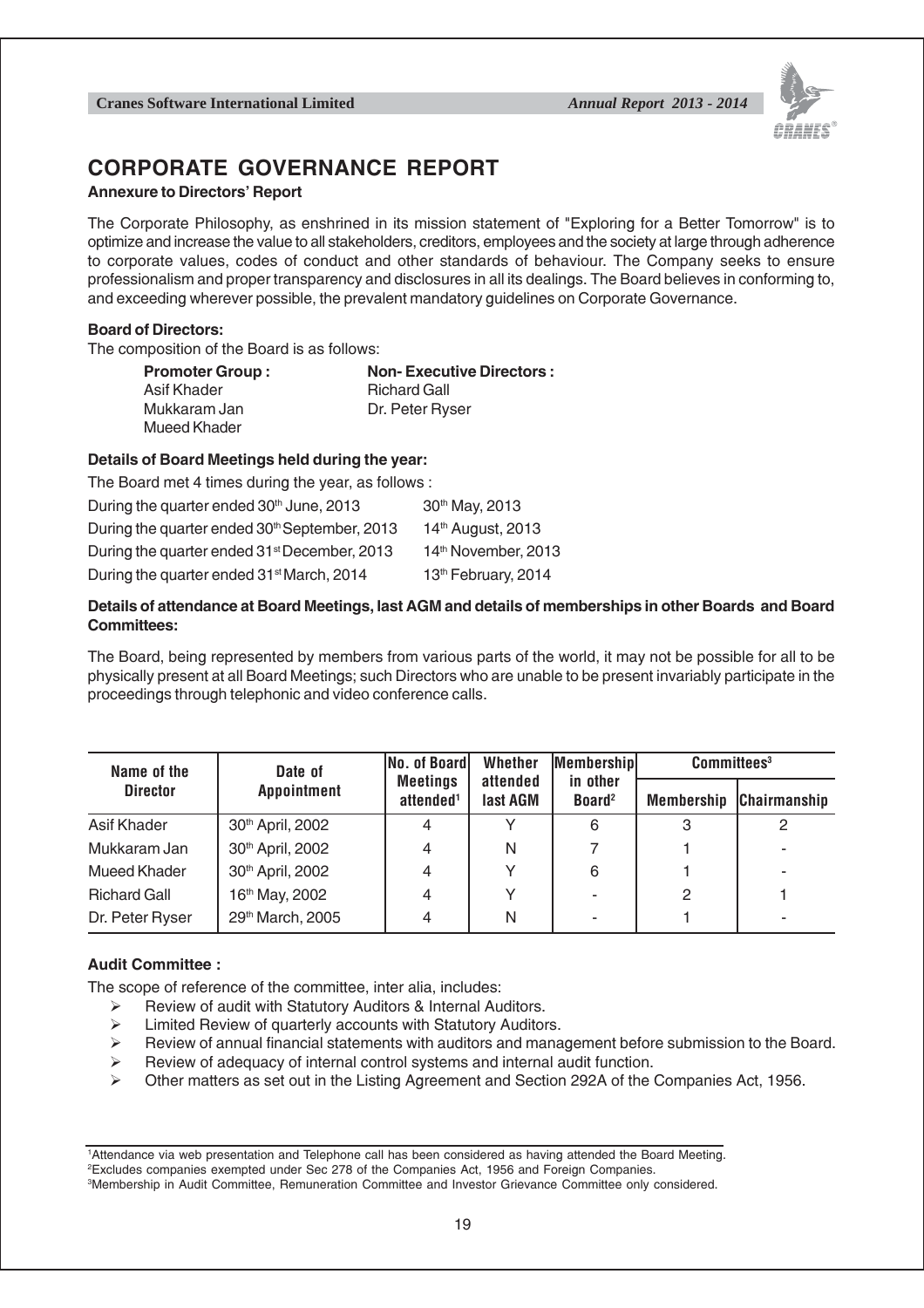

The Committee consists of the following Directors :

| <b>Richard Gall</b> | ۰                        | Chairman |
|---------------------|--------------------------|----------|
| Asif Khader         | $\overline{\phantom{a}}$ | Member   |
| Dr. Peter Ryser     | $\overline{\phantom{a}}$ | Member   |

The Committee met four times during the year. The dates of the meetings with details of attendance of the directors is given below:

| Name of the Director | 30-05-2013 | 14-08-2013 | 14-11-2013 | 13-02-2014 |
|----------------------|------------|------------|------------|------------|
| <b>Richard Gall</b>  | Yes        | Yes        | Yes        | Yes        |
| Asif Khader          | Yes        | Yes        | Yes        | Yes        |
| Dr. Peter Ryser      | Yes        | Yes        | Yes        | Yes        |

The Statutory Auditors attended all the meetings.

## **Share Holder Grievance Committee:**

The Company has a Shareholder Grievance Committee consisting of Mukkaram Jan and Asif Khader to look into the grievances of investors. There were no unresolved grievances from the investors / shareholders as on March 31, 2014.

The Company has designated an email id exclusively for redressal of Investor Grievances, viz., investor.grievances@cranessoftware.com in compliance with clause 47(f) of the listing agreement for speedy redressal of investor grievances.

## **Remuneration Committee:**

The Board has constituted a 'Remuneration Committee' under the provisions of Schedule XIII of the Companies Act, 1956 to finalize and propose the remuneration for Whole time Directors and Managing Director. The committee consists of Mr. Asif Khader, Mr. Richard Gall and Mr. Mueed Khader. The committee met on 14th August, 2013 to consider terms to the Whole-time Directors and Managing Director. All the committee members were present for the meeting and no changes were proposed to the terms of remuneration. It was proposed that the Directors Mr. Mueed Khader and Mr. Mukkaram Jan be re-appointed as Whole-time Directors on the same terms as their previous appointment for a period of 3 years at the AGM of 2013. The Company pays remuneration by way of salary, perquisites and allowances and a commission to the Whole-time Directors and Managing Director.

## **For Non-Executive Directors:**

No fixed remuneration is paid to the Non-Executive Directors, they are paid commission as a percentage of the net profits, as decided by the Board but within the limits set under the provisions of the Sec 309 of the Companies Act, 1956. The payment of commission was approved by the shareholders at the AGM held on September 11, 2006. The basis of determining the specific amount of commission payable to these directors is related to their attendance at meetings, contribution at meetings as perceived by the Board and the extent of consultations with them outside the meetings.

No commission was paid out to the Non-Executive Directors for the year under review.

The Non Executive Directors do not hold any shares of the company in their names.

## **Annual General Meetings:**

Details of last three Annual General Meetings and the Special Resolutions passed there at are as under:

| Date of AGM                      | Time          | <b>Venue</b>                                                                                       | <b>Special Resolutions passed</b>                                                                  |
|----------------------------------|---------------|----------------------------------------------------------------------------------------------------|----------------------------------------------------------------------------------------------------|
| 14th November, 2011              | 10.00<br>a.m. | Shri Devaraj Urs Bhavan, No. 16-D,<br>Millers Tank Bund Area,<br>Vasanthanagar, Bangalore - 560052 | Raising of additional long-term funds<br>through further issuance of<br>securities in the Company. |
| 28 <sup>th</sup> September, 2012 | 10.00<br>a.m. | Shri Devaraj Urs Bhavan, No. 16-D,<br>Millers Tank Bund Area,<br>Vasanthanagar, Bangalore - 560052 | <b>NIL</b>                                                                                         |
| 30 <sup>th</sup> September, 2013 | 10.30<br>a.m. | Shri Devaraj Urs Bhavan, No. 16-D,<br>Millers Tank Bund Area,<br>Vasanthanagar, Bangalore - 560052 | <b>NIL</b>                                                                                         |

For AGM 2014, the Company does not have any proposal for postal ballot.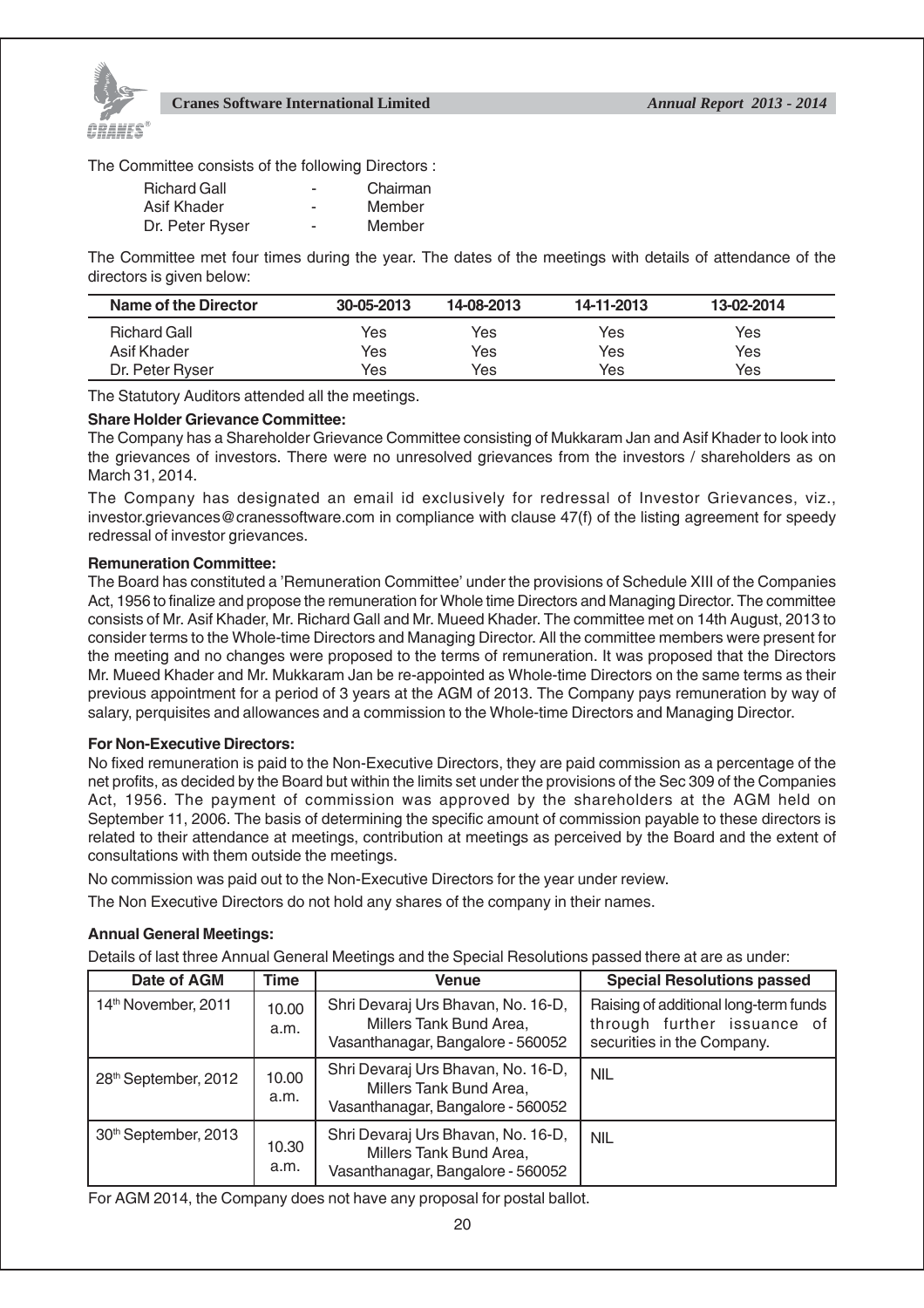

## **Disclosures :**

During the year the Company did not enter into any transactions of material nature with any of the Promoters, Directors, Management or relative etc., which may have potential conflict with the interest of the Company.

### **Insider Trading :**

Pursuant to the Securities and Exchange Board of India (Prohibition of Insider Trading) Regulations, 1992, the Company has adopted a code of conduct for prevention of insider trading and the required disclosure practices.

## **Means of Communication:**

The quarterly results are published generally in "Business Standard" & "Sanjevani" (Kannada). The results are also updated on the corporate website (www.cranessoftware.com). The quarterly results and the shareholding pattern are uploaded to the company website as well as the websites of the Stock Exchanges.

## **A 29th Annual General Meeting** Date and Time 2014 at 10:30 AM Venue  $\vert$  Sri Devaraj Urs Bhavan, No.16-D, Miller Tank Bund Area, Vasanthnagar, Bangalore - 560 052 **B Financial Calendar** Audited Annual Results - 2013-14 29th May, 2014 Unaudited results for the quarter ending June 30, 2014 14th August, 2014 Unaudited results for the quarter ending September 30, 2014 | Second week of November, 2014 Unaudited results for the quarter ending December 31, 2014  $\parallel$  Second week of February, 2015 Audited Annual Results - 2014-15 **Last week of May, 2015 C** Book closure date **2014 C** 24th September, 2014 to 29th September, 2014 **D** Dividend payment date **No Dividend declared E Listing of Equity shares Name and Address of Stock Exchange | Stock Code Bombay Stock Exchange Ltd. (BSE)** 512093 P J Towers, Dalal Street, Mumbai - 400001 **National Stock Exchange Ltd. (NSE)** CRANESSOFT - EQ Exchange Plaza, Bandra Kurla Complex, Bandra (E), Trading of shares currently<br>Mumbai - 400051 Mumbai - 400051 The Listing Fee has been paid to all the Stock Exchanges **F** Website of the Company Website of the Company www.cranessoftware.com **G** Registrar and Transfer Agents Metal Misles and Mislantegrated Enterprises (India) Ltd (formerly known as Alpha Systems Pvt Ltd - since merged), No. 30, Ramana Residency, 4th Cross, Sampige Road, Malleswaram, Bangalore - 560 003 **H** Demat ISIN Number allotted to the Company **INE234B01023**

## **GENERAL SHAREHOLDER INFORMATION**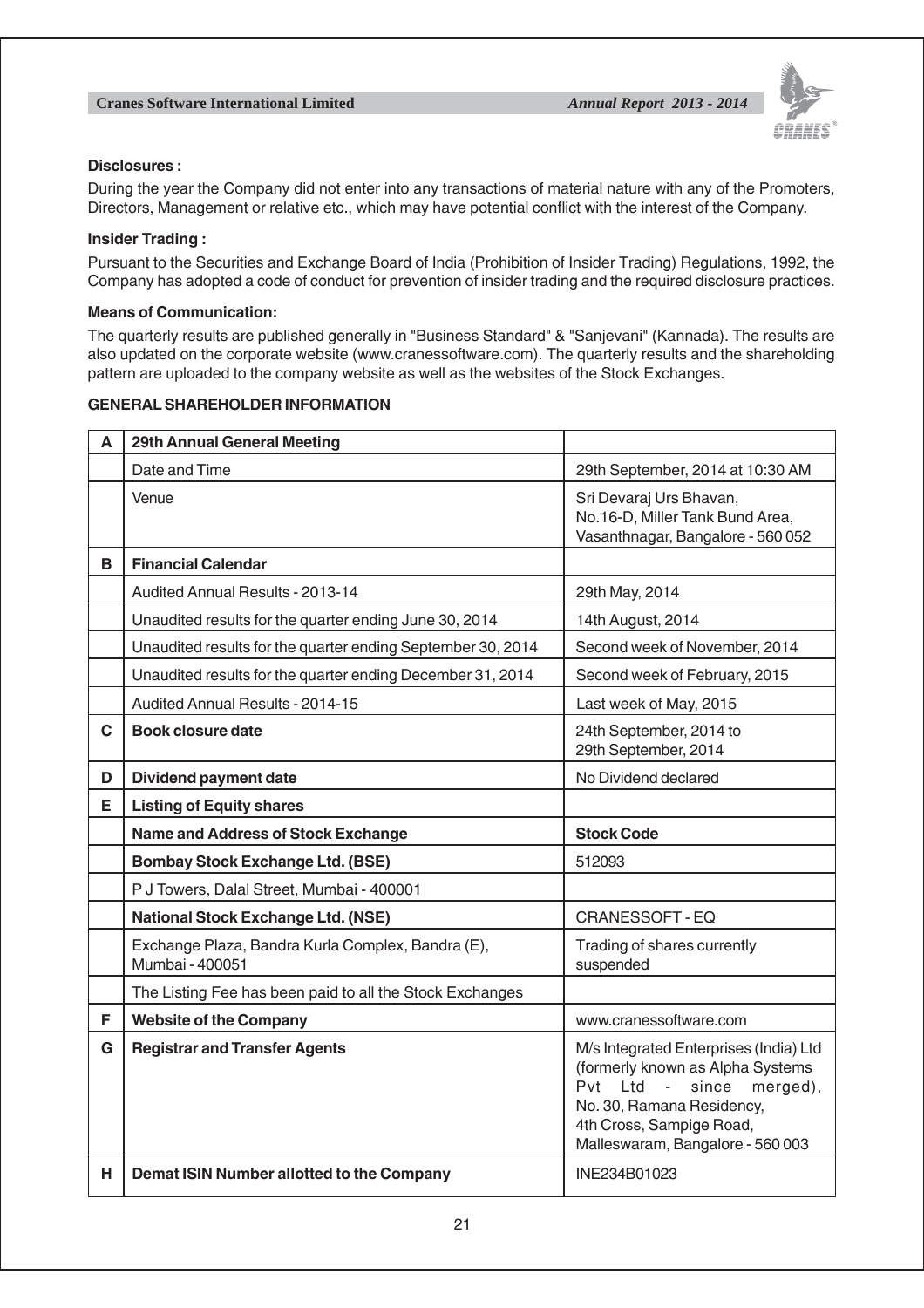

The Company came out with a Euro 42 million, 2.50 Foreign Currency Convertible Bond (FCCBs) issue during 2005-06, the FCCBs are listed at the Singapore Stock Exchange. The FCCBs were convertible into shares or GDRs and the GDRs would be listed at the Luxembourg Stock Exchange and the shares with BSE & NSE in India. As of date no FCCB conversions have taken place.

## **Share Price Data:**

The Share price data on the Bombay Stock Exchange Limited (BSE) and the National Stock Exchange of India Limited (NSE) during the financial year 2013-14 is given below:

|              | <b>BSE</b>           |              |  |  |
|--------------|----------------------|--------------|--|--|
| <b>Month</b> | <b>High</b><br>(Rs.) | Low<br>(Rs.) |  |  |
| Apr - 2013   | 2.50                 | 2.07         |  |  |
| May - 2013   | 2.62                 | 1.81         |  |  |
| Jun - 2013   | 2.33                 | 1.65         |  |  |
| Jul - 2013   | 2.30                 | 1.67         |  |  |
| Aug - 2013   | 2.17                 | 1.14         |  |  |
| Sep - 2013   | 3.53                 | 2.00         |  |  |
| Oct - 2013   | 5.65                 | 3.10         |  |  |
| Nov - 2013   | 6.02                 | 4.38         |  |  |
| Dec - 2013   | 5.55                 | 4.00         |  |  |
| Jan - 2014   | 5.42                 | 4.51         |  |  |
| Feb - 2014   | 4.75                 | 3.17         |  |  |
| Mar - 2014   | 4.44                 | 2.94         |  |  |

Trading of shares was suspended on the NSE effective September 2, 2010, due to non-compliances by the Company during the year, which have largely been addressed by the Company.

## **Registrar & Transfer Agents :**

Share Transfer work is being done by M/s Integrated Enterprises (India) Ltd. (formerly known as Alpha Systems Pvt Ltd - since merged), No.30 Ramana Residency, 4th Cross, Sampige Road, Malleswaram, Bangalore - 560 003 who are SEBI registered Registrars & Transfer Agents for both physical and demat shares.

## **Share Transfer System :**

The power to approve transfer of shares has been delegated by the Board to the Share Transfer Committee. Share transfers are processed within 15 days from their receipt.

## **Secretarial Audit :**

As required by SEBI Circular No. D&CC/FITTC/CIR-16/2002 dt. 31.12.2002, Secretarial Audit was carried out by a Practicing Company Secretary on quarterly basis to reconcile the total admitted capital with both the depositories and the total issued and listed capital. The total number of shares in physical form and the total number of dematerialized shares held with the depositories were in agreement with the total issued / paid-up capital.

## **Compliance with Corporate Governance Norms :**

The Board periodically reviews the compliance of all applicable laws and gives appropriate directions wherever necessary.

A Certificate from the Managing Director on the Financial Statements was placed before the Board.

The Company has complied with all mandatory requirements of Corporate Governance norms as enumerated in Clause 49 of the listing agreements with stock exchanges. The Company has obtained a certificate from the statutory auditors of the Company regarding compliance with the provisions of the above clause and the same is attached hereto.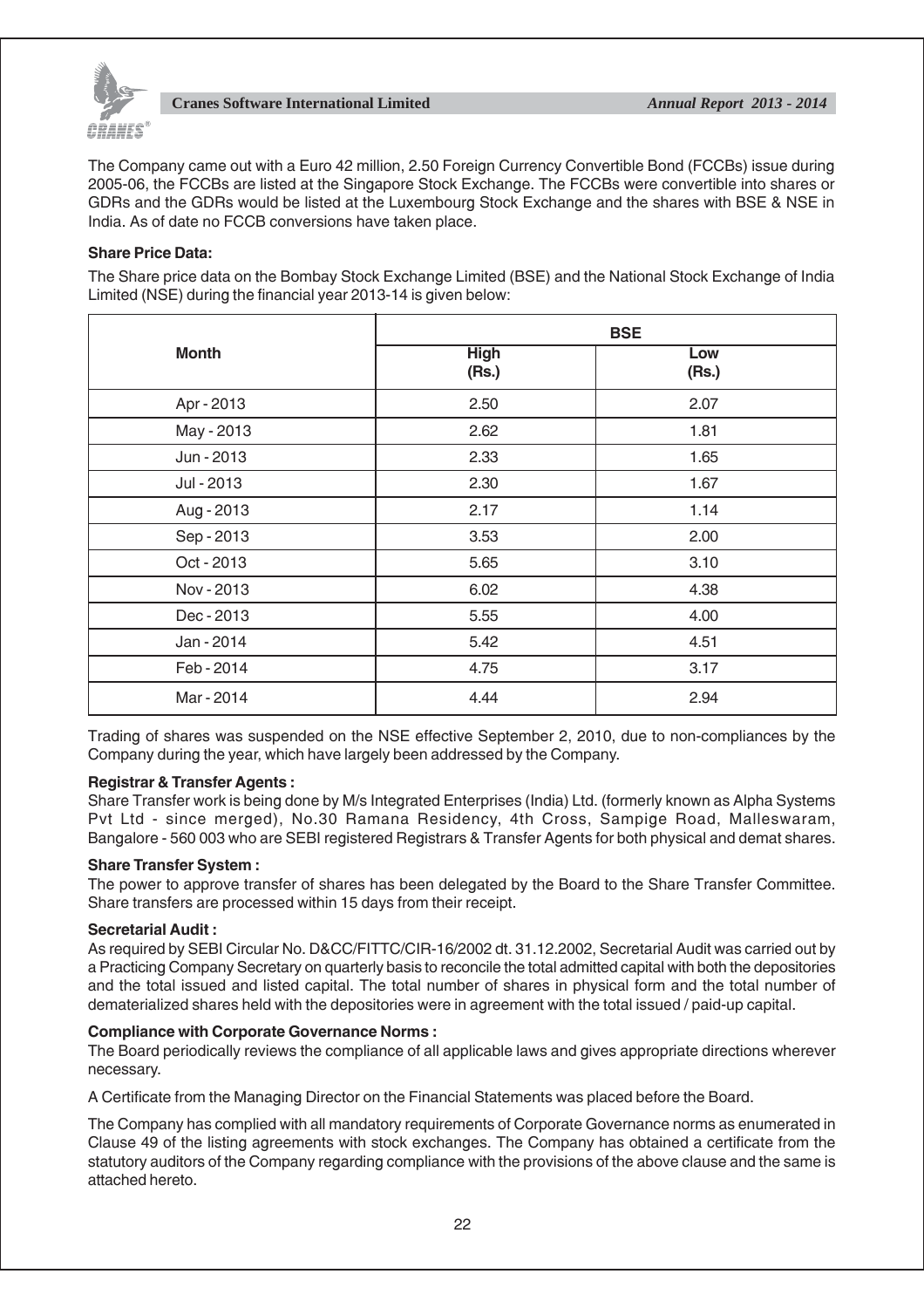

#### **Distribution of Shareholdings as on March 31, 2014:**

| No. of Shares Held | <b>Share Holders</b> |            | <b>Shares</b> |            |
|--------------------|----------------------|------------|---------------|------------|
|                    | <b>Number</b>        | % of Total | <b>Number</b> | % of Total |
| (1)                | (2)                  | (3)        | (4)           | (5)        |
| up to 500          | 25,352               | 63.03      | 5,551,408     | 4.71       |
| 501 to 1,000       | 6,385                | 15.88      | 5,498,076     | 4.67       |
| 1,001 to 2,000     | 3,891                | 9.67       | 6,247,548     | 5.31       |
| 2,001 to 3,000     | 1,458                | 3.63       | 3,852,711     | 3.27       |
| 3,001 to 4,000     | 715                  | 1.78       | 2,628,729     | 2.23       |
| 4,001 to 5,000     | 631                  | 1.57       | 3,024,792     | 2.57       |
| 5,001 to 10,000    | 987                  | 2.45       | 7,436,595     | 6.31       |
| 10,001 & above     | 800                  | 1.99       | 83,526,991    | 70.93      |
|                    | 40,219               | 100.00     | 11,77,66,850  | 100.00     |

## **Pattern of Share Holding as on March 31, 2014**

| <b>Holders</b>                  | % of Holding |
|---------------------------------|--------------|
| Promoters                       | 6.38%        |
| <b>Banks</b>                    | 15.73%       |
| <b>Insurance Companies</b>      | 0.76%        |
| FII                             | 0.10%        |
| Foreign Corporate Bodies / OCBs | 0.07%        |
| <b>Bodies Corporate</b>         | 19.56%       |
| Resident                        | 51.23%       |
| Trust                           | $0.00\%$     |
| <b>Clearing Members</b>         | 0.99%        |
| <b>NRI</b>                      | 5.17%        |
| Total                           | 100.00       |

## **Dematerialisation of Shares :**

The Company has entered into necessary agreements with NSDL & CDSL for dematerialization of shares held by investors. As of March 31, 2014 about 97% of the Company's shares are held in dematerialised form.

#### **Office Locations :**

The Company has its product development center, corporate office and various branches at Bangalore.

#### **Address for Communication :**

- **1. To the Company:**
	- Mr. P. Phaneendra Compliance Officer, Cranes Software International Ltd. # 2, Tavarekere, Bannerghatta Road, BTM Layout, 1st Stage, 1st Phase, Bangalore - 560 029.
- 2. **To the Registrar & Transfer Agent for Share Transfers / Transmissions etc.** Mr. Vijay Gopal Vice President Integrated Enterprises (India) Ltd (formerly known as Alpha Systems Pvt Ltd - since merged) No. 30, Ramana Residency 4th Cross, Sampige Road Malleswaram, Bangalore – 560 003.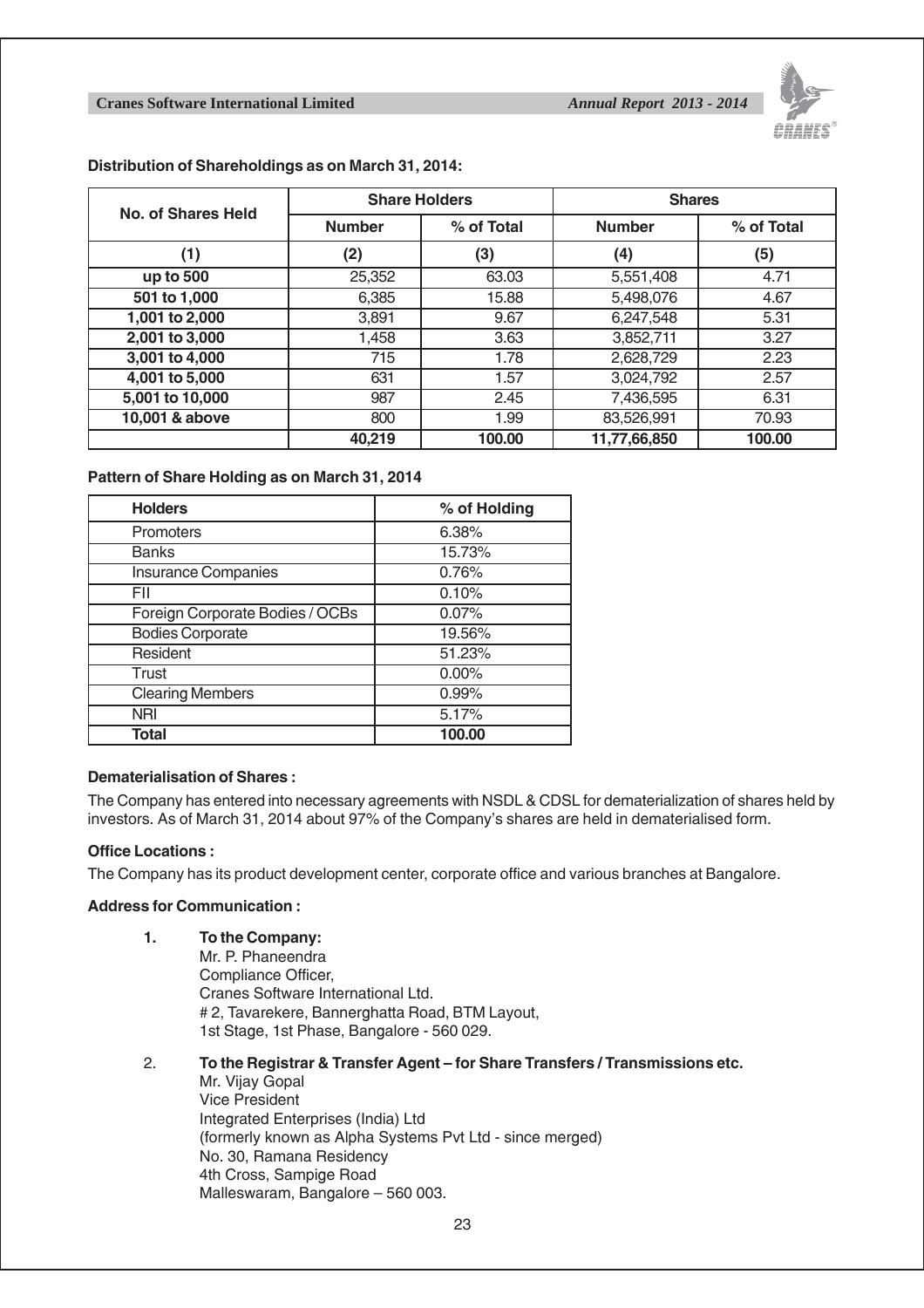

# **AUDITOR'S CERTIFICATE ON COMPLIANCE WITH THE CONDITIONS OF CORPORATE GOVERNANCE UNDER CLAUSE 49 OF THE LISTING AGREEMENT**

To,

The Members of Cranes Software International Limited,

We have read the Report of the Board of Directors on Corporate Governance and have examined the relevant records relating to compliance of conditions of Corporate Governance by Cranes Software International Limited for the year ended 31<sup>st</sup> March 2014, as stipulated in clause 49 of the Listing Agreement of the said Company with the Stock Exchanges.

The compliance of conditions of Corporate Governance is the responsibility of the Management. Our examination, conducted in the manner described in the "Guidance Note on certification of Corporate Governance" issued by the Institute of Chartered Accountants of India, was limited to procedures and implementation thereof adopted by the Company for ensuring compliance with the conditions of Corporate Governance. Our examination was neither an audit nor was it conducted to express an opinion on the financial statements of the Company.

In our opinion and to the best of our information and according to the explanations given to us and on the basis of our examination described above, the Company has complied with the conditions of the Corporate Governance as stipulated in Clause 49 of the above mentioned Listing Agreements.

We further state that such compliance is neither an assurance as to the future viability of the Company nor the efficiency of effectiveness with which the management has conducted the affairs of the Company.

> **For S.JANARDHAN & ASSOCIATES** Chartered Accountants Firm Registration No. 005310S

**Vijay Bhatia** Bangalore **Partner** Partner Partner Partner Partner Partner Partner Partner Partner Partner Partner Partner Partner May 29, 2014 Membership No.201862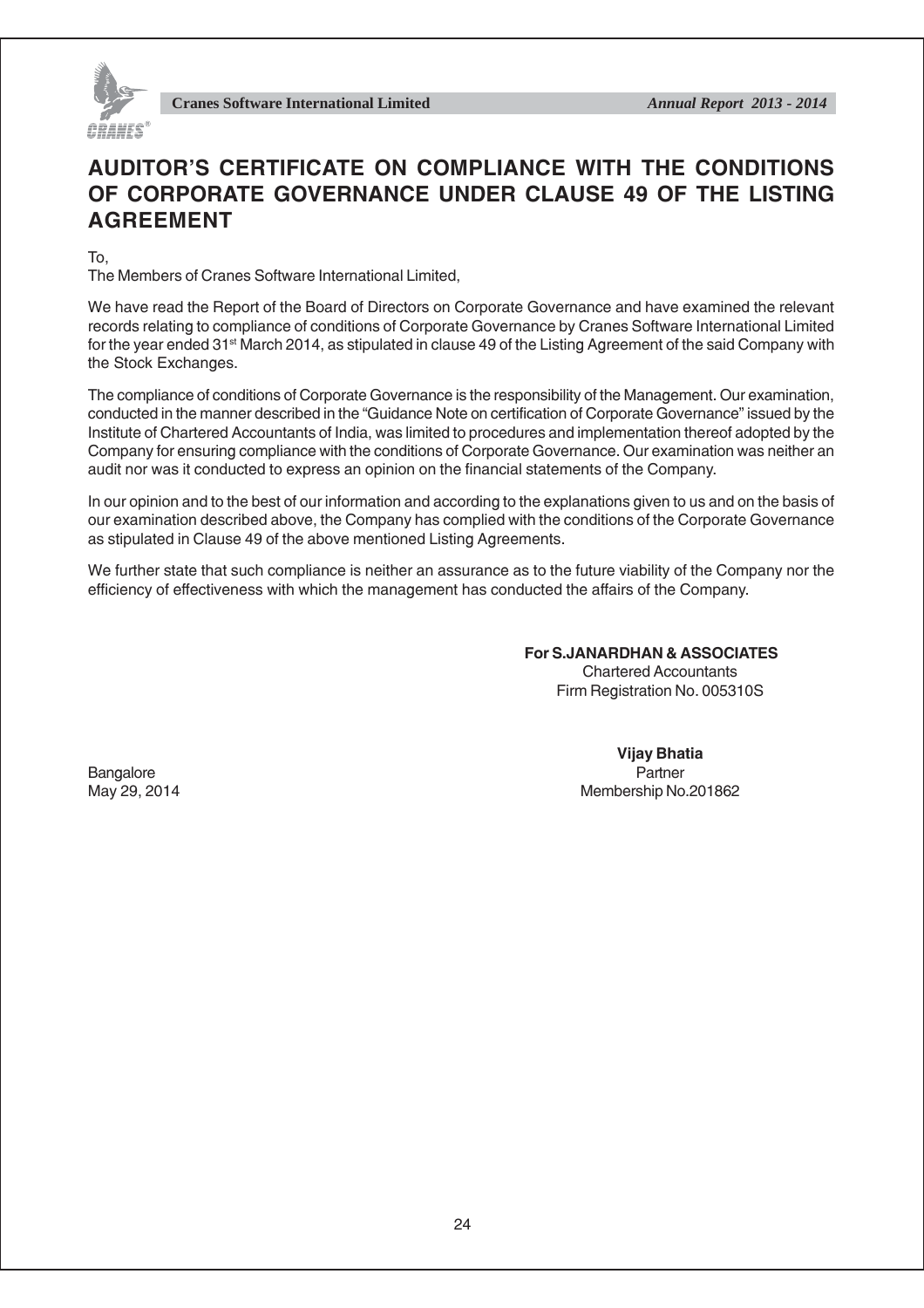

# **INDEPENDENT AUDITOR'S REPORT**

To, The Members of **Cranes Software International Limited**

- 1. We have audited the accompanying financial statements of Cranes Software International Limited, which comprise the Balance Sheet as at March 31<sup>st</sup>, 2014, and the Statement of Profit and Loss and Cash flow Statement for the year then ended, and a summary of significant accounting policies and other explanatory information.
- 2. Management is responsible for the preparation of these financial statements that give a true and fair view of the financial position, financial performance and cash flows of the Company in accordance with the Accounting Standards referred to in sub-section (3C) of section 211 of the Companies Act, 1956 ("the Act") read with the General Circular 15/2013 dated 13th September 2013 of the Ministry of Corporate Affairs in respect of Section 133 of the Companies Act, 2013. This responsibility includes the design, implementation and maintenance of internal control relevant to the preparation and presentation of the financial statements that give a true and fair view and are free from material misstatement, whether due to fraud or error.
- 3. Our responsibility is to express an opinion on these financial statements based on our audit. We conducted our audit in accordance with the Standards on Auditing issued by the Institute of Chartered Accountants of India. Those Standards require that we comply with ethical requirements and plan and perform the audit to obtain reasonable assurance about whether the financial statements are free from material misstatement.
- 4. An audit involves performing procedures to obtain audit evidence about the amounts and disclosures in the financial statements. The procedures selected depend on the auditor's judgment, including the assessment of the risks of material misstatement of the financial statements, whether due to fraud or error. In making those risk assessments, the auditor considers internal control relevant to the Company's preparation and fair presentation of the financial statements in order to design audit procedures that are appropriate in the circumstances, but not the purpose of expressing an opinion on the effectiveness of the entity's internal control. An audit also includes evaluating the appropriateness of accounting policies used and the reasonableness of the accounting estimates made by management, as well as evaluating the overall presentation of the financial statements.
- 5. We believe that the audit evidence we have obtained is sufficient and appropriate to provide a basis for our audit opinion.
- *6. The attached Balance Sheet as at 31st March, 2014 is drawn on the basis of the Principle of 'Going Concern'. We opine as follows in this connection :*
	- *6.1 Redemption of Foreign currency convertible bond amounting to Rs. 34,682.13 lakhs (42 million Euros) to the holders of the bonds have fallen due during April 2011 and is yet to be redeemed as on the date of Balance Sheet.*
	- *6.2 Legal proceedings u/s. 138 of the Negotiable Instruments Act have been initiated by various Banks against the company. These Banks have applied to the Debt Recovery Tribunal (DRT) / Hon'ble Courts, etc for recovery of dues. These proceedings are in various stages of disposal before the "DRT" and respective Hon'ble Courts.*
	- *6.3 In our opinion the securities provided to Banks are not adequate to cover the amounts outstanding to them as on the date of Balance Sheet.*
	- *6.4 An advance of Rs. 23,950.68 lakhs is due from a party for an inordinate period and in our opinion recovery of the same is doubtful. However, the company continues to classify such amounts as 'Good'. However, no evidence has been given to us to consider those amounts as recoverable as on the date of Balance Sheet.*
	- *6.5 Attention of the members is invited to note 3.11 of the Notes regarding recognition of deferred tax credit on account of unabsorbed losses and allowances aggregating to Rs. 22,559.89 lakhs (year ended March 31, 2013 Rs. 13,249.77 lakhs). This does not satisfy the virtual certainty test for recognition of deferred tax credit as laid down in Accounting Standard 22.*
	- *6.6 The subsidiary company M/s. Systat Software Inc has out of amounts due to the company, written back a sum of 2.6 Million USD equivalent to Rs. 1,562.60 Lakhs during the year under reference. The Company has created a provision in the Statement of Profit and Loss for a similar amount in the books of the company. The company is yet to apply to the Reserve Bank of India seeking its approval for write off of this amount in accordance with the provisions of the Foreign Exchange Management Act, 1999.*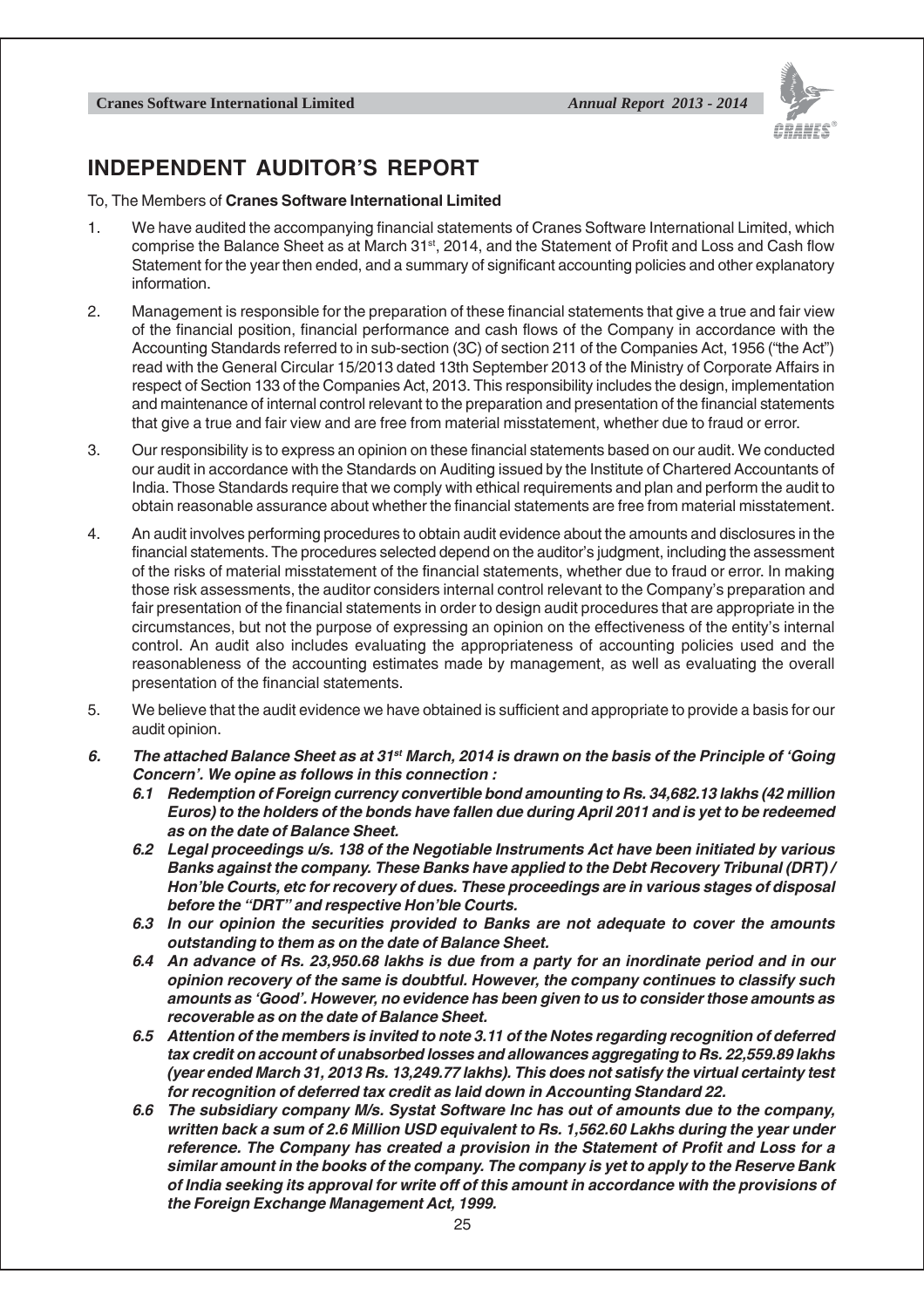

*6.7 Reference is drawn to note no. 3.34 of the notes regarding the amounts classfied under "Fixed Assets" including "Intangible Assets Under Development" amounting to Rs. 35,469.53 lakhs. No evidence has been produced before us for testing its impairment and in the absence of the same, we are unable to express any opinion on the impairment to such asset. In our opinion, such test of impairment as on the date of Balance Sheet is mandatory, especially in view of the higher degree of the obsolescence of software which is stated to be under various stages of development, though no further developments have been carried out during the recent years.*

*In the light of the above, the appropriateness of the 'Going Concern' concept based on which the accounts have been prepared is interalia dependent on the Company's ability to infuse requisite funds for meeting its obligations, rescheduling of debt and resuming normal operations.*

- *7. Further to the above, we would like to draw the attention of the members to note no. 3.28 regarding default of payments to various statutory authorities;*
- *8. We further report that, except for the effect, if any, of the matters stated in paragraphs 6.7 above, whose effect are not ascertainable, had the observations made in paragraphs 6.4 and 6.5 above been considered, the loss after tax for the year ended March 31, 2014 would have been higher by Rs. 46,510.57 lakhs.*
- 9. In our opinion and to the best of our information and according to the explanation given to us, the financial statements give the information required by the Act in the manner so required and subject to our observations as stated in para 6 and para 8 as above give a true and fair view in conformity with the accounting principles generally accepted in India:<br>a) in the case of the Balance Sheet
	- a) in the case of the Balance Sheet, of the state of affairs of the Company as at March 31, 2014;<br>b) in the case of the Statement of Profit and Loss, of the loss for the year ended on that date: and
	- b) in the case of the Statement of Profit and Loss, of the loss for the year ended on that date; and c) in the case of the Cash Flow Statement, of the cash flows for the year ended on that date.
	- in the case of the Cash Flow Statement, of the cash flows for the year ended on that date.
- 10. As required by the Companies (Auditor's Report) Order, 2003 issued by the Central Government of India in terms of sub-section (4A) of section 227 of the Act, we give in the Annexure a statement on the matters specified in paragraphs 4 and 5 of the Order.
- 11. As required by section 227(3) of the Act, we report that:
	- a) We have obtained all the information and explanations which to the best of our knowledge and belief were necessary for the purpose of our audit;
	- b) In our opinion proper books of account as required by law have been kept by the Company so far as appears from our examination of those books
	- c) The Balance Sheet, Statement of Profit and Loss, and Cash Flow Statement dealt with by this Report are in agreement with the books of account.
	- d) In our opinion, the Balance sheet, the Statement of Profit and Loss and the Cash flow Statement dealt with by this report comply with the Accounting Standards referred to in sub-section (3C) of section 211 of the Companies Act, 1956 ("the Act") read with the General Circular 15/2013 dated 13th September 2013 of the Ministry of Corporate Affairs in respect of Section 133 of the Companies Act, 2013 *subject to Para No. (6.5) as stated above regarding recognition of Deferred Tax Asset on account of Carried forward losses and Para No. (6.7) as stated above regarding impairment test of Fixed Assets both tangible and intangible along with Intangible Assets under Development.*
	- e) On the basis of the written representations received from the directors as on March 31, 2014, taken on record by the Board of Directors, none of the directors is disqualified as on March 31, 2014, from being re-appointed as a director in terms of clause (g) of sub-section (1) of section 274 of the Companies Act, 1956;

**For S.JANARDHAN & ASSOCIATES** Chartered Accountants

Firm Registration No. 005310S

Bangalore **Vijay Bhatia**<br>May 29, 2014 **May 29, 2014** Partner, Membership N Partner, Membership No.201862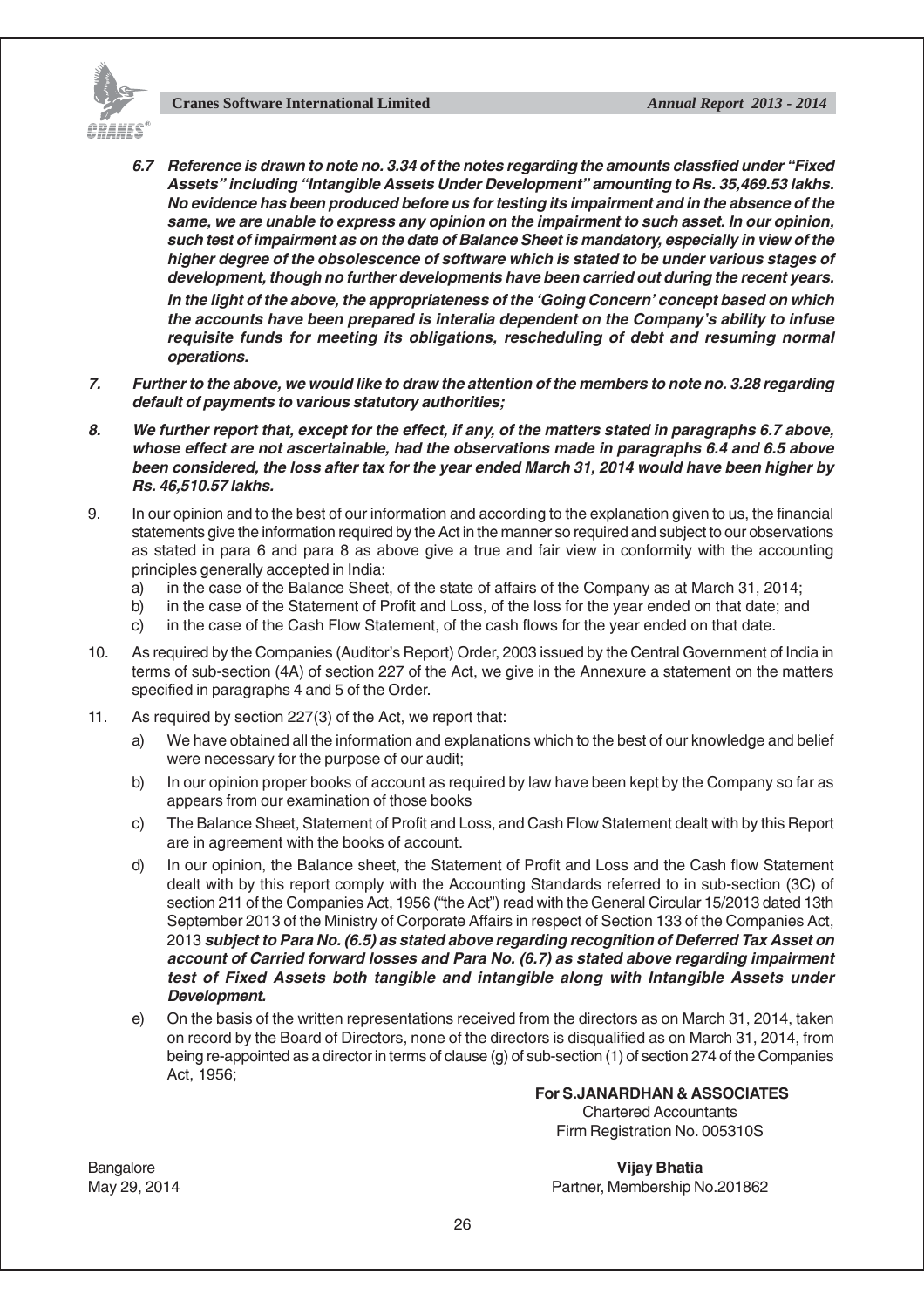

## **ANNEXURE**

- 1. (a) The Company has maintained proper records showing full particulars including quantitative details and situation of fixed assets.
	- (b) The fixed Assets have been physically verified by the management during the year.
	- (c) The Company has not disposed off any substantial part of the fixed assets during the year.
- 2. (a) The inventories have been physically verified during the year by the management. In our opinion the frequency of verification is reasonable.
	- (b) In our opinion, and according to the information and explanations given to us, the procedures of physical verification of inventories followed by the management are reasonable and adequate in relation to the size of the company and the nature of its business.
	- (c) The company is maintaining proper records of inventories. The discrepancies noticed on verification between the physical stocks and the book records were not material.
- 3. (a) The Company during the year has granted unsecured loan of Rs. 1024.10 Lakhs to five subsidiary Companies covered in the register maintained under Section 301 of the Companies Act, 1956. The maximum amount involved during the year was Rs. 11,856.22 lakhs and the year-end balance was Rs. 11,773.42 lakhs. Apart from the above, the Company has not granted any loan, secured or unsecured, to firms or other parties covered in the register maintained under Section 301 of the Companies Act, 1956.
	- (b) In our opinion and according to the information and explanations given to us, the terms and conditions on which such loans have been granted are not prima facie prejudicial to the interest of the Company.
	- (c) The receipt of the principal amount is in accordance with the terms and conditions of such granted loan.
	- (d) There are no overdue amounts due from such parties.
	- (e) The company has not taken any loan from Companies, Firms and other parties covered in the register maintained under section 301 of the Companies Act, 1956. Accordingly, the provisions of clause (3) (f) and (3) (g) of Companies (Auditor's Report) Order, 2003 are not applicable to the Company.
- 4. In our opinion and according to the information and explanations given to us, there are adequate internal control procedures commensurate with the size of the Company and the nature of its business with regard to the purchases of inventory, fixed assets and with regard to sale of goods and services. During the course of our audit, we have not observed any continuing failure to correct major weaknesses in internal control.
- 5. a. According to the information and explanations given to us, we are of the opinion that the particulars of all contracts and arrangements referred to in section 301 of the Companies Act 1956 have been entered in the register required to be maintained under that section.
	- b. In our opinion and according to the information and explanations given to us, the transactions made in pursuance of contracts or arrangements entered in the register maintained under section 301 of the Companies Act, 1956 and exceeding the value of Rs. 5 lakhs in respect of any party during the year, have been made at prices, which are reasonable having regard to the prevailing market prices at the relevant time.
- 6. The company has not accepted any deposit from the public and as such the provisions of clause 4(vi) of the said Order are not applicable.
- *7. In our opinion, the company's in house internal audit system needs to be further strengthened to render it commensurate with the size and nature of its business.*
- 8. The Central Government has not prescribed the maintenance of cost records as required under clause (d) of sub-section (1) of section 209 of the Companies Act, 1956.
- *9. (a) According to the information and explanations given to us, there have been delays and defaults in depositing of undisputed statutory dues including , Provident Fund, Investors Education and Protection Fund, Employees' State Insurance, Income Tax, Sales Tax, Service Tax, Wealth Tax, Customs Duty and Cess with the appropriate authorities. As on 31st March, 2014, the following amounts are still to be deposited on account of undisputed statutory liabilities:*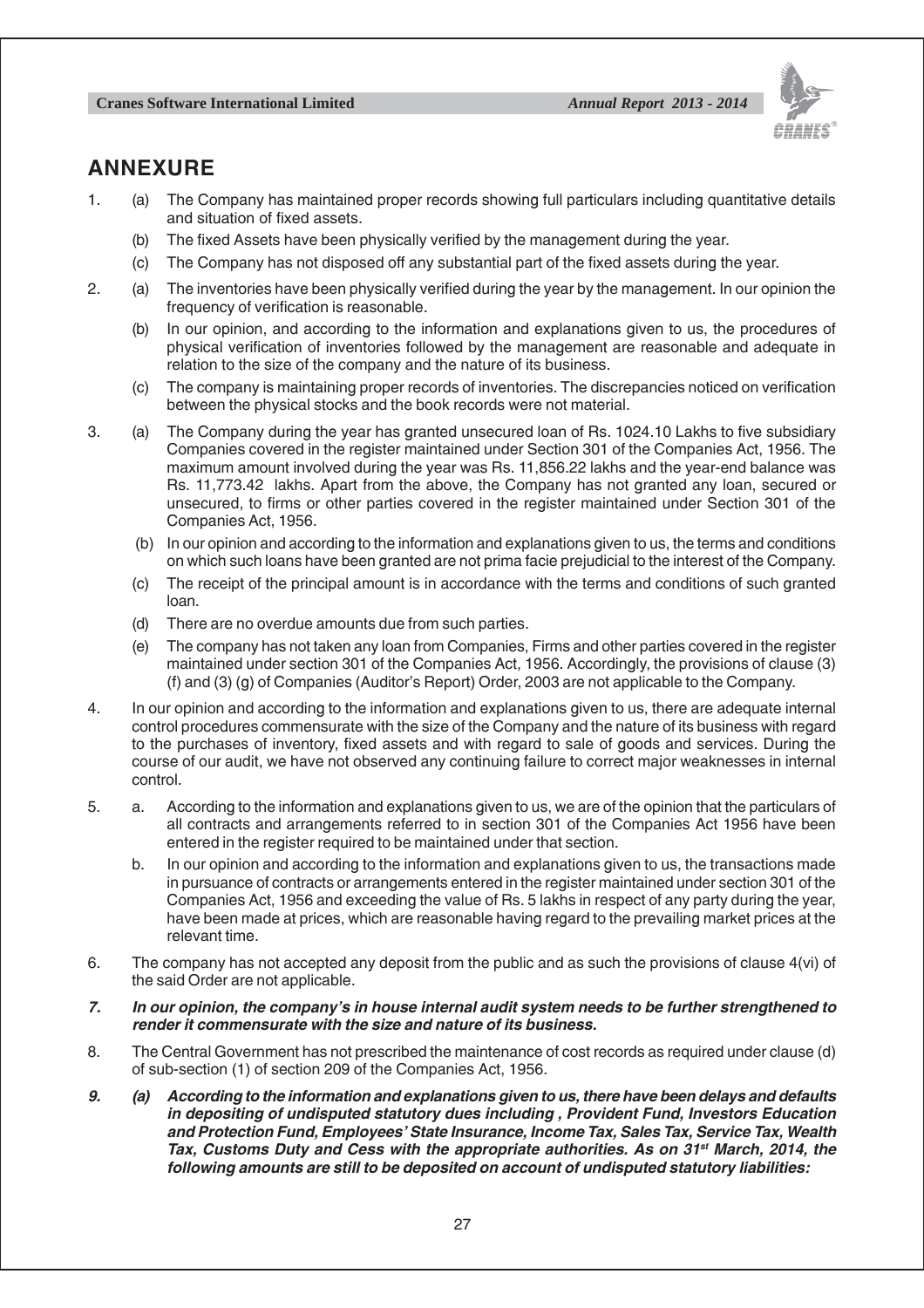

*(Rs. in Lakhs)*

| Name of the Statute                                        | <b>Nature of dues</b>     | <b>Amount to be paid</b> |
|------------------------------------------------------------|---------------------------|--------------------------|
| Employee's Provident Fund<br>& Miscellaneous Provision Act | <b>Provident Fund</b>     | 31.90                    |
| <b>Commercial Taxes Act</b>                                | <b>Professional Tax</b>   | 0.22                     |
| Employee State Insurance Act                               | ESI                       | 3.24                     |
| Income Tax Act                                             | <b>Withholding Taxes</b>  | 256.63                   |
| Service Tax                                                | Service Tax               | 156.15                   |
| <b>Commercial Taxes Act</b>                                | Sales Tax/Value Added Tax | 68.64                    |
| Income Tax Act                                             | Self Assessment Tax       | 696.96                   |
| <b>Wealth Tax Act</b>                                      | <b>Wealth Tax</b>         | 0.88                     |
| Income Tax Act                                             | Dividend Distribution Tax | 273.88                   |
| Income Tax Act                                             | <b>Fringe Benefit Tax</b> | 0.41                     |
| <b>Investor Education Protection Fund</b>                  | <b>Unclaimed Dividend</b> | 0.97                     |

*(b) According to the information and explanations given to us, no undisputed amounts payable in respect of Provident fund, Investors Education and Protection Fund, Employees State Insurance, Income Tax, Wealth Tax, Service Tax, Customs Duty, Sales Tax and Cess were in arrears as at 31st March 2014 for a period of more than six months from the date they became payable except in the following cases which is still due for payment:*

*(Rs. in Lakhs)*

| <b>Name of the Statute</b>                                        | <b>Nature of dues</b>     | <b>Amount to be paid</b> |
|-------------------------------------------------------------------|---------------------------|--------------------------|
| <b>Employee's Provident Fund</b><br>& Miscellaneous Provision Act | <b>Provident Fund</b>     | 20.73                    |
| Employees State Insurance Act                                     | ESI                       | 3.08                     |
| Income Tax Act                                                    | <b>Withholding Taxes</b>  | 213.53                   |
| Service Tax                                                       | Service Tax               | 97.49                    |
| <b>Commercial Taxes Act</b>                                       | Sales Tax/Value Added Tax | 50.08                    |
| Income Tax Act                                                    | Self Assessment Tax       | 696.96                   |
| Wealth Tax Act                                                    | Wealth Tax                | 0.88                     |
| Income Tax Act                                                    | Dividend Distribution Tax | 273.88                   |
| Income Tax Act                                                    | <b>Fringe Benefit Tax</b> | 0.41                     |
| <b>Investor Education Protection Fund</b>                         | <b>Unclaimed Dividend</b> | 0.97                     |

*(c) According to the information and explanations given to us, there are no dues of Sales tax, Service tax, Income tax, Customs duty, Wealth Tax and Cess, which have not been deposited on account of any dispute except in respect of the following:*

*(Rs. in Lakhs)*

| Name of the             | Nature of     | <b>Disputed</b> | <b>Assessment</b> | Forum where dispute is           |
|-------------------------|---------------|-----------------|-------------------|----------------------------------|
| <b>Statute</b>          | dues          | <b>Amount</b>   | Year              | pending                          |
| Income Tax Act,<br>1961 | Income<br>Tax | 3,278.23        | $2008 - 09$       | Income Tax Appellate<br>Tribunal |
| Income Tax Act,<br>1961 | Income<br>Tax | 5,942.48        | $2009 - 10$       | Income Tax Appellate<br>Tribunal |
| Chapter V of the        | Service       | 756.02          | $2004 - 05$ to    | Customs, Excise and Service      |
| Finance Act, 1994       | Tax           |                 | $2007 - 08$       | <b>Tax Appellate Tribunal</b>    |
| Chapter V of the        | Service       | 630.45          | 2004 - 05 to      | Department                       |
| Finance Act, 1994       | Tax           |                 | $2007 - 08$       | Authorities                      |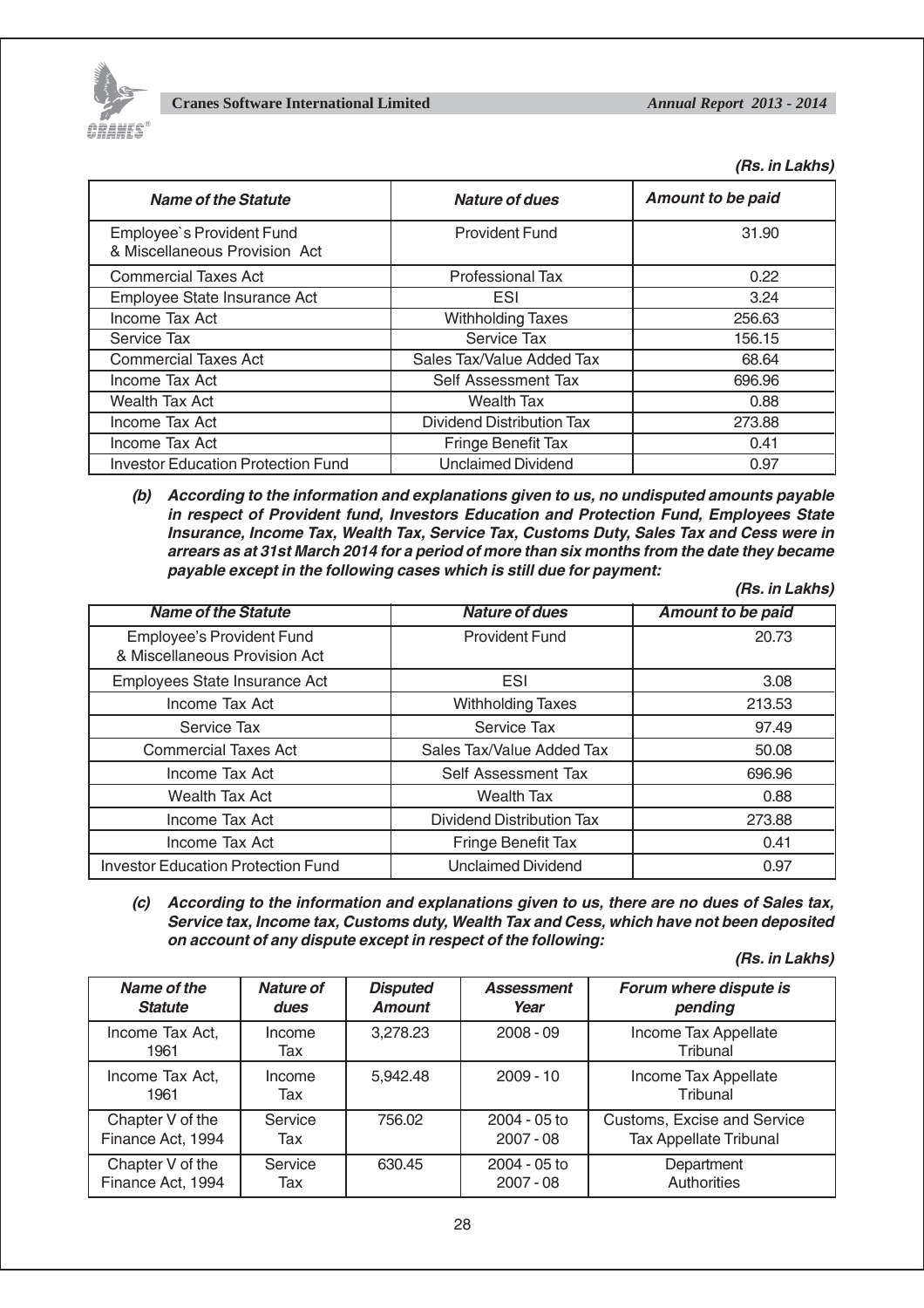

- 10. The Company has accumulated losses, as at March 31, 2014. The Company has also incurred cash losses of Rs. 16,142.52 lakhs in the financial year ended on that date and Rs. 22,565.33 lakhs cash losses in the immediate preceding financial year.
- **11.** *There are defaults in repayment of dues to some financial institution and banks as at the balance sheet date. The amount of defaults and the period are tabulated below*

*(Rs. in Lakhs)*

| <b>Name of the Banks &amp; Financial Institutions</b> | <b>Amount of default</b><br>(including accrued interest) | <b>Period of default</b> |  |
|-------------------------------------------------------|----------------------------------------------------------|--------------------------|--|
| Bank of India                                         | 22,295.79                                                | From 2009 till date      |  |
| Allahabad Bank                                        | 3,797.96                                                 | From 2009 till date      |  |
| Canara Bank                                           | 5,535.66                                                 | From 2009 till date      |  |
| Industrial Development Bank of India                  | 4,104.76                                                 | From 2009 till date      |  |
| State Bank of Mysore                                  | 3,676.65                                                 | From 2009 till date      |  |
| Bank of India                                         | 5,277.27                                                 | From 2009 till date      |  |
| <b>State Bank of Travancore</b>                       | 4,824.13                                                 | From 2009 till date      |  |

The company has not issued any Debentures during the year.

- 12. According to the information and explanations given to us, the company has not granted any loans and advances on the basis of securities by way of pledge of shares and debentures.
- 13. In our opinion, the Company is not a chit fund or a Nidhi / Mutual Benefit Fund / Society. Therefore the provisions of clause (xiii) of para 4 of the Order are not applicable.
- 14. According to the information and explanations given to us, the Company is not dealing in or trading in any shares and securities and hence the provisions of Para (xiv) of the order are not applicable.
- 15. According to the information and explanations given to us, the company has not given any guarantee for loans taken by others from banks or financial institutions.
- 16. In our opinion and according to the information and explanations given to us, the term loan(s) have been applied for the purpose for which they were raised.
- 17. According to the information and explanations given to us and on an overall examination of the balance sheet of the company, we report that no funds raised on short term basis have been used for long term investments.
- 18. The company has not made any preferential allotment of shares during the year and hence the provisions of clause (xviii) of para 4 of this Order are not applicable.
- 19. The company has not issued any debentures during the year and hence the provisions of clause (xix) of para 4 of this Order are not applicable.
- 20. The company has not raised any money by way of public issues during the year and hence the provisions of clause (xx) of para 4 of this Order are not applicable.
- 21. During the course of our examination of the books of accounts carried on in accordance with the generally accepted auditing practices in India and according to the information and explanations given to us, we have neither come across any instance of fraud on or by the Company, noticed or reported during the year nor have been informed of such case by the management.

**For S.JANARDHAN & ASSOCIATES** Chartered Accountants Firm Registration No. 005310S

Bangalore **Vijay Bhatia** May 29, 2014 **Partner** Partner and *Partner* Partner and *Partner* Partner and *Partner* Partner Membership No.201862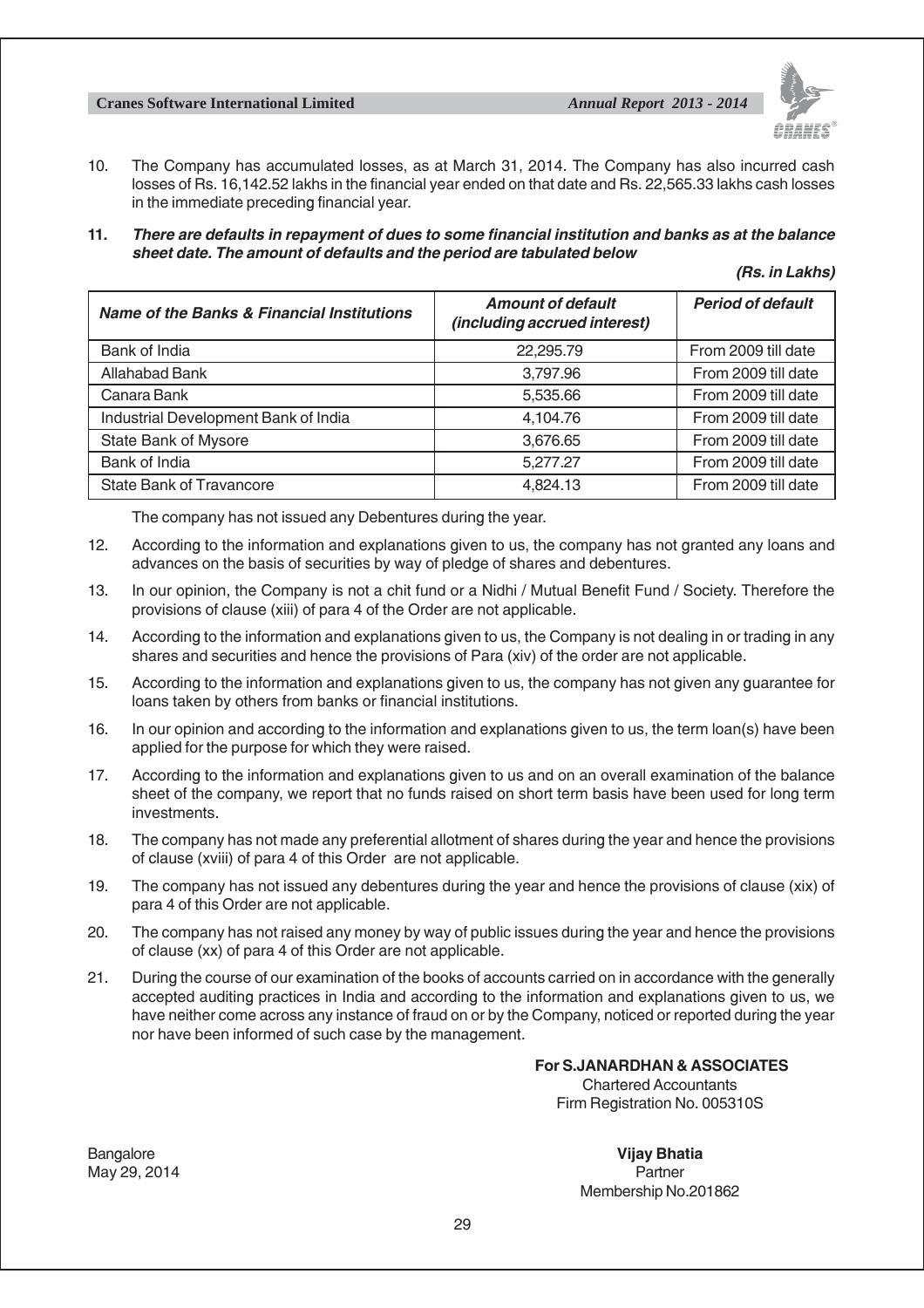

## **BALANCE SHEET**

AS AT MARCH 31, 2014 (Amount in Rupees)

| <b>PARTICULARS</b> |                               | Note No.                                                  | March 31, 2014 | March 31, 2013                 |                                |
|--------------------|-------------------------------|-----------------------------------------------------------|----------------|--------------------------------|--------------------------------|
|                    | <b>EQUITY AND LIABILITIES</b> |                                                           |                |                                |                                |
| (1)                |                               | <b>Shareholders' Funds</b>                                |                |                                |                                |
|                    | (a)                           | Share capital                                             | 3.01           | 235,533,700                    | 235,533,700                    |
|                    | (b)                           | Reserves and surplus                                      | 3.02           | (904, 750, 738)                | 95,020,772                     |
| (2)                |                               | <b>Non-Current Liabilities</b>                            |                |                                |                                |
|                    | (a)                           | Long-term borrowings                                      | 3.03           | 147,894,830                    | 309,218,567                    |
|                    | (b)                           | Long-term provisions                                      | 3.04           | 7,243,054                      | 8,094,971                      |
| (3)                |                               | <b>Current Liabilities</b>                                |                |                                |                                |
|                    | (a)                           | Short-term borrowings                                     | 3.05           | 87,671,908                     | 20,273,767                     |
|                    | (b)                           | Trade payables                                            | 3.06           | 767,274,528                    | 530,739,896                    |
|                    | (c)                           | Other current liabilities                                 | 3.07           | 11,586,942,070                 | 10,915,052,881                 |
|                    | (d)                           | Short-term provisions                                     | 3.08           | 45,124,276                     | 22,709,368                     |
|                    |                               | <b>TOTAL</b>                                              |                | 11,972,933,628                 | 12,136,643,922                 |
| Ш.                 |                               | <b>ASSETS</b>                                             |                |                                |                                |
| (1)                |                               | <b>Non-Current Assets</b>                                 |                |                                |                                |
|                    | (a)                           | <b>Fixed assets</b>                                       |                |                                |                                |
|                    |                               | Tangible assets<br>(i)                                    | 3.09           | 179,727,874                    | 187,689,581                    |
|                    |                               | (ii) Intangible assets                                    |                | 1,121,346,534                  | 962,998,856                    |
|                    |                               | (iii) Intangible assets under development                 |                | 2,245,878,313                  | 2,749,931,957                  |
|                    |                               | (iv) Capital work in progress                             |                |                                | 3,428,500                      |
|                    | (b)                           | Non-current investments                                   | 3.10<br>3.11   | 800,917,790                    | 800,917,790                    |
|                    | (c)<br>(d)                    | Deferred tax assets (net)<br>Long term loans and advances | 3.12           | 2,255,989,400<br>4,346,209,296 | 1,324,976,900<br>4,109,401,846 |
|                    |                               |                                                           |                |                                |                                |
| (2)                |                               | <b>Current Assets</b>                                     |                |                                |                                |
|                    | (a)                           | Inventories                                               | 3.13           | 5,010,500                      | 7,727,734                      |
|                    | (b)                           | Trade receivables                                         | 3.14           | 804,193,708                    | 1,739,667,478                  |
|                    | (c)                           | Cash and bank balances                                    | 3.15           | 11,756,890                     | 12,707,575                     |
|                    | (d)                           | Short-term loans and advances                             | 3.16           | 201,903,323                    | 237, 195, 706                  |
|                    |                               | <b>TOTAL</b>                                              |                | 11,972,933,628                 | 12,136,643,922                 |
|                    |                               | Significant accounting policies and notes to the accounts | 2 & 3          |                                |                                |

As per our report of even date **For S.Janardhan & Associates For and on behalf of the Board** Chartered Accountants Firm Registration No. 005310S

**Vijay Bhatia Asif Khader Mueed Khader P. Phaneendra**<br>
Partner **P. Phaneendra Partner Company Secretary Managing Director Director Company Secretary** Membership No. 201862

Bengaluru Bengaluru Bengaluru Bengaluru Bengaluru Bengaluru Bengaluru Bengaluru Bengaluru Bengaluru Bengaluru Bengaluru Bengaluru Bengaluru Bengaluru Bengaluru Bengaluru Bengaluru Bengaluru Bengaluru Bengaluru Bengaluru Be

Managing Director

May 29, 2014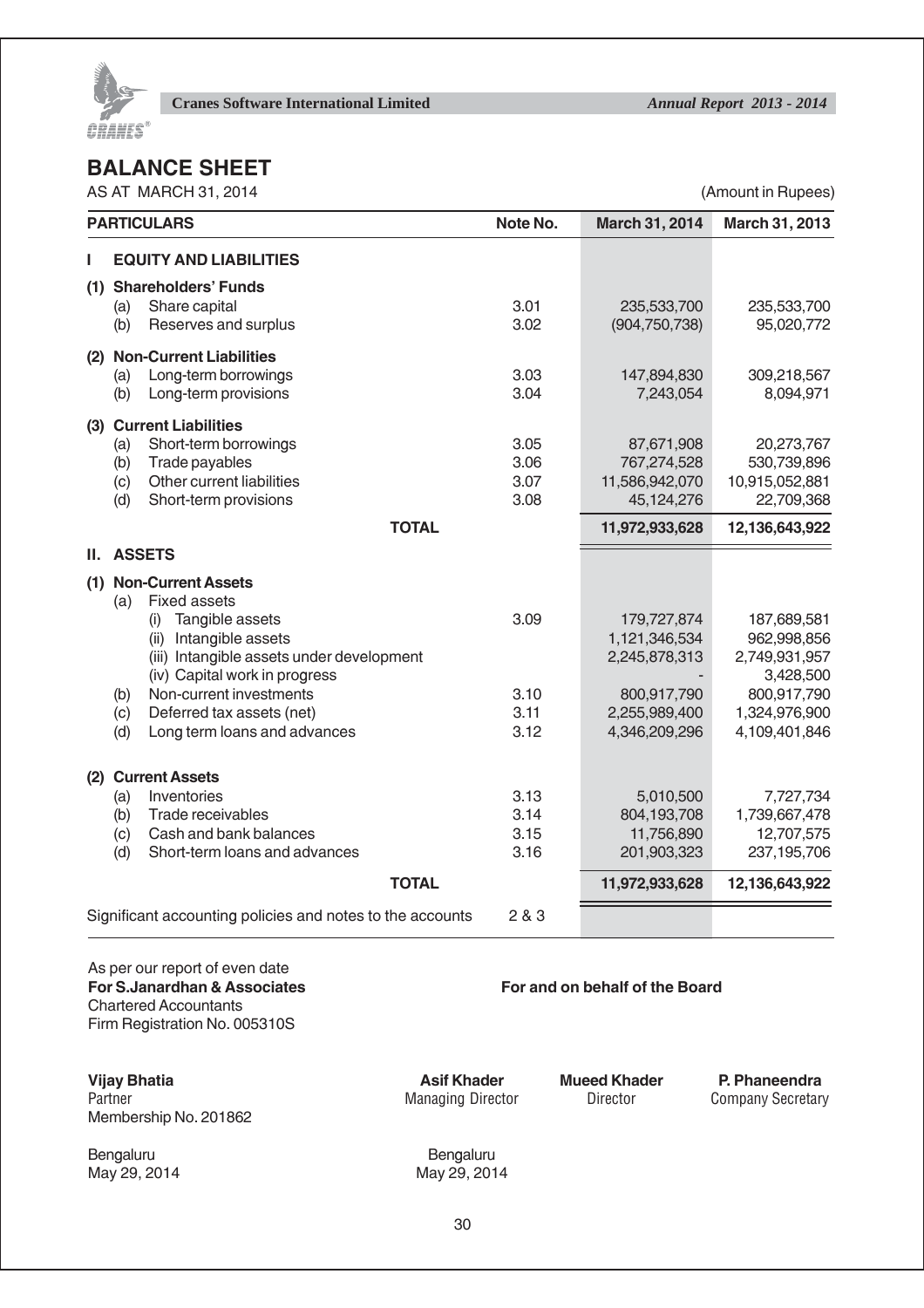

# **STATEMENT OF PROFIT AND LOSS**

FOR THE YEAR ENDED MARCH 31, 2014 (Amount in Rupees)

| <b>PARTICULARS</b>                                                                  | Note No. | March 31, 2014          | March 31, 2013          |
|-------------------------------------------------------------------------------------|----------|-------------------------|-------------------------|
| Revenue from operations                                                             | 3.17     | 197,325,549             | 214,979,227             |
| Other income                                                                        | 3.18     | 72,969,028              | 177,437,177             |
| <b>Total Revenue</b>                                                                |          | 270,294,577             | 392,416,404             |
| <b>Expenses:</b>                                                                    |          |                         |                         |
| Cost of materials consumed                                                          |          |                         |                         |
| Purchase of stock in trade<br>Changes in inventories of stock-in-trade              | 3.19     | 36,238,294<br>2,717,234 | 40,598,410<br>4,475,937 |
| Employee benefit expenses                                                           | 3.20     | 83,477,227              | 97,685,304              |
| Finance costs                                                                       | 3.21     | 947,092,529             | 902,110,438             |
| Depreciation and amortization expenses                                              | 3.22     | 303,941,831             | 423,751,171             |
| Other expenses                                                                      | 3.23     | 1,511,554,533           | 1,568,126,198           |
| <b>Total Expenses</b>                                                               |          | 2,885,021,648           | 3,036,747,458           |
| Loss before exceptional and extraordinary                                           |          |                         |                         |
| items and tax                                                                       |          | (2,614,727,071)         | (2,644,331,054)         |
| <b>Exceptional Items</b>                                                            | 3.24     | 11,039,651              | (711, 472)              |
| Loss before extraordinary items and tax                                             |          | (2,603,687,420)         | (2,645,042,526)         |
| <b>Extraordinary Items</b>                                                          | 3.25     | 685,493,289             |                         |
| Loss before tax                                                                     |          | (1,918,194,131)         | (2,645,042,526)         |
| Tax expense:                                                                        |          |                         |                         |
| (1) Current tax                                                                     |          |                         |                         |
| (2) Deferred tax                                                                    |          | 931,012,500             | 144,558,900             |
| (3) Tax adjustment of earlier years                                                 |          | (12,589,879)            | (35, 241, 956)          |
| Loss for the period                                                                 |          | (999, 771, 510)         | (2,535,725,582)         |
| Earning per equity share:<br>(Nominal Value per Share Rs. 2)<br>(1) Basic / Diluted |          |                         |                         |
| (excluding extraordinary items,<br>net of tax expenses)<br>Basic / Diluted<br>(2)   |          | (14.31)                 | (21.53)                 |
| (including extraordinary items)                                                     |          | (8.49)                  | (21.53)                 |
| Significant accounting Policies and notes to the accounts                           | 2 & 3    |                         |                         |

## As per our report of even date<br>For S.Janardhan & Associates Chartered Accountants Firm Registration No. 005310S

## For and on behalf of the Board

**Vijay Bhatia Asif Khader Mueed Khader P. Phaneendra**<br>
Partner **P. Phaneendra** Managing Director Director Company Secretary Membership No. 201862

May 29, 2014

Managing Director

Bengaluru Bengaluru Bengaluru Bengaluru Bengaluru Bengaluru Bengaluru Bengaluru Bengaluru Bengaluru Bengaluru Bengaluru Bengaluru Bengaluru Bengaluru Bengaluru Bengaluru Bengaluru Bengaluru Bengaluru Bengaluru Bengaluru Be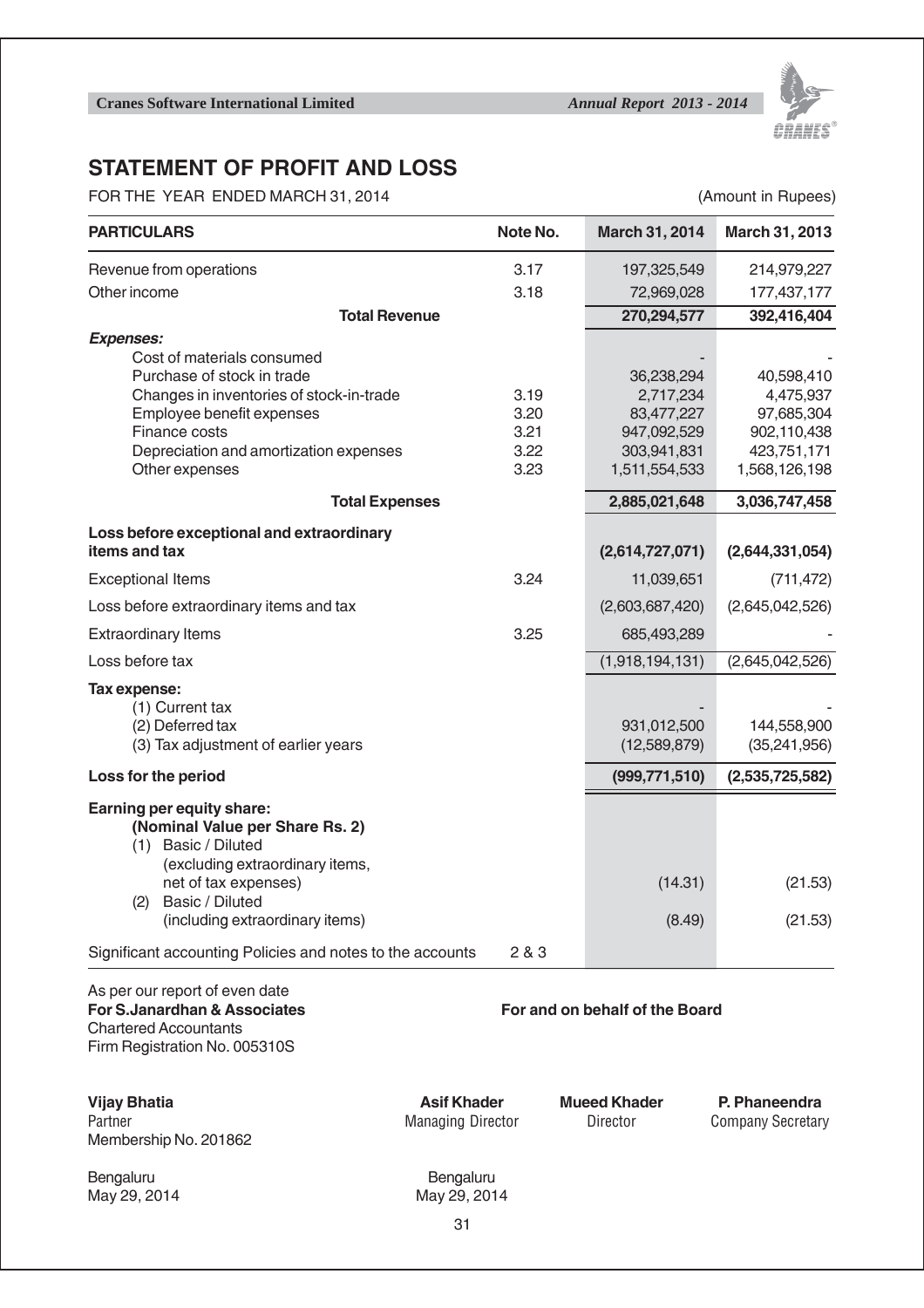

(Amount in Rupees)

# **STATEMENT OF CASH FLOWS**<br>AS AT MARCH 31, 2014

| <b>PARTICULARS</b>                                                                               | <b>CURRENT YEAR</b> | <b>PREVIOUS YEAR</b> |
|--------------------------------------------------------------------------------------------------|---------------------|----------------------|
| <b>Cash flows from Operating Activities</b>                                                      |                     |                      |
| Net profit/(loss) before taxation & extraordinary items                                          | (2,603,687,419)     | (2,645,042,526)      |
| <b>Adjustments for:</b>                                                                          |                     |                      |
| Profit / (Loss) on sale of investments / assets                                                  | (93, 752)           |                      |
| Foreign exchange loss / (gain) (net)                                                             | 327,791,107         | (163,989,238)        |
| Depreciation and amortization                                                                    | 303,941,831         | 423,751,171          |
| Dividend / interest income (net)                                                                 | (8,602,372)         | (1,977,246)          |
| Provision for bad debts                                                                          | 1,143,560,000       | 1,480,000,000        |
| Interest expense on borrowings                                                                   | 947,092,529         | 902,110,438          |
| Operating profit/(loss) before working capital changes<br><b>Adjustments for working capital</b> | 110,001,924         | (5, 147, 401)        |
| Inventories                                                                                      | 2,717,233           | 4,872,426            |
| Trade receivables                                                                                | 2,819,994           | (59, 230, 930)       |
| Short term loans and advances                                                                    | 35,292,383          | (30,094,852)         |
| <b>Current liabilities</b>                                                                       | (638, 658, 429)     | 104,682,078          |
| <b>Cash generated from operations</b>                                                            | (487, 826, 895)     | 15,081,321           |
| <b>Adjustments for</b>                                                                           |                     |                      |
| Direct taxes paid                                                                                |                     |                      |
| Net cash from Operations before extraordinary items                                              | (487, 826, 895)     | 15,081,321           |
| Extraordinary items                                                                              | 685,493,289         |                      |
| <b>Net cash generated from Operating Activities</b>                                              | 197,666,394         | 15,081,321           |
| <b>Cash flows from Investing Activities</b>                                                      |                     |                      |
| Purchase of fixed assets / increase in work in progress                                          | 51,928,095          | (3,889,080)          |
| Dividend / interest received                                                                     | 8,602,372           | 1,977,246            |
| Proceeds from sale of fixed assets                                                               | 1,320,000           |                      |
| <b>Net cash from Investing Activities</b>                                                        | 61,850,467          | (1,911,834)          |
| <b>Cash flows from Financing Activities</b>                                                      |                     |                      |
| Interest on borrowed funds                                                                       | (36, 646, 944)      | (62, 781, 663)       |
| Borrowings                                                                                       | (98,065,836)        | (59,938,125)         |
| Long term loans and advances                                                                     | (147, 317, 756)     | 73,978,304           |
| Long term / short term provisions                                                                | 21,562,991          | 28,177,372           |
| <b>Net cash from Financing Activities</b>                                                        | (260, 467, 545)     | (20, 564, 112)       |
| Net increase/(decrease) in Cash and Cash Equivalents                                             | (950, 685)          | (7, 394, 625)        |
| Opening cash and cash equivalents                                                                | 12,707,575          | 20,102,200           |
| <b>Closing cash and cash equivalents</b>                                                         | 11,756,890          | 12,707,575           |

As per our report of even date **For S.Janardhan & Associates For and on behalf of the Board** Chartered Accountants Firm Registration No. 005310S

**Vijay Bhatia Asif Khader Mueed Khader P. Phaneendra**<br>
Partner **P. Phaneendra** Managing Director Director Company Secretary Membership No. 201862

Bengaluru Bengaluru Bengaluru Bengaluru Bengaluru Bengaluru Bengaluru Bengaluru Bengaluru Bengaluru Bengaluru Bengaluru Bengaluru Bengaluru Bengaluru Bengaluru Bengaluru Bengaluru Bengaluru Bengaluru Bengaluru Bengaluru Be May 29, 2014

Managing Director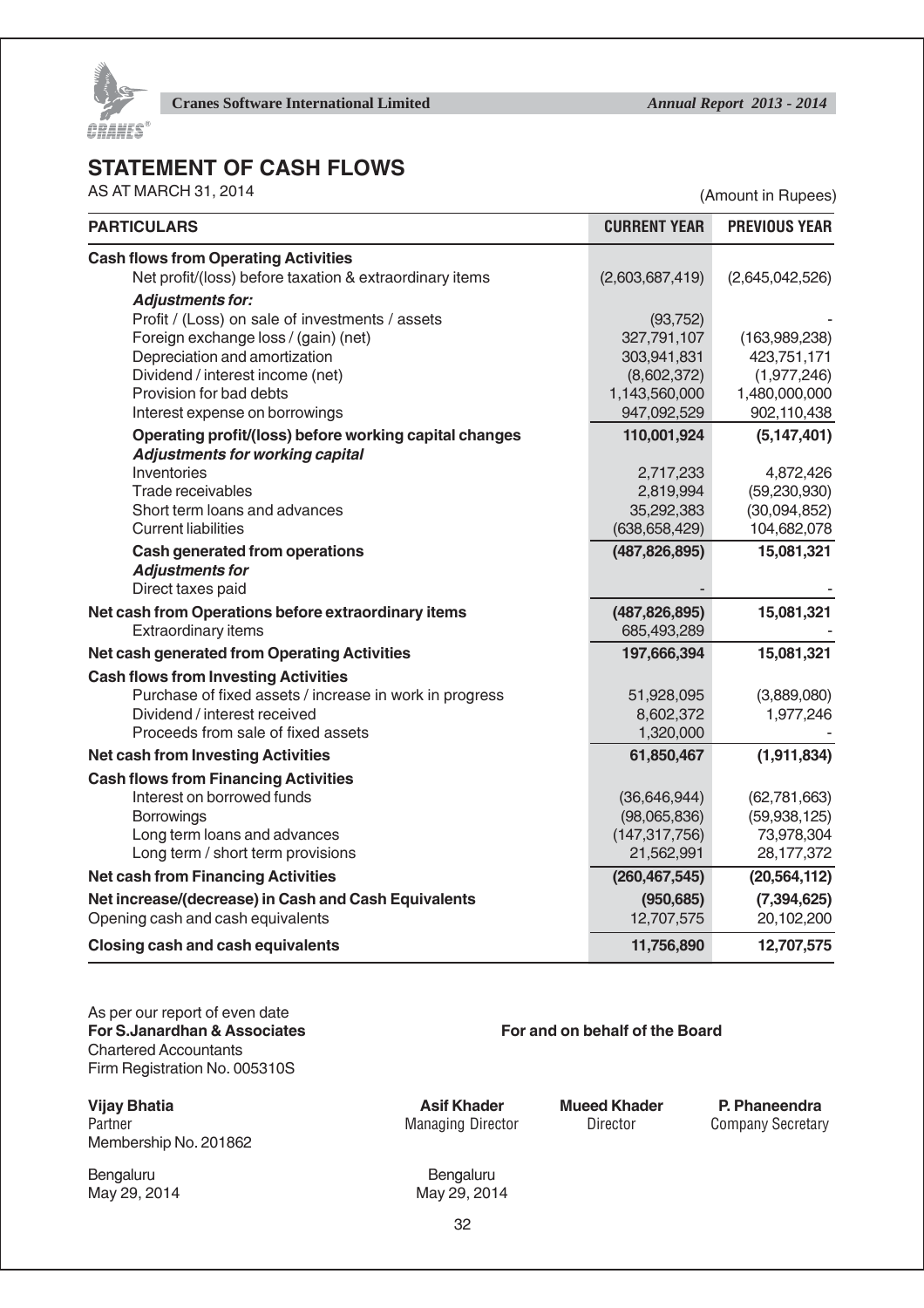

## **1. BACKGROUND**

Cranes Software International Limited (CSIL) was incorporated on 22nd December, 1984. CSIL is a Company that provides enterprise statistical analytics and engineering simulation software products and solutions across the globe. Presently, CSIL has developed IP's and products in data Integration & visualization, engineering simulations, graphing, plotting and designing modules. The Company is head quartered in Bangalore and has offices in India, United States of America, United Kingdom, Germany and Singapore.

## **2. SIGNIFICANT ACCOUNTING POLICIES**

### **2.1 Basis of preparation of financial statements**

The financial statements are prepared and presented in accordance with the Indian Generally Accepted Accounting Principles ("GAAP") under the historical cost convention on the accrual basis. GAAP comprises mandatory Accounting Standards issued by the Institute of Chartered Accountants of India (ICAI), Companies (Accounting Standards) Rules, 2006 and guidelines issued by the Securities and Exchange Board of India.

Preparation of financial statements in conformity with generally accepted accounting principles requires management to make estimates & assumptions that affect the reported balance of assets & liabilities and disclosures relating to contingent assets & liabilities as on the date of financial statement and reported amounts of income & expenditure during the period. Actual results could differ from these estimates, differences if any between the actual results and estimates are recognized in the period in which the results are known or materialized.

Presentation and disclosure of financial statements during the year ended March 31, 2014 the revised Schedule VI notified under the Companies Act 1956, has become applicable to the Company, for preparation and presentation of its financial statements. The adoption of revised Schedule VI does not impact recognition and measurement principles followed by the Company for preparation of financial statements. However, it has significant impact on presentation and disclosures made in the financial statements. The Company has also reclassified the previous year figures in accordance with the requirements applicable in the current year.

All the assets and liabilities have been classified as current or non-current as per Company's normal operating cycle and other criteria set out in the Schedule VI to the Companies Act, 1956.

## **2.2 Use of estimates**

The preparation of financial statements in conformity with generally accepted accounting principles requires management to make estimates and assumptions that affect the reported amounts of assets and liabilities and disclosure of contingent liabilities at the date of the financial statements and the results of operations during the reporting period. Although these estimates are based upon management's best knowledge of current events and actions, actual results could differ from these estimates. Significant estimates used by the management in the preparation of these financial statements include classification of assets and liabilities into current and non-current, estimates of the economic useful lives of fixed assets, provisions for bad and doubtful debts. Any revision to accounting estimates is recognized prospectively.

## **2.3 Revenue recognition**

- (i) Revenue from sale of products is recognized, in accordance with the sales contract, on delivery of goods to the customer. Revenue from product sales are shown net of taxes.
- (ii) Revenue on software development services comprises revenue priced on a time and material and fixed-price contracts. Revenue priced on a time and material contracts are recognized as related services are performed. Revenue from fixed-price, fixed time-frame contracts is recognized in accordance with the percentage of completion method.
- (iii) Revenue from technical service, training, support and other services is recognized as the related services are performed over the duration of the contract/course.
- (iv) Dividend is recognized when the right to receive the dividend is established at the balance sheet date.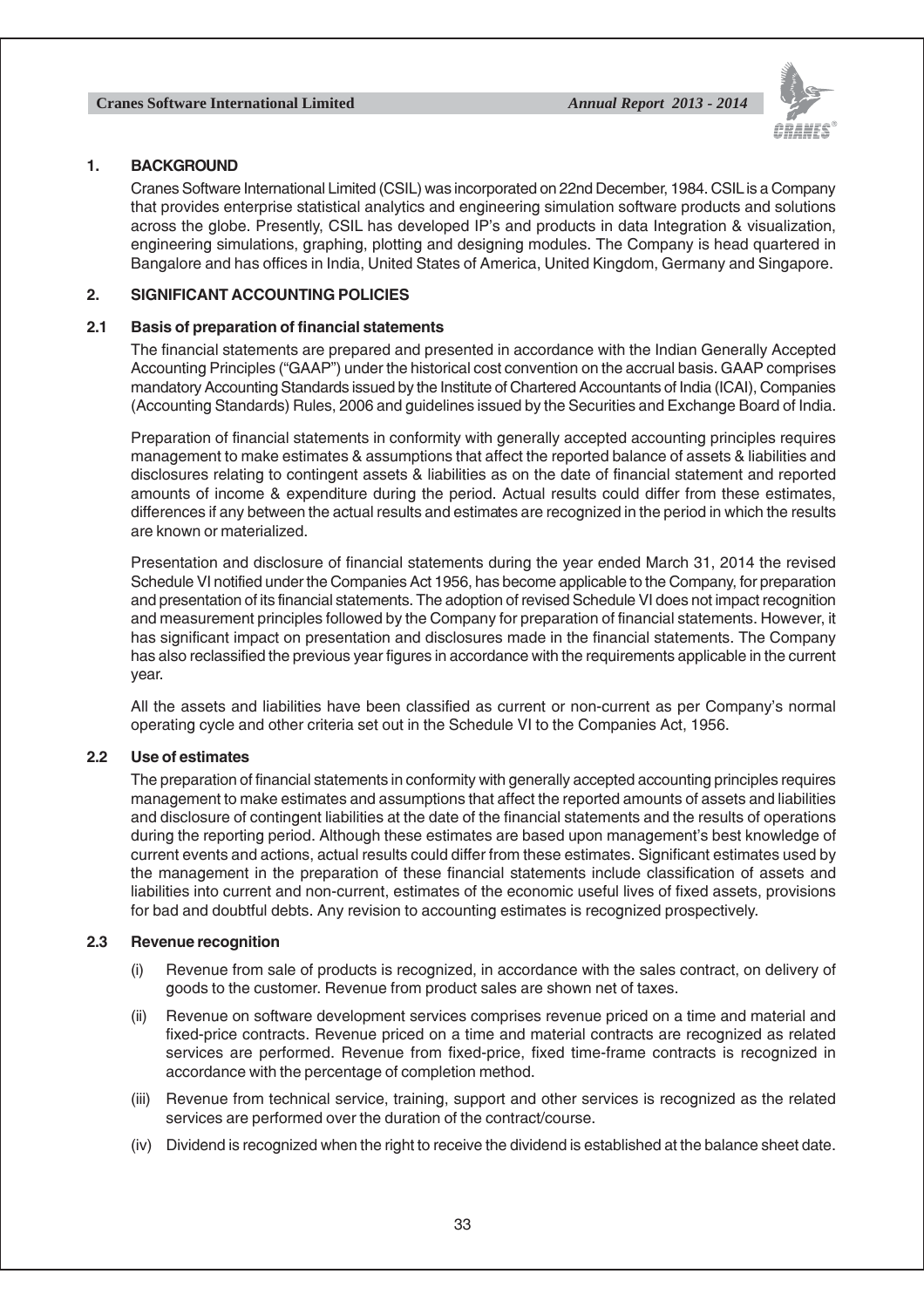

## **2.4 Cash flow statement**

Cash flows are reported using the indirect method, whereby net profits before tax is adjusted for the effects of transactions of a non-cash nature and the changes during the period in inventories and operating receivables and payables. The cash flows from regular revenue generating, investing and financing activities of the Company are shown separately.

## **2.5 Fixed assets and capital work-in-progress**

- Fixed assets are stated at historical cost less accumulated depreciation. Cost includes all expenses incurred to bring the assets to its present location and condition.
- (ii) Interest on borrowed money allocated to and utilized for fixed assets, pertaining to the period up to the date the fixed asset is ready for its intended use, is capitalized.

## **2.6 Intangible assets**

- (i) All intangible assets are stated at cost less accumulated amortization.
- (ii) The cost of acquired intangible assets is the consideration paid for acquisition and other incidental costs incurred to bring the intangible asset for its intended use.
- (iii) Internally generated intangible assets are valued at cost which were incurred during the development phase of intangibles which comprises of expenditure on materials and services used or consumed, salaries and other employment related cost of personnel engaged in development of intangible asset, other direct expenditures and overheads that are necessary for the generation of the intangible asset and that can be allocated on a reasonable basis.
- (iv) Interest on borrowed money allocated to and utilized for intangible assets, pertaining to the period up to the date the intangible asset is ready for its intended use, is capitalized in accordance with Accounting Standard-16.
- (v) Amount paid towards the acquisition of intangible assets, which is not put to use as at reporting date and the cost of intangible assets not ready for its intended use before such date is disclosed under capital work-in-progress.

## **2.7 Research and development**

- The Company in association with the Centre for Sponsored Schemes and Projects of Indian Institute of Science, Bangalore has set up a designing and testing laboratory. The Indian Institute of Science and the Company will jointly own the Intellectual Property rights and patents for technologies and products developed by the laboratory.
- (ii) The Company, also in association with Indian Institute of Science, and Society for Innovation and Development has entered into Collaborative Research Programme called "Cranes –I I Sc" Research Programme. The parties shall be joint owners of any intellectual property rights and inventions that may be realized through this programme.
- (iii) Research cost relating to the above are charged to statement of profit and loss and the expenditure incurred relating to the development phase are treated as advances in capital work in progress and will be capitalized when the intangible asset is ready for use as per the criteria laid down by the AS-26.

## **2.8 Depreciation and amortization**

- (i) Depreciation has been provided on straight line method at the rates prescribed under Schedule XIV of the Companies Act, 1956. In respect of assets purchased / sold during the year, depreciation is charged on a pro-rata basis.
- (ii) The management estimates the useful life of customized software/commercial rights procured for specific application as three years and accordingly amortizes over their estimated useful life on a straight line basis.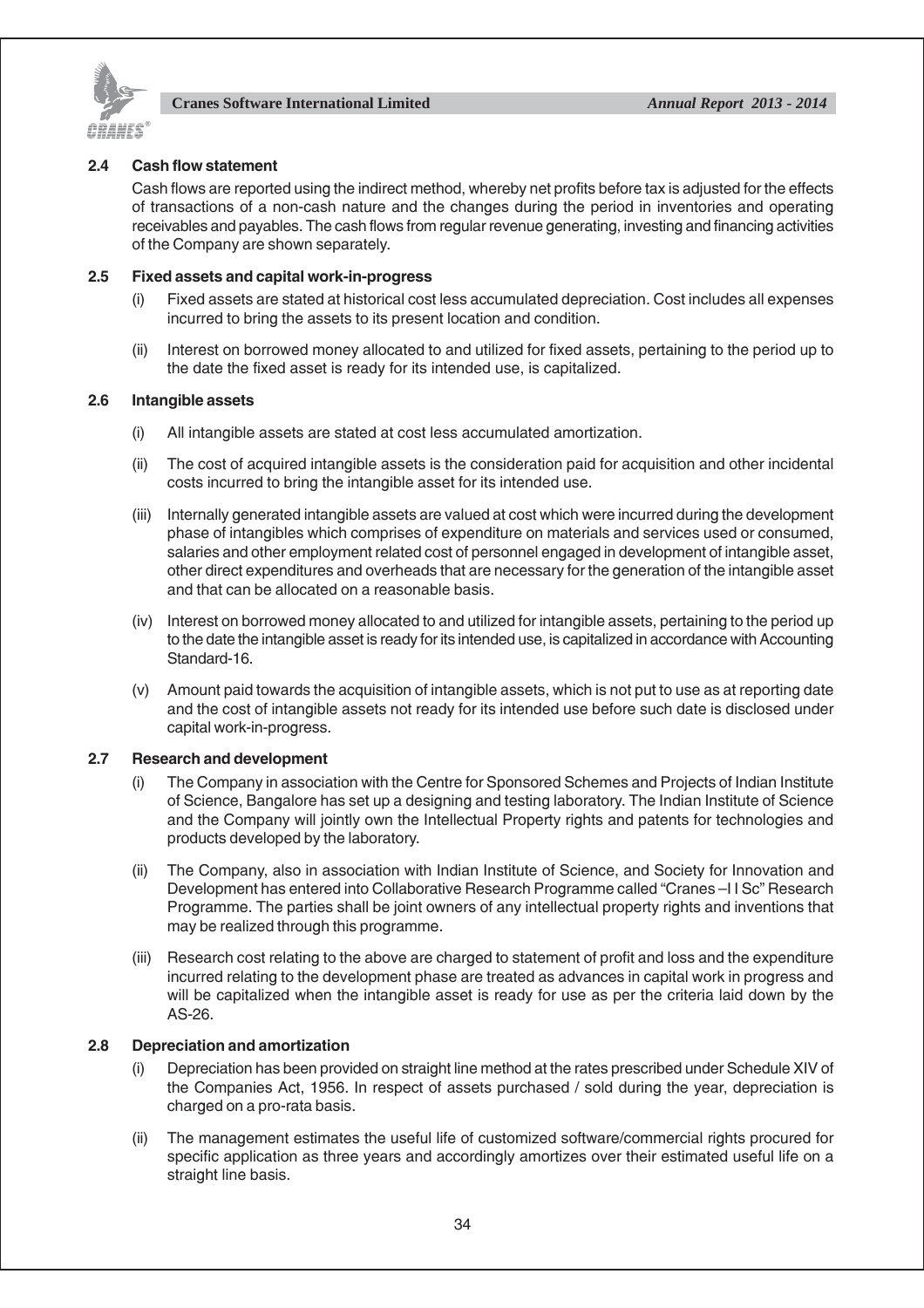

- (iii) Depreciation on individual low cost assets (costing less than Rs.5,000) is provided for in full in the year of purchase irrespective of date of installation.
- (iv) Other intangible assets are amortized over their respective individual estimated useful life on a straight line basis, commencing from the date the asset is available to the Company for its use.
- (v) After recognition of impairment loss, the depreciation charge for the asset is on the revalued amount prospectively over the remaining useful life of the asset.

## **2.9 Impairment of assets**

The Company assesses at each balance sheet date using internal and external sources, whether there is any indication that an asset (both tangible and intangible) may be impaired more than of a temporary nature. If any such indications exist, the Company estimates the recoverable amount of the asset. If such recoverable amount of the asset or the recoverable amount of the cash generating unit to which the asset belongs to is less than its carrying amount, the carrying amount is reduced to its recoverable amount. The reduction is treated as an impairment loss and is recognized in the statement of profit and loss. If at the balance sheet date there is an indication that a previously assessed impairment loss no longer exists, the recoverable amount is reassessed and the asset is reflected at the recoverable amount subject to a maximum of depreciated historical cost.

#### **2.10 Inventories**

Inventories of the Company comprises of third party software products. Such software products are valued at cost or net realizable value, whichever is lower. The cost formula used is weighted average basis. Net realizable value is the estimated selling price in ordinary course of business, less estimated cost of completion and estimated cost necessary to make the sale. The cost of inventories is net of VAT credit.

#### **2.11 Investments**

- (i) Investments are either classified as current or non current based on the management's intention at the time of purchase.
- (ii) Non current investments are stated at cost less provision for diminution in the value of such investments. Diminution in value is provided for where the management is of the opinion that the diminution is of permanent nature.
- (iii) Current investments are carried at the lower of cost or fair value. Any reduction in carrying amount and any reversals of such reduction are charged or credited to the statement of profit & loss.
- (iv) Investments in foreign subsidiaries have been reflected at the exchange rates prevailing at the date of transactions.

#### **2.12 Effect of exchange fluctuation on foreign currency transactions**

- (i) Foreign currency transactions are recorded at the exchange rate prevailing on the date of the transaction.
- (ii) Exchange differences are recorded when the amount actually received on sales or actually paid when the expenditure is incurred, is converted into indian rupees.
- (iii) Exchange differences arising on foreign currency transactions are recognized as income or expense in the period in which they arise.
- (iv) Period-end balances of monetary foreign currency assets and liabilities are translated at the closing rate. The resulting exchange difference is recognized in the statement of profit and loss.
- (v) Non monetary assets & liabilities are translated at the rate prevailing on the date of transaction.
- (vi) Foreign currency translation differences relating to liabilities incurred for acquiring fixed assets are recognized in statement of profit and loss.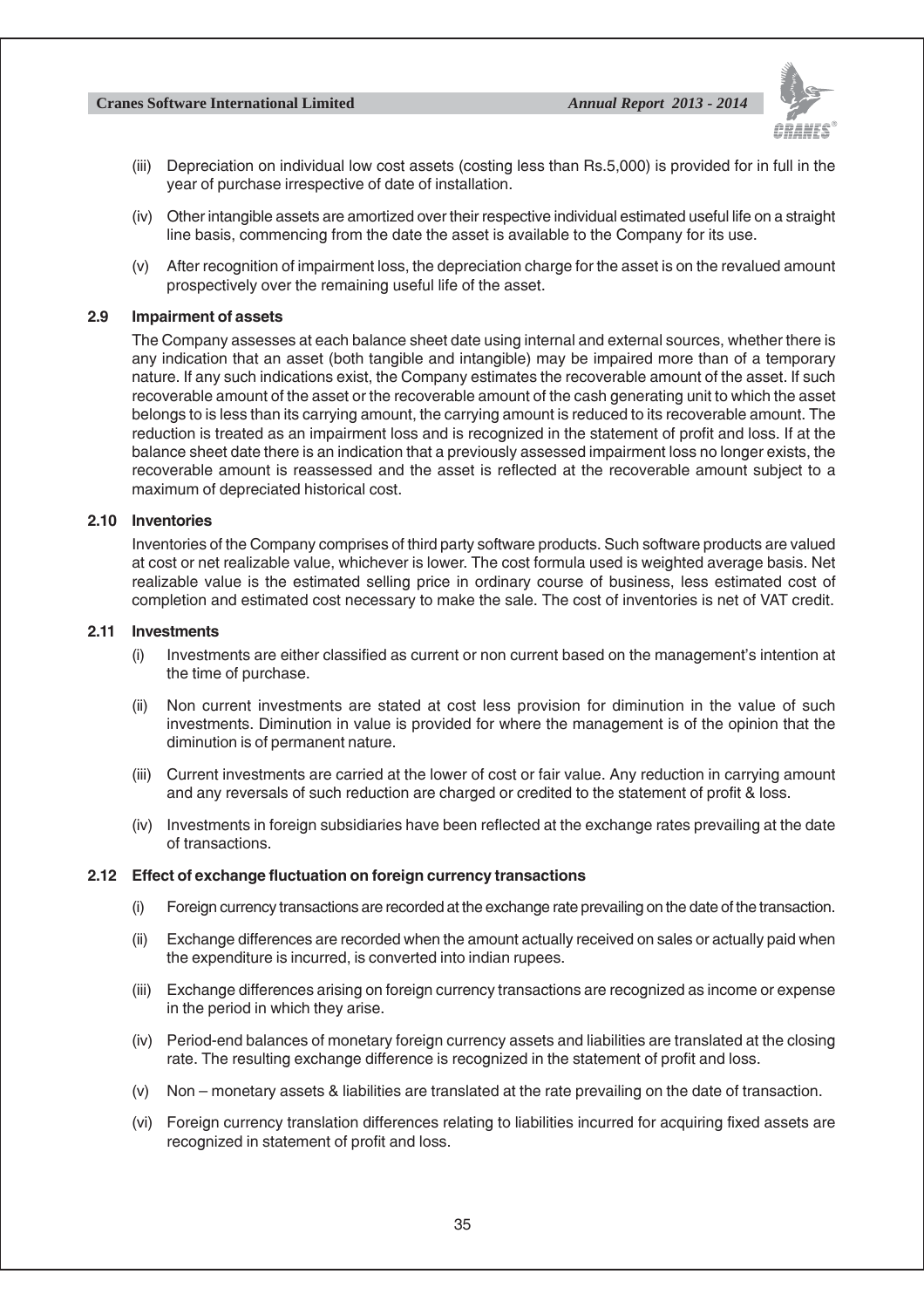

## **2.13 Employees' retirement benefits**

Post-employment benefit plans

Contributions to defined contribution retirement benefit schemes are recognized as an expense when employees have rendered services entitling them to contributions.

For defined benefit schemes, the cost of providing benefits is determined using the projected unit credit method, with actuarial valuations being carried out at each balance sheet date. Actuarial gains and losses are recognized in full in the statement of profit and loss for the period in which they occur. Past service cost is recognized immediately to the extent that the benefits are already vested, and otherwise is amortized on a straight-line basis over the average period until the benefits become vested. The retirement benefit obligation recognized in the balance sheet represents the present value of the defined benefit obligation as adjusted for unrecognized past service cost and as reduced by the fair value of scheme assets. Any asset resulting from this calculation is limited to the present value of available refunds and reductions in future contributions to the scheme.

## **(ii) Short-term employee benefits**

The undiscounted amount of short-term employee benefits expected to be paid in exchange for the services rendered by employees is recognized during the period when the employee renders the service. These benefits include compensated absences such as paid annual leave, overseas social security contributions and performance incentives.

## **(iii) Long-term employee benefits**

Compensated absences which are not expected to occur within twelve months after the end of the period in which the employee renders the related services are recognized as a liability at the present value of the defined benefit obligation at the balance sheet date.

## **2.14 Income Tax / Deferred Tax**

- (i) Current tax is calculated in accordance with the relevant tax regulations.
- (ii) Deferred tax assets and liabilities are recognized for the future tax consequences attributable to timing differences that result between the profit offered for income taxes and the profit as per the financial statements. Deferred tax in respect of timing difference which originate during the tax holiday period but reverse after the tax holiday period is recognized in the year in which the timing difference originate. For this purpose the timing difference which originates first is considered to reverse first. Deferred tax assets and liabilities are measured using the tax rates and tax laws that have been enacted or substantively enacted by the balance sheet date. The effect on deferred tax assets and liabilities of a change in tax rates is recognized in the statement of profit and loss in the year of charge. Deferred tax assets on timing differences are recognized only if there is a reasonable certainty that sufficient future taxable income will be available against which such deferred tax assets can be realized. Deferred tax assets are reassessed for the appropriateness of their respective carrying values at each balance sheet dates.
- (iii) Minimum Alternative Tax (MAT) paid in accordance to the tax laws, which gives rise to future economic benefits in the form of adjustment of future income tax liability, is considered as an asset if there is convincing evidence that the Company will pay normal income tax after the tax holiday period. Accordingly, MAT is recognized as an asset in the balance sheet when it is probable that the future economic benefit associated with it will flow to the Company and the asset can be measured reliably.
- (iv) Advance taxes and provisions for current income taxes are presented in the balance sheet after off-setting advance taxes paid and income tax provisions arising in the same tax jurisdiction.
- (v) The Company offsets deferred tax assets and deferred tax liabilities relating to taxes on income levied by the same governing taxation laws.

#### **2.15 Provisions and Contingent Liabilities**

The Company creates a provision when there is a present obligation as a result of an obligating event that probably requires an outflow of resources and a reliable estimate can be made of the amount of the obligation. A disclosure for a contingent liability is made when there is a possible obligation or a present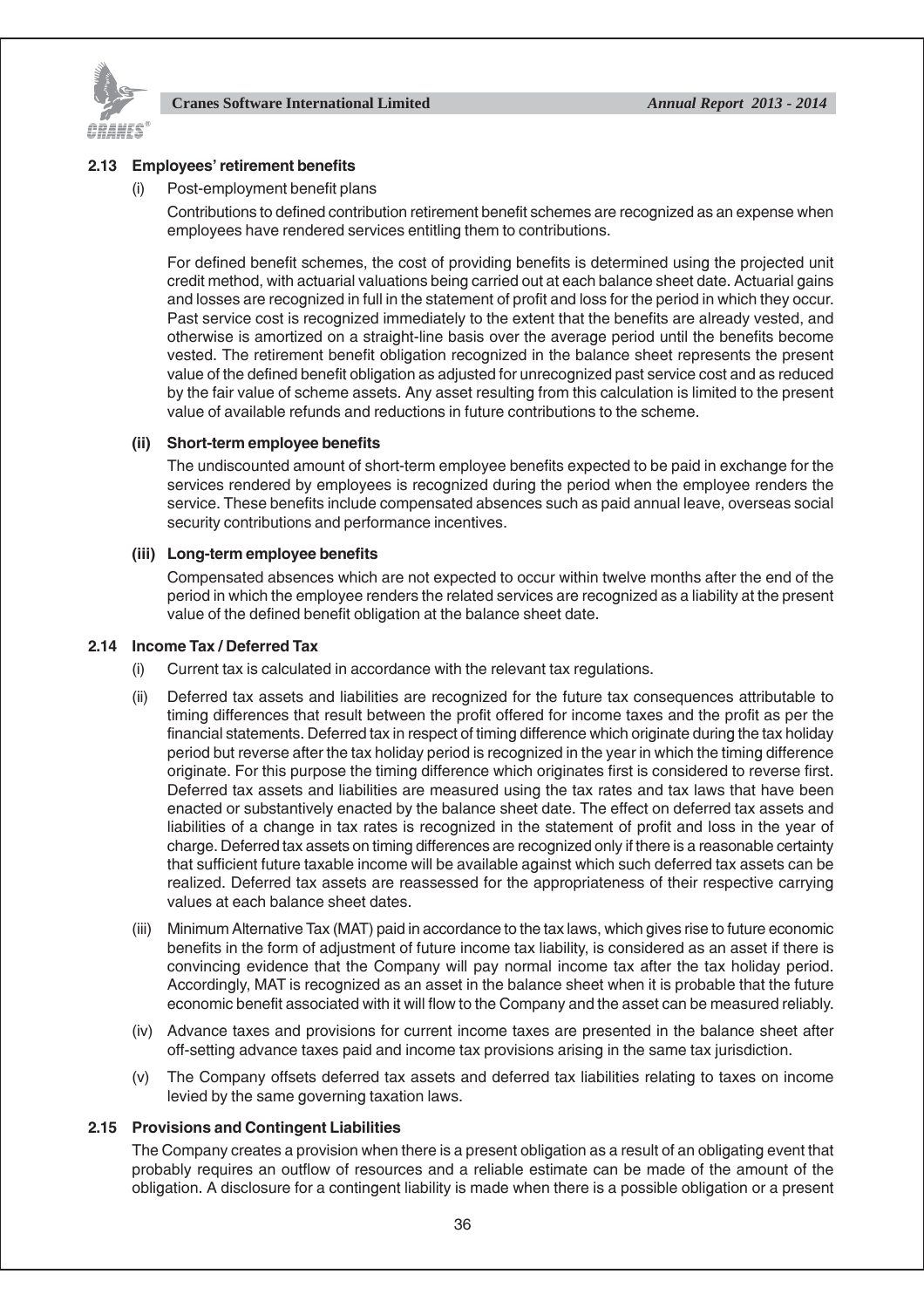

obligation that may, but probably will not, require an outflow of resources. Where there is a possible obligation or a present obligation in respect of which the likelihood of outflow of resources is remote, no provision or disclosure is made.

#### **2.16 Earnings per share**

- Basic earnings per share is calculated by dividing the net earnings available to the equity shareholders by the weighted average number of equity shares outstanding during the year.
- (ii) Diluted earnings per share is calculated by dividing the net earnings available to existing and potential equity shareholders by aggregate of the weighted average number of equity shares considered for deriving basic earnings per share. Dilutive potential equity shares are deemed converted as of the beginning of the period, unless issued at a later date.

#### **2.17 Leases**

- (i) Lease arrangements where substantial risk and rewards incidental to ownership vests with the lessor, such leases are recognized as operating leases.
- (ii) Lease payments under operating lease are recognized as an expense in the statement of profit and loss.

#### **2.18 Derivative instruments and hedge accounting**

The Company uses foreign currency forward contracts and currency options to hedge its risks associated with foreign currency fluctuations relating to certain firm commitments and forecasted transactions. The Company designates these hedging instruments as cash flow hedges applying the recognition and measurement principles set out in the Accounting Standard 30 "Financial Instruments: Recognition and Measurement" (AS–30).

The use of hedging instruments is governed by the Company's policies approved by the board of directors, which provide written principles on the use of such financial derivatives consistent with the Company's risk management strategy.

Hedging instruments are initially measured at fair value, and are remeasured at subsequent reporting dates. Changes in the fair value of these derivatives that are designated and effective as hedges of future cash flows are recognized directly in shareholders' funds and the ineffective portion is recognized immediately in the statement of profit and loss.

Changes in the fair value of derivative financial instruments that do not qualify for hedge accounting are recognized in the statement of profit and loss as they arise.

Hedge accounting is discontinued when the hedging instrument expires or is sold, terminated, or exercised, or no longer qualifies for hedge accounting. At that time for forecasted transactions, any cumulative gain or loss on the hedging instrument recognized in shareholders' funds is retained there until the forecasted transaction occurs. If a hedged transaction is no longer expected to occur, the net cumulative gain or loss recognized in shareholders' funds is transferred to the statement of profit and loss for the period.

However, the Company has no outstanding hedged transaction nor entered into any hedging transaction during the year.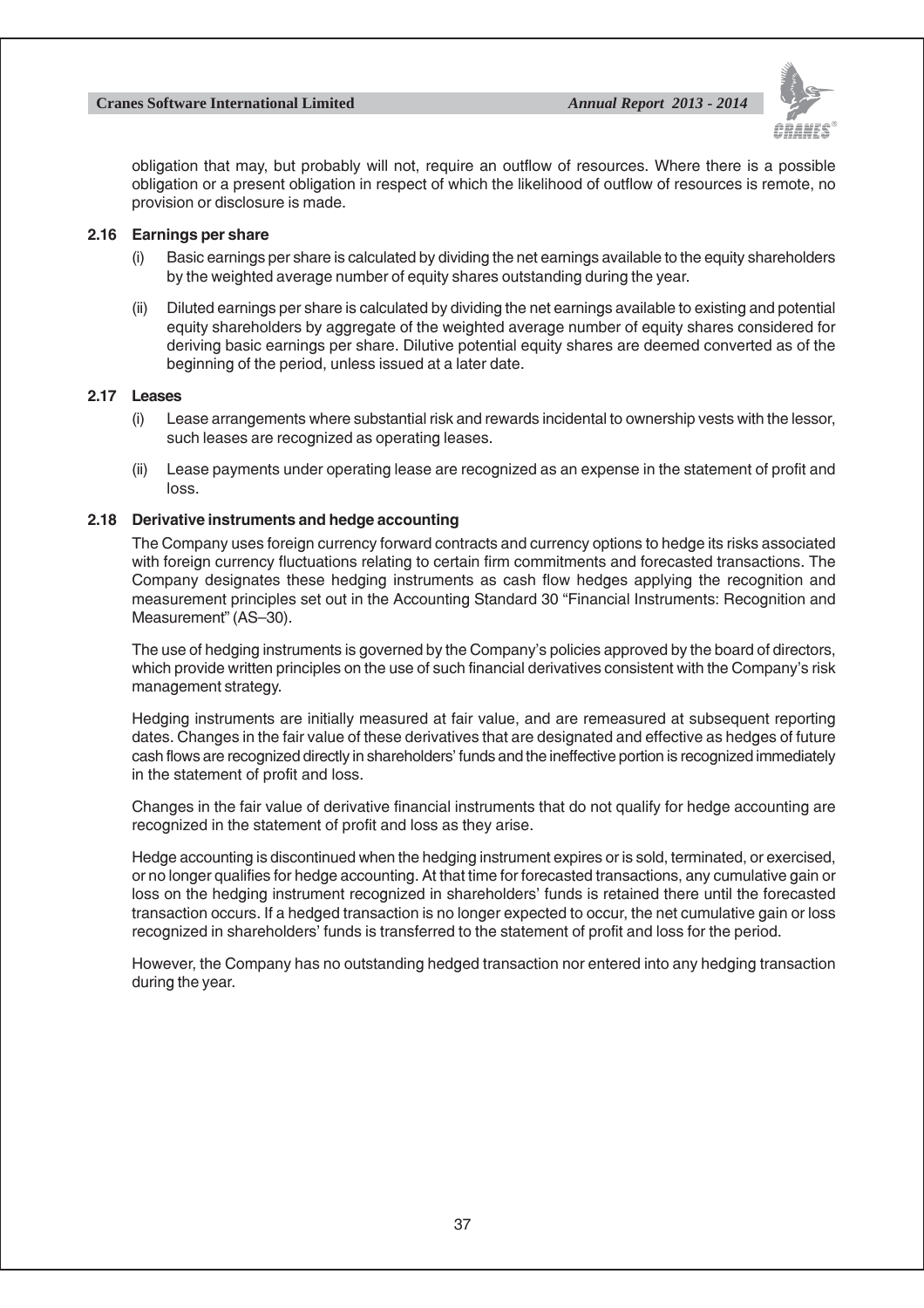

#### **3. NOTES ON ACCOUNTS**

FOR THE YEAR ENDED MARCH 31, 2014

#### **3.01 SHARE CAPITAL**

#### **a) Break-up of shares** (Amount in Rupees)

| <b>PARTICULARS</b>                                                                                                                                                 | As at<br>31-03-2014       | As at<br>31-03-2013       |
|--------------------------------------------------------------------------------------------------------------------------------------------------------------------|---------------------------|---------------------------|
| <b>AUTHORISED</b><br>165,000,000 (Previous Year 165,000,000) Equity Shares of Rs. 2/- each<br>2,00,000 (Previous Year 2,00,000) Preference shares of Rs.100/- each | 330,000,000<br>20,000,000 | 330,000,000<br>20,000,000 |
| <b>ISSUED, SUBSCRIBED AND FULLY PAID-UP</b><br>117,766,850 (Previous year 117,766,850) Equity shares<br>of Rs.2/- each fully paid up                               | 235,533,700               | 235,533,700               |
| TOTAL                                                                                                                                                              | 235,533,700               | 235,533,700               |

The Company has only one class of shares referred to as equity shares having a par value of Rs. 2/-. Each holder of equity shares is entitled to one vote per share held.

The Company declares and pays dividend in Indian rupees. The dividend proposed by the Board of Directors is subject to the approval of the shareholders in the ensuing annual general meeting.

Dividend, if approved, is payable to the shareholders in proportion to their shareholding. In the event of liquidation of the Company, the holders of equity shares will be entitled to receive any of the remaining assets of the company. The distribution will be in proportion to the number of equity shares held by the shareholders.

The Company has not declared dividend during the year.

#### **b) Reconciliation of number of shares** (Amount in Rupees)

|                                                                               | As at 31-03-2014           |             |                            | As at 31-03-2013 |
|-------------------------------------------------------------------------------|----------------------------|-------------|----------------------------|------------------|
| <b>Equity Shares</b>                                                          | <b>Number</b><br>of Shares | Amount      | <b>Number</b><br>of Shares | <b>Amount</b>    |
| Balance as at the beginning of the year<br>Add: Shares issued during the year | 117,766,850                | 235,533,700 | 117,766,850<br>-           | 235,533,700      |
| Balance as at the end of the year                                             | 117,766,850                | 235,533,700 | 117,766,850                | 235,533,700      |

The Company has not allotted any fully paid up equity shares by way of bonus shares nor has bought back any class of equity shares during the period of five years immediately preceeding the balance sheet date.

Details of equity shares allotted as fully paid up without payment being received in cash during the period of five years immediately preceeding the balance sheet date is NIL:

#### **c) Details of Shareholder holding more than 5% of the aggregate shares in the company**

|                                           | As at 31-03-2014 |              |            | As at 31-03-2013 |
|-------------------------------------------|------------------|--------------|------------|------------------|
| <b>Name of the Shareholder</b>            | Number of        | $%$ of       | Number of  | $%$ of           |
|                                           | shares           | shareholding | shares     | shareholding     |
| <b>IBC Knowledge Park Private Limited</b> | 12,784,740       | 10.86%       | 12,652,506 | 10.74%           |
| Bank of India                             | 11,291,723       | 9.59%        | 11,291,723 | 9.59%            |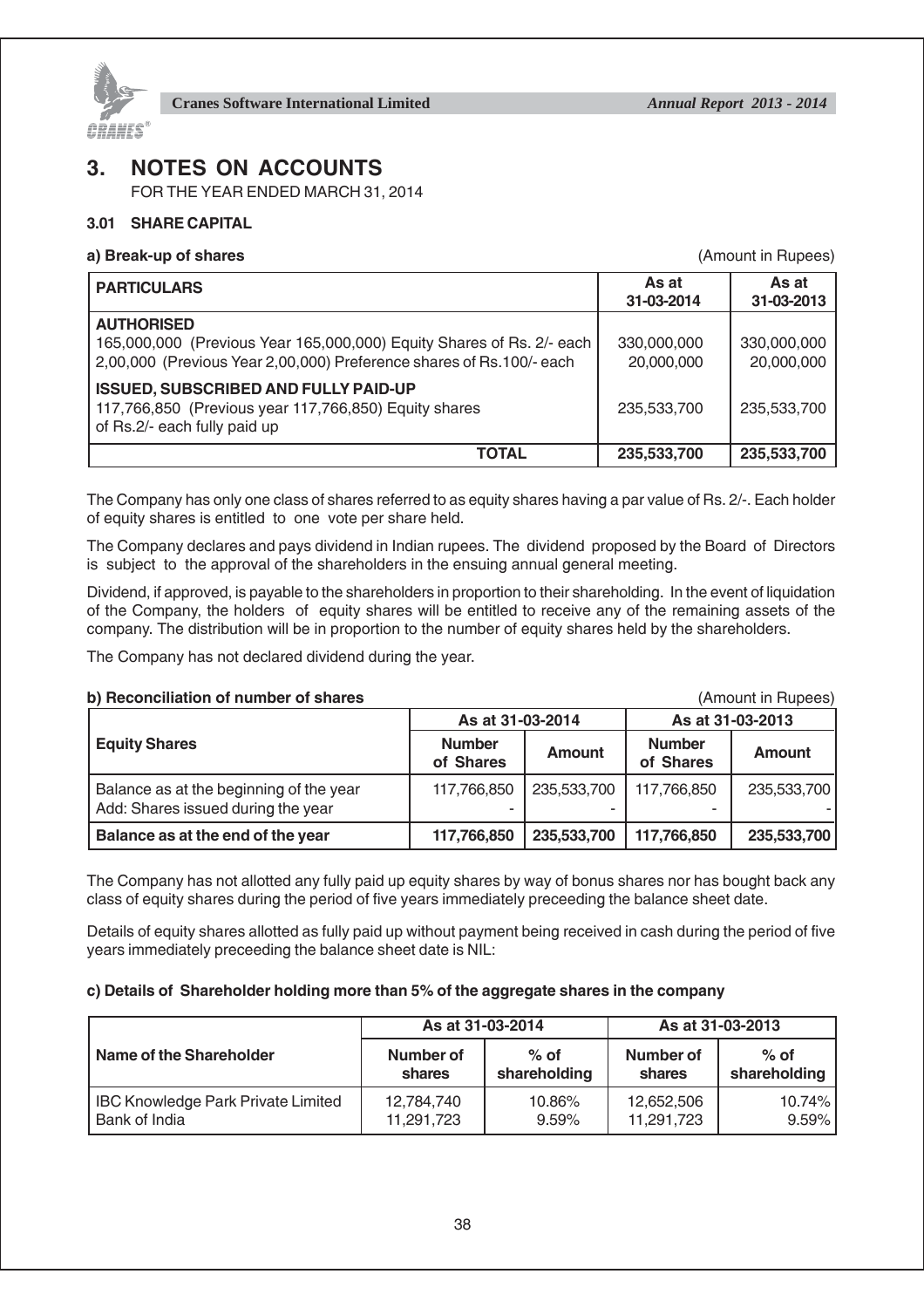

#### **3.02 RESERVES AND SURPLUS**

|     |                                                                                                  |       |                                    | (Amount in Rupees)                 |
|-----|--------------------------------------------------------------------------------------------------|-------|------------------------------------|------------------------------------|
|     | <b>PARTICULARS</b>                                                                               |       | As at 31-03-2014                   | As at 31-03-2013                   |
| (a) | <b>Securities Premium Account</b><br>Opening balance<br>Add: Receipts during the year            |       | 1,789,826,374                      | 1,789,826,374                      |
|     | Closing balance                                                                                  | A     | 1,789,826,374                      | 1,789,826,374                      |
| (b) | <b>FCCB Premium Redemption Reserve</b><br>Opening balance<br>Add: Transfer during the year       |       | 240,000,000                        | 240,000,000                        |
|     | Closing balance                                                                                  | B     | 240,000,000                        | 240,000,000                        |
| (c) | <b>General Reserve</b><br>Opening balance<br>Add: Transfer during the year                       |       | 1,843,000,000                      | 1,843,000,000                      |
|     | Closing balance                                                                                  | C     | 1,843,000,000                      | 1,843,000,000                      |
| (d) | <b>Balance in profit and loss account</b><br>Opening balance<br>Add / (Less) : Current year loss |       | (3,777,805,602)<br>(999, 771, 510) | (1,242,080,020)<br>(2,535,725,582) |
|     | Closing balance                                                                                  | D     | (4,777,577,112)                    | (3,777,805,602)                    |
|     |                                                                                                  | TOTAL | (904, 750, 738)                    | 95,020,772                         |

#### **3.03 LONG TERM BORROWINGS**

(Amount in Rupees)

| <b>PARTICULARS</b>                                                                                                                  | As at 31-03-2014          | As at 31-03-2013          |
|-------------------------------------------------------------------------------------------------------------------------------------|---------------------------|---------------------------|
| <b>Secured</b><br>Term loans from Jammu and Kashmir Bank Limited<br><b>Unsecured</b><br>Foreign currency term loan from UPS capital | 107,929,698<br>39,965,132 | 274,413,519<br>34,805,048 |
| <b>TOTAL</b>                                                                                                                        | 147,894,830               | 309,218,567               |

Term loans from Jammu and Kashmir Bank Limited is secured by hypothecation of current and fixed assets of the Company; Pledge of shares of wholly owned Subsidiary Systat Software Inc; Pari passu charge on property at Bannerghatta Road; Assignment of Intellectual Property Rights of Sigma Plot Product line and Systat; Personal guarantee of whole time directors.

Rate of Interest is Base rate + 2.25%, which varies between 10.25% to 10.50% during the year. The loan was restructured during the month of October 2010 with repayment schedule of 16 equal quarterly installments starting from October 2011.

#### **3.04 LONG TERM PROVISIONS**

| 3.04 LUNG I ERM PROVISIONS        |              |                  | (Amount in Rupees) |
|-----------------------------------|--------------|------------------|--------------------|
| <b>PARTICULARS</b>                |              | As at 31-03-2014 | As at 31-03-2013   |
| Provision for compensated absence |              | 1,160,082        | 1,038,837          |
| Provision for gratuity            |              | 6.082.972        | 7,056,134          |
|                                   | <b>TOTAL</b> | 7,243,054        | 8,094,971          |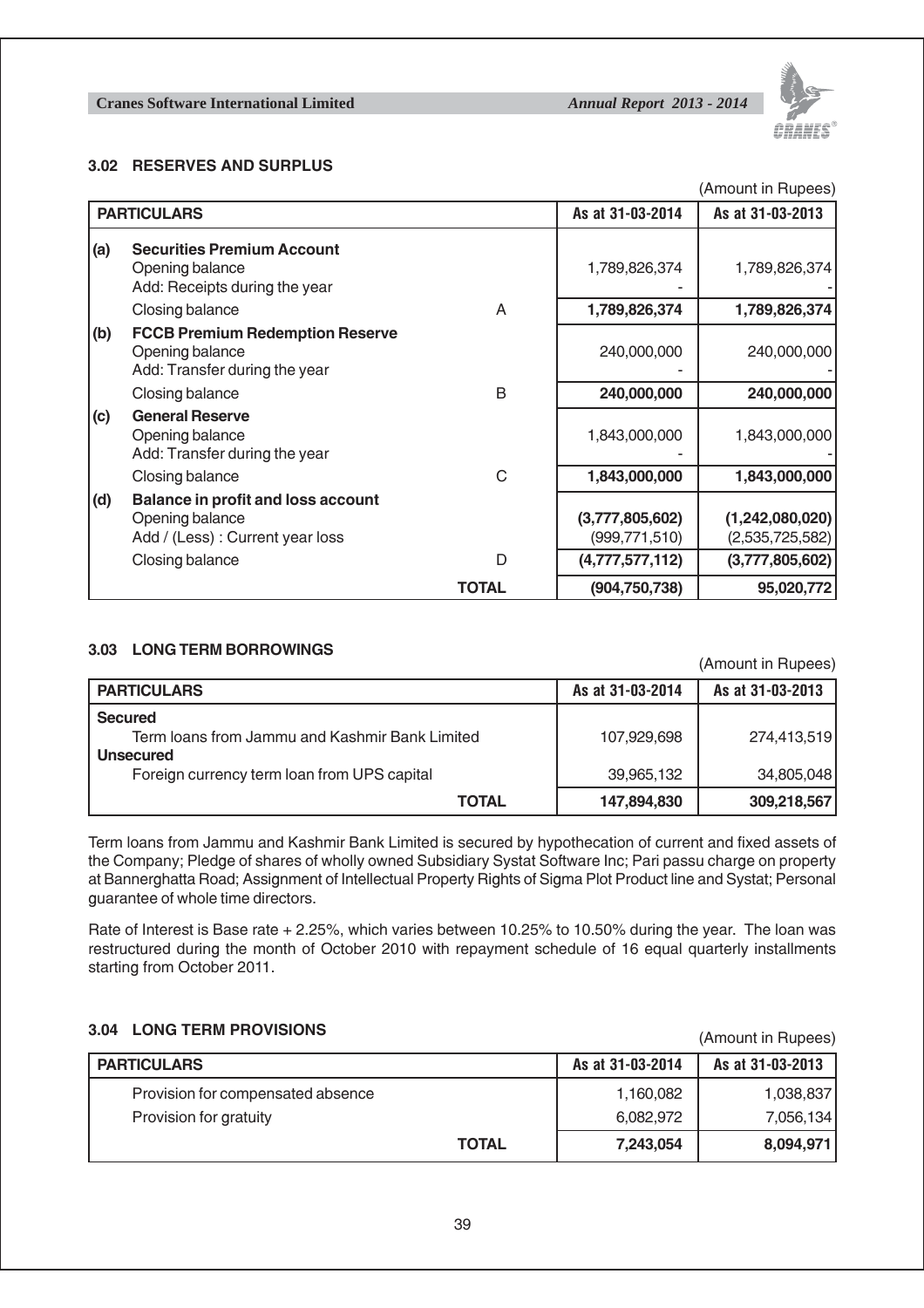

(Amount in Rupees)

(Amount in Rupees)

(Amount in Rupees)

#### **3.05 SHORT TERM BORROWINGS-UNSECURED**

| <b>PARTICULARS</b>                                                       |              | As at 31-03-2014 | As at 31-03-2013 |
|--------------------------------------------------------------------------|--------------|------------------|------------------|
| <b>Cash Credit facilities from Banks</b><br>Jammu & Kashmir Bank Limited |              | 87.671.908       | 20,273,767       |
|                                                                          | <b>TOTAL</b> | 87,671,908       | 20,273,767       |

#### **3.06 TRADE PAYABLES**

| <b>PARTICULARS</b>                             | As at 31-03-2014 | As at 31-03-2013 |
|------------------------------------------------|------------------|------------------|
| Trade payables                                 |                  |                  |
| - Dues to micro, small and medium enterprises  | -                |                  |
| - Others                                       | 767,274,528      | 530,739,896      |
| (Refer Note No. 3.32 regarding disclosure      |                  |                  |
| as required under the provisions of MSMED Act) |                  |                  |
| <b>TOTAL</b>                                   | 767,274,528      | 530,739,896      |

#### **3.07 OTHER CURRENT LIABILITIES**

#### **Current maturities of long-term debt** - Jammu & Kashmir Bank Ltd 137,600,000 137,600,000 137,600,000 137,600,000 137,600,000 - UPS Capital Business Credit 6.138,550 (2,920,680,000 FCCB 1900)<br>5,138,550 3,468,213,000 2,920,680,000 Bondholders of FCCB 3,468,213,000 (42,000 units of 1,000/- Euros each fully paid up) (Refer Note No. 3.38) **Loans repayable on demand Unsecured - Term Loans from Banks** 8,229,578,639 2,067,304,284<br>379,795,663 225,857,920 Allahabad Bank 379,795,663 325,857,920<br>Canara Bank 325,857,920 553,565.580 476.837.453 Canara Bank 553,565,580 476,837,453 Industrial Development Bank of India 10,476,309 352,720,182<br>State Bank of India 1,036,131,035 State Bank of India State Bank of Mysore 367,664,592 367,664,592 322,852,072 **- Cash Credit facilities from Banks** 527,726,643 475,031,440<br>482,412,635 425,736,768 State Bank of Travancore 6 (1990) 482,412,635 425,736,768 425,736,768 4 and the state Dividend 482,412,635 623,871 Unclaimed Dividend<br>Amounts due and payable to investor education and protection fund<br>96.646 96.646 Amounts due and payable to investor education and protection fund 96,646 96,646 96,646 96,646 96,646 96,646 96<br>103,384,920 51,917,310 103,384,920 Statutory dues (Including provident fund, withholding and other taxes) (Refer Note No. 3.28) Directors' current account 389,750,362 385,482,202<br>Employee benefits payable 142,346,179 167,724,283 Employee benefits payable 142,346,179<br>
Dues to related parties 14042,593 Dues to related parties 14,042,593 16,299,887 Advance received from customers and the state of the 3,621,471 10,730,572<br>
Unpaid dividend on equity shares 23,553,370 Unpaid dividend on equity shares and the Unpaid dividend on equity shares and the Unpaid dividend distribution tax and the 27,388,281 Unpaid dividend distribution tax 27,388,281<br>Other advances 2.144,983,746 144,983,746 | 1,634,084,045<br>250,000,000 | 250.000 | Advance received towards sale of asset **TOTAL 11,586,942,070 10,915,052,881 PARTICULARS As at 31-03-2014 As at 31-03-2013**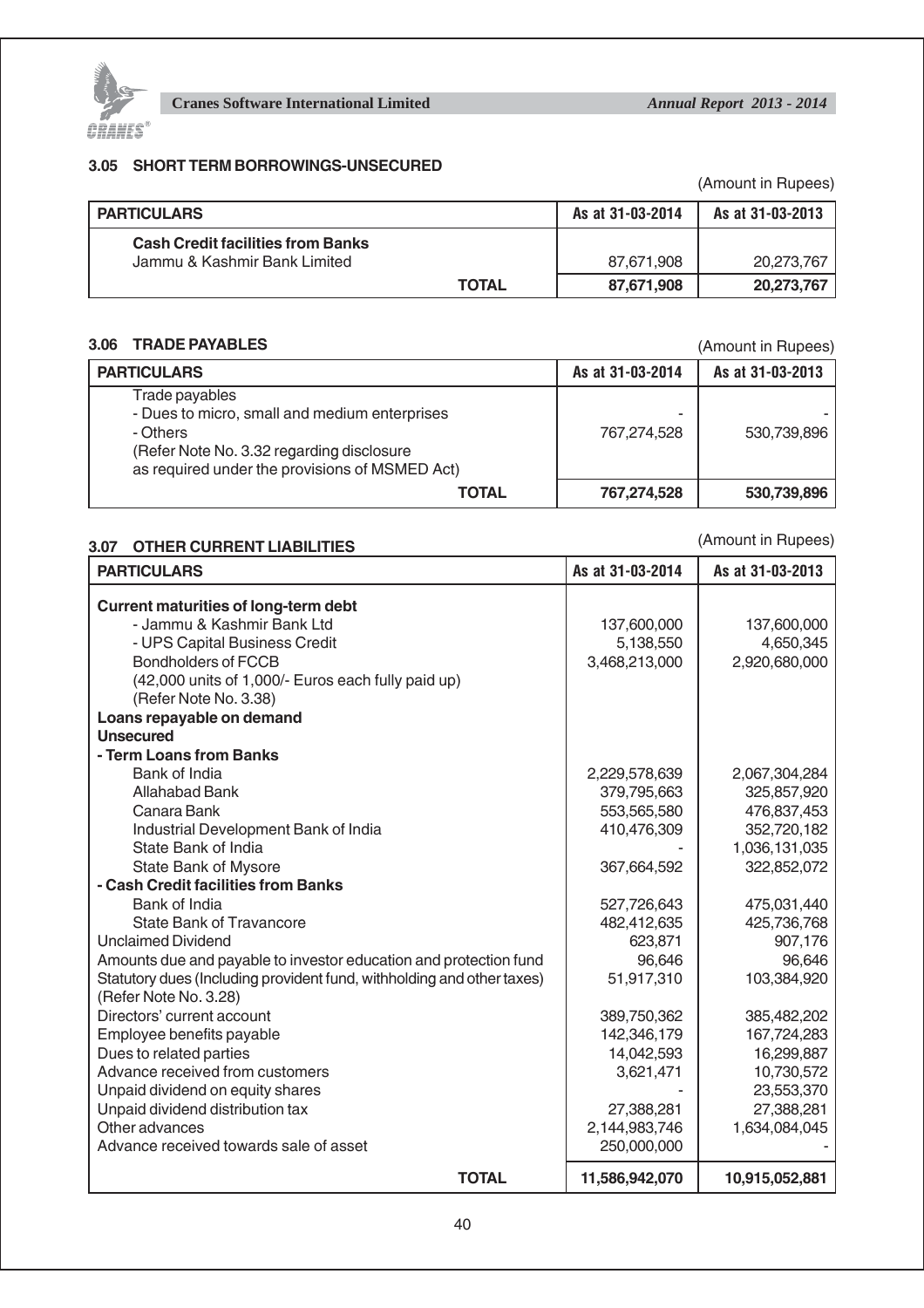

#### **Defaults in repayment of Loans as at March 31, 2014**

(Amount in Rupees)

| <b>PARTICULARS</b>                       | <b>Period of Default</b> |                  | <b>Amount of Default</b> |               |
|------------------------------------------|--------------------------|------------------|--------------------------|---------------|
|                                          |                          | <b>Principal</b> | <b>Interest</b>          | Total         |
| <b>Terms Loans from Banks</b>            |                          |                  |                          |               |
| Bank of India                            | From 2009 to Till Date   | 1,400,000,000    | 829,578,639              | 2,229,578,639 |
| Allahabad Bank                           | From 2009 to Till Date   | 250,000,000      | 129,795,663              | 379,795,663   |
| Canara Bank                              | From 2009 to Till Date   | 250,000,000      | 303,565,580              | 553,565,580   |
| Industrial Development Bank of India     | From 2009 to Till Date   | 220,000,000      | 190,476,309              | 410,476,309   |
| <b>State Bank of Mysore</b>              | From 2009 to Till Date   | 250,000,000      | 117,664,592              | 367,664,592   |
| <b>Cash Credit facilities from Banks</b> |                          |                  |                          |               |
| Bank of India                            | From 2009 to Till Date   | 300,000,000      | 227,726,643              | 527,726,643   |
| State Bank of Travancore                 | From 2009 to Till Date   | 300,000,000      | 182,412,635              | 482,412,635   |

#### **3.08 SHORT TERM PROVISIONS**

| <b>PARTICULARS</b>                                                                                                   | As at 31-03-2014                 | As at 31-03-2013                 |
|----------------------------------------------------------------------------------------------------------------------|----------------------------------|----------------------------------|
| Provision for gratuity<br>Provision for compensated absence<br>Provision for income tax (net of advance tax and TDS) | 256,213<br>134,411<br>44,733,652 | 256,444<br>102,919<br>22,350,005 |
| <b>TOTAL</b>                                                                                                         | 45,124,276                       | 22,709,368                       |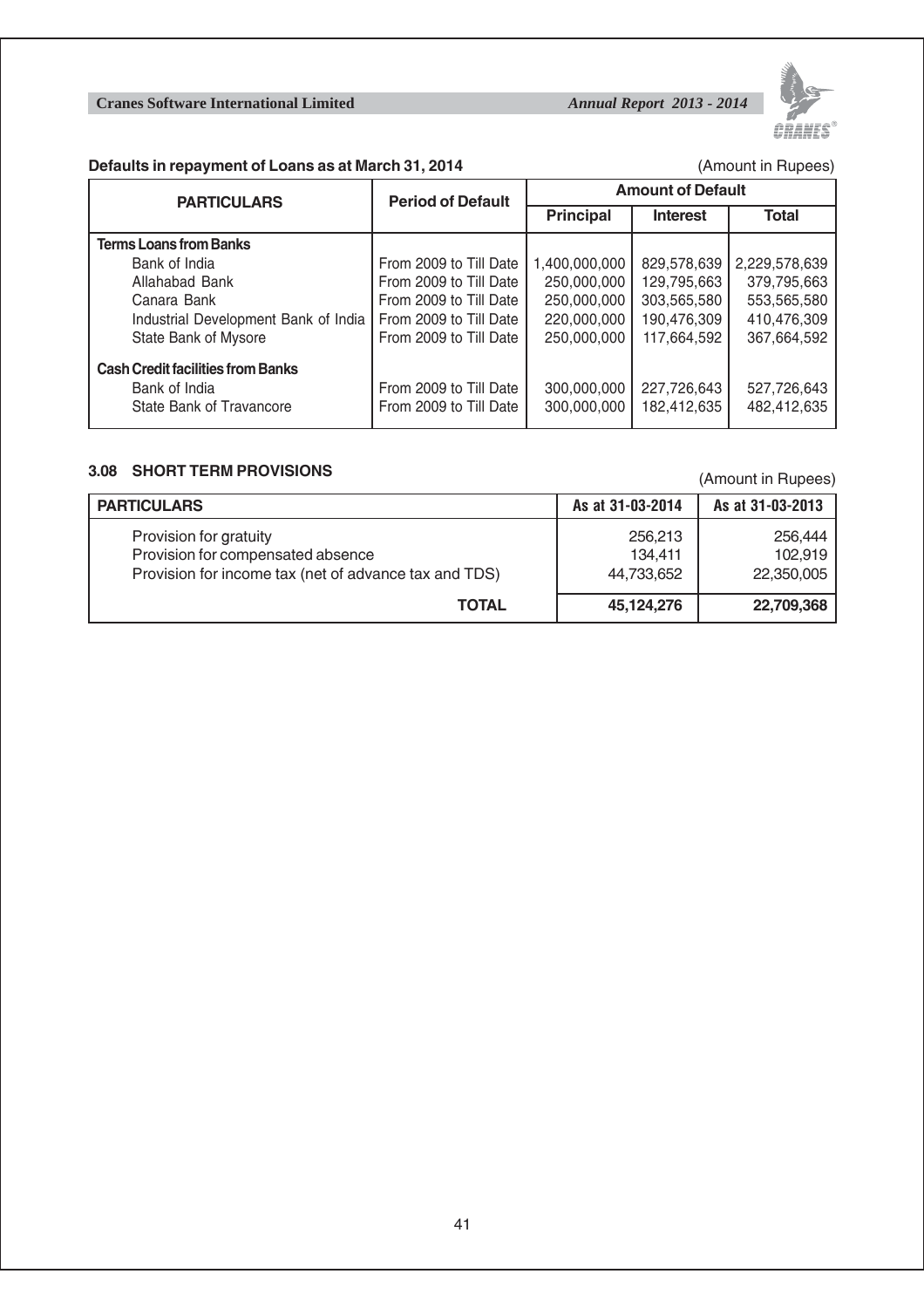

#### **Cranes Software International Limited** *Annual Report 2013 - 2014*

|                        |                             |           |                    |                               |                    |              |           |                                     |                         | (Amount in Rupees)            |
|------------------------|-----------------------------|-----------|--------------------|-------------------------------|--------------------|--------------|-----------|-------------------------------------|-------------------------|-------------------------------|
|                        |                             |           | <b>Gross Block</b> |                               |                    | Depreciation |           |                                     |                         | Net Block                     |
| <b>Particulars</b>     | April 1, 2013<br>Cost as on | Additions | <b>Deletions</b>   | March 31, 2014<br>Total as on | Upto April 1, 2013 | For the year | Withdrawn | March 31, 2014<br><b>Total upto</b> | March 31, 2014<br>As on | March 31, 2013<br><b>Ason</b> |
| Tangible Assets        |                             |           |                    |                               |                    |              |           |                                     |                         |                               |
| and & Building         | 94,712,158                  |           |                    | 94,712,158                    | 2,565,540          | 80,396       |           | 2,645,936                           | 92,066,223              | 92,146,618                    |
| Fumiture & Fixtures    | 66,938,358                  | 4,835,674 |                    | 71,774,032                    | 34,101,336         | 4,412,768    |           | 38,514,104                          | 33,259,928              | 32,837,022                    |
| Computers              | 123,750,353                 | 758,895   |                    | 124,509,248                   | 111,075,195        | 4,142,343    |           | 115,217,538                         | 9,291,710               | 12,675,158                    |
| Plant & Machinery      | 64,387,718                  | 1,095,468 | 1,578,295          | 63,904,892                    | 20,432,706         | 3,094,375    | 352,046   | 23,175,035                          | 40,729,857              | 43,955,012                    |
| Vehicle                | 19, 148, 149                |           |                    | 9,148,149                     | 13, 129, 245       | 1,690,813    |           | 14,820,058                          | 4,328,091               | 6,018,904                     |
| <b>Technical Books</b> | 101,079                     |           |                    | 101,079                       | 44,212             | 4,801        |           | 49,014                              | 52,065                  | 56,867                        |
| Total A                | 369,037,815                 | 6,690,037 | 8,295<br>1,57      | 374,149,558                   | 181,348,234        | 13,425,496   | 352,046   | 194,421,684                         | 179,727,874             | 187,689,581                   |
| Intangible Assets      |                             |           |                    |                               |                    |              |           |                                     |                         |                               |
| Goodwill               | 596,500,000                 |           |                    | 596,500,000                   |                    |              |           | ī                                   | 596,500,000             | 596,500,000                   |
| Computer Software      | 4,546,448,001 448,864,013   |           | f,                 | 4,995,312,014                 | 4, 179, 949, 145   | 290,516,335  | ï         | 4,470,465,480                       | 524,846,534             | 366,498,856                   |
| Total B                | 5,142,948,001 448,864,013   |           |                    | 5,591,812,014                 | 4,179,949,145      | 290,516,335  |           | 4,470,465,480 1,121,346,534         |                         | 962,998,856                   |
| Total $(A + B)$        | 5,511,985,816 455,554,050   |           | 8,295<br>1,57      | 5,965,961,572                 | 4,361,297,379      | 303,941,831  | 352,046   | 4,664,887,163  1,301,074,408        |                         | 1,150,688,437                 |
| Previous Year          | 5,302,385,236               | 460,580   |                    | 5,302,845,816                 | 3,937,546,208      | 423,751,171  |           | 4,361,297,379                       | 941,548,437             | 1,364,839,028                 |

# FIXED ASSETS **3.09 FIXED ASSETS** 3.09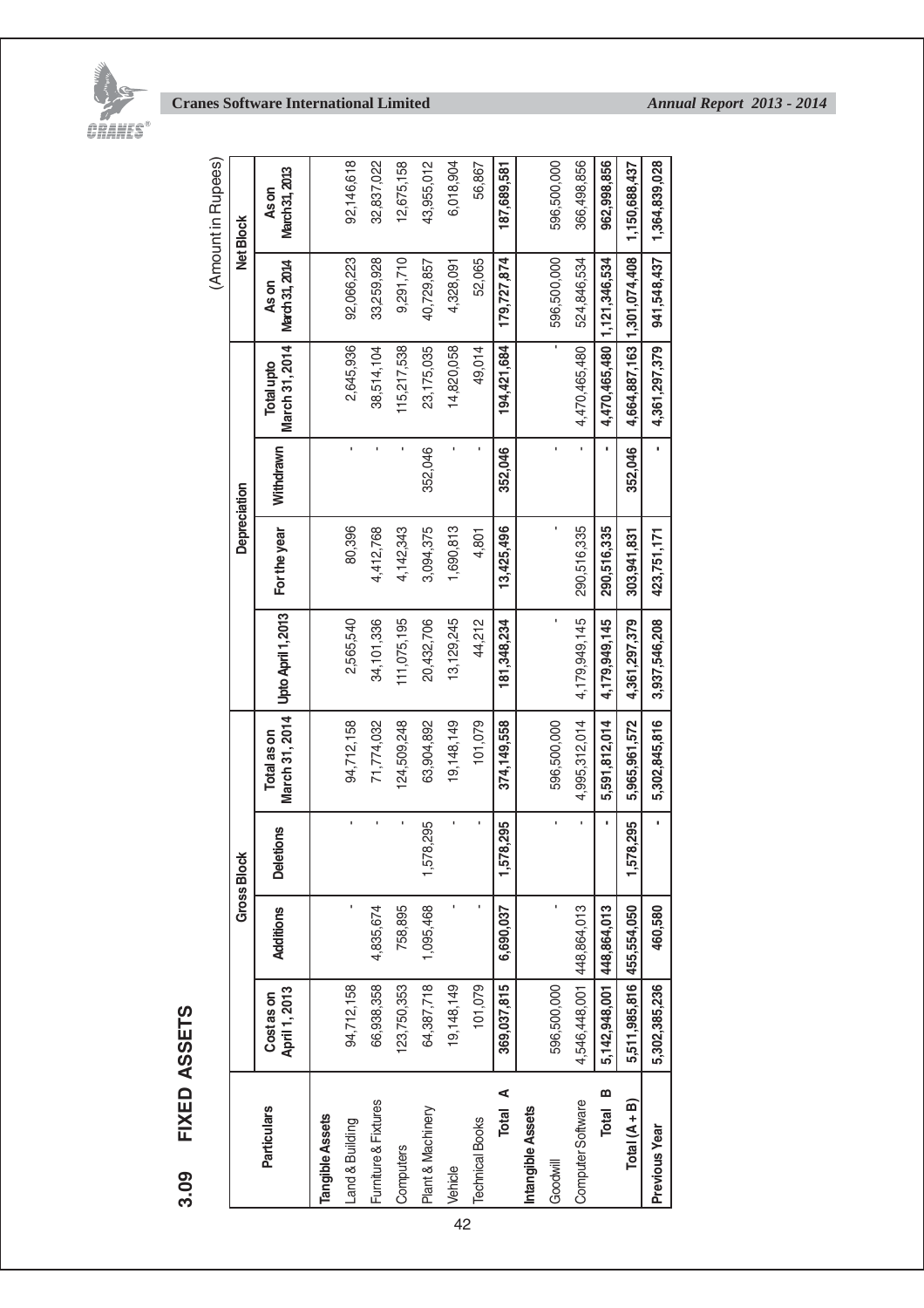

#### **3.10 INVESTMENT**

| <b>PARTICULARS</b>                                                                                                                                                                                                        | As at 31-03-2014 | As at 31-03-2013 |
|---------------------------------------------------------------------------------------------------------------------------------------------------------------------------------------------------------------------------|------------------|------------------|
| Long-Term: Trade Investment (Unquoted - at cost)<br><b>Subsidiaries:</b>                                                                                                                                                  |                  |                  |
| <b>Systat Software Inc. USA</b><br>974,166 Equity shares of face value USD 1/- each fully paid up<br>(Previous year 974,166 Equity shares of face value<br>USD 1/- each fully paid up)                                    | 185, 117, 768    | 185, 117, 768    |
| <b>Systat Software Asia Pacific Limited</b><br>380,000 Equity Shares of Rs.10/- each fully paidup<br>(Previous year 380,000 Equity shares of Rs.10/- each fully paidup)                                                   | 3,800,000        | 3,800,000        |
| <b>Systat Software GmbH-Germany</b><br>1 Equity Share of 25,000 Euros fully paidup<br>(Previous year 1 Equity share of 25,000 Euros fully paidup)                                                                         | 1,447,500        | 1,447,500        |
| <b>Cranes Software International Pte Limited - Singapore</b><br>165,692 Equity shares of Singapore Dollars 1/- each fully paidup.<br>(Previous year 165,692 Equity shares of Singapore<br>Dollars 1/- each fully paid up) | 4,430,582        | 4,430,582        |
| <b>Cranes Software Inc (erstwhile NISA Software Inc)</b><br>26,91,855 Equity shares of USD 1 each fully paid up<br>(Previous year 26,91,885 Equity shares of USD 1 each fully paid up)                                    | 450,072,825      | 450,072,825      |
| <b>Tilak Auto Tech Private Limited</b><br>1,000 Equity Shares of Rs. 100/- each fully paid up<br>(Previous Year - 1,00,000 Equity shares of Rs.10/- each fully paid up)                                                   | 5,162,487        | 5,162,487        |
| <b>Analytix Systems Private Limited</b><br>20,000 Equity Shares of Rs. 10/- each fully paid up<br>(Previous Year - 20,000 Equity shares of Rs.10/- each fully paid up)                                                    | 63,000,000       | 63,000,000       |
| <b>Caravel Info Systems Pvt Ltd</b><br>1,20,000 Equity Shares of Rs. 10/- each fully paid up<br>(Previous Year - 1,20,000 Equity shares of Rs.10/- each fully paid up)                                                    | 36,233,187       | 36,233,187       |
| <b>Proland Software Pvt Ltd</b><br>4,840 Equity Shares of Rs. 100/- each fully paid up<br>(Previous Year - 4,840 Equity shares of Rs.100/- each fully paid up)                                                            | 31,889,280       | 31,889,280       |
| <b>Esqube Communication Solutions Private Limited</b><br>8,942 Equity shares of Rs.10/- each fully paid up<br>(Previous Year - 8,942 Equity shares of Rs.10/- each fully paid up)                                         | 17,977,989       | 17,977,989       |
| <b>OTHERS</b><br><b>Cranes Software Middle East LLC - UAE</b><br>147 Equity shares of UAE Dirham 1,000/- each fully paid up<br>(Previous Year 147 Equity shares of UAE<br>Dirham 1,000/- each fully paid up)              | 1,786,172        | 1,786,172        |
| <b>TOTAL</b>                                                                                                                                                                                                              | 800,917,790      | 800,917,790      |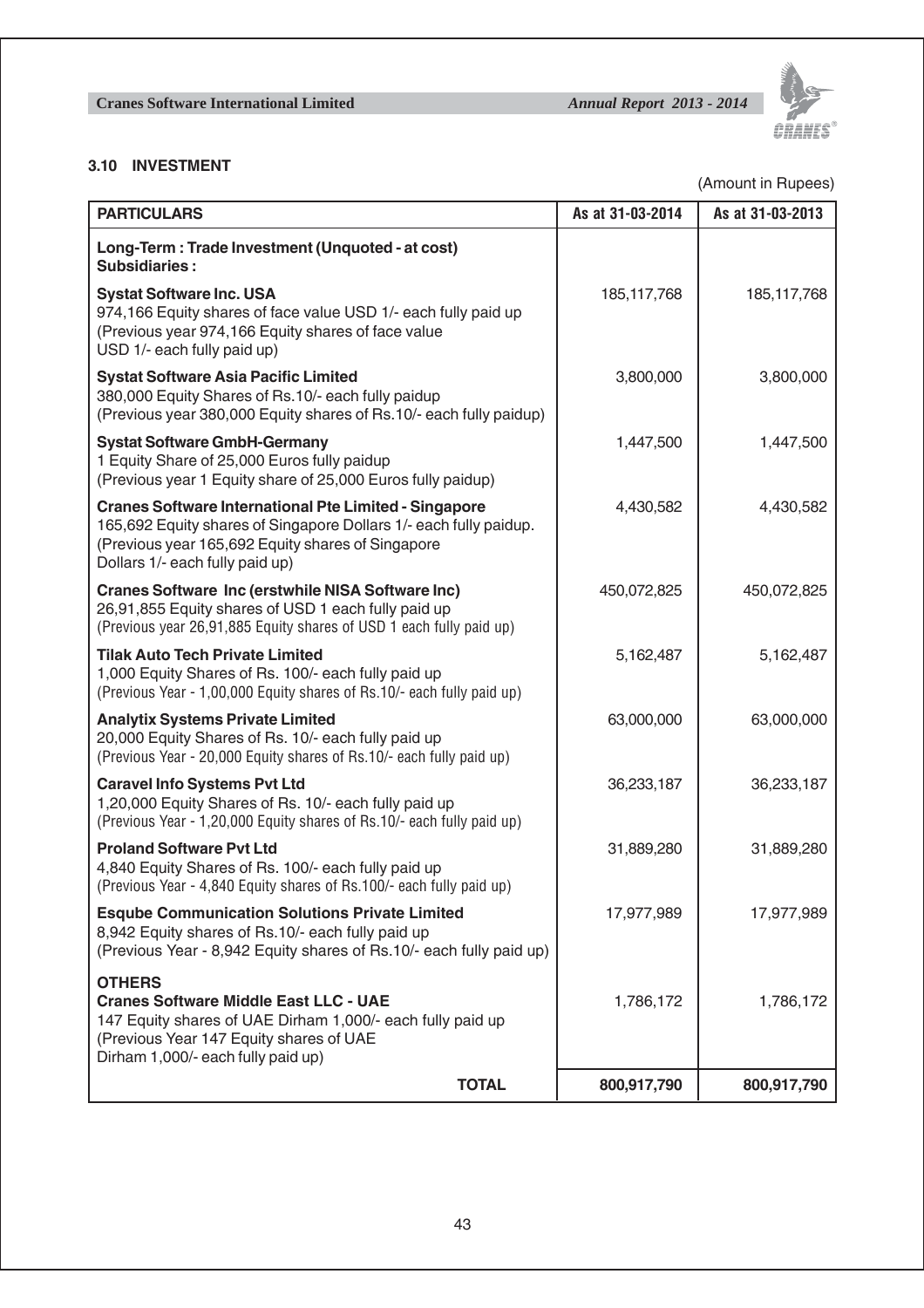

(Amount in Rupees)

(Amount in Rupees)

#### **3.11 DEFERRED TAX ASSETS (NET)**

| <b>PARTICULARS</b>                           | As at 31-03-2014 | As at 31-03-2013 |
|----------------------------------------------|------------------|------------------|
| Deferred Tax Asset Attributable to:          |                  |                  |
| Brought forward losses                       | 1,020,759,600    | 1,180,245,700    |
| Provision for retirement benefits            | 2,942,900        | 2,612,400        |
| Expenses allowable when paid                 | 1,479,779,300    | 266,231,500      |
| Less:                                        |                  |                  |
| Deferred Tax Liability Attributable to:      |                  |                  |
| Difference between book and tax depreciation | (247, 492, 400)  | (124, 112, 700)  |
| TOTAL                                        | 2,255,989,400    | 1,324,976,900    |

#### **3.12 LONG TERM LOANS AND ADVANCES**

| <b>PARTICULARS</b>                                   | As at 31-03-2014 | As at 31-03-2013 |
|------------------------------------------------------|------------------|------------------|
| Unsecured, considered good                           |                  |                  |
| Earnest money deposits                               | 4,113,128        | 4,411,940        |
| Other deposits                                       | 646,350          | 2,155,012        |
| Rent deposits                                        | 686,000          | 6,423,000        |
| Security deposits                                    | 432,030          | 529,474          |
| <b>Loans &amp; Advances:</b>                         |                  |                  |
| - Related parties (Subsidiaries) (net of provisions) | 1,945,264,115    | 1,734,798,978    |
| - Others                                             | 2,395,067,673    | 2,361,083,442    |
| <b>TOTAL</b>                                         | 4,346,209,296    | 4,109,401,846    |

#### **3.13 INVENTORY**

(Amount in Rupees)

| <b>PARTICULARS</b> |              | As at 31-03-2014 | As at 31-03-2013 |
|--------------------|--------------|------------------|------------------|
| Stock in trade     |              | 5,010,500        | 7,727,734        |
|                    | <b>TOTAL</b> | 5,010,500        | 7,727,734        |

#### **3.14 TRADE RECEIVABLES**

| <b>PARTICULARS</b>                                                            | As at 31-03-2014   | As at 31-03-2013   |
|-------------------------------------------------------------------------------|--------------------|--------------------|
| Debts overdue for a period exceeding six months<br>Unsecured, considered good |                    |                    |
| From subsidiaries                                                             | 666,174,128        | 535,343,452        |
| From others                                                                   | 3,221,261,612      | 3,225,023,368      |
| Less: Provision for doubtful debts                                            | (3, 117, 360, 000) | (2, 130, 000, 000) |
| (A)                                                                           | 770,075,740        | 1,630,366,820      |
| <b>Other Debts</b>                                                            |                    |                    |
| Unsecured, considered good                                                    |                    |                    |
| From subsidiaries                                                             | 20,857,351         | 58,863,529         |
| From others                                                                   | 13,260,617         | 50,437,129         |
| (B)                                                                           | 34,117,968         | 109,300,658        |
| TOTAL $(A + B)$                                                               | 804,193,708        | 1,739,667,478      |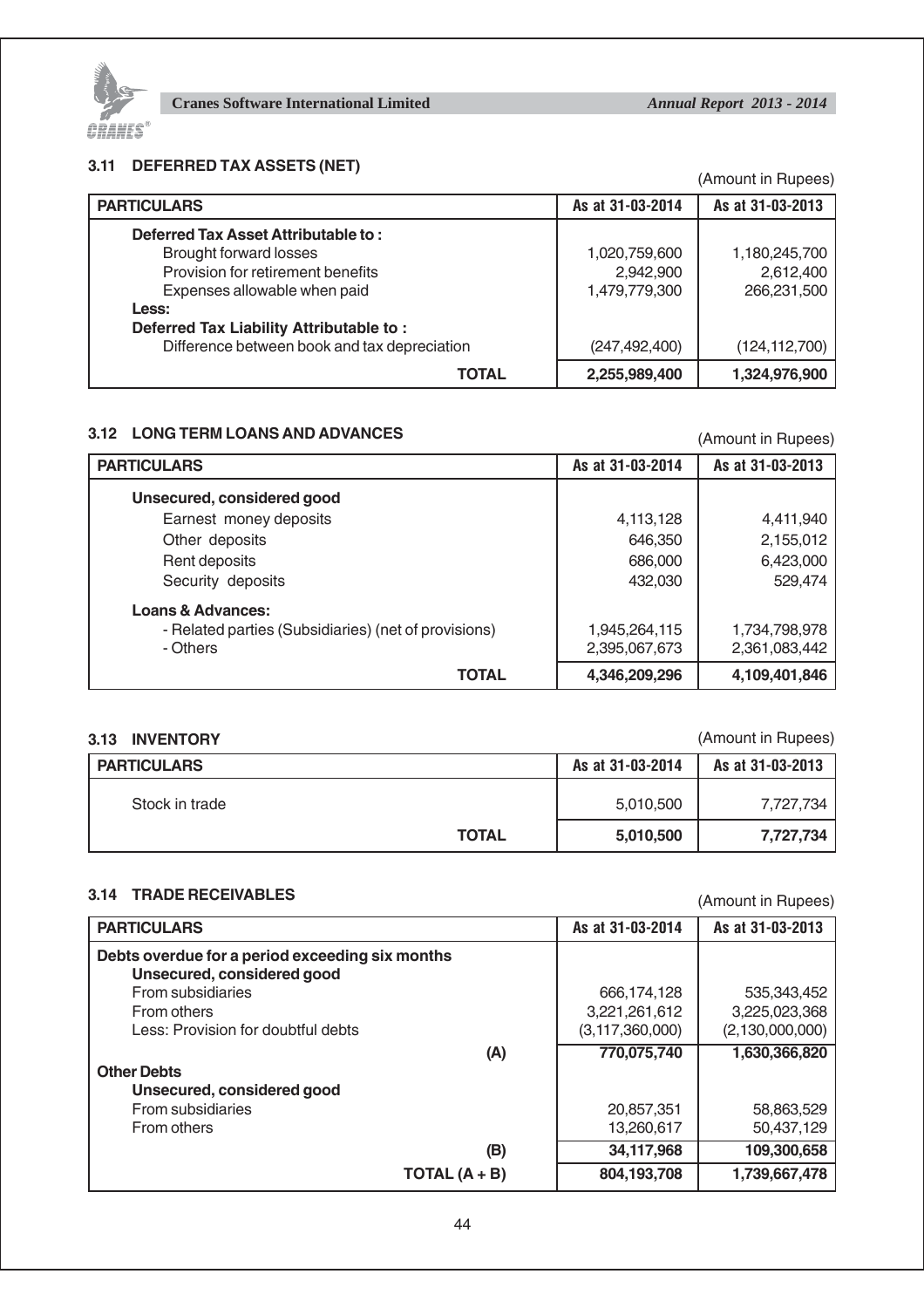

(Amount in Rupees)

#### **3.15 CASH AND BANK BALANCES**

| <b>PARTICULARS</b>                    |              | As at 31-03-2014 | As at 31-03-2013 |
|---------------------------------------|--------------|------------------|------------------|
| Cash and cash equivalents:            |              |                  |                  |
| Cash on hand                          |              | 85,212           | 32,802           |
| <b>Bank Balances:</b>                 |              |                  |                  |
| In current accounts                   |              | 342.894          | 1,658,164        |
| <b>Other Bank Balances:</b>           |              |                  |                  |
| Balances with bank held as margin     |              |                  |                  |
| money with maturity of 3 to 12 months |              | 10,603,533       | 10,060,753       |
| Unpaid dividend account               |              | 725,251          | 955,856          |
|                                       | <b>TOTAL</b> | 11,756,890       | 12,707,575       |

#### **3.16 SHORT TERM LOANS AND ADVANCES**

| <b>PARTICULARS</b>              | As at 31-03-2014 |             | As at 31-03-2013 |
|---------------------------------|------------------|-------------|------------------|
| Prepaid expenses                |                  | 136,231     | 114,105          |
| Advance to employee & suppliers |                  | 10,918,778  | 7,894,855        |
| Other current assets            |                  |             | 50,694,660       |
| <b>MAT Credit Entitlement</b>   |                  | 163,500,000 | 163,500,000      |
| Disputed tax payments           |                  | 27,348,314  | 14,992,086       |
| <b>TOTAL</b>                    |                  | 201,903,323 | 237, 195, 706    |

#### **3.17 REVENUE FROM OPERATIONS**

| <b>PARTICULARS</b>                                                                         | <b>For the Year</b><br>March 31, 2014 |                                        | <b>For the Year</b><br>March 31, 2013   |
|--------------------------------------------------------------------------------------------|---------------------------------------|----------------------------------------|-----------------------------------------|
| (a) Sale of products<br>- Hardware products<br>- Software licences<br>(b) Sale of services |                                       | 24,774,615<br>98,447,948<br>74,102,986 | 36,414,612<br>124,831,931<br>53,732,684 |
|                                                                                            | <b>TOTAL</b>                          | 197,325,549                            | 214,979,227                             |

#### **3.18 OTHER INCOME**

(Amount in Rupees)

| <b>PARTICULARS</b>                                                                                                                                                                                                                                                                 | For the Year<br>March 31, 2014              | <b>For the Year</b><br>March 31, 2013                         |
|------------------------------------------------------------------------------------------------------------------------------------------------------------------------------------------------------------------------------------------------------------------------------------|---------------------------------------------|---------------------------------------------------------------|
| (a) Interest received<br>(b) Sundry creditors written back to the extent no longer required<br>(c) Exchange fluctuation gain<br>(d) Other income<br>(e) Excess provision for leave encashment reversed<br>(f) Provision for gratuity written back to the extent no longer required | 8,602,372<br>63,391,673<br>1,590<br>973,393 | 1,977,246<br>9,651,858<br>163,989,238<br>333,624<br>1,485,211 |
| <b>TOTAL</b>                                                                                                                                                                                                                                                                       | 72,969,028                                  | 177,437,177                                                   |

(Amount in Rupees)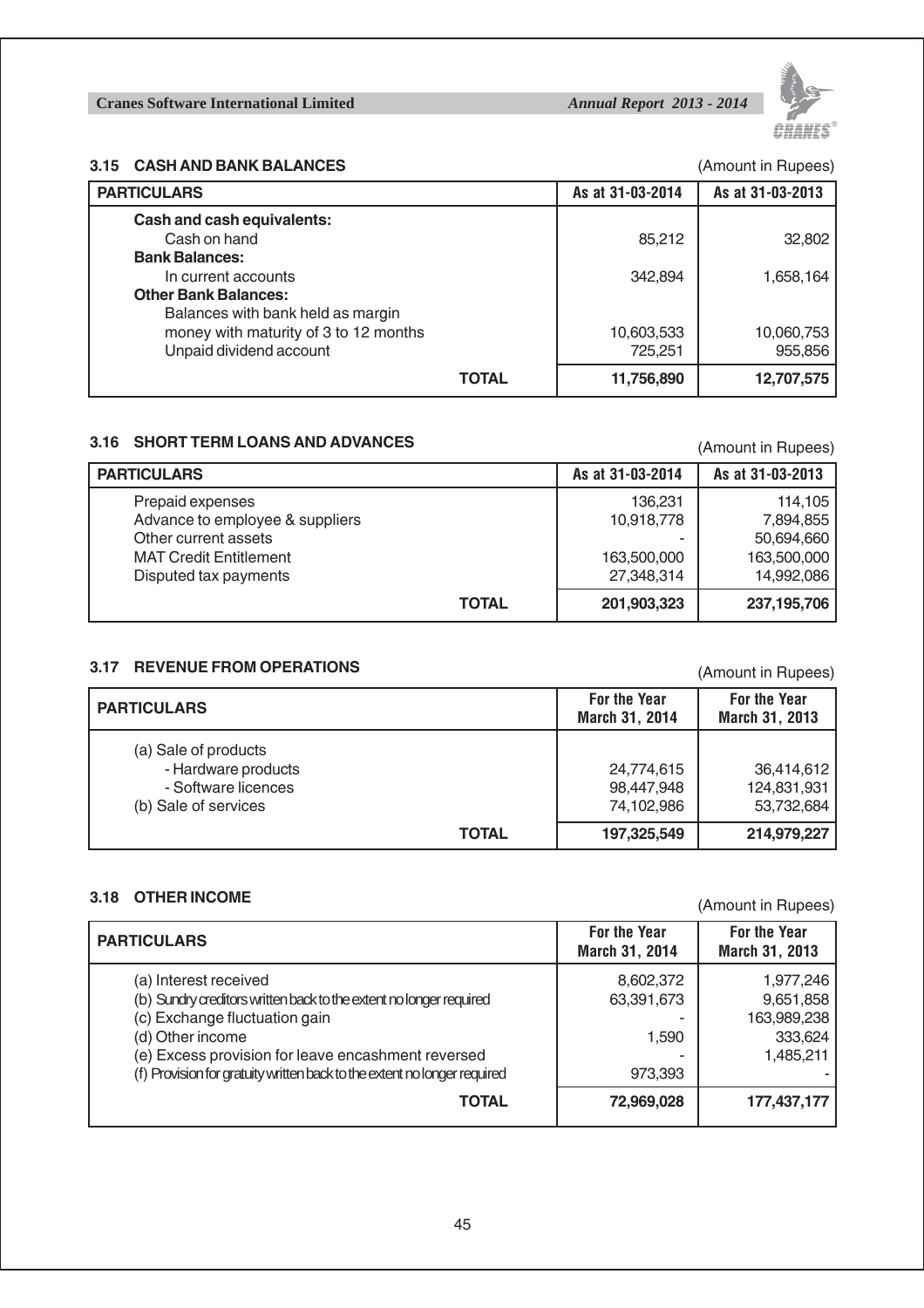

#### **3.19 CHANGES IN INVENTORIES OF STOCK IN TRADE**

(Amount in Rupees)

(Amount in Rupees)

| <b>PARTICULARS</b>                                                 | <b>For the Year</b><br>March 31, 2014 | <b>For the Year</b><br>March 31, 2013 |
|--------------------------------------------------------------------|---------------------------------------|---------------------------------------|
| Stock at the end of the year<br>Stock at the beginning of the year | 5,010,500<br>7,727,734                | 7,727,734<br>12,203,671               |
| Increase / (Decrease) in stock                                     | 2,717,234                             | 4,475,937                             |

#### **3.20 EMPLOYEE BENEFIT EXPENSES**

| <b>PARTICULARS</b>                                                                                                                                 | For the Year<br>March 31, 2014                             | For the Year<br>March 31, 2013                               |
|----------------------------------------------------------------------------------------------------------------------------------------------------|------------------------------------------------------------|--------------------------------------------------------------|
| Salaries and wages<br>Director remuneration<br>Contribution to provident and other funds<br>Staff welfare expenses<br>Leave encashment<br>Gratuity | 74,801,434<br>6,595,068<br>1,270,556<br>657,432<br>152,737 | 85,419,110<br>2,400,000<br>1,559,226<br>994,390<br>7,312,578 |
| <b>TOTAL</b>                                                                                                                                       | 83,477,227                                                 | 97,685,304                                                   |

#### **3.21 FINANCE COSTS**

| <b>PARTICULARS</b>                                                                      |              | <b>For the Year</b><br>March 31, 2014 | <b>For the Year</b><br>March 31, 2013  |
|-----------------------------------------------------------------------------------------|--------------|---------------------------------------|----------------------------------------|
| Interest on long term borrowings<br>Other borrowing costs<br>Interest on statutory dues |              | 36,646,944<br>910,445,585             | 62,781,663<br>834,818,782<br>4,509,993 |
|                                                                                         | <b>TOTAL</b> | 947,092,529                           | 902,110,438                            |

#### **3.22 DEPRECIATION AND AMORTIZATION EXPENSES**

(Amount in Rupees)

| <b>PARTICULARS</b>                                                   |              | <b>For the Year</b><br>March 31, 2014 | <b>For the Year</b><br>March 31, 2013 |
|----------------------------------------------------------------------|--------------|---------------------------------------|---------------------------------------|
| Depreciation on tangible assets<br>Amortization on intangible assets |              | 13.425.496<br>290,516,335             | 15,559,926<br>408, 191, 245           |
|                                                                      | <b>TOTAL</b> | 303,941,831                           | 423,751,171                           |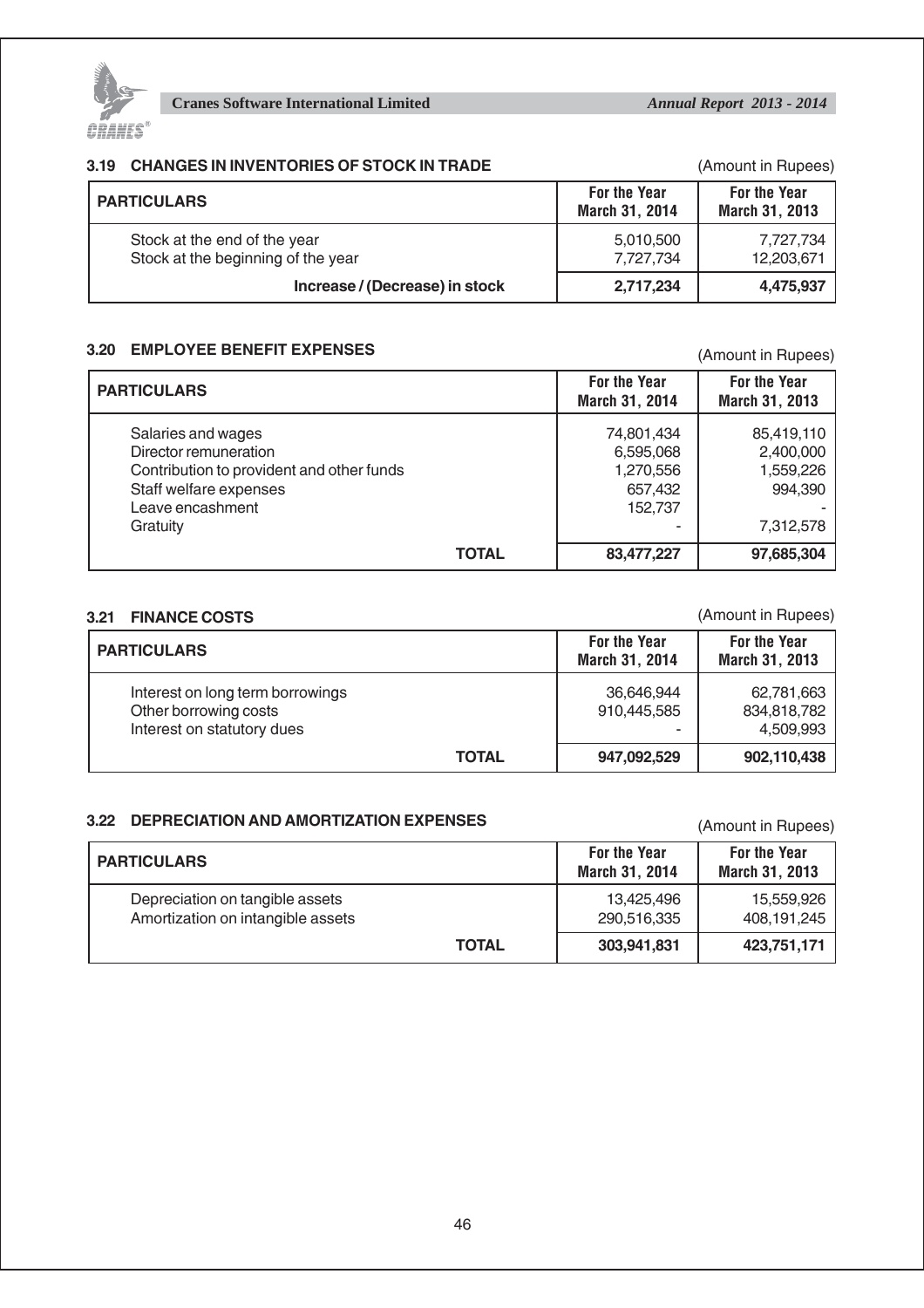**Cranes Software International Limited** *Annual Report 2013 - 2014*



(Amount in Rupees)

#### **3.23 OTHER EXPENSES**

| <b>PARTICULARS</b>                         | <b>For the Year</b><br>March 31, 2014 | <b>For the Year</b><br>March 31, 2013 |
|--------------------------------------------|---------------------------------------|---------------------------------------|
| <b>Payment to auditor</b>                  |                                       |                                       |
| - As audit fee                             | 600,000                               | 600,000                               |
| - As reimbursement of expenses             | 39,300                                | 23,475                                |
| Power and fuel                             | 3,803,260                             | 4,738,147                             |
| Rent                                       | 1,227,850                             | 6,426,888                             |
| <b>Repairs and maintenance</b>             |                                       |                                       |
| - Machinery                                | 53,670                                | 122,358                               |
| - Others                                   | 1,236,564                             | 2,015,382                             |
| Insurance                                  | 235,831                               | 235,802                               |
| Rates and taxes, excluding taxes on income | 145,964                               | 26,453,517                            |
| Provision for bad and doubtful debts       | 1,143,560,000                         | 1,480,000,000                         |
| Marketing expenses                         | 1,568,075                             | 22,765,175                            |
| Bad debts                                  |                                       | 33,493                                |
| Travelling and conveyance                  | 3,718,364                             | 11,034,744                            |
| Communication expenses                     | 2,414,448                             | 3,120,774                             |
| Exchange fluctuations (net)                | 327,791,107                           |                                       |
| Legal & professional charges               | 3,510,667                             | 2,684,202                             |
| Miscellaneous expenses                     | 21,649,433                            | 7,872,241                             |
| <b>TOTAL</b>                               | 1,511,554,533                         | 1,568,126,198                         |

#### **3.24 EXCEPTIONAL ITEMS**

| <b>PARTICULARS</b>                                                       |              | For the Year<br>March 31, 2014      | For the Year<br>March 31, 2013 |
|--------------------------------------------------------------------------|--------------|-------------------------------------|--------------------------------|
| Prior period expenses<br>Prior period income<br>Profit on sale of assets |              | (2,057,767)<br>13,003,666<br>93,752 | (711, 472)                     |
|                                                                          | <b>TOTAL</b> | 11,039,651                          | (711, 472)                     |

#### **3.25 EXTRAORDINARY ITEMS**

(Amount in Rupees)

| <b>PARTICULARS</b>                                                                                      | <b>For the Year</b><br>March 31, 2014 | <b>For the Year</b><br>March 31, 2013 |
|---------------------------------------------------------------------------------------------------------|---------------------------------------|---------------------------------------|
| Amounts written back on one time settlement with Banks<br>- Principal writeback<br>- Interest writeback | 250,000,000<br>435,493,289            |                                       |
| <b>TOTAL</b>                                                                                            | 685,493,289                           |                                       |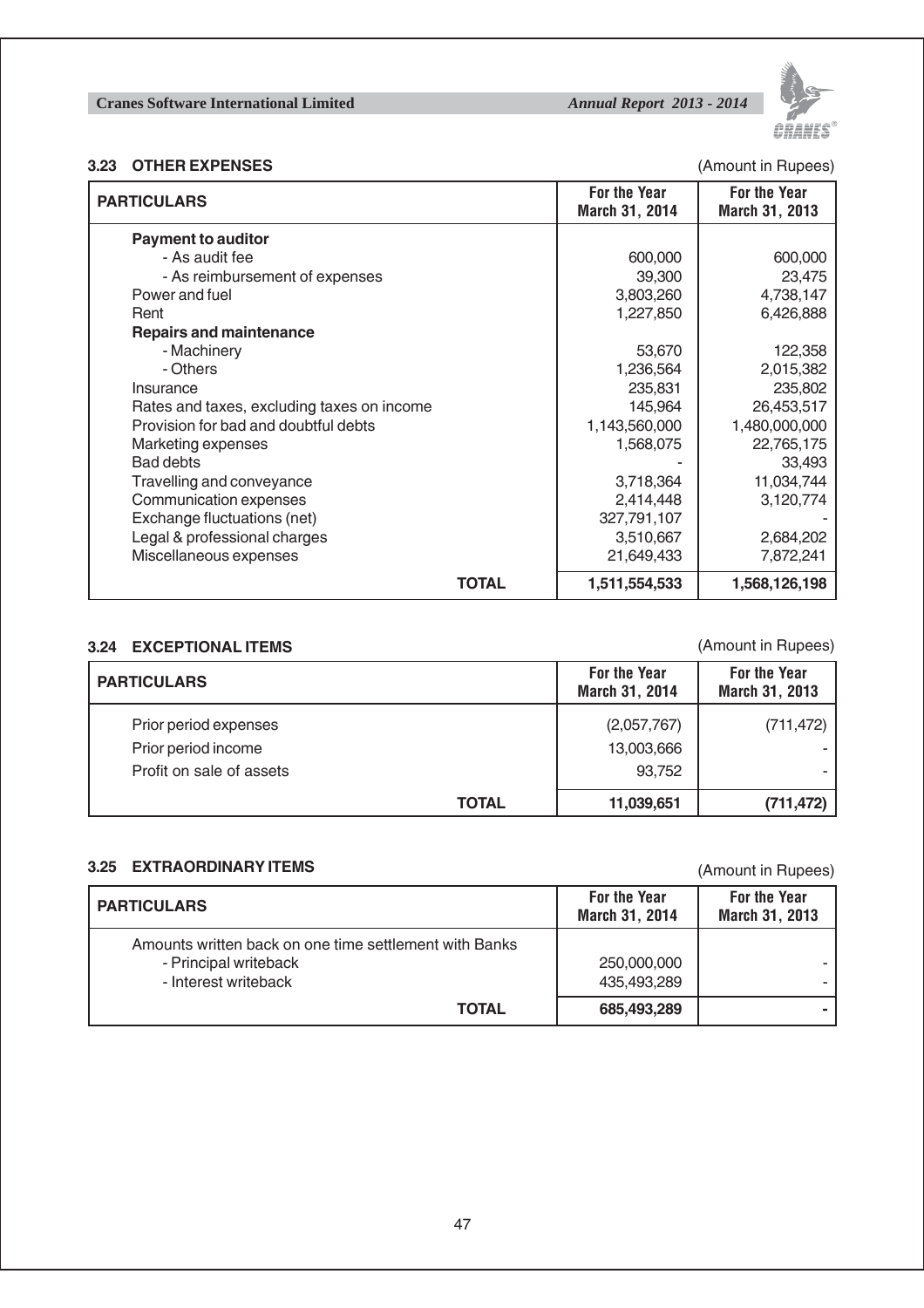

#### **3.26 EARNINGS PER SHARE**

|                                                                                                      | For the Year March 31, 2014                           |                                               | For the Year March 31, 2013                           |                                               |
|------------------------------------------------------------------------------------------------------|-------------------------------------------------------|-----------------------------------------------|-------------------------------------------------------|-----------------------------------------------|
| <b>Particulars</b>                                                                                   | <b>Before</b><br><b>Extraordinary</b><br><b>Items</b> | After<br><b>Extraordinary</b><br><b>Items</b> | <b>Before</b><br><b>Extraordinary</b><br><b>Items</b> | After<br><b>Extraordinary</b><br><b>Items</b> |
| (a) Basic<br>Profit / (loss) after tax (in Rs.)<br>Weighted average number of                        | (1,685,264,798)                                       | (999, 771, 510)                               | (2,535,725,582)                                       | (2,535,725,582)                               |
| shares outstanding<br><b>Basic EPS</b><br>(b) Diluted                                                | 117,766,850<br>(14.31)                                | 117,766,850<br>(8.49)                         | 117,766,850<br>(21.53)                                | 117,766,850<br>(21.53)                        |
| Profit / (loss) after tax (in Rs.)<br>Adjusted net profit for the year<br>Weighted average number of | (1,685,264,798)<br>(1,685,264,798)                    | (999, 771, 510)<br>(999, 771, 510)            | (2,535,725,582)<br>(2,535,725,582)                    | (2,535,725,582)<br>(2,535,725,582)            |
| shares outstanding for diluted EPS<br><b>Diluted EPS</b><br>Face value per share (in Rs.)            | 117,766,850<br>(14.31)<br>2.00                        | 117,766,850<br>(8.49)<br>2.00                 | 117,766,850<br>(21.53)<br>2.00                        | 117,766,850<br>(21.53)<br>2.00                |

#### **3.27 CONTINGENT LIABILITIES AND COMMITMENTS (to the extent not provided for)**

(Amount in Rupees)

| <b>PARTICULARS</b>                                   | <b>Current Year</b> | <b>Previous Year</b> |
|------------------------------------------------------|---------------------|----------------------|
| Claims against the Company not acknowledged as debts |                     |                      |
| (a) Income tax matters                               | 1,000,667,009       | 245,972,000          |
| (b) Service tax matters                              | 138,647,868         | 75,602,762           |
| (c) Guarantees and counter guarantee                 | 10,603,533          | 10,014,960           |
| (d) Others                                           | 5,515,000           | 5,515,000            |
| <b>TOTAL</b>                                         | 1,155,433,410       | 337,104,722          |

#### **3.28 UNDISPUTED STATUTORY DUES REMAINING UNPAID AS AT MARCH 31, 2014**

|                                      |                           | <b>Total Liability as at</b> |            |  |
|--------------------------------------|---------------------------|------------------------------|------------|--|
| Name of the Statute                  | Nature of dues            | 31-03-2014                   | 31-03-2013 |  |
| Employee's Provident Fund &          |                           |                              |            |  |
| Miscellaneous Provision Act          | <b>Provident Fund</b>     | 3,189,932                    | 7,508,164  |  |
| <b>Commercial Taxes Act</b>          | Professional Tax          | 21,550                       | 2,380,630  |  |
| Employees State Insurance Act        | ESI                       | 339,617                      | 280,184    |  |
| Income Tax Act                       | <b>Withholding Taxes</b>  | 25,662,839                   | 77,026,822 |  |
| Service Tax Act                      | Service Tax               | 15,614,917                   | 10,360,015 |  |
| Karnataka State Commercial Taxes Act | Sales Tax/Value Added Tax | 6,863,725                    | 5,539,000  |  |
| Income Tax Act                       | Self Assessment Tax       | 69.696.284                   | 69,696,284 |  |
| Wealth Tax Act                       | Wealth Tax                | 88,000                       | 88,000     |  |
| Income Tax Act                       | Dividend Distribution Tax | 27,388,281                   | 27,388,281 |  |
| Income Tax Act                       | <b>Fringe Benefit Tax</b> | 41,304                       | 41,304     |  |
| Investor Education Protection Fund   | Unclaimed Dividend        | 96,646                       | 96,646     |  |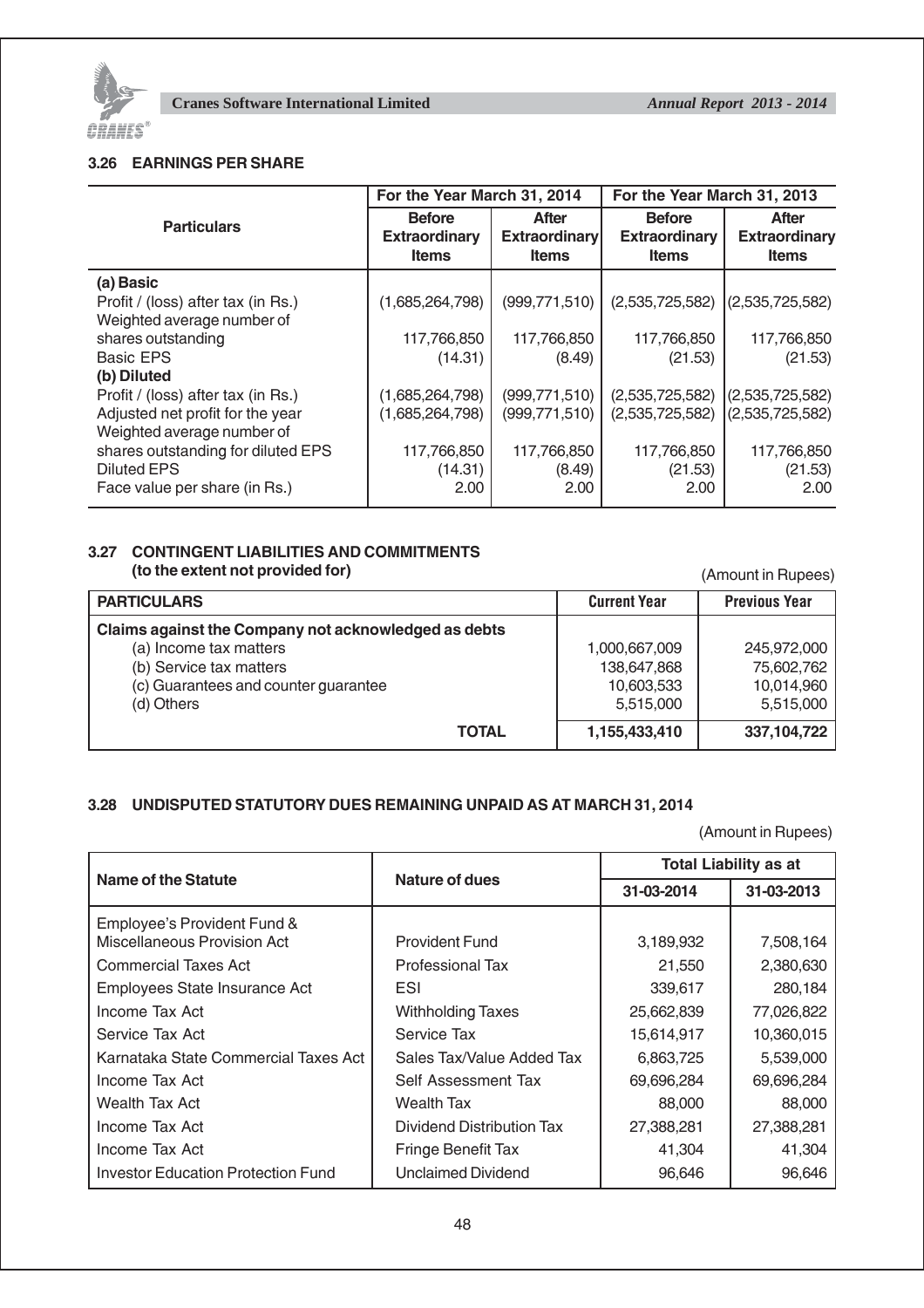

#### **3.29 CASES FILED AGAINST THE COMPANY FOR RECOVERY OF DUES AND PENDING FOR DISPOSAL BEFORE VARIOUS COURTS**

|    |                                                                                                                                 |                        | (Amount in Rupees)    |
|----|---------------------------------------------------------------------------------------------------------------------------------|------------------------|-----------------------|
|    | Name of Institution                                                                                                             | <b>Amount of Claim</b> | In which Forum        |
| А. | Under Section 434 of Companies Act, 1956<br>1. Bank of New York (Trustee of Foreign<br><b>Currency Convertible Bondholders)</b> | 3,468,213,000          | High Court, Karnataka |
| В. | <b>Under Section 138 of Negotiable</b>                                                                                          |                        |                       |
|    | <b>Instruments Act, 1881</b>                                                                                                    |                        |                       |
|    | 1. IDBI Bank                                                                                                                    | 43,200,000             |                       |
|    | 2. Allahabad Bank                                                                                                               | 7,000,000              | Metropolitan Court,   |
|    | 3. State Bank of Mysore                                                                                                         | 250,000,000            | Bangalore             |
|    | 4. Canara Bank                                                                                                                  | 160,000,000            |                       |
| C. | <b>Under Debt Recovery Act, 1993</b>                                                                                            |                        |                       |
|    | 1. Canara Bank                                                                                                                  | 293,337,614            |                       |
|    | 2. Bank of India                                                                                                                | 1,968,848,033          |                       |
|    | 3. State Bank of Mysore                                                                                                         | 310,797,206            | Debt Recovery         |
|    | 4. State Bank of Travancore                                                                                                     | 321,230,671            | Tribunal              |
|    | 5. IDBI Bank                                                                                                                    | 221,143,301            |                       |
|    | 6. Allahabad Bank                                                                                                               | 271,700,836            |                       |

#### **3.30 ACTIVITIES IN FOREIGN CURRENCY**

(Amount in Rupees)

| <b>PARTICULARS</b>                                  | <b>Current Year</b> | <b>Previous Year</b> |
|-----------------------------------------------------|---------------------|----------------------|
| Earnings in Foreign Currency - FOB value of exports | 76,406,981          | 101,535,009          |
| <b>Expenditure incurred in Foreign Currency</b>     | 170,300,017         | 172,989,906          |
| Trading Goods (valued on CIF basis)                 | 40,244              | 7,800,208            |
| Travelling, Boarding & Lodging Expenses             | 215,890             | 2,053,884            |
| <b>Marketing Expenses</b>                           | 151,065             | 21,749,918           |
| Interest                                            | 169,746,361         | 141,146,658          |
| <b>Others</b>                                       | 146,457             | 239,238              |

#### **3.31 TRADE RECEIVABLES INCLUDE, DUES FROM SUBSIDIARY COMPANIES AS UNDER**

| <b>PARTICULARS</b>                                                                                          |              | <b>Current Year</b>                    | <b>Previous Year</b>                               |
|-------------------------------------------------------------------------------------------------------------|--------------|----------------------------------------|----------------------------------------------------|
| Dunn Solutions Group Inc<br>Systat Software Inc, USA<br>Systat Software GmbH,<br>Proland Software Pvt. Ltd. |              | 13,195,371<br>672,501,055<br>1,335,052 | 6,582,985<br>577,487,367<br>8,863,189<br>1,273,440 |
|                                                                                                             | <b>TOTAL</b> | 687,031,478                            | 594,206,981                                        |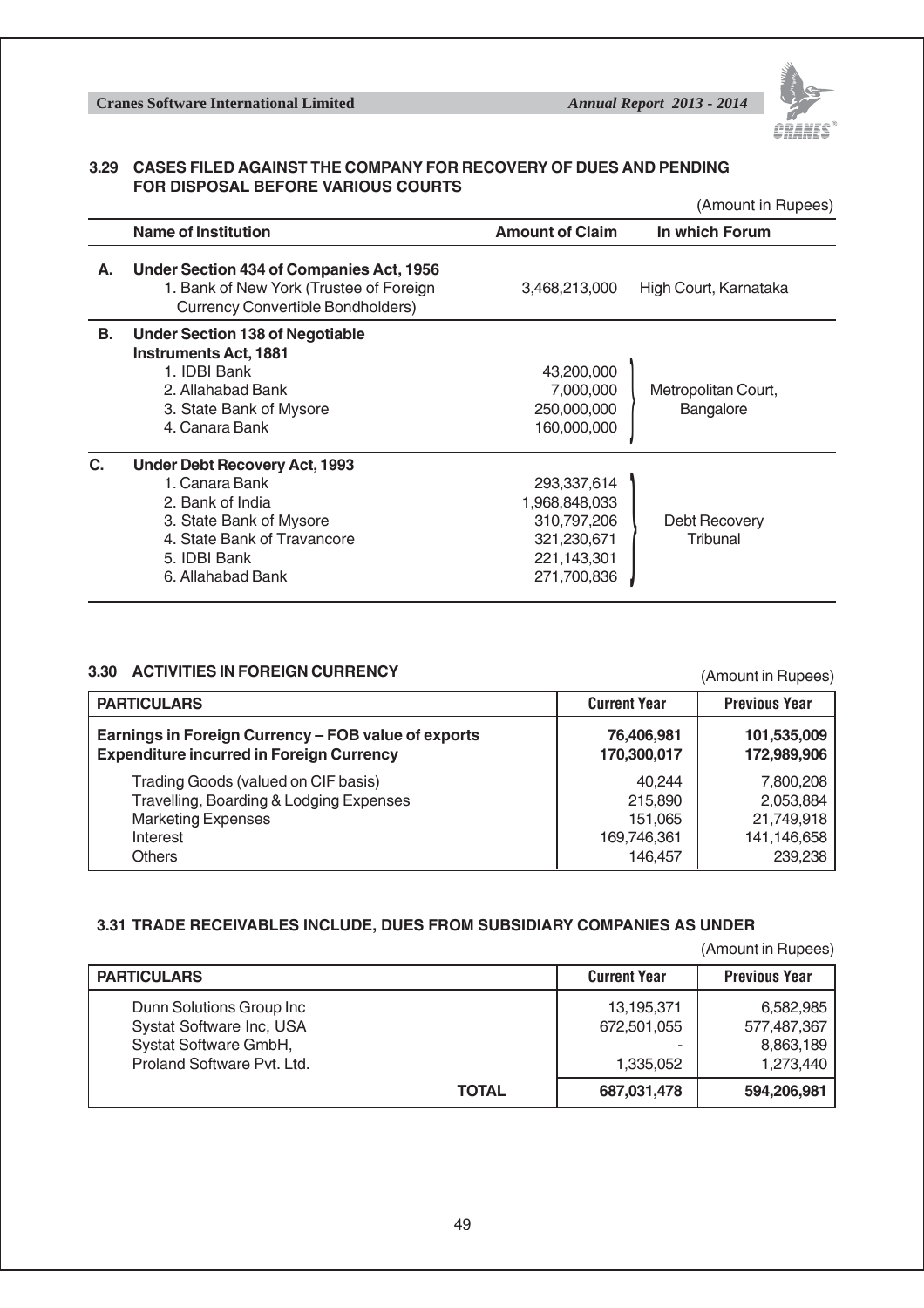

#### **3.32 DUES TO MICRO AND SMALL ENTERPRISES**

(Amount in Rupees)

| <b>PARTICULARS</b>                                                                                                                                   | <b>Current Year</b> | <b>Previous Year</b> |
|------------------------------------------------------------------------------------------------------------------------------------------------------|---------------------|----------------------|
| Principal amount due to suppliers registered under the<br>MSMED Act and remaining unpaid as at year end                                              | Nil                 | Nil                  |
| Interest due to suppliers registered under the MSMED<br>Act and remaining unpaid as at year end                                                      | Nil                 | Nil                  |
| Principal amounts paid to suppliers registered under<br>the MSMED Act, beyond the appointed day<br>during the year                                   | Nil                 | Nil                  |
| Interest paid, other than under Section 16 of MSMED<br>Act, to suppliers registered under the MSMED Act,<br>beyond the appointed day during the year | Nil                 | Nil                  |
| Interest paid, under Section 16 of MSMED Act, to<br>suppliers registered under the MSMED Act, beyond<br>the appointed day during the year            | Nil                 | Nil                  |
| Interest due and payable towards suppliers registered<br>under MSMED Act, for payments already made.                                                 | Nil                 | Nil                  |
| Further interest remaining due and payable for<br>earlier years.                                                                                     | Nil                 | Nil                  |

The above information is prepared based on the information available with the Management.

**3.33** In the opinion of Board of Directors, all assets, investments have atleast the value as stated in the Balance Sheet, if realised in the ordinary course of business

#### **3.34 IMPAIRMENT OF ASSETS**

Pursuant to Accounting Standard AS 28 : Impairment of Assets issued by the Companies Accounting Standard Rules, 2006, the company assessed its fixed assets for impairment as at 31st March 2014 and concluded that there has been no significant impaired fixed asset that needs to be recognized in the books of account.

**3.35** Provision for bad debts recognised in the statement of profit and loss includes an amount of Rs. 15.62 crores written off by a subsidiary.

#### **3.36 DERIVATIVE INSTRUMENTS AND UNHEDGED FOREIGN CURRENCY INSTRUMENTS**

Foreign currency exposure that are not hedged by derivative or forward contracts as on 31st March 2014 amounts to Rs.7,29,21,81,042/- ( Previous Year : Rs. 6,94,46,67,707/- )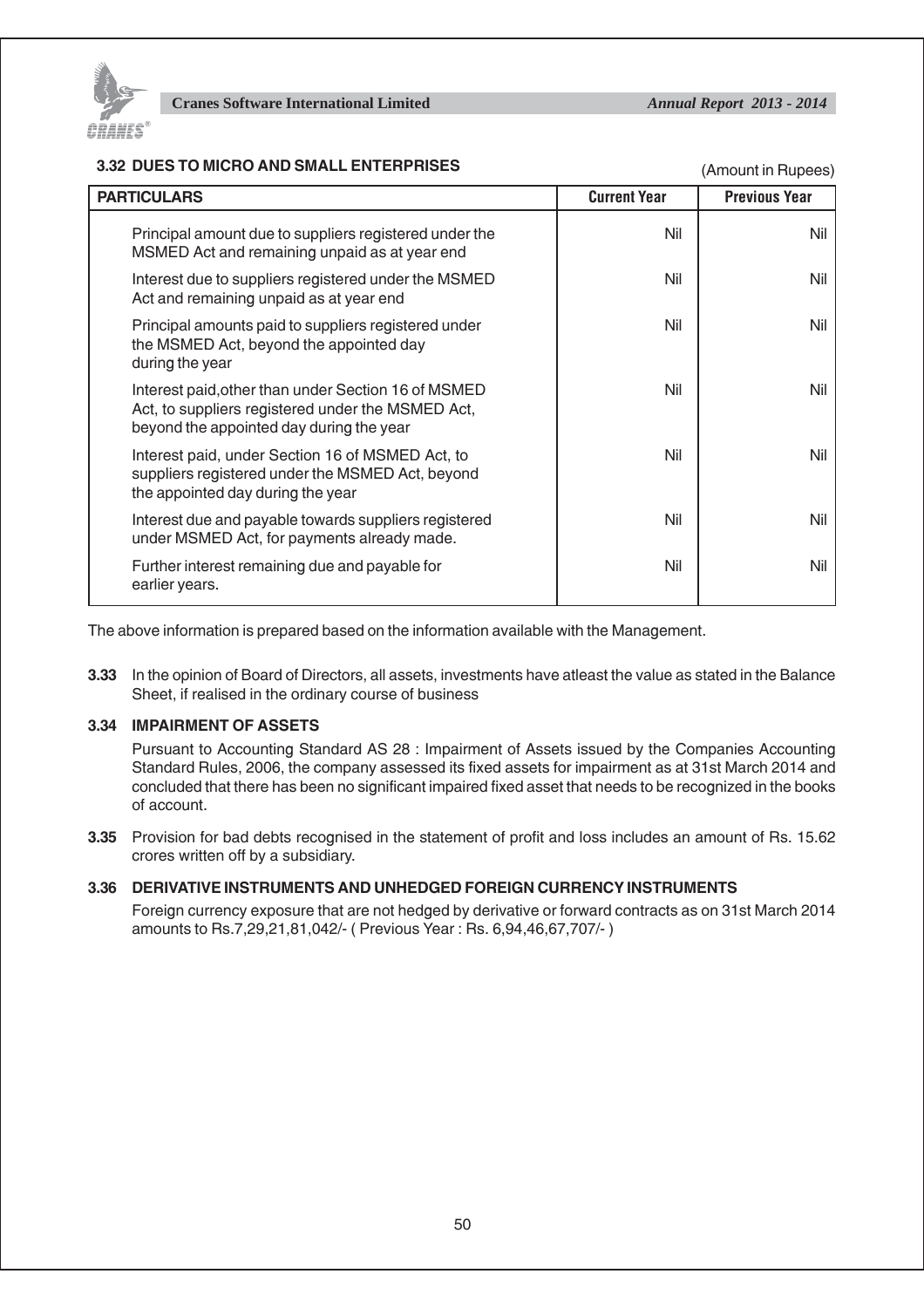

(Amount in Rupees)

| <b>PARTICULARS</b> | <b>CURRENCY</b>          | <b>Current Year</b> | <b>Previous Year</b> |
|--------------------|--------------------------|---------------------|----------------------|
| Receivables        | <b>US Dollars</b>        | 32,221,415          | 46,899,503           |
|                    | Euro                     | 13,449,869          | 13,738,689           |
|                    | <b>Sterling Pound</b>    | 83,385              | 8,151                |
|                    | Arab Emirates Dhiram     | 295,338             | 185,083              |
|                    | Singapore Dollar         | 633,796             | 633,796              |
| Payables           | <b>US Dollars</b>        | 975,000             | 1,010,493            |
|                    | Euro                     | 50,147,158          | 48,121,064           |
|                    | <b>Sterling Pound</b>    |                     | 31,536               |
|                    | <b>Australian Dollar</b> | 42,768              | 58,120               |
|                    | Singapore Dollar         | 1,236               | 1,236                |
|                    |                          | recognised @ Rs     | recognised @ Rs      |
|                    | <b>US Dollars</b>        | 60.10               | 54.39                |
|                    | Euro                     | 82.58               | 69.54                |
|                    | <b>Sterling Pound</b>    | 99.85               | 82.32                |
|                    | <b>AED</b>               | 16.27               | 14.79                |
|                    | <b>AUD</b>               | 55.26               | 56.62                |
|                    | <b>SGD</b>               | 47.45               | 43.81                |

Particulars of unhedged foreign currency exposure as at the reporting date.

**3.37** Confirmation of balances in respect of Trade Receivables and Trade Payables has not been obtained in a few cases.

#### **3.38 FOREIGN CURRENCY CONVERTIBLE BONDS**

The Foreign Currency Convertible Bonds carry coupon rate of 2.50%, payable half yearly. In case of default of payment of interest the coupon rate stands increased to 4.80%.

During March 2011, the convertible foreign currency bonds had become due for conversion to Equity Shares and none of the bond holders have exercised their option for conversion. Correspondingly, the amounts had become due for payment as on the closure of such exercise and is yet to be redeemed as on the date of the balance sheet.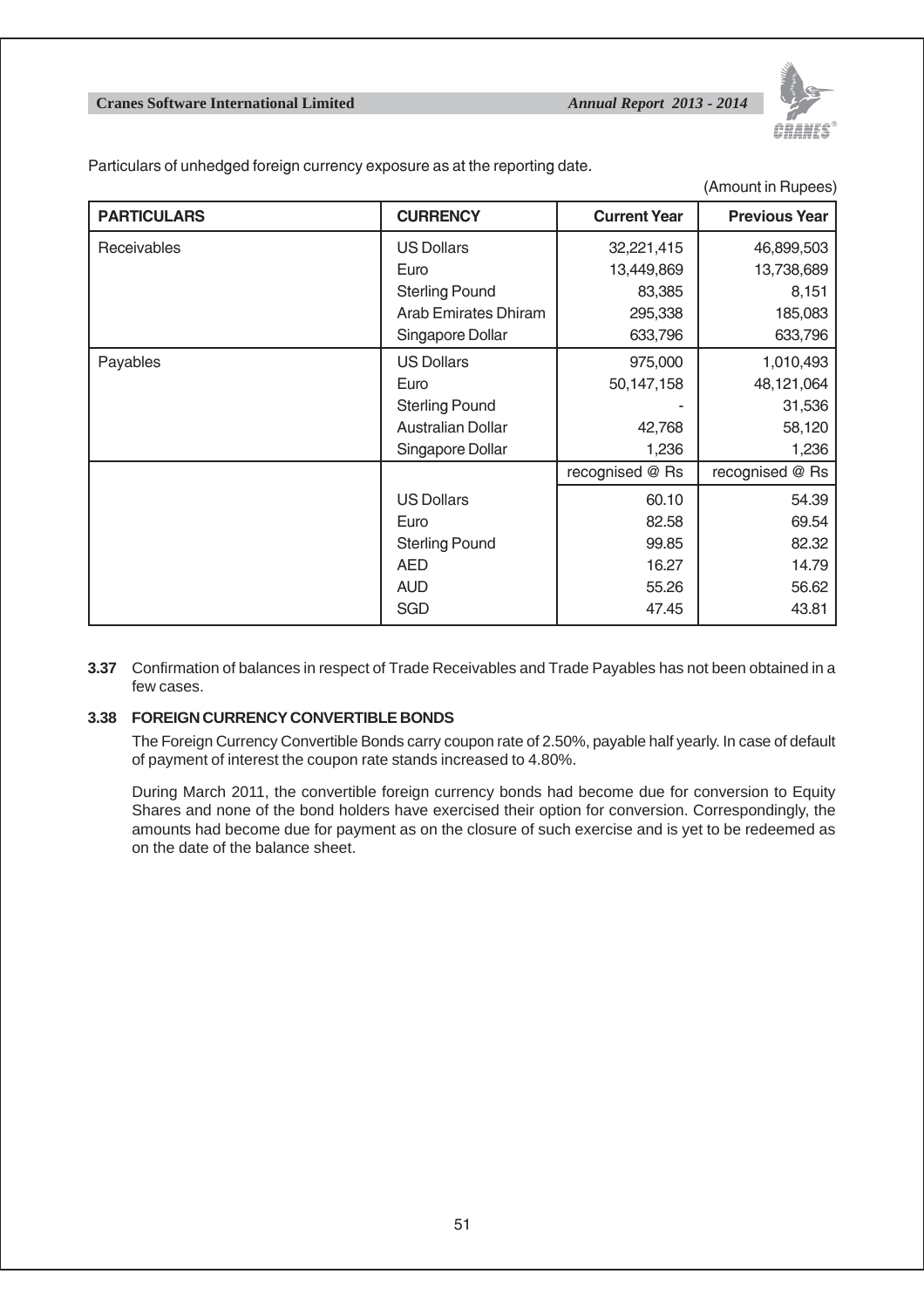

3.39

| (Disclosure required by Clause 32 of the Listing Agreement)<br>3.39 LOANS AND ADVANCES INCLUDES, DUES |                     | FROM COMPANIES UNDER THE SAME MANAGEMENT, AS UNDER |                      | (Amount in Rupees)                                        |
|-------------------------------------------------------------------------------------------------------|---------------------|----------------------------------------------------|----------------------|-----------------------------------------------------------|
| <b>PARTICULARS</b>                                                                                    | <b>Current Year</b> | outstanding during<br>Maximum Amount<br>the year   | <b>Previous Year</b> | outstanding during<br>Maximum Amount<br>the previous year |
| Cranes Software International Pte Ltd-Singapore                                                       | 93.885.674          | 93.885.674                                         | 82.471.034           | 86,224,143                                                |
| Cranes Software Inc                                                                                   | 280,030,686         | 292.517.912                                        | 234,334,552          | 303,023,843                                               |
| Tilak Auto Tech Pvt. Ltd                                                                              | 20,219,041          | 20,219,041                                         | 20,189,041           | 20,189,041                                                |
| Systat Software GmbH                                                                                  | 833,897,842         | 056,577,179                                        | 679,876,618          | 923,651,876                                               |
| Systat Software Inc USA (Net of Provision)                                                            | 561,123,676         | 725,603,099                                        | 632,600,766          | 638,436,918                                               |
| Proland Software Pvt Ltd                                                                              | 62,449,236          | 62,449,236                                         | 4,141.218            | 16,888,244                                                |
| Esqube Communication Solutions Pvt. Ltd.                                                              | 23,653,178          | 23,653,178                                         | 23,478,500           | 23,840,824                                                |
| Caravel Info Systems Pvt Ltd                                                                          | 2.201.842           | 14,547,464                                         | 7,463,449            | 14,323,798                                                |
| Systat Software UK Ltd.                                                                               | 7,512,113           | 7,512,113                                          |                      |                                                           |
| Cubeware GmbH                                                                                         | 60,290,828          | 100,717,541                                        | 50,243,800           | 50,999,024                                                |
| <b>TOTAL</b>                                                                                          | 1,945,264,116       | 2,397,682,437                                      | 1,734,798,978        | 2,077,577,711                                             |

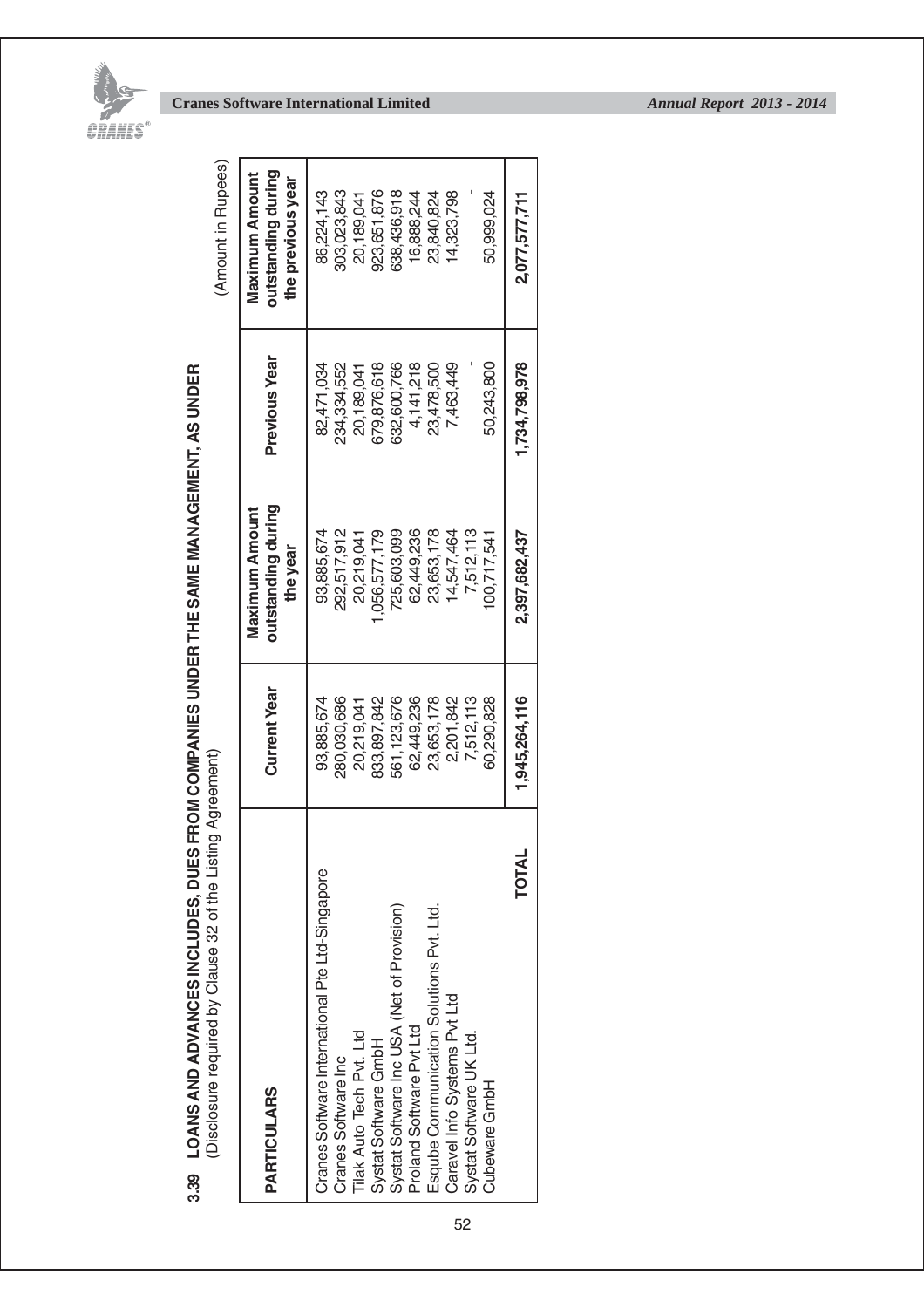

#### **3.40 DETAILS OF AUDITORS REMUNERATION**

|                                                  |                     | (Amount in Rupees)   |
|--------------------------------------------------|---------------------|----------------------|
| <b>PARTICULARS</b>                               | <b>Current Year</b> | <b>Previous Year</b> |
| <b>Statutory Audit</b><br>Out of Pocket Expenses | 600,000<br>39,300   | 600,000<br>23,475    |
| <b>TOTAL</b>                                     | 639,300             | 623,475              |

#### **3.41 GRATUITY & LEAVE ENCASHMENT**

|       |                                                                                                                                                                                                                                                                                                                                                                                                          | <b>Current Year</b>                                         |                        | <b>Previous Year</b>                                                                                     |                         |
|-------|----------------------------------------------------------------------------------------------------------------------------------------------------------------------------------------------------------------------------------------------------------------------------------------------------------------------------------------------------------------------------------------------------------|-------------------------------------------------------------|------------------------|----------------------------------------------------------------------------------------------------------|-------------------------|
|       | <b>PARTICULARS</b>                                                                                                                                                                                                                                                                                                                                                                                       | Gratuity                                                    | Compensated<br>absence | Gratuity                                                                                                 | Compensated<br>absence  |
| (1)   | <b>Change in Benefit Obligations:</b><br>Projected Benefit Obligation,<br>beginning of the year (April 1, 2013)<br><b>Service Cost</b><br><b>Interest Cost</b><br>Actuarial (gain) / loss on obligations<br>Benefits (paid / Reversals)<br><b>Projected Benefit Obligation,</b><br>at the end of the year                                                                                                | 7,312,578<br>722,339<br>585,006<br>(2,280,738)<br>6,339,185 | 1,294,493<br>1,294,493 | 5,550,976<br>633,347<br>471,833<br>20,717,538<br>(20,061,116)<br>7,312,578                               | 1,141,756<br>1,141,756  |
| (II)  | <b>Change in Plan Assets:</b><br>Fair value of Plan Assets,<br>beginning of the year (April 1,2013)<br>Expected return on Plan Assets<br>Employer's contributions<br>Benefit paid<br>Actuarial (gain) / loss on Plan Assets<br>Fair value of Plan Assets,<br>at the end of the year<br>Excess of (obligation over plan assets) /<br>plan assets over Obligation<br>(Accrued Liability) / Prepaid Benefit | 6,023,446<br>6,023,446<br>(315, 739)<br>(315, 739)          | (1, 294, 493)          | 6,092,861<br>523,986<br>19,172,374<br>(20,061,116)<br>295,341<br>6,023,446<br>(1,289,132)<br>(1,289,132) | (1, 141, 756)           |
| (III) | Net cost for the year ended March 31, 2014<br><b>Service Cost</b><br>Interest on Defined Benefit Obligation<br>Expected return on Plan Assets<br>Net Actuarial (gain) / loss recognized<br>in the year<br><b>Net Gratuity and other cost</b><br><b>Actual Return on Plan Assets</b>                                                                                                                      | 722,339<br>585,006<br>1,307,345                             |                        | 633,347<br>471,833<br>(523,986)<br>20,422,197<br>21,003,391<br>819,327                                   |                         |
| (IV)  | Category of Assets as at March 31, 2014<br><b>Insurer Managed Funds</b><br>Total                                                                                                                                                                                                                                                                                                                         |                                                             |                        | 6,023,446<br>6,023,446                                                                                   |                         |
| (v)   | Assumptions used in accounting for the<br><b>Gratuity Plan</b><br><b>Discount Rate</b><br>Salary escalation rate<br>Expected rate of return on Plan Assets                                                                                                                                                                                                                                               | 9.35%<br>4.00%                                              | 9.35%<br>4.00%         | 8.00%<br>4.00%<br>8.70%                                                                                  | 8.00%<br>4.00%<br>8.50% |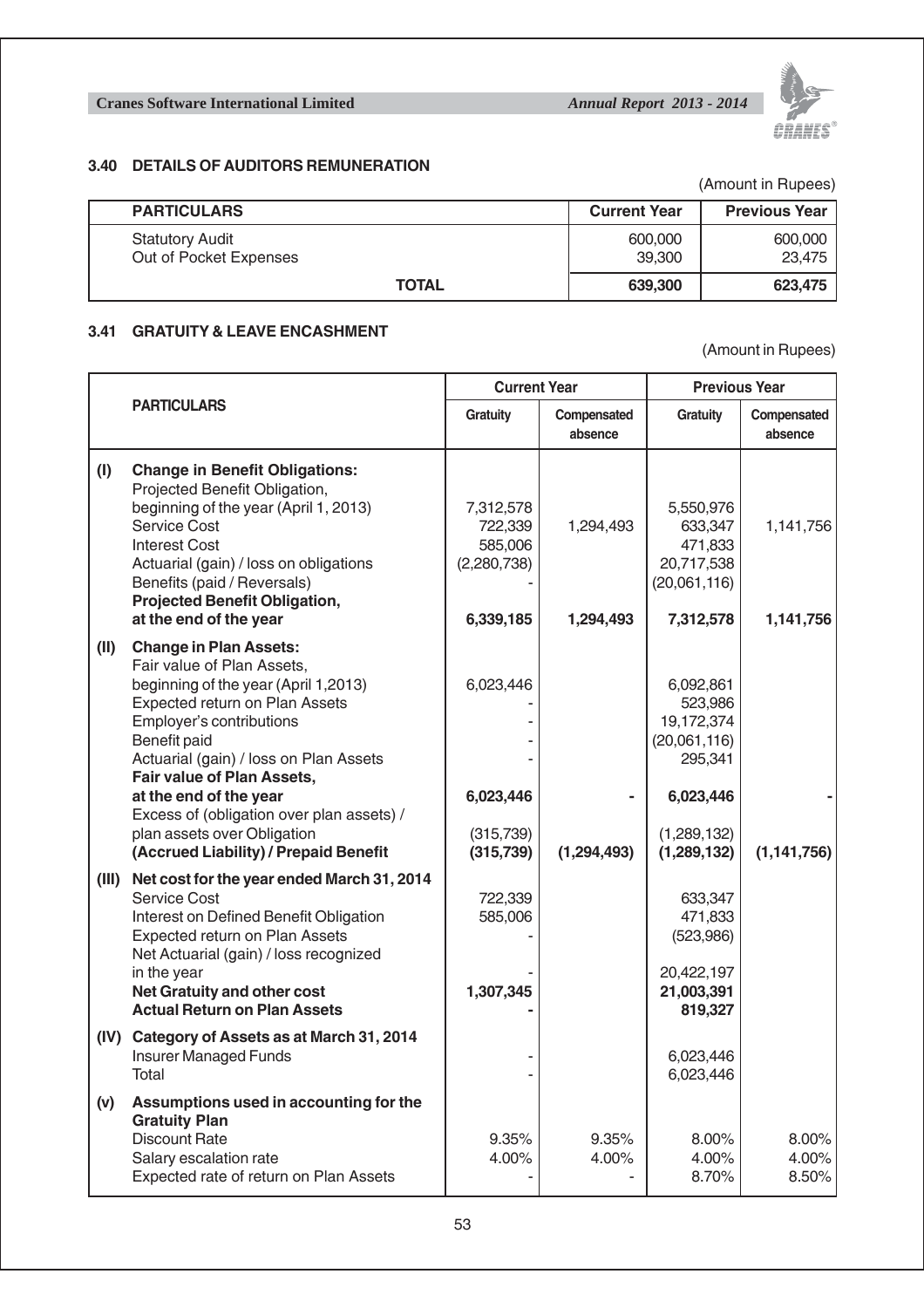

#### **3.42 OBLIGATIONS TOWARDS LONG TERM, NON-CANCELLABLE OPERATING LEASES**

The Company has taken various offices, vehicles, computers, furniture and equipment under cancellable operating leases. These lease agreements are normally renewed on expiry.

The rental expenses in respect of operating leases recognized in the statement of profit and loss are Rs. 12,27,850/- for the year ended March 31, 2014. (Previous year Rs. 64,26,888/-)

| Lease rentals due for the period not exceeding period of 1 year | Rs. 1.01.820/- |
|-----------------------------------------------------------------|----------------|
| Lease rentals due for the period 1 to 5 years                   | Nil            |
| Lease rentals due for the period exceeding 5 years              | Nil            |

#### **3.43 RESEARCH & DEVELOPMENT**

Research & Development expenditure recognized as expenses during the year amounted to Rs. NIL (Previous year Rs. NIL)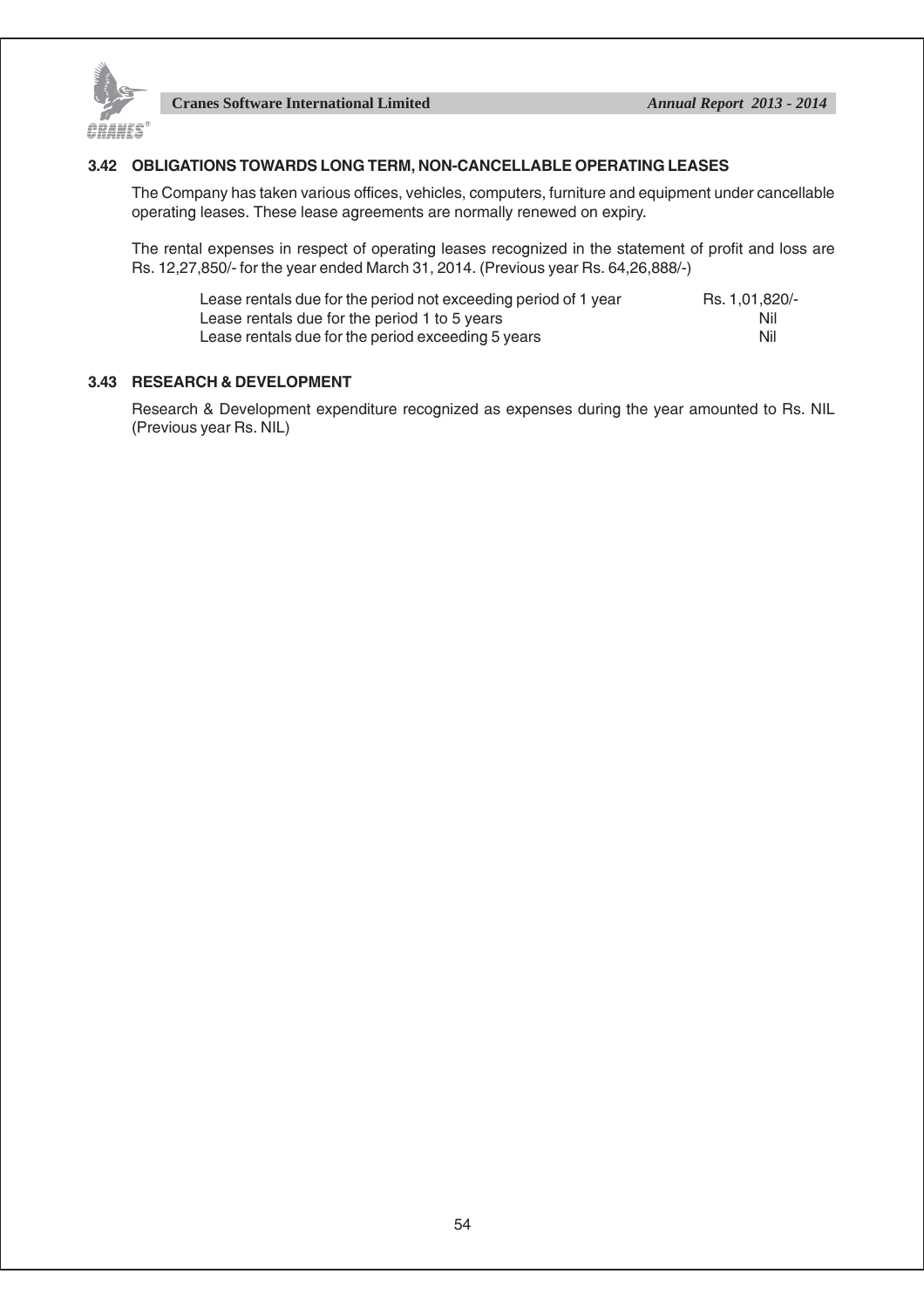| 3.44                                        | RELATED PARTY DISCLOSURES AS ASCERTAINED BY THE MANAGEMENT                                              |                                                                                                                                               |                                                  | (Amount in Rupees)                               |
|---------------------------------------------|---------------------------------------------------------------------------------------------------------|-----------------------------------------------------------------------------------------------------------------------------------------------|--------------------------------------------------|--------------------------------------------------|
| nature of transaction<br>Description of the | Description of<br>Relationship                                                                          | <b>Related Party</b>                                                                                                                          | March 31, 2014<br>For the Year                   | March 31, 2013<br>For the Year                   |
| Sale of goods                               | Indirect Subsidiary<br>Direct Subsidiary<br>Direct Subsidiary<br>Direct Subsidiary<br>Direct Subsidiary | Cranes Software International Pte Ltd<br>Proland Software Pvt. Ltd.<br>Systat Software UK Ltd.<br>Systat Software GmbH<br>Systat Software Inc | 10,464,320<br>61,612<br>17,664,537<br>44,619,337 | 9,421,230<br>121,780<br>44,087,370<br>15,897,582 |
|                                             |                                                                                                         |                                                                                                                                               | 72,809,806                                       | 69,527,962                                       |
| Purchase of goods                           | Indirect Subsidiary<br>Direct Subsidiary                                                                | Engineering Technology Associates Inc<br>Caravel Info Systems Pvt. Ltd.                                                                       | J.                                               | 27,192<br>2,150,000                              |
|                                             |                                                                                                         |                                                                                                                                               | f,                                               | 2,177,192                                        |
| Receiving of services<br>55                 | Direct Subsidiary                                                                                       | Systat Software Inc                                                                                                                           | I.                                               | 21,731,772                                       |
|                                             |                                                                                                         |                                                                                                                                               | ٠                                                | 21,731,772                                       |
| Remuneration paid                           | Key Managerial Personnel                                                                                | Mukkaram Jan<br>Mueed Khader<br>Asif Khader                                                                                                   | 2,400,000<br>2,097,534<br>2,097,534              | 2,400,000                                        |
|                                             |                                                                                                         |                                                                                                                                               | 6,595,068                                        | 2,400,000                                        |
| Loans given                                 | Direct Subsidiary<br>Direct Subsidiary                                                                  | Cranes Software Inc<br>Systat Software Inc                                                                                                    | 18,233,493<br>22,035,780                         | 38,868,516                                       |
|                                             | Direct Subsidiary<br>Direct Subsidiary                                                                  | Esqube Communication Solutions Pvt Ltd<br>Cranes Software International Pte Ltd                                                               | 174,678<br>3,657,992                             | 9,921,583                                        |
|                                             | Direct Subsidiary<br>Direct Subsidiary                                                                  | Caravel Info Systems Pvt Ltd<br>Proland Software Pvt. Ltd.                                                                                    | 58,308,018                                       | 3,264,812                                        |
|                                             |                                                                                                         |                                                                                                                                               | 102,409,961                                      | 52,054,911                                       |

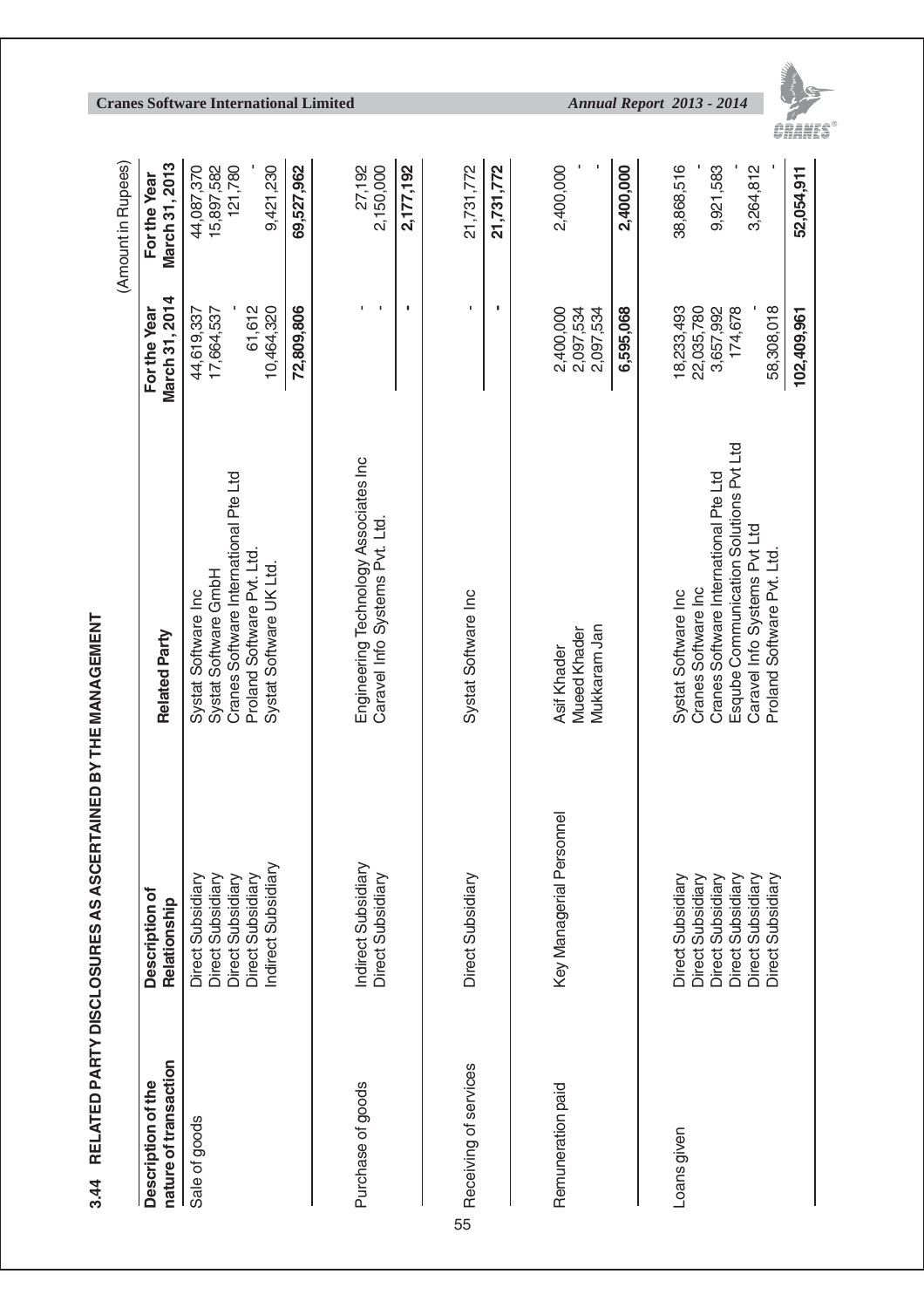|                                             |                                                                                                                                                                                                                                         |                                                                                                                                                                                                                                                                                                      |                                                                                                                                                              | (Amount in Rupees)                                                                                                                           | <b>BRANES®</b> |
|---------------------------------------------|-----------------------------------------------------------------------------------------------------------------------------------------------------------------------------------------------------------------------------------------|------------------------------------------------------------------------------------------------------------------------------------------------------------------------------------------------------------------------------------------------------------------------------------------------------|--------------------------------------------------------------------------------------------------------------------------------------------------------------|----------------------------------------------------------------------------------------------------------------------------------------------|----------------|
| nature of transaction<br>Description of the | Description of<br>Relationship                                                                                                                                                                                                          | <b>Related Party</b>                                                                                                                                                                                                                                                                                 | March 31, 2014<br>As at                                                                                                                                      | March 31, 2013<br><b>Asat</b>                                                                                                                |                |
| <b>Trade Receivables</b>                    | ndirect Subsidiary<br>Direct Subsidiary<br>Direct Subsidiary<br>Direct Subsidiary                                                                                                                                                       | <b>Dunn Solutions Group Inc</b><br>Proland Software Pvt Ltd<br>Systat Software GmbH<br>Systat Software Inc                                                                                                                                                                                           | 672,501,055<br>1,335,052<br>687,031,478<br>13, 195, 371                                                                                                      | 8,863,189<br>1,273,440<br>6,582,985<br>577,487,367<br>594,206,981                                                                            |                |
| Payable at the year end                     | Key Management Personnel<br>Indirect Subsidiary<br>Indirect Subsidiary<br>Indirect Subsidiary<br>Indirect Subsidiary<br><b>Direct Subsidiary</b><br>Direct Subsidiary<br>Direct Subsidiary                                              | Engineering Technology Associates Inc<br>Systat Software Asia Pacific Ltd<br>Caravel Info Systems Pvt Ltd<br>Dunn Solutions India Pvt Ltd<br>Dunn Solutions Groups Inc<br>Analytix Systems Pvt Ltd<br>Systat Software UK Ltd                                                                         | 2,461,750<br>5,361,215<br>4,808,000<br>389,750,362<br>403,792,955<br>449,849<br>961,779                                                                      | 2,461,750<br>5,391,215<br>1,045,438<br>4,351,200<br>407,109<br>2,393,174<br>250,000<br>385,482,202<br>401,782,088                            |                |
| Receivable at the year end                  | Indirect Subsidiary<br>Indirect Subsidiary<br>Direct Subsidiary<br>Direct Subsidiary<br><b>Direct Subsidiary</b><br><b>Direct Subsidiary</b><br>Direct Subsidiary<br><b>Direct Subsidiary</b><br>Direct Subsidiary<br>Direct Subsidiary | Esqube Communication Solutions Pvt. Ltd<br>Cranes Software International Pte Ltd<br>Caravel Info Systems Pvt Ltd<br><b>Tilak Auto Tech Private Ltd</b><br>Proland Software Pvt Ltd<br>Systat Software UK Ltd.<br>Systat Software GmbH<br>Cranes Software Inc<br>Systat Software Inc<br>Cubeware GmbH | 1,945,204,116<br>280,030,686<br>23,653,178<br>62,449,236<br>833, 897, 842<br>561,123,676<br>60,290,828<br>7,512,113<br>2,201,842<br>93,885,674<br>20,219,041 | 7,463,449<br>82,471,034<br>23,478,500<br>632,600,766<br>50,243,800<br>234,334,552<br>4,141,218<br>679,876,618<br>1,734,798,978<br>20,189,041 |                |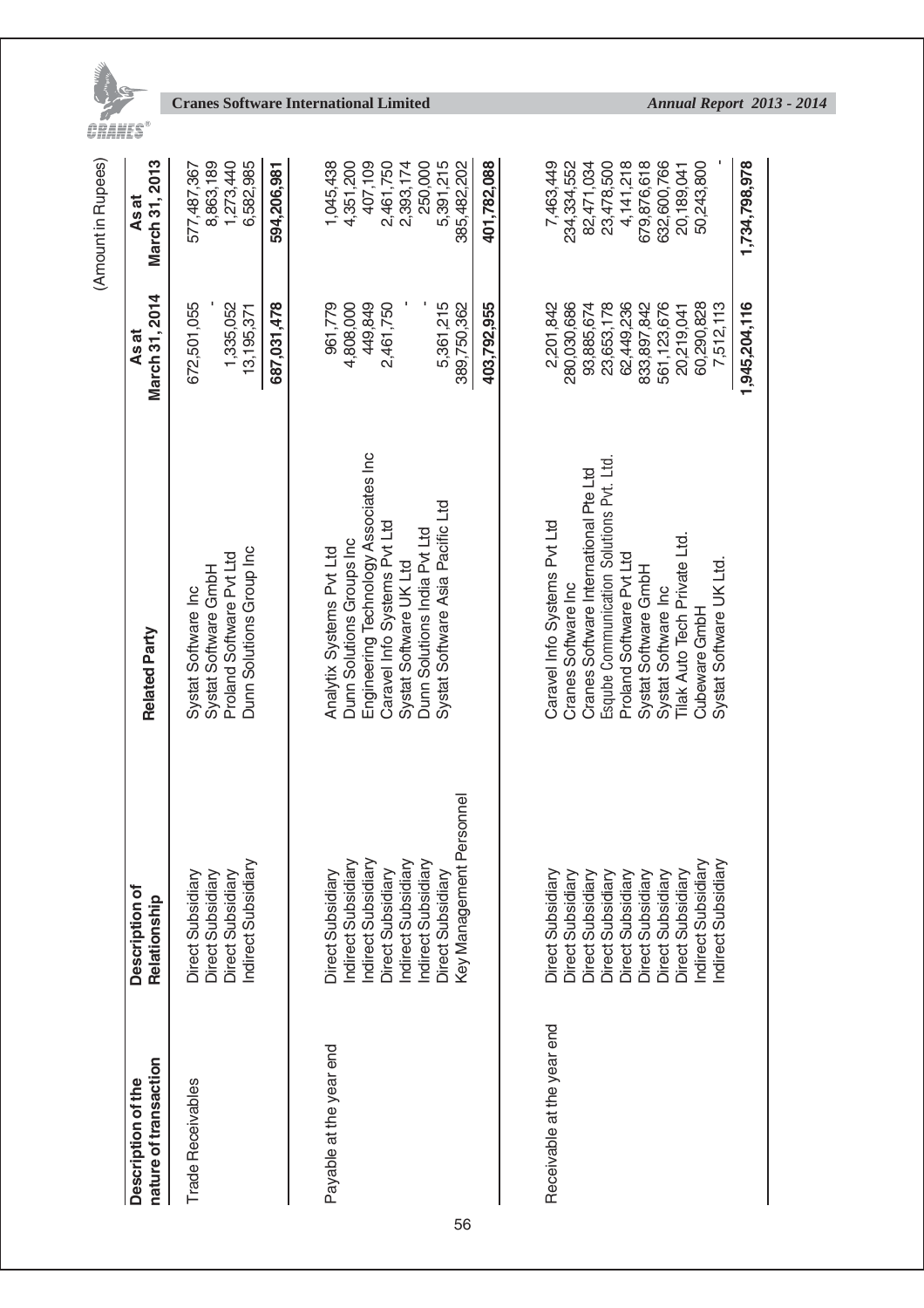| Key Management<br>Personnel                             | Direct Subsidiaries                                                                                                                                                                                                                                                                                                                                                   | Indirect Subsidiaries                                                                                                                                                                                                                                                               | Other related party                                                                                                                                                                                                                                                                                                                                                                                               |
|---------------------------------------------------------|-----------------------------------------------------------------------------------------------------------------------------------------------------------------------------------------------------------------------------------------------------------------------------------------------------------------------------------------------------------------------|-------------------------------------------------------------------------------------------------------------------------------------------------------------------------------------------------------------------------------------------------------------------------------------|-------------------------------------------------------------------------------------------------------------------------------------------------------------------------------------------------------------------------------------------------------------------------------------------------------------------------------------------------------------------------------------------------------------------|
| Mr. Mukkaram Jan<br>Mr. Mueed Khader<br>Mr. Asif Khader | Esqube Communication Solutions Pvt Ltd<br>Cranes Software International Pte Ltd,.<br>Systat Software Asia Pacific Limited<br>Systat Software GmbH, Germany<br>Analytix Systems Private Limited<br><b>Tilak Auto Tech Private Limited</b><br>먹<br>Caravel Info Systems Pvt<br>Systat Software Inc, USA<br>Proland Software Pvt Ltd<br>Cranes Software Inc<br>Singapore | Engineering Technology Associates Inc with<br>Cubeware GmbH and its subsidiaries in<br>its subsidiary, Engineering Technology<br>Associates (Shanghai) Inc, China<br>Dunn Solutions India Pvt Ltd<br>Dunn Solutions Group Inc,<br>Austria and Switzerland<br>Systat Software UK Ltd | Spice Capital Fund Private Limited<br>Predictive Analytics Solutions Pvt Ltd<br>SPSS South Asia Private Limited<br>Keysoft Solutions Private Limited<br>Samra Investment Bangalore Pvt Ltd<br>Source Majeure Software Pvt Ltd<br>K & J Telecom Private Limited<br>K & J Holdings Private Limited<br>Orca Infotech Private Limited<br>Sea Equity Private Limited<br>Jansons Land & Property<br>Development Pvt Ltd |
|                                                         |                                                                                                                                                                                                                                                                                                                                                                       |                                                                                                                                                                                                                                                                                     |                                                                                                                                                                                                                                                                                                                                                                                                                   |

**List of Related Parties List of Related Parties**

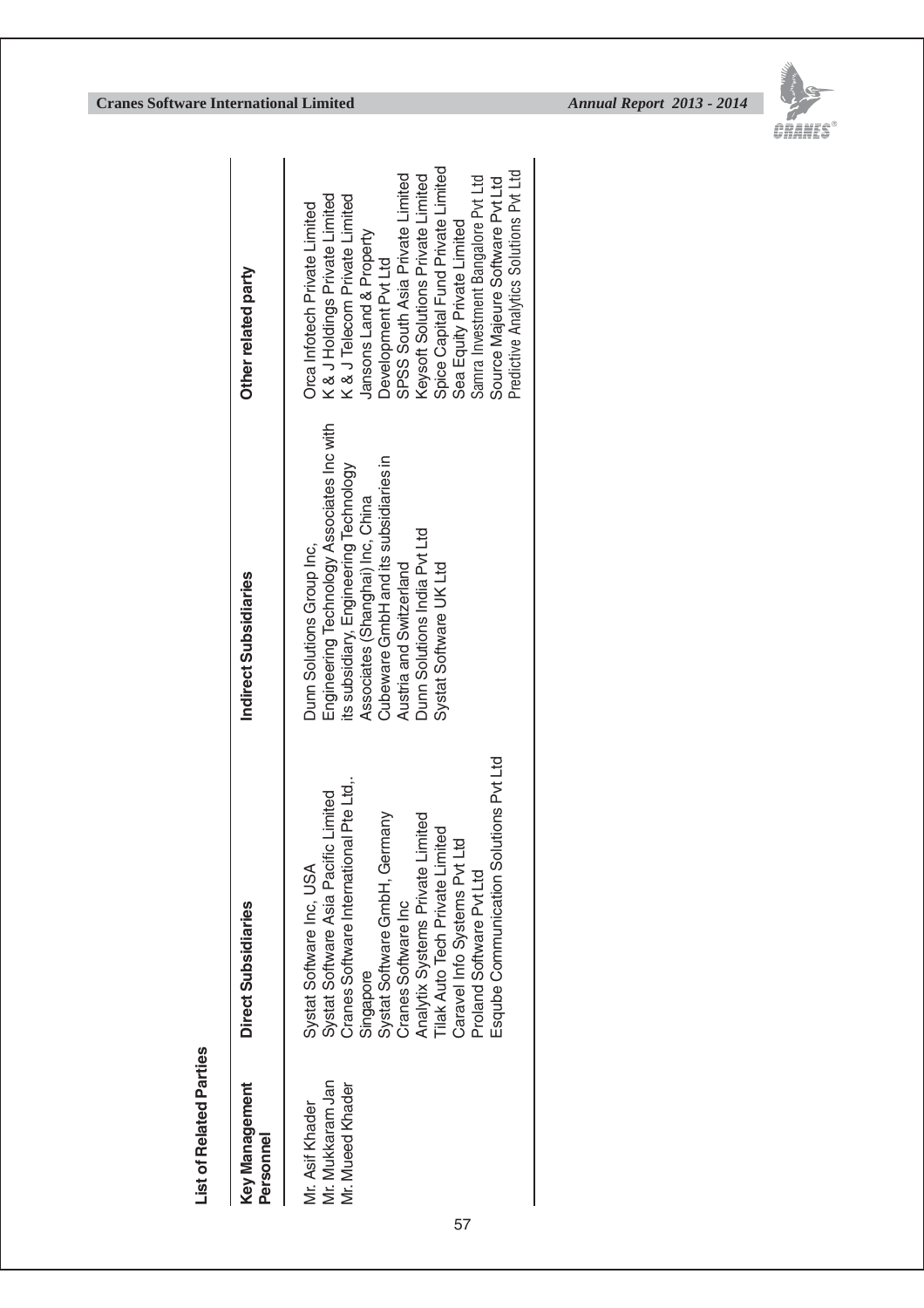

#### **3.45 SEGMENT REPORTING**

The Company has identified geographic segments as its primary segment and business segments as its secondary segments.

| <b>Primary Segments-</b> | a) Exports<br>b) Domestic                                    |
|--------------------------|--------------------------------------------------------------|
| Secondary Segments-      | a) Proprietary Products and Services<br>b) Product Alliances |

#### **PRIMARY SEGMENT INFORMATION - GEOGRAPHICAL SEGMENT**

(Amount in Rupees)

| SI.            | <b>Particulars</b>                                                                                                                                                    |                                | <b>Current Year</b>            |                                                                                                                  |                                | <b>Previous Year</b>           |                                                                                                                  |
|----------------|-----------------------------------------------------------------------------------------------------------------------------------------------------------------------|--------------------------------|--------------------------------|------------------------------------------------------------------------------------------------------------------|--------------------------------|--------------------------------|------------------------------------------------------------------------------------------------------------------|
| No.            |                                                                                                                                                                       | <b>Export</b>                  | <b>Domestic</b>                | <b>Total</b>                                                                                                     | <b>Export</b>                  | <b>Domestic</b>                | <b>Total</b>                                                                                                     |
| 1              | <b>Segment Revenue</b>                                                                                                                                                | 76,406,981                     | 120,918,568                    | 197,325,549                                                                                                      | 101,535,009                    | 113,444,217                    | 214,979,226                                                                                                      |
| $\overline{2}$ | <b>Segment Results</b><br>Other Income<br>Operating Profit (loss)<br>Interest Expenses<br>Exceptional/extraordinary items<br>Profit (loss) before tax<br>Tax Expenses | (556, 993, 142)                | (1, 183, 610, 427)             | (1,740,603,569)<br>72,969,028<br>(1,667,634,541)<br>947,092,529<br>696,532,939<br>(1,918,194,131)<br>918,422,621 | (488, 903, 456)                | (1,430,754,338)                | (1,919,657,794)<br>177,437,177<br>(1,742,220,617)<br>902,110,438<br>(711, 472)<br>(2,645,042,526)<br>109,316,944 |
|                | Profit (loss) after tax                                                                                                                                               |                                |                                | (999, 771, 510)                                                                                                  |                                |                                | (2,535,725,582)                                                                                                  |
| 3              | Segments Assets<br><b>Total Assets</b><br>Segment liabilities                                                                                                         | 8,979,686,242<br>8,803,036,243 | 2,993,247,386<br>2,934,363,686 | 11,972,933,629<br>11,972,933,629<br>11,737,399,929                                                               | 9,102,468,771<br>8,925,818,771 | 3,034,175,151<br>2,975,291,451 | 12,136,643,922<br>12,136,643,922<br>11,901,110,222                                                               |
|                | <b>Total Liabilities</b>                                                                                                                                              |                                |                                | 11,737,399,929                                                                                                   |                                |                                | 11,901,110,222                                                                                                   |
|                | Segments Capital Employed<br>(Segment Assets-Segment Liabilities)                                                                                                     | 176,650,000                    | 58,883,700                     | 235,533,700                                                                                                      | 176,650,000                    | 58,883,700                     | 235,533,700                                                                                                      |
| $\overline{4}$ | Capital Expenditure                                                                                                                                                   | 176,390,528                    | 279,163,522                    | 455,554,050                                                                                                      | 182,574                        | 278,006                        | 460,580                                                                                                          |
| 5              | Depreciation                                                                                                                                                          | 117,686,277                    | 186,255,554                    | 303,941,831                                                                                                      | 199,120,675                    | 224,630,496                    | 423,751,171                                                                                                      |

#### **SECONDARY SEGMENT INFORMATION - BUSINESS SEGMENT**

|                |                        |                                                | <b>Current Year</b>                | <b>Previous Year</b>                           |                                    |
|----------------|------------------------|------------------------------------------------|------------------------------------|------------------------------------------------|------------------------------------|
| SI.<br>No.     | <b>Particulars</b>     | Proprietary<br>products and<br><b>services</b> | <b>Product</b><br><b>Alliances</b> | Proprietary<br>products and<br><b>services</b> | <b>Product</b><br><b>Alliances</b> |
|                | <b>Segment Revenue</b> | 155,007,392                                    | 42,318,157                         | 157,767,790                                    | 57,211,436                         |
| 2              | <b>Segment Result</b>  | (1,721,683,209)                                | (18,920,361)                       | (1,898,387,313)                                | (21, 270, 481)                     |
| 3              | <b>Segment Assets</b>  | 10,776,837,559                                 | 1,196,096,070                      | 10,924,193,194                                 | 1,212,450,728                      |
| $\overline{4}$ | Capital Expenditure    | 238,758,891                                    | 65,182,939                         | 336,223                                        | 124,357                            |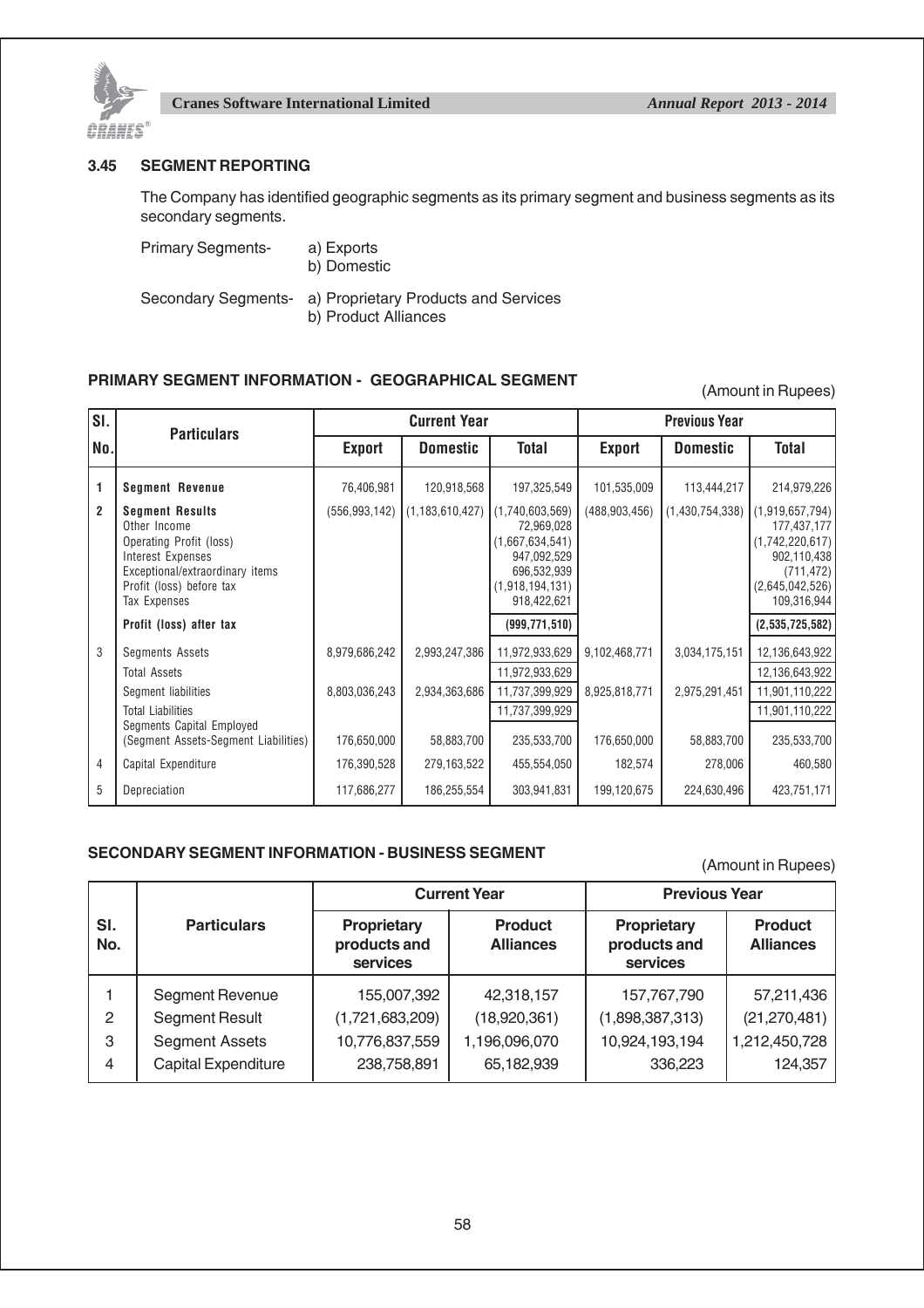

- **3.46** A Sum of Rs. 98.73 Crore has been provided in the books of accounts as provision for bad and doubtful debts. Application is made to the concerned statutory authority to writeoff these debts and their approval awaited.
- **3.47** Previous year's figures have been regrouped and reclassified wherever necessary to make them comparable.

As per our report of even date<br>For S.Janardhan & Associates Chartered Accountants Firm Registration No. 005310S

For and on behalf of the Board

**Vijay Bhatia Asif Khader Mueed Khader P. Phaneendra** Partner Managing Director Director Company Secretary Membership No. 201862

Bengaluru Bengaluru Bengaluru Bengaluru Bengaluru Bengaluru Bengaluru Bengaluru Bengaluru Bengaluru Bengaluru Bengaluru Bengaluru Bengaluru Bengaluru Bengaluru Bengaluru Bengaluru Bengaluru Bengaluru Bengaluru Bengaluru Be

May 29, 2014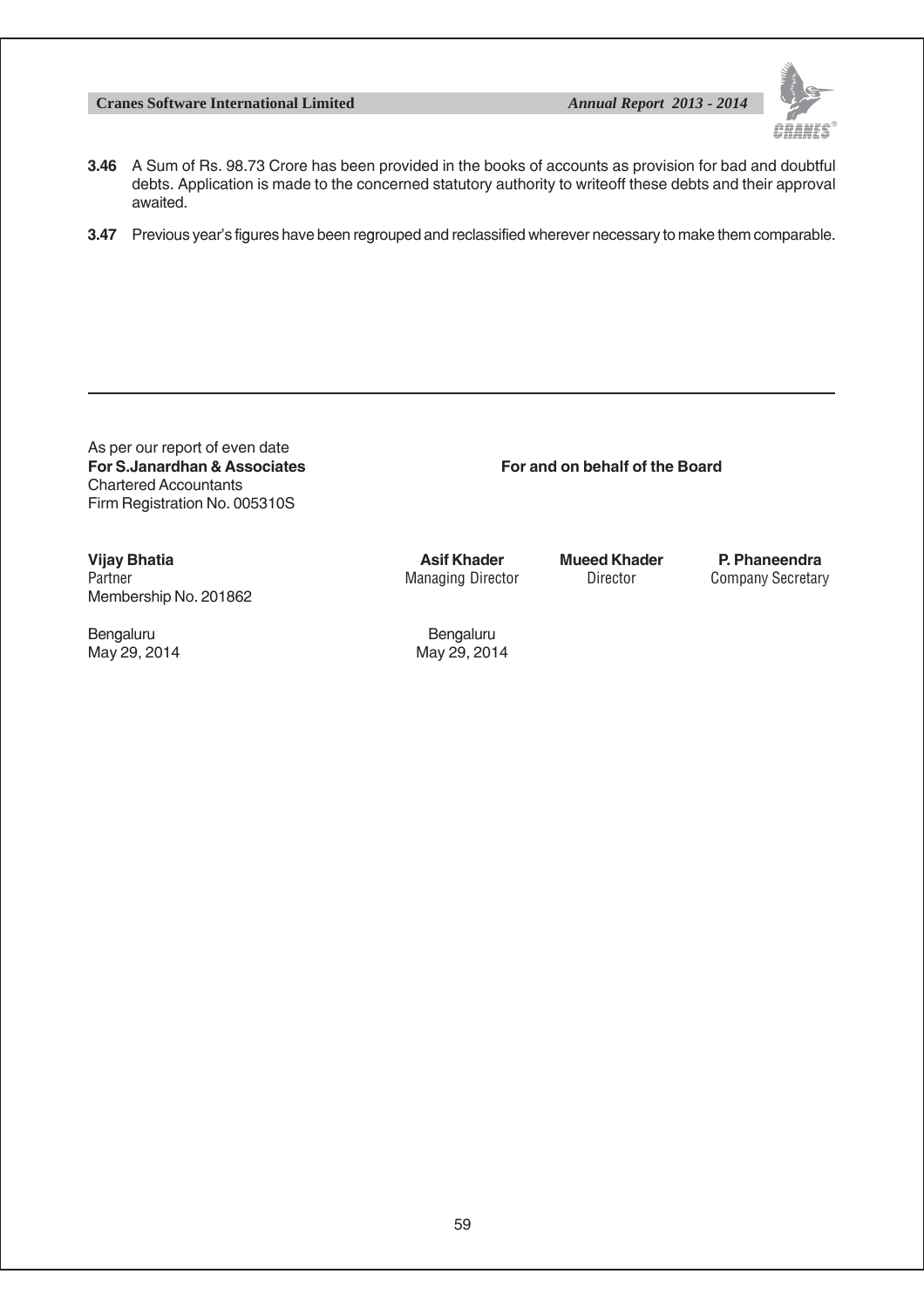

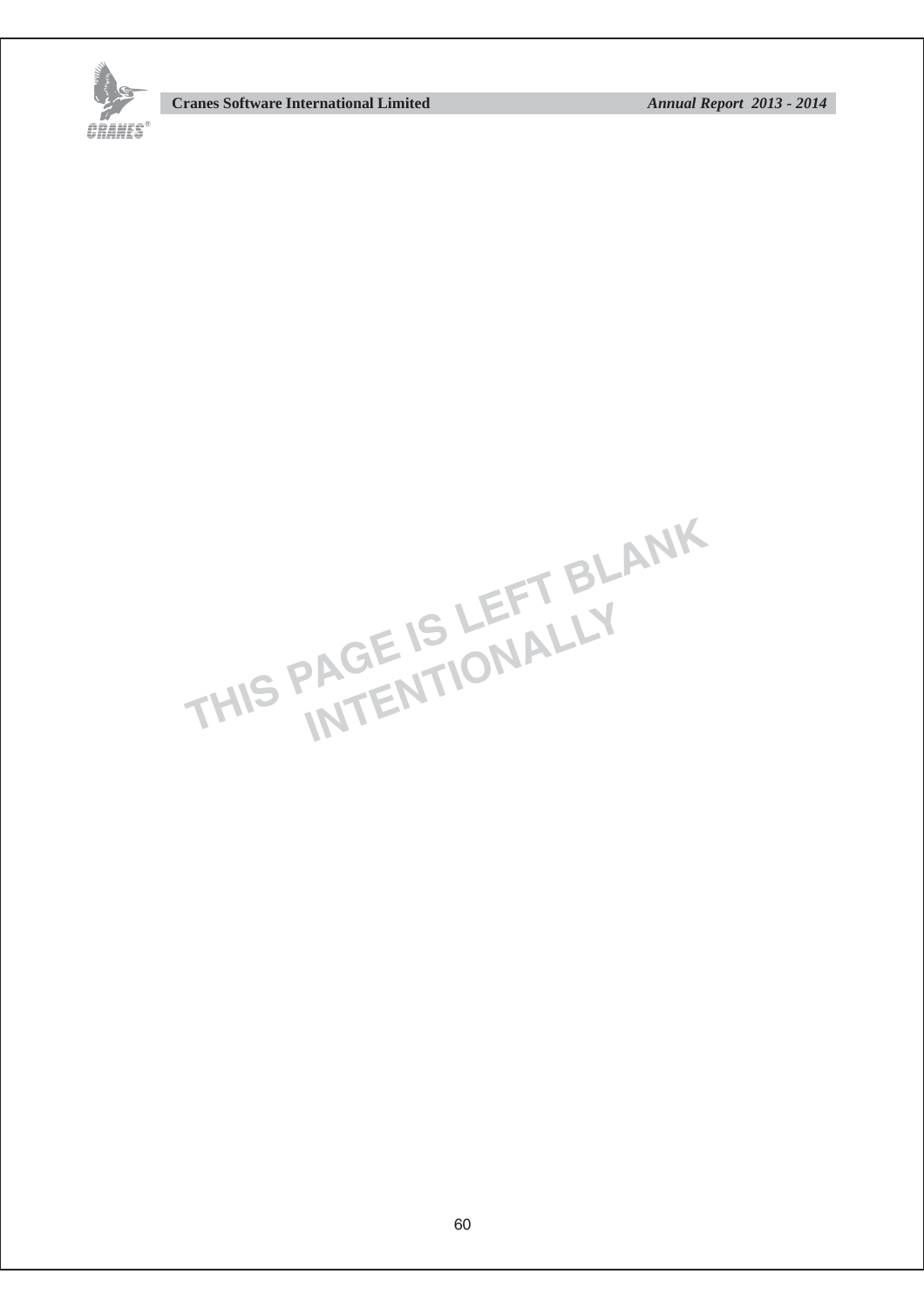

## CRANES SOFTWARE INTERNATIONAL LIMITED

### CONSOLIDATED FINANCIAL STATEMENTS 2013-2014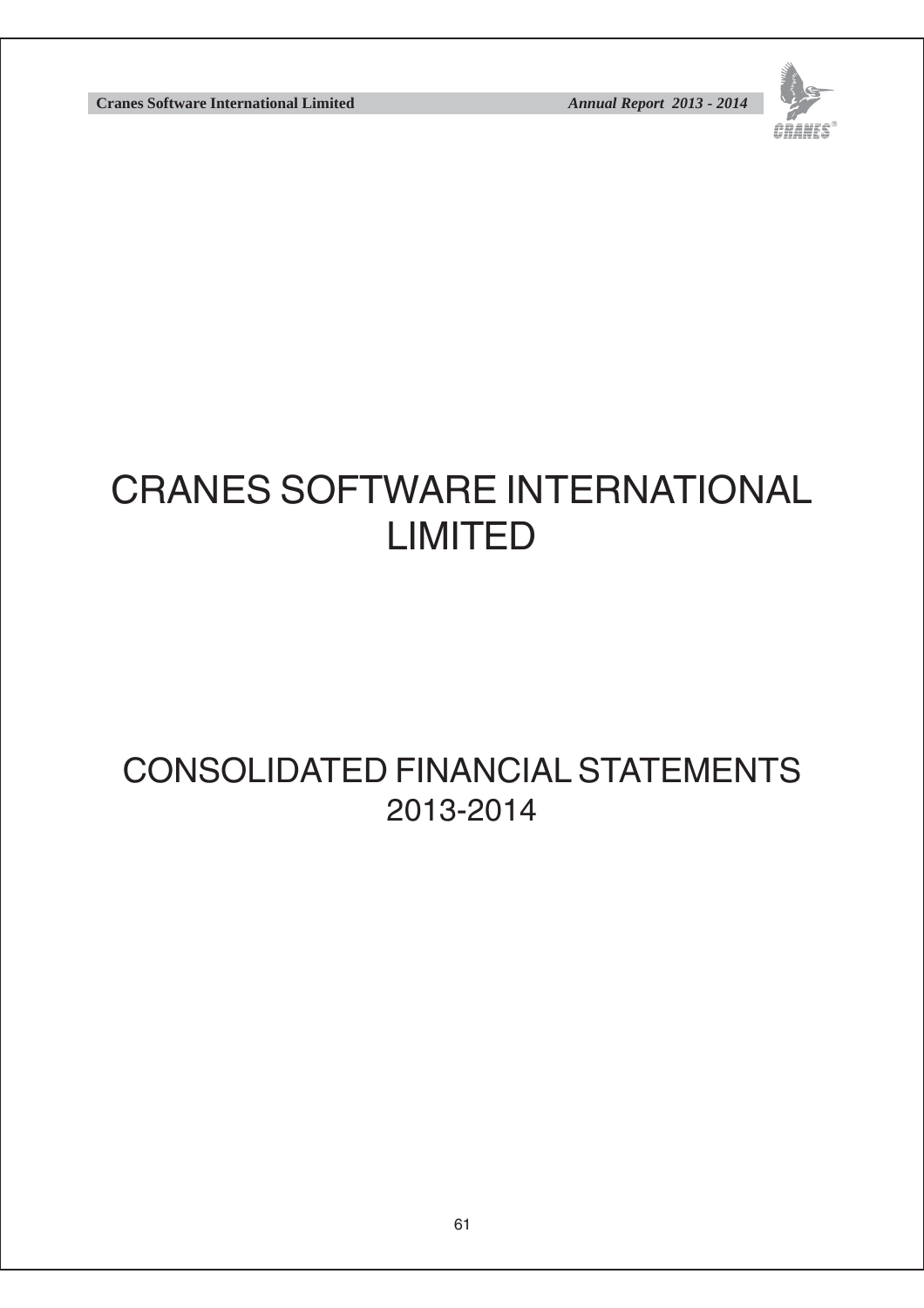

### **INDEPENDENT AUDITORS' REPORT ON CONSOLIDATED FINANCIAL STATEMENTS**

#### To,

The Members of Cranes Software International Limited,

- 1. We have examined the attached Consolidated Balance Sheet of M/s. Cranes Software International Limited, Bangalore, (the Company) and its subsidiaries as at 31<sup>st</sup> March 2014, and Consolidated Statement of Profit and Loss and Consolidated Cash Flow Statement for the year ended on that date annexed thereto.
- 2. Management is responsible for the preparation of these consolidated financial statements that give a true and fair view of the consolidated financial position, consolidated financial performance and consolidated cash flows of the Company in accordance with the Accounting Standards referred to in sub-section (3C) of section 211 of the Companies Act, 1956 ("the Act") read with the General Circular 15/2013 dated 13th September 2013 of the Ministry of Corporate Affairs in respect of Section 133 of the Companies Act, 2013. This responsibility includes the design, implementation and maintenance of internal control relevant to the preparation and presentation of the consolidated financial statements that give a true and fair view and are free from material misstatement, whether due to fraud or error.
- 3. Our responsibility is to express an opinion on these consolidated financial statements based on our audit. We conducted our audit in accordance with the Standards on Auditing issued by the Institute of Chartered Accountants of India. Those Standards require that we comply with ethical requirements and plan and perform the audit to obtain reasonable assurance about whether the consolidated financial statements are free from material misstatement.
- 4. An audit involes performing procedures to obtain audit evidence about the amounts and disclosures in the consolidated financial statements. The procedures selected depend on the auditor's judgment, including the assessment of the risks of material misstatement of the consolidated financial statements, whether due to fraud or error. In making those risk assessments, the auditor considers internal control relevant to the Company's preparation and fair presentation of the consolidated financial statements in order to design audit procedures that are appropriate in the circumstances, but not the purpose of expressing an opinion on the effectiveness of the entity's internal control. An audit also includes evaluating the appropriateness of accounting policies used and the reasonableness of the accounting estimates made by management, as well as evaluating the overall presentation of the consolidated financial statements.
- 5. We believe that the audit evidence we have obtained is sufficient and appropriate to provide a basis for our audit opinion.
- 6. We would like to opine as follows :
	- **1. Our audit report has to be read along with the observations and qualifications as appearing in our audit report of even date in respect of the standalone financials of Cranes Software International Limited.**
	- **2. Consolidated accounts of the Company includes, "unaudited financials of Cranes Software International Pte Limited, Singapore and not audited financials".**
- 7. We did not audit the financial statements of Subsidiary Companies, whose financial statements reflect total assets of Rs. 43,011.30 Lakhs as at March 31, 2014 and total revenues (including other income) of Rs. 34,640.20 Lakhs for the year then ended and expenditure amounting to Rs. 35,513.24 Lakhs. These financial statements have been audited by other Auditors (except for those stated above) whose reports have been furnished to us, and in our opinion, insofar as it relates to the amounts included in respect of the Subsidiary Companies, is based solely on the report of the other Auditors (except for those stated above).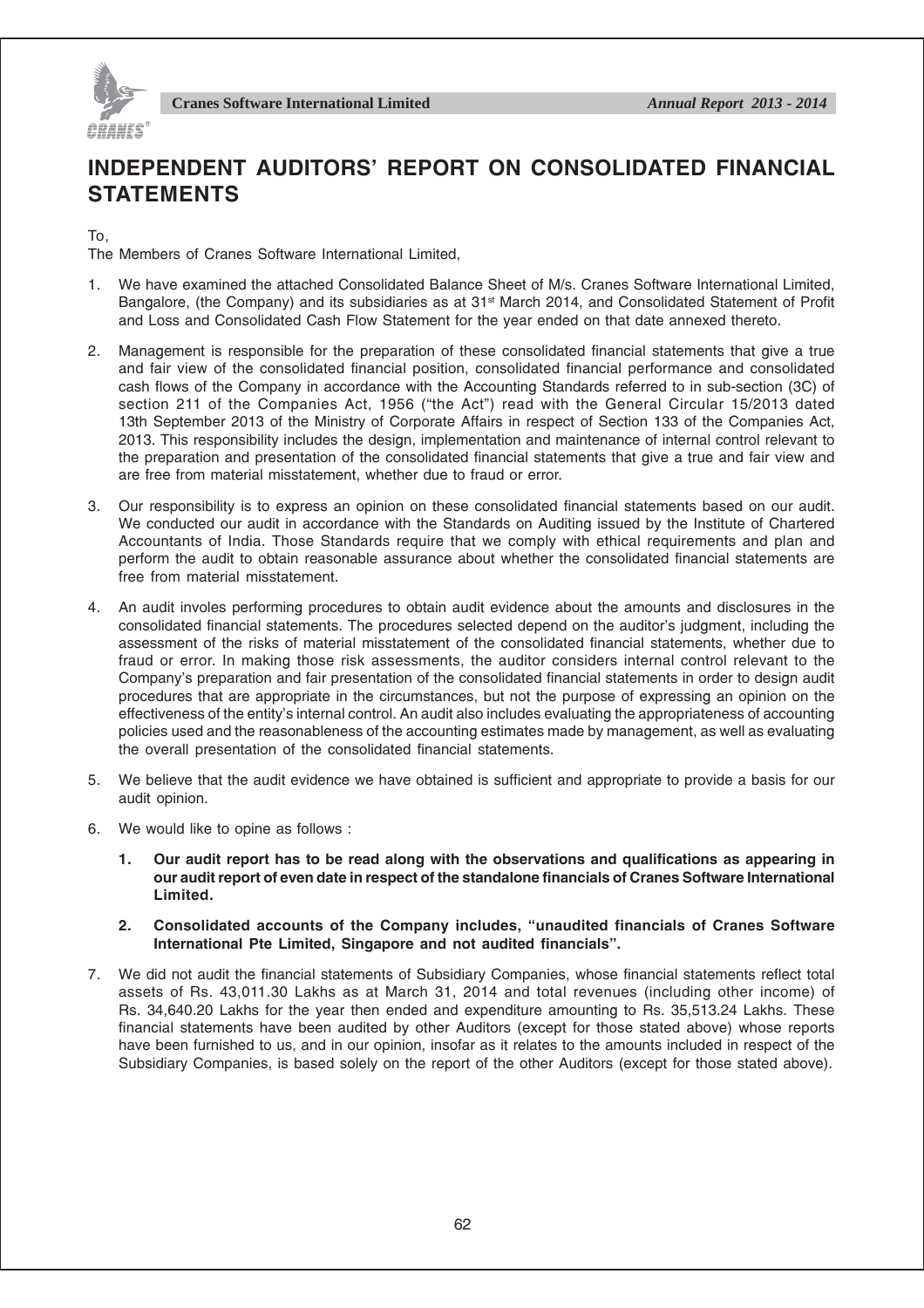

- 8. In our opinion and to the best of our information and according to the explanations given to us, subject to note no. 6 above, the consolidated financial statements give a true and fair view in conformity with the accounting principles generally accepted in India:
	- a) in the case of the Consolidated Balance sheet, of the state of affairs of the Company as at March 31, 2014:
	- b) in the case of the Consolidated Statement of Profit and Loss, of the loss for the year ended on that date; and
	- c) in the case of the Consolidated Cash Flow Statement, of the cash flows for the year ended on that date

**For S.JANARDHAN & ASSOCIATES** Chartered Accountants Firm Registration No. 005310S

**Vijay Bhatia** Bangalore **Partner** Partner Partner Partner Partner Partner Partner Partner Partner May 29, 2014 201862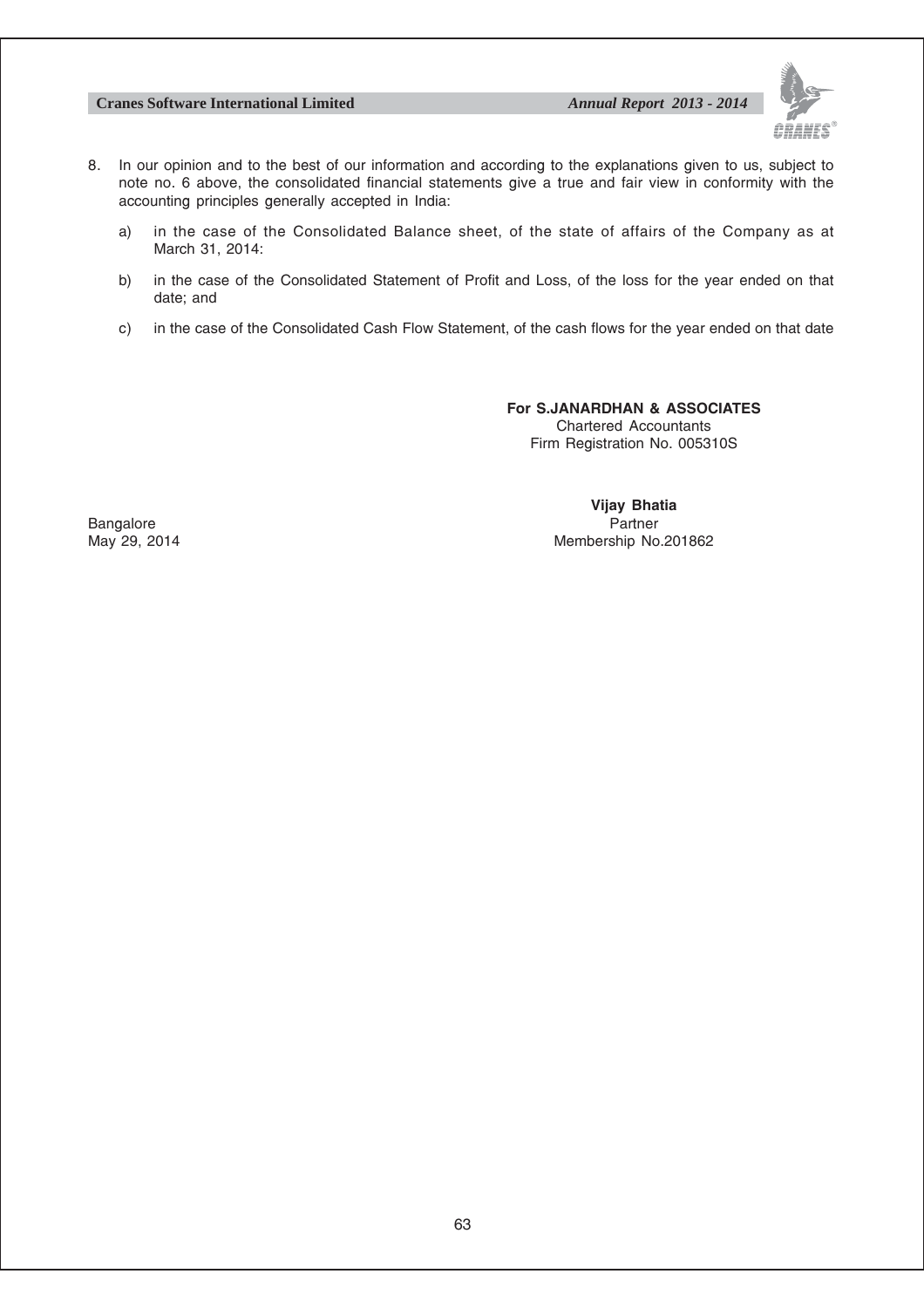

#### **CONSOLIDATED BALANCE SHEET**

AS AT MARCH 31, 2014 (Amount in Rupees)

|     |     | <b>PARTICULARS</b>                                        | Note No. | March 31, 2014  | March 31, 2013 |
|-----|-----|-----------------------------------------------------------|----------|-----------------|----------------|
|     |     | <b>EQUITY AND LIABILITIES</b>                             |          |                 |                |
| (1) |     | <b>Shareholders' Funds</b>                                |          |                 |                |
|     | (a) | Share capital                                             | 3.01     | 235,533,700     | 235,533,700    |
|     | (b) | Reserves and surplus                                      | 3.02     | (1,303,108,138) | (86, 383, 221) |
| (2) |     | <b>Non-Current Liabilities</b>                            |          |                 |                |
|     | (a) | Long-term borrowings                                      | 3.03     | 294,725,701     | 418, 191, 298  |
|     | (b) | Long-term provisions                                      | 3.04     | 9,054,544       | 9,923,424      |
| (3) |     | <b>Current Liabilities</b>                                |          |                 |                |
|     | (a) | Short-term borrowings                                     | 3.05     | 147,771,908     | 92,068,567     |
|     | (b) | Trade payables                                            | 3.06     | 796,347,473     | 637,595,311    |
|     | (c) | Other current liabilities                                 | 3.07     | 11,861,926,171  | 11,463,166,831 |
|     | (d) | Short-term provisions                                     | 3.08     | 45,124,276      | 22,709,368     |
|     |     | <b>TOTAL</b>                                              |          | 12,087,375,635  | 12,792,805,278 |
| Ш.  |     | <b>ASSETS</b>                                             |          |                 |                |
| (1) |     | <b>Non-Current Assets</b>                                 |          |                 |                |
|     | (a) | <b>Fixed assets</b>                                       |          |                 |                |
|     |     | Tangible assets<br>(i)                                    | 3.09     | 202,194,328     | 208, 158, 292  |
|     |     | (ii) Intangible assets                                    |          | 3,377,688,537   | 3,281,875,021  |
|     |     | (iii) Intangible assets under development                 |          | 2,769,067,945   | 3,218,648,039  |
|     |     | (iv) Capital work in progress                             |          |                 | 3,428,500      |
|     | (b) | Non-current investments                                   | 3.10     | 1,786,172       | 1,786,172      |
|     | (c) | Deferred tax assets (net)                                 | 3.11     | 2,510,547,376   | 1,503,849,667  |
|     | (d) | Long term loans and advances                              | 3.12     | 2,420,813,356   | 2,442,221,010  |
| (2) |     | <b>Current Assets</b>                                     |          |                 |                |
|     | (a) | Inventories                                               | 3.13     | 23,383,629      | 19,591,905     |
|     | (b) | Trade receivables                                         | 3.14     | 389,202,407     | 1,708,567,921  |
|     | (c) | Cash and bank balances                                    | 3.15     | 88,133,858      | 104, 112, 458  |
|     | (d) | Short-term loans and advances                             | 3.16     | 304,558,027     | 300,566,293    |
|     |     | <b>TOTAL</b>                                              |          | 12,087,375,635  | 12,792,805,278 |
|     |     | Significant accounting policies and notes to the accounts | 2 & 3    |                 |                |

As per our report of even date **For S.Janardhan & Associates For and on behalf of the Board** Chartered Accountants Firm Registration No. 005310S

**Vijay Bhatia Asif Khader Mueed Khader P. Phaneendra**<br>
Partner **P. Phaneendra** Managing Director Director Company Secretary Membership No. 201862

Bengaluru Bengaluru Bengaluru Bengaluru Bengaluru Bengaluru Bengaluru Bengaluru Bengaluru Bengaluru Bengaluru Bengaluru Bengaluru Bengaluru Bengaluru Bengaluru Bengaluru Bengaluru Bengaluru Bengaluru Bengaluru Bengaluru Be May 29, 2014

**Managing Director**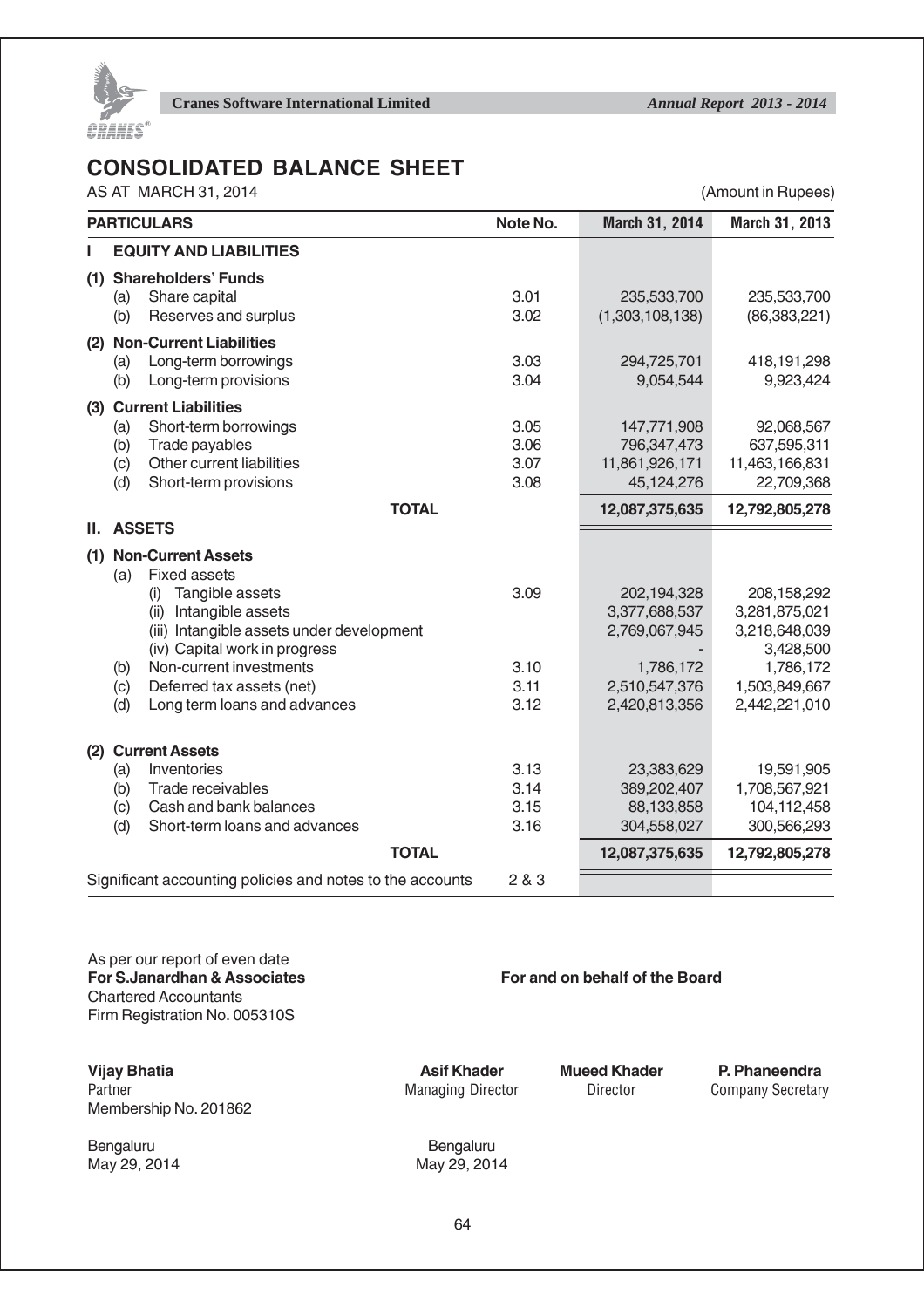

### **CONSOLIDATED STATEMENT OF PROFIT AND LOSS**

FOR THE YEAR ENDED MARCH 31, 2014 (Amount in Rupees)

| <b>PARTICULARS</b>                                                                                                                                                                                                                          | Note No.                             | March 31, 2014                                                                             | March 31, 2013                                                                              |
|---------------------------------------------------------------------------------------------------------------------------------------------------------------------------------------------------------------------------------------------|--------------------------------------|--------------------------------------------------------------------------------------------|---------------------------------------------------------------------------------------------|
| Revenue from operations                                                                                                                                                                                                                     | 3.17                                 | 3,392,300,474                                                                              | 3,099,689,317                                                                               |
| Other income                                                                                                                                                                                                                                | 3.18                                 | 104,289,828                                                                                | 208,673,644                                                                                 |
| <b>Total Revenue</b>                                                                                                                                                                                                                        |                                      | 3,496,590,302                                                                              | 3,308,362,961                                                                               |
| <b>Expenses:</b><br>Cost of materials consumed<br>Purchases of stock-in-trade<br>Changes in inventories of stock-in-trade<br>Employee benefit expense<br><b>Financial costs</b><br>Depreciation and amortization expenses<br>Other expenses | 3.19<br>3.20<br>3.21<br>3.22<br>3.23 | 1,619,533,049<br>2,717,234<br>1,069,055,681<br>966,727,939<br>437,957,493<br>2,102,625,866 | 1,467,590,765<br>28,043,453<br>986,092,227<br>931,396,015<br>542, 177, 554<br>2,111,179,945 |
| <b>Total Expenses</b>                                                                                                                                                                                                                       |                                      | 6,198,617,262                                                                              | 6,066,479,959                                                                               |
| Loss before exceptional and extraordinary<br>items and tax                                                                                                                                                                                  |                                      | (2,702,026,960)                                                                            | (2,758,116,998)                                                                             |
| <b>Exceptional items</b>                                                                                                                                                                                                                    | 3.24                                 | 8,829,008                                                                                  | (711, 472)                                                                                  |
| Loss before extraordinary items and tax                                                                                                                                                                                                     |                                      | (2,693,197,952)                                                                            | (2,758,828,470)                                                                             |
| <b>Extraordinary items</b>                                                                                                                                                                                                                  | 3.25                                 | 685,493,289                                                                                |                                                                                             |
| Loss before tax                                                                                                                                                                                                                             |                                      | (2,007,704,663)                                                                            | (2,758,828,470)                                                                             |
| Tax expense:<br>(1) Current tax<br>(2) Deferred tax<br>(3) Income tax for earlier year                                                                                                                                                      |                                      | 2,013,871<br>988,591,440<br>(12,589,879)                                                   | (18,711,061)<br>194,336,555<br>(35,512,130)                                                 |
| Loss for the period                                                                                                                                                                                                                         |                                      | (1,029,689,231)                                                                            | (2,618,715,106)                                                                             |
| Less: Share of minority interests                                                                                                                                                                                                           |                                      |                                                                                            | 61,140                                                                                      |
| Loss for the period                                                                                                                                                                                                                         |                                      | (1,029,689,231)                                                                            | (2,618,653,966)                                                                             |
| Earning per equity share:<br>(1) Basic / Diluted excluding extraordinary items,<br>net of tax expense<br>(2) Basic / Diluted including extraordinary items                                                                                  |                                      | (14.56)<br>(8.74)                                                                          | (22.24)<br>(22.24)                                                                          |
| Significant accounting policies and notes to the accounts                                                                                                                                                                                   | 2 & 3                                |                                                                                            |                                                                                             |
| As per our report of even date<br>For S.Janardhan & Associates                                                                                                                                                                              | For and on behalf of the Board       |                                                                                            |                                                                                             |

Chartered Accountants Firm Registration No. 005310S

**Vijay Bhatia Asif Khader Mueed Khader P. Phaneendra** Partner **P. Phaneendra** Partner **P. Phaneendra** Partner Managing Director Membership No. 201862 Bengaluru Bengaluru Bengaluru Bengaluru Bengaluru Bengaluru Bengaluru Bengaluru Bengaluru Bengaluru Bengaluru Bengaluru Bengaluru Bengaluru Bengaluru Bengaluru Bengaluru Bengaluru Bengaluru Bengaluru Bengaluru Bengaluru Be

May 29, 2014

65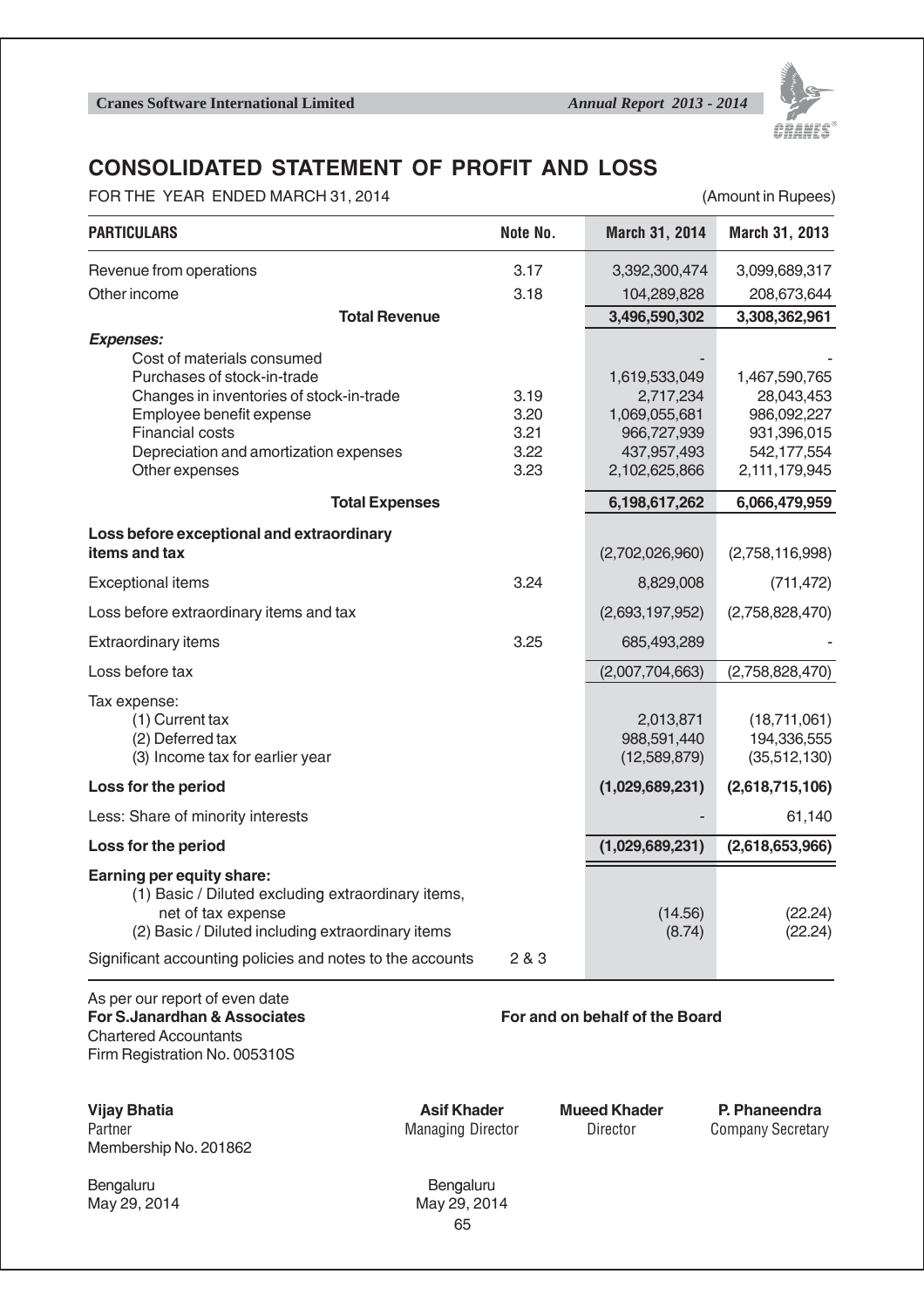

## **STATEMENT OF CASH FLOWS**<br>AS AT MARCH 31, 2014

| AS AT MARCH 31, 2014                                                                               |                                             | (Amount in Rupees)       |
|----------------------------------------------------------------------------------------------------|---------------------------------------------|--------------------------|
| <b>PARTICULARS</b>                                                                                 | <b>Current year</b><br><b>Previous Year</b> |                          |
| <b>Cash flows from Operating Activities</b>                                                        |                                             |                          |
| Net profit / (loss) before taxation and extraodinary items                                         | (2,693,197,952)                             | (2,794,070,426)          |
| <b>Adjustments for:</b>                                                                            |                                             |                          |
| Foreign exchange loss (net)                                                                        | 139,738,609                                 | 61,724,459               |
| Depreciation and amortization                                                                      | 437,957,493                                 | 542, 177, 554            |
| Profit / (loss) on sale of investments / assets                                                    | 93,752                                      |                          |
| Interest expense on borrowings                                                                     | 966,727,939                                 | 931,396,015              |
| Provision for bad debts                                                                            | 987,300,000                                 |                          |
| Dividend / interest income (net)                                                                   | (3,685,840)                                 |                          |
| Operating profit / (loss) before working capital changes<br><b>Adjustments for working capital</b> | (165,065,999)                               | (1, 258, 772, 398)       |
| Inventory                                                                                          | (3,791,724)                                 | 28,457,940               |
| Trade receivables                                                                                  | 386,771,739                                 | 1,196,635,204            |
| Short term loans and advances<br>Other current assets                                              | (3,991,734)                                 | 13,610,851               |
| <b>Current liabilities</b>                                                                         | (380, 249, 634)                             | (504, 345, 141)          |
| <b>Cash generated from operations</b><br><b>Adjustments for</b><br>Direct taxes paid               | (166, 327, 351)                             | (524, 413, 544)          |
| Net cash from operations before extraordinary items                                                | (166, 327, 351)                             | (524, 413, 544)          |
| extraordinary items                                                                                | 685,493,289                                 |                          |
| Net cash generated from operating activities                                                       | 519, 165, 938                               | (524, 413, 544)          |
| Cash flows from investing activities                                                               |                                             |                          |
| Purchase of fixed assets / increase in work in progress                                            | (76, 212, 203)                              | (139, 679, 764)          |
| Dividend / interest received                                                                       | 3,685,840                                   |                          |
| Proceeds from sale of fixed assets                                                                 | 1,320,000                                   |                          |
| Net cash from investing activities                                                                 | (71, 206, 363)                              | (139, 679, 764)          |
| <b>Cash flows from financing activities</b>                                                        |                                             |                          |
| Interest on borrowed funds                                                                         | (36, 646, 944)                              | (91, 958, 427)           |
| Borrowings / repayments                                                                            | (447, 830, 006)                             | 476,453,209              |
| Long term loans and advances<br>Long term provisions                                               | 21,407,654                                  | 211,128,659<br>5,524,443 |
| Unsecured loans                                                                                    | (868, 880)                                  |                          |
| Net cash from financing activities                                                                 | (463, 938, 176)                             | 601,147,884              |
| Net increase/(decrease) in cash and cash equivalents                                               | (15,978,600)                                | (62, 945, 423)           |
| Opening cash and cash equivalents                                                                  | 104,112,458                                 | 167,057,881              |
| <b>Closing cash and cash equivalents</b>                                                           | 88,133,858                                  | 104,112,458              |

As per our report of even date **For S.Janardhan & Associates For and on behalf of the Board** Chartered Accountants Firm Registration No. 005310S

**Vijay Bhatia Asif Khader Mueed Khader P. Phaneendra**<br>
Partner **P. Phaneendra** Managing Director Director Company Secretary

Membership No. 201862

Managing Director

Bengaluru Bengaluru Bengaluru Bengaluru Bengaluru Bengaluru Bengaluru Bengaluru Bengaluru Bengaluru Bengaluru Bengaluru Bengaluru Bengaluru Bengaluru Bengaluru Bengaluru Bengaluru Bengaluru Bengaluru Bengaluru Bengaluru Be May 29, 2014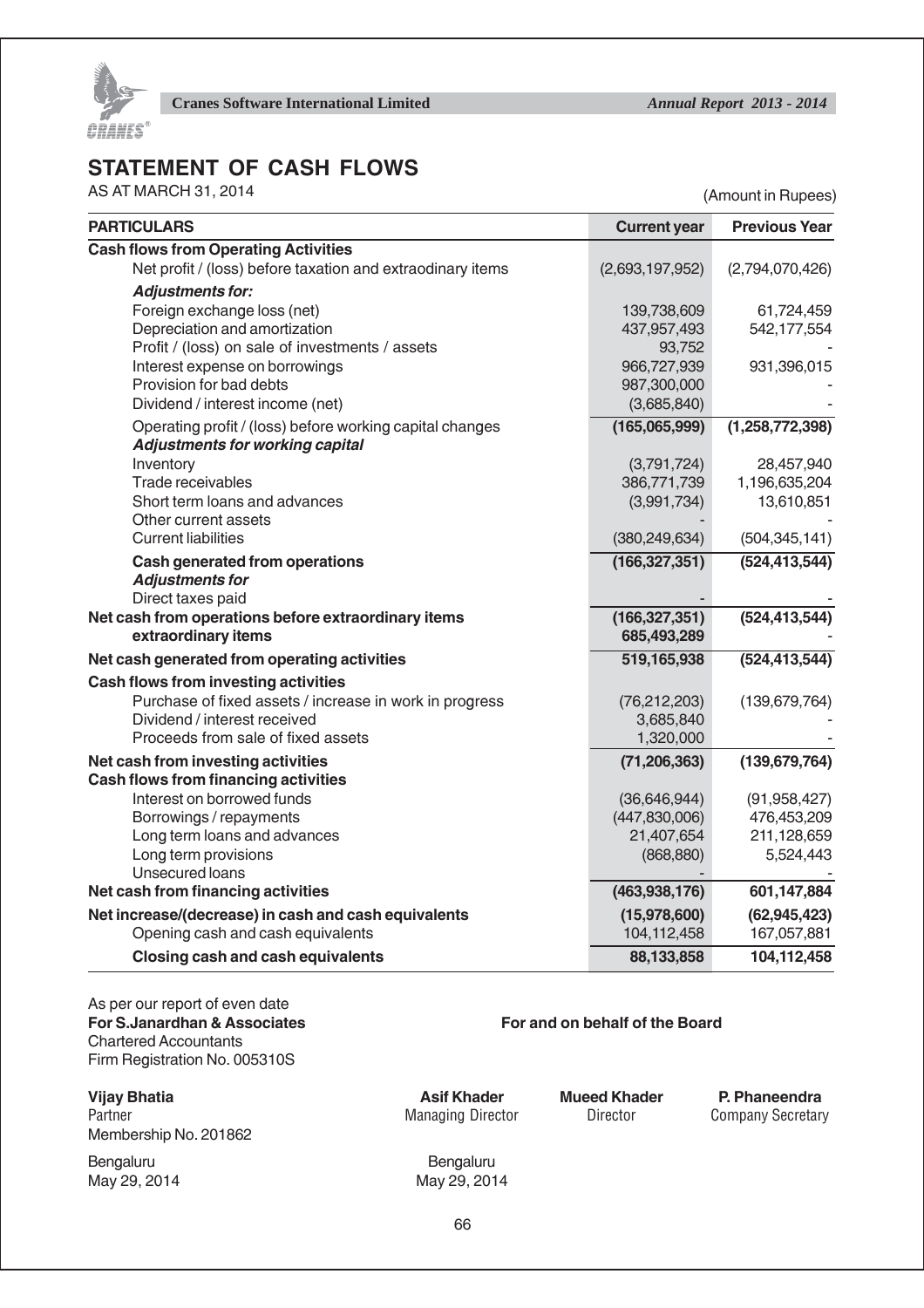

#### **1. BACKGROUND**

Cranes Software International Limited (CSIL) was incorporated on 22nd December, 1984. CSIL is a Company that provides enterprise statistical analytics and engineering simulation software products and solutions across the globe. Presently, CSIL has developed IP's and products in data Integration & visualization, engineering simulations, graphing, plotting and designing modules. The Company is head quartered in Bangalore and has offices in India, United States of America, United Kingdom, Germany and Singapore.

#### **2. SIGNIFICANT ACCOUNTING POLICIES**

#### **2.1 Basis of preparation of financial statements**

The financial statements are prepared and presented in accordance with the Indian Generally Accepted Accounting Principles ("GAAP") under the historical cost convention on the accrual basis. GAAP comprises mandatory Accounting Standards issued by the Institute of Chartered Accountants of India (ICAI), Companies (Accounting Standards) Rules, 2006 and guidelines issued by the Securities and Exchange Board of India.

Preparation of financial statements in conformity with generally accepted accounting principles requires management to make estimates & assumptions that affect the reported balance of assets & liabilities and disclosures relating to contingent assets & liabilities as on the date of financial statement and reported amounts of income & expenditure during the period. Actual results could differ from these estimates, differences if any between the actual results and estimates are recognized in the period in which the results are known or materialized.

Presentation and disclosure of financial statements during the year ended March 31, 2014 the revised Schedule VI notified under the Companies Act 1956, has become applicable to the Company, for preparation and presentation of its financial statements. The adoption of revised Schedule VI does not impact recognition and measurement principles followed by the Company for preparation of financial statements. However, it has significant impact on presentation and disclosures made in the financial statements. The Company has also reclassified the previous year figures in accordance with the requirements applicable in the current year.

All the assets and liabilities have been classified as current or non-current as per Company's normal operating cycle and other criteria set out in the Schedule VI to the Companies Act, 1956.

#### **2.2 Principles of consolidation**

The financial statements of the subsidiary companies used in the consolidation are drawn up to the same reporting date as of the Company.

The consolidated financial statements have been prepared on the following basis:

- i. The consolidated financial statements have been prepared using uniform accounting policies for like transactions and other events in similar circumstances and are presented to the extent possible, in the same manner as the Company's separate Financial Statements.
- ii. The consolidation of the financial statements of the holding company and its subsidiaries is done to the extent possible on a line by line basis by adding together like items of assets, liabilities, income and expenses; inter group transactions, balances and unrealized inter company profits have been eliminated in the process of consolidation.
- iii. The excess of cost to the Company of its investments in subsidiary companies over its share of the equity of the subsidiary companies at the dates on which the investments in the subsidiary companies are made, is recognized as 'Goodwill' being an asset in the consolidated financial statements. Alternatively, where the share of equity in the subsidiary companies as on the date of investment is in excess of cost of investment of the Company, it is recognized as 'Capital Reserve' and shown under the head 'Reserves and Surplus', in the consolidated financial statement.
- iv. The accounts of foreign subsidiaries are classified as non-integral foreign operations and are translated into indian rupees (reporting currency) for balance sheet items using the currency exchange rates in effect at the balance sheet date. For revenues, cost and expenses using the simple average of the average monthly rates prevailing during the reporting period has been used.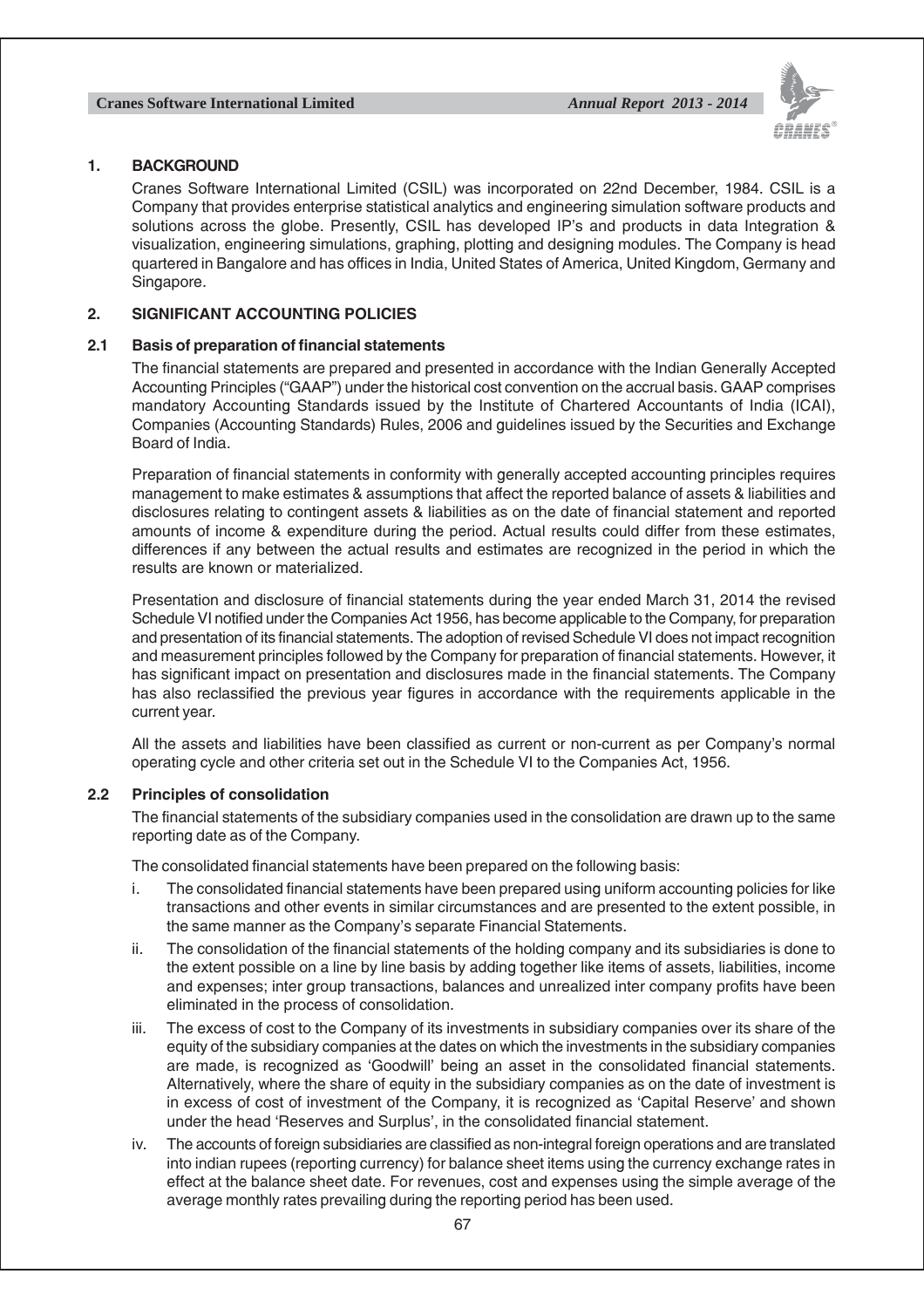

v. Minority interest in subsidiaries represents the minority shareholders proportionate share of the net asset and net income.

#### **2.3 Use of estimates**

The preparation of financial statements in conformity with generally accepted accounting principles requires management to make estimates and assumptions that affect the reported amounts of assets and liabilities and disclosure of contingent liabilities at the date of the financial statements and the results of operations during the reporting period. Although these estimates are based upon management's best knowledge of current events and actions, actual results could differ from these estimates. Significant estimates used by the management in the preparation of these financial statements include classification of assets and liabilities into current and non-current, estimates of the economic useful lives of fixed assets, provisions for bad and doubtful debts. Any revision to accounting estimates is recognized prospectively.

#### **2.4 Revenue recognition**

- (i) Revenue from sale of products is recognized, in accordance with the sales contract, on delivery of goods to the customer. Revenue from product sales are shown net of taxes.
- (ii) Revenue on software development services comprises revenue priced on a time and material and fixed-price contracts. Revenue priced on a time and material contracts are recognized as related services are performed. Revenue from fixed-price, fixed time-frame contracts is recognized in accordance with the percentage of completion method.
- (iii) Revenue from technical service, training, support and other services is recognized as the related services are performed over the duration of the contract/course.
- (iv) Dividend is recognized when the right to receive the dividend is established at the balance sheet date.

#### **2.5 Cash flow statement**

Cash flows are reported using the indirect method, whereby net profits before tax is adjusted for the effects of transactions of a non-cash nature and the changes during the period in inventories and operating receivables and payables. The cash flows from regular revenue generating, investing and financing activities of the Company are shown separately.

#### **2.6 Fixed assets and capital work-in-progress**

- (i) Fixed assets are stated at historical cost less accumulated depreciation. Cost includes all expenses incurred to bring the assets to its present location and condition.
- (ii) Interest on borrowed money allocated to and utilized for fixed assets, pertaining to the period up to the date the fixed asset is ready for its intended use, is capitalized.

#### **2.7 Intangible assets**

- (i) All intangible assets are stated at cost less accumulated amortization.
- (ii) The cost of acquired intangible assets is the consideration paid for acquisition and other incidental costs incurred to bring the intangible asset for its intended use.
- (iii) Internally generated intangible assets are valued at cost which were incurred during the development phase of intangibles which comprises of expenditure on materials and services used or consumed, salaries and other employment related cost of personnel engaged in development of intangible asset, other direct expenditures and overheads that are necessary for the generation of the intangible asset and that can be allocated on a reasonable basis.
- (iv) Interest on borrowed money allocated to and utilized for intangible assets, pertaining to the period up to the date the intangible asset is ready for its intended use, is capitalized in accordance with Accounting Standard-16.
- (v) Amount paid towards the acquisition of intangible assets, which is not put to use as at reporting date and the cost of intangible assets not ready for its intended use before such date is disclosed under capital work-in-progress.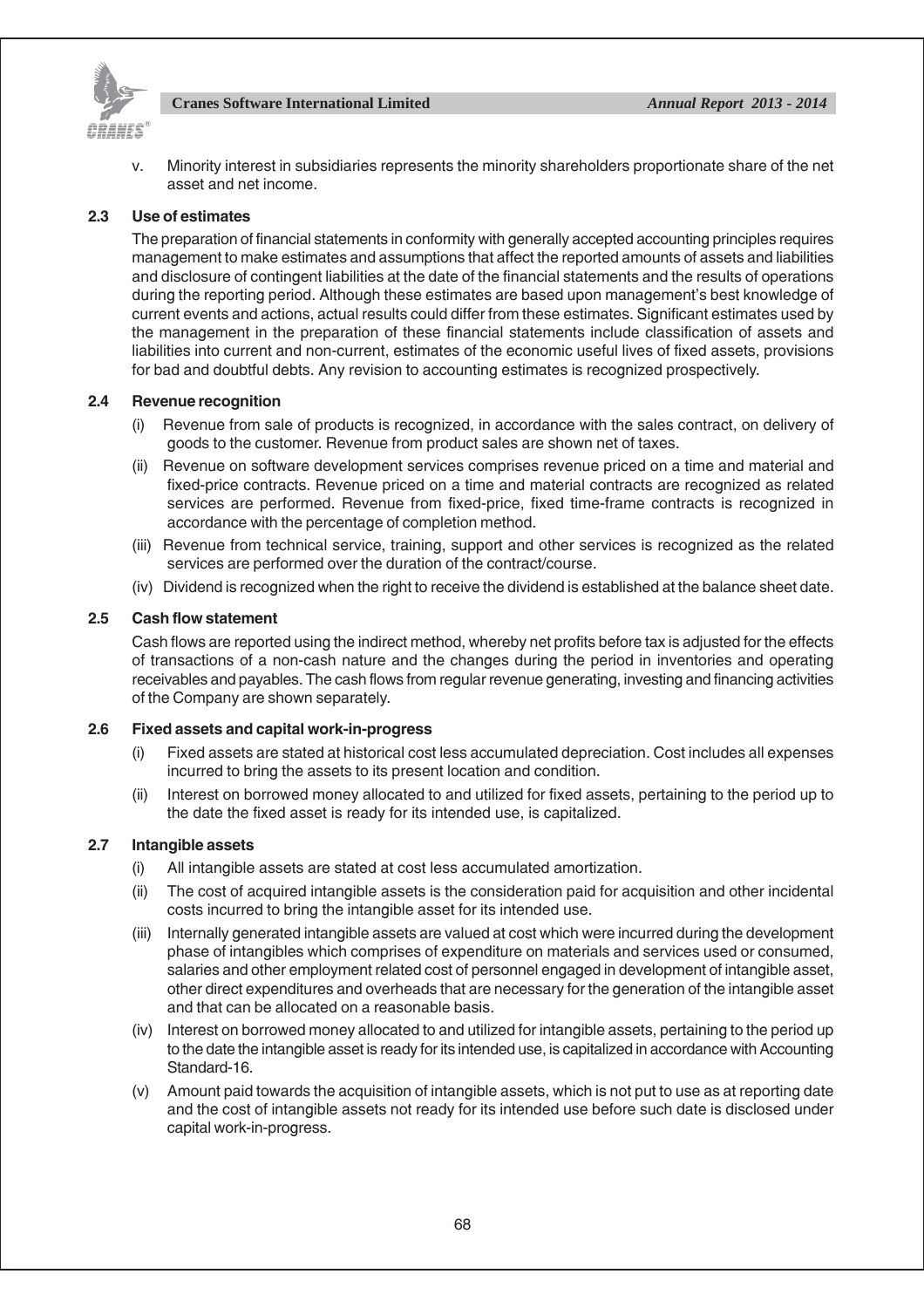

#### **2.8 Research and development**

Research cost are charged to profit and loss account and expenditure incurred relating to the development phase are treated as advances in capital work in progress and will be capitalized when the intangible assets in ready for use.

#### **2.9 Depreciation and amortization**

- Depreciation has been provided on straight line method at the rates prescribed under Schedule XIV of the Companies Act, 1956. In respect of assets purchased / sold during the year, depreciation is charged on a pro-rata basis.
- (ii) The management estimates the useful life of customized software/commercial rights procured for specific application as three years and accordingly amortizes over their estimated useful life on a straight line basis.
- (iii) Depreciation on individual low cost assets (costing less than Rs.5,000) is provided for in full in the year of purchase irrespective of date of installation.
- (iv) Other intangible assets are amortized over their respective individual estimated useful life on a straight line basis, commencing from the date the asset is available to the Company for its use.
- (v) After recognition of impairment loss, the depreciation charge for the asset is on the revalued amount prospectively over the remaining useful life of the asset.

#### **2.10 Impairment of assets**

The Company assesses at each balance sheet date using internal and external sources, whether there is any indication that an asset (both tangible and intangible) may be impaired more than of a temporary nature. If any such indications exist, the Company estimates the recoverable amount of the asset. If such recoverable amount of the asset or the recoverable amount of the cash generating unit to which the asset belongs to is less than its carrying amount, the carrying amount is reduced to its recoverable amount. The reduction is treated as an impairment loss and is recognized in the statement of profit and loss. If at the balance sheet date there is an indication that a previously assessed impairment loss no longer exists, the recoverable amount is reassessed and the asset is reflected at the recoverable amount subject to a maximum of depreciated historical cost.

#### **2.11 Inventories**

Inventories of the company comprises of third party software products. Such software products are valued at cost or net realizable value, whichever is lower. The cost formula used is weighted average basis. Net realizable value is the estimated selling price in ordinary course of business, less estimated cost of completion and estimated cost necessary to make the sale. The cost of inventories is net of VAT credit.

#### **2.12 Investments**

- (i) Investments are either classified as current or non-current based on the management's intention at the time of purchase.
- (ii) Non- current investments are stated at cost less provision for diminution in the value of such investments. Diminution in value is provided for where the management is of the opinion that the diminution is of permanent nature.
- (iii) Current investments are carried at the lower of cost or fair value. Any reduction in carrying amount and any reversals of such reduction are charged or credited to the statement of profit & loss.
- (iv) Investments in foreign subsidiaries have been reflected at the exchange rates prevailing at the date of transactions.

#### **2.13 Effect of exchange fluctuation on foreign currency transactions**

- (i) Foreign currency transactions are recorded at the exchange rate prevailing on the date of the transaction.
- (ii) Exchange differences are recorded when the amount actually received on sales or actually paid when the expenditure is incurred, is converted into Indian Rupees.
- (iii) Exchange differences arising on foreign currency transactions are recognized as income or expense in the period in which they arise.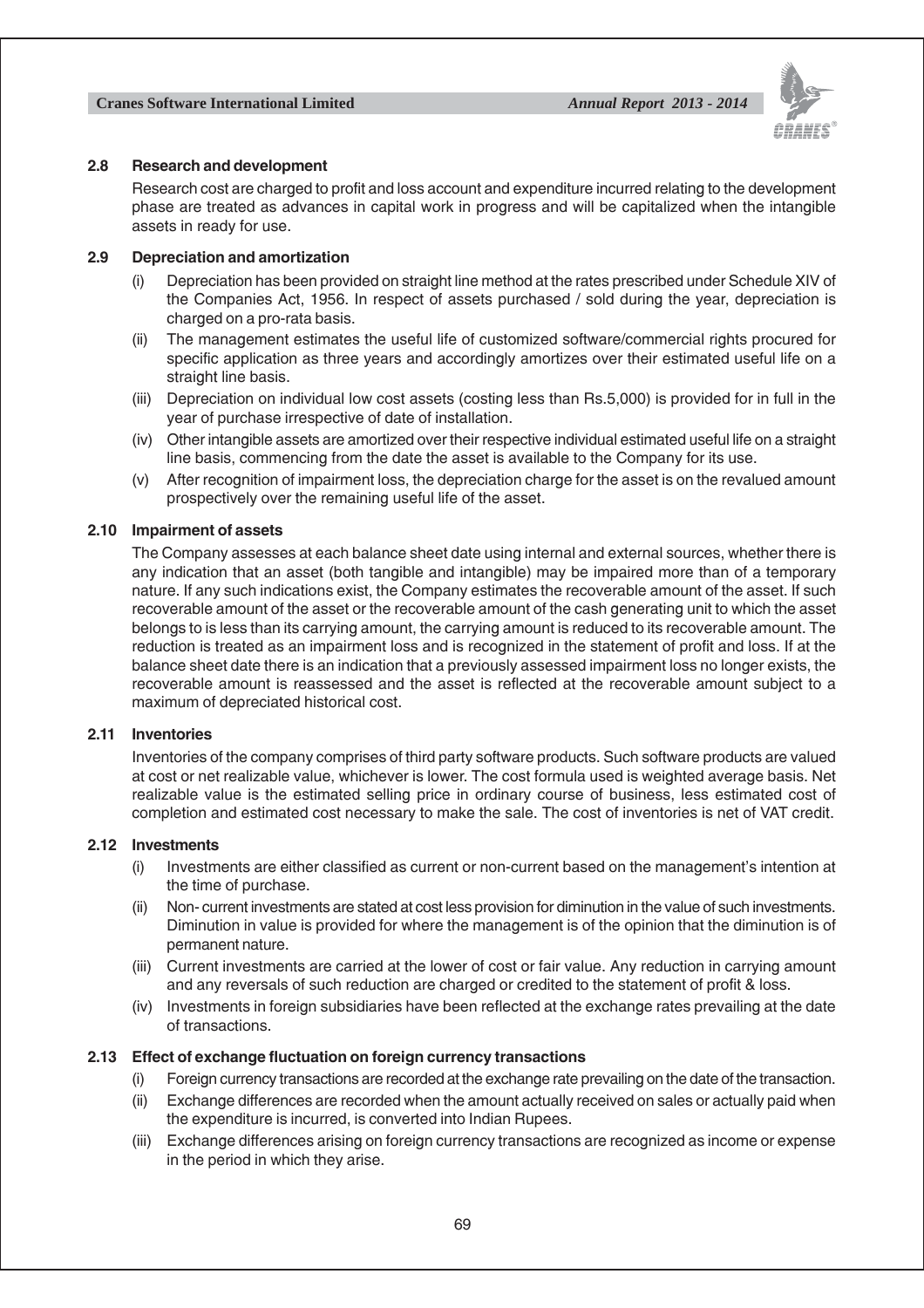

- (iv) Period-end balances of monetary foreign currency assets and liabilities are translated at the closing rate. The resulting exchange difference is recognized in the statement of profit and loss.
- (v) Non monetary assets & liabilities are translated at the rate prevailing on the date of transaction.
- (vi) Foreign currency translation differences relating to liabilities incurred for acquiring fixed assets are recognized in statement of profit and loss.
- (vii) For the purpose of translation of financial statement of foreign subsidiaries, the same are classified as non-integral foreign operations. In case of non-integral foreign operation accounts, all assets and liabilities both monetary and non-monetary are translated at the closing rate. Items of income and expenses are translated at the average exchange rate for the period. Resulting exchange rate difference is accumulated in 'Foreign currency translation reserve' as a separate component of shareholder's funds', until the disposal of "Net investment in non-integral foreign operation".

#### **2.14 Employees' retirement benefits**

#### **(i) Post-employment benefit plans**

Contributions to defined contribution retirement benefit schemes are recognized as an expense when employees have rendered services entitling them to contributions.

For defined benefit schemes, the cost of providing benefits is determined using the projected unit credit method, with actuarial valuations being carried out at each balance sheet date. Actuarial gains and losses are recognized in full in the statement of profit and loss for the period in which they occur. Past service cost is recognized immediately to the extent that the benefits are already vested, and otherwise is amortized on a straight-line basis over the average period until the benefits become vested. The retirement benefit obligation recognized in the balance sheet represents the present value of the defined benefit obligation as adjusted for unrecognized past service cost, and as reduced by the fair value of scheme assets. Any asset resulting from this calculation is limited to the present value of available refunds and reductions in future contributions to the scheme.

#### **(ii) Short-term employee benefits**

The undiscounted amount of short-term employee benefits expected to be paid in exchange for the services rendered by employees is recognized during the period when the employee renders the service. These benefits include compensated absences such as paid annual leave, overseas social security contributions and performance incentives.

#### **(iii) Long-term employee benefits**

Compensated absences which are not expected to occur within twelve months after the end of the period in which the employee renders the related services are recognized as a liability at the present value of the defined benefit obligation at the balance sheet date.

#### **2.15 Income Tax/ Deferred Tax**

- (i) Current tax is calculated in accordance with the relevant tax regulations.
- (ii) Deferred tax assets and liabilities are recognized for the future tax consequences attributable to timing differences that result between the profit offered for income taxes and the profit as per the financial statements. Deferred tax in respect of timing difference which originate during the tax holiday period but reverse after the tax holiday period is recognized in the year in which the timing difference originate. For this purpose the timing difference which originates first is considered to reverse first. Deferred tax assets and liabilities are measured using the tax rates and tax laws that have been enacted or substantively enacted by the balance sheet date. The effect on deferred tax assets and liabilities of a change in tax rates is recognized in the statement of profit and loss in the year of charge. Deferred tax assets on timing differences are recognized only if there is a reasonable certainty that sufficient future taxable income will be available against which such deferred tax assets can be realized. Deferred tax assets are reassessed for the appropriateness of their respective carrying values at each balance sheet dates.
- (iii) Minimum alternative tax (MAT) paid in accordance to the tax laws, which gives rise to future economic benefits in the form of adjustment of future income tax liability, is considered as an asset if there is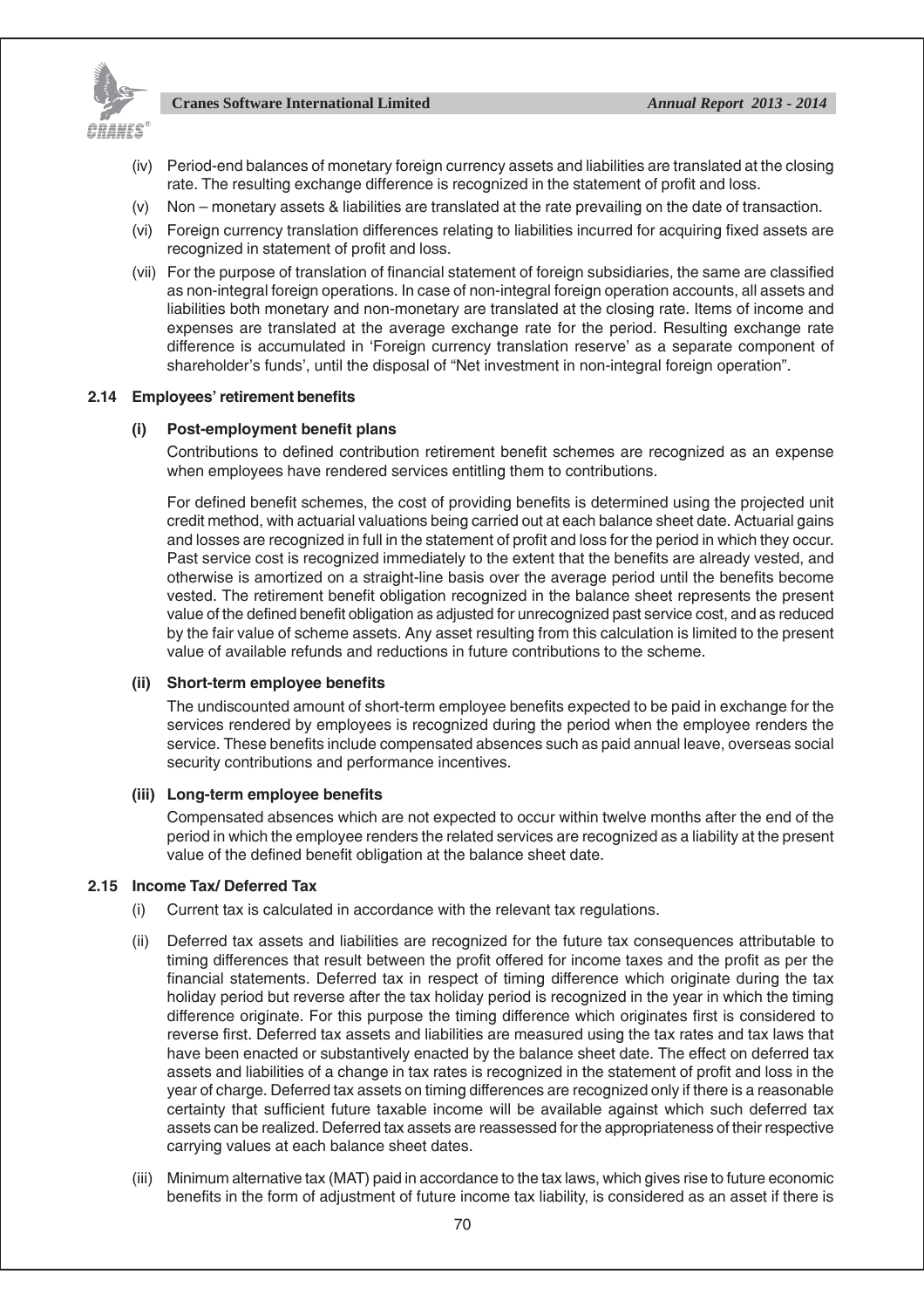

convincing evidence that the Company will pay normal income tax after the tax holiday period. Accordingly, MAT is recognized as an asset in the balance sheet when it is probable that the future economic benefit associated with it will flow to the Company and the asset can be measured reliably.

- (iv) Advance taxes and provisions for current income taxes are presented in the balance sheet after offsetting advance taxes paid and income tax provisions arising in the same tax jurisdiction.
- (v) The Company offsets deferred tax assets and deferred tax liabilities relating to taxes on income levied by the same governing taxation laws.

#### **2.16 Provisions and contingent liabilities**

The Company creates a provision when there is a present obligation as a result of an obligating event that probably requires an outflow of resources and a reliable estimate can be made of the amount of the obligation. A disclosure for a contingent liability is made when there is a possible obligation or a present obligation that may, but probably will not, require an outflow of resources. Where there is a possible obligation or a present obligation in respect of which the likelihood of outflow of resources is remote, no provision or disclosure is made.

#### **2.17 Earnings per share**

- (i) Basic earnings per share is calculated by dividing the net earnings available to the equity shareholders by the weighted average number of equity shares outstanding during the year.
- (ii) Diluted earnings per share is calculated by dividing the net earnings available to existing and potential equity shareholders by aggregate of the weighted average number of equity shares considered for deriving basic earnings per share. Dilutive potential equity shares are deemed converted as of the beginning of the period, unless issued at a later date.

#### **2.18 Leases**

- (i) Lease arrangements where substantial risk and rewards incidental to ownership vests with the lessor, such leases are recognized as operating leases.
- (ii) Lease payments under operating lease are recognized as an expense in the statement of profit and loss.

#### **2.19 Derivative instruments and hedge accounting**

The Company uses foreign currency forward contracts and currency options to hedge its risks associated with foreign currency fluctuations relating to certain firm commitments and forecasted transactions. The Company designates these hedging instruments as cash flow hedges applying the recognition and measurement principles set out in the Accounting Standard 30 "Financial Instruments: Recognition and Measurement" (AS–30).

The use of hedging instruments is governed by the Company's policies approved by the board of directors, which provide written principles on the use of such financial derivatives consistent with the Company's risk management strategy.

Hedging instruments are initially measured at fair value, and are remeasured at subsequent reporting dates. Changes in the fair value of these derivatives that are designated and effective as hedges of future cash flows are recognized directly in shareholders' funds and the ineffective portion is recognized immediately in the statement of profit and loss.

Changes in the fair value of derivative financial instruments that do not qualify for hedge accounting are recognized in the statement of profit and loss as they arise.

Hedge accounting is discontinued when the hedging instrument expires or is sold, terminated, or exercised, or no longer qualifies for hedge accounting. At that time for forecasted transactions, any cumulative gain or loss on the hedging instrument recognized in shareholders' funds is retained there until the forecasted transaction occurs. If a hedged transaction is no longer expected to occur, the net cumulative gain or loss recognized in shareholders' funds is transferred to the statement of profit and loss for the period.

However, the company has no outstanding hedged transaction nor entered into any hedging transaction during the year.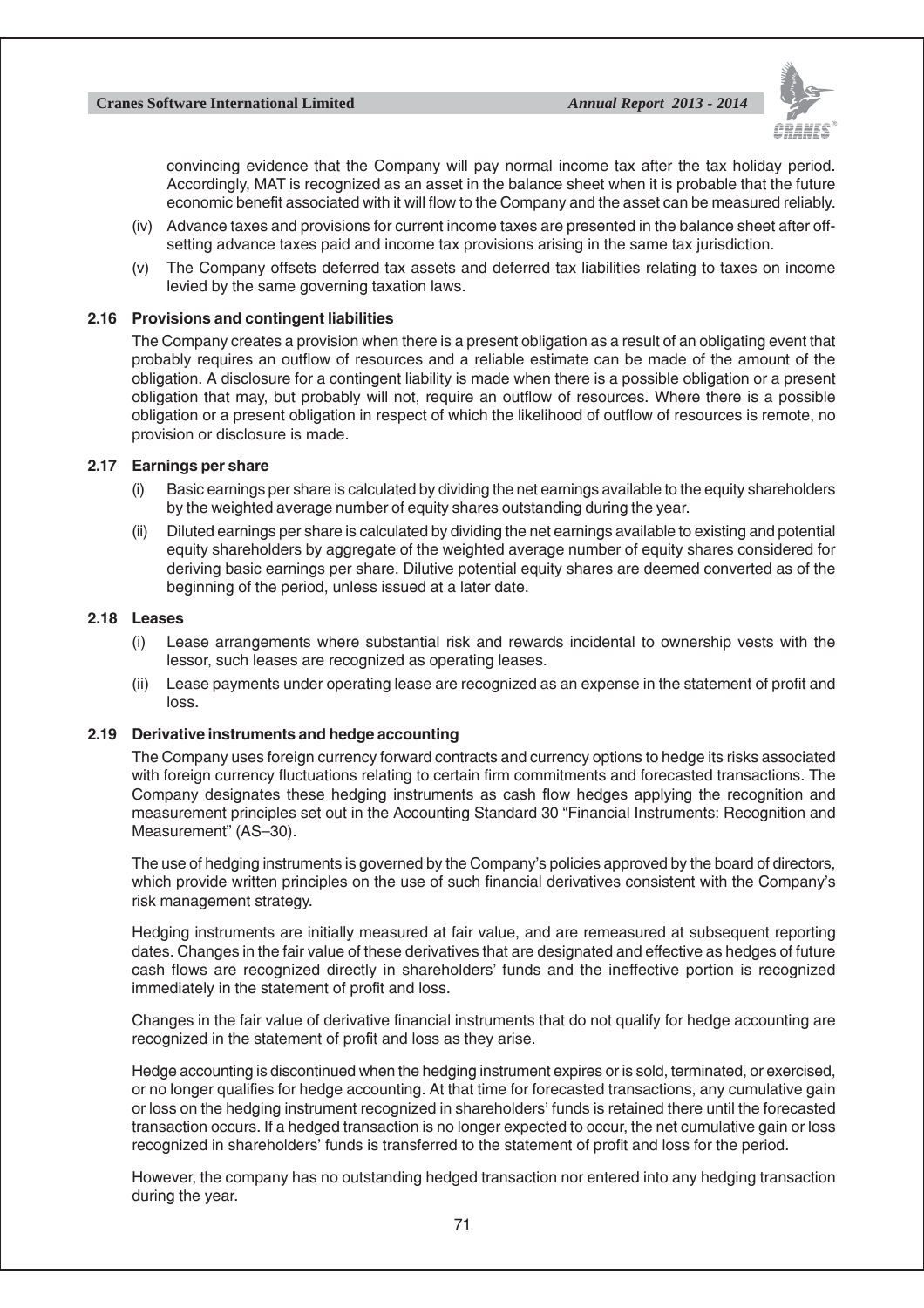

### **3. CONSOLIDATED NOTES ON ACCOUNTS**

FOR THE YEAR ENDED MARCH 31, 2014

#### **3.01 SHARE CAPITAL**

#### **a) Break-up of shares**

(Amount in Rupees)

| <b>PARTICULARS</b>                                                                                                                                               | As at 31-03-2014          | As at 31-03-2013          |
|------------------------------------------------------------------------------------------------------------------------------------------------------------------|---------------------------|---------------------------|
| <b>AUTHORISED</b><br>165,000,000 (Previous Year 165,000,000) Equity Shares of Rs. 2/- each<br>2,00,000 (Previous Year 2,00,000) Preference shares of Rs.100/each | 330,000,000<br>20,000,000 | 330,000,000<br>20,000,000 |
| <b>ISSUED, SUBSCRIBED AND FULLY PAID-UP</b><br>117,766,850 (Previous year 117,766,850) Equity shares<br>of Rs.2/- each fully paid up                             | 235,533,700               | 235.533.700               |
| <b>TOTAL</b>                                                                                                                                                     | 235,533,700               | 235,533,700               |

The Company has only one class of shares referred to as equity shares having a par value of Rs. 2/-. Each holder of equity shares is entitled to one vote per share held.

The Company declares and pays dividend in Indian rupees. The dividend proposed by the Board of Directors is subject to the approval of the shareholders in the ensuing annual general meeting.

Dividend, if approved, is payable to the shareholders in proportion to their shareholding. In the event of liquidation of the Company, the holders of equity shares will be entitled to receive any of the remaining assets of the company. The distribution will be in proportion to the number of equity shares held by the shareholders.

The Company has not declared dividend during the year.

#### **b) Reconciliation of number of shares**

|                                                                               | As at 31-03-2014           |                     | As at 31-03-2013           |                     |
|-------------------------------------------------------------------------------|----------------------------|---------------------|----------------------------|---------------------|
| <b>Equity Shares</b>                                                          | <b>Number</b><br>of Shares | Amount<br>in Rupees | <b>Number</b><br>of Shares | Amount<br>in Rupees |
| Balance as at the beginning of the year<br>Add: Shares issued during the year | 117,766,850                | 235,533,700         | 117,766,850                | 235,533,700         |
| Balance as at the end of the year                                             | 117,766,850                | 235,533,700         | 117,766,850                | 235,533,700         |

The Company has not allotted any fully paid up equity shares by way of bonus shares nor has bought back any class of equity shares during the period of five years immediately preceeding the balance sheet date.

Details of equity shares allotted as fully paid up without payment being received in cash during the period of five years immediately preceeding the balance sheet date is given below:

Paid -up capital includes 30,98,880 shares issued as consideration for acquisition of step down subsidiary Cubeware GmbH in the year 2008-09

#### **c) Details of Shareholder holding more than 5% of the aggregate shares in the company**

|                                           |                     | As at 31-03-2014       | As at 31-03-2013    |                        |
|-------------------------------------------|---------------------|------------------------|---------------------|------------------------|
| Name of the Shareholder                   | Number of<br>shares | $%$ of<br>shareholding | Number of<br>shares | $%$ of<br>shareholding |
| <b>IBC Knowledge Park Private Limited</b> | 12,784,740          | 10.86%                 | 12,632,506          | 10.73%                 |
| Bank of India                             | 11,291,723          | 9.59%                  | 11,291,723          | 9.59%                  |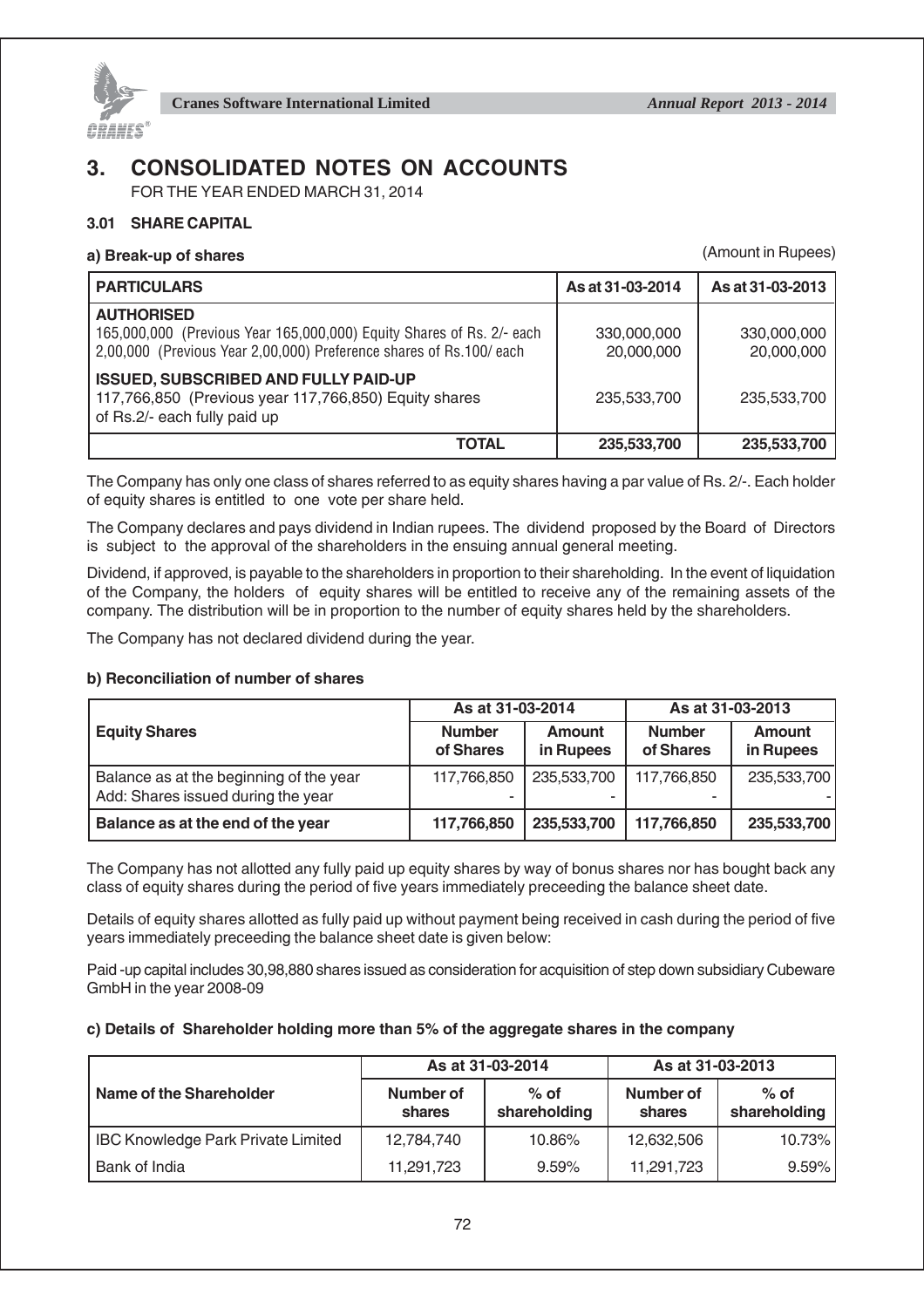

(Amount in Rupees)

#### **3.02 RESERVES AND SURPLUS**

|     | <b>PARTICULARS</b>                                                                              |              | As at 31-03-2014                      | As at 31-03-2013                   |
|-----|-------------------------------------------------------------------------------------------------|--------------|---------------------------------------|------------------------------------|
| (a) | <b>Securities Premium Account</b><br>Opening balance<br>Add: Receipts during the year           |              | 1,789,826,374                         | 1,789,826,374                      |
|     | Closing balance                                                                                 | A            | 1,789,826,374                         | 1,789,826,374                      |
| (b) | <b>FCCB Premium Redemption Reserve</b><br>Opening balance<br>Add: Transfer during the year      |              | 240,000,000                           | 240,000,000                        |
|     | Closing balance                                                                                 | B            | 240,000,000                           | 240,000,000                        |
| (c) | <b>General Reserve</b><br>Opening balance<br>Add: Transfer during the year                      |              | 1,843,000,000                         | 1,843,000,000                      |
|     | Closing balance                                                                                 | C            | 1,843,000,000                         | 1,843,000,000                      |
| (d) | <b>Foreign Currency Translation Reserve</b>                                                     | D            | 28,543,210                            | 215,578,896                        |
| (e) | <b>Balance in profit and loss account</b><br>Opening balance<br>Add / (Less): Current year loss |              | (4, 174, 788, 491)<br>(1,029,689,231) | (1,556,134,527)<br>(2,618,653,966) |
|     | Closing balance                                                                                 | Е            | (5,204,477,722)                       | (4, 174, 788, 491)                 |
|     |                                                                                                 | <b>TOTAL</b> | (1,303,108,138)                       | (86, 383, 221)                     |

#### **3.03 LONG TERM BORROWINGS**

(Amount in Rupees)

(Amount in Rupees)

| <b>PARTICULARS</b>                                                                                                           | As at 31-03-2014           | As at 31-03-2013           |
|------------------------------------------------------------------------------------------------------------------------------|----------------------------|----------------------------|
| <b>Secured</b><br>Term Loans from Jammu and Kashmir Bank Limited<br>Unsecured<br>Foreign Currency Term Loan from UPS Capital | 107,929,698<br>186,796,003 | 274,413,519<br>143,777,779 |
| <b>TOTAL</b>                                                                                                                 | 294,725,701                | 418,191,298                |

Term loans from Jammu and Kashmir Bank Limited is secured by hypothecation of current and fixed assets of the Company; Pledge of shares of wholly owned subsidiary of Systat Software Inc; Charge on property at Bannerghatta Road; Assignment of Intellectual property rights of Sigma Plot Product line; Creation of charge of Intellectual property rights of Systat Software Inc, USA; Personal guarantee of directors.

Rate of Interest is Base rate + 2.25%, which varies between 10.25% to 10.75% during the year. The loan was restructured during the month of October 2010 with repayment schedule of 16 equal quarterly installments starting from October 2011.

#### **3.04 LONG TERM PROVISIONS**

| <b>PARTICULARS</b>                            |              | As at 31-03-2014       | As at 31-03-2013       |
|-----------------------------------------------|--------------|------------------------|------------------------|
| Gratuity<br>Provision for compensated absence |              | 7,430,539<br>1,624,005 | 8.422.429<br>1,500,995 |
|                                               | <b>TOTAL</b> | 9,054,544              | 9.923.424              |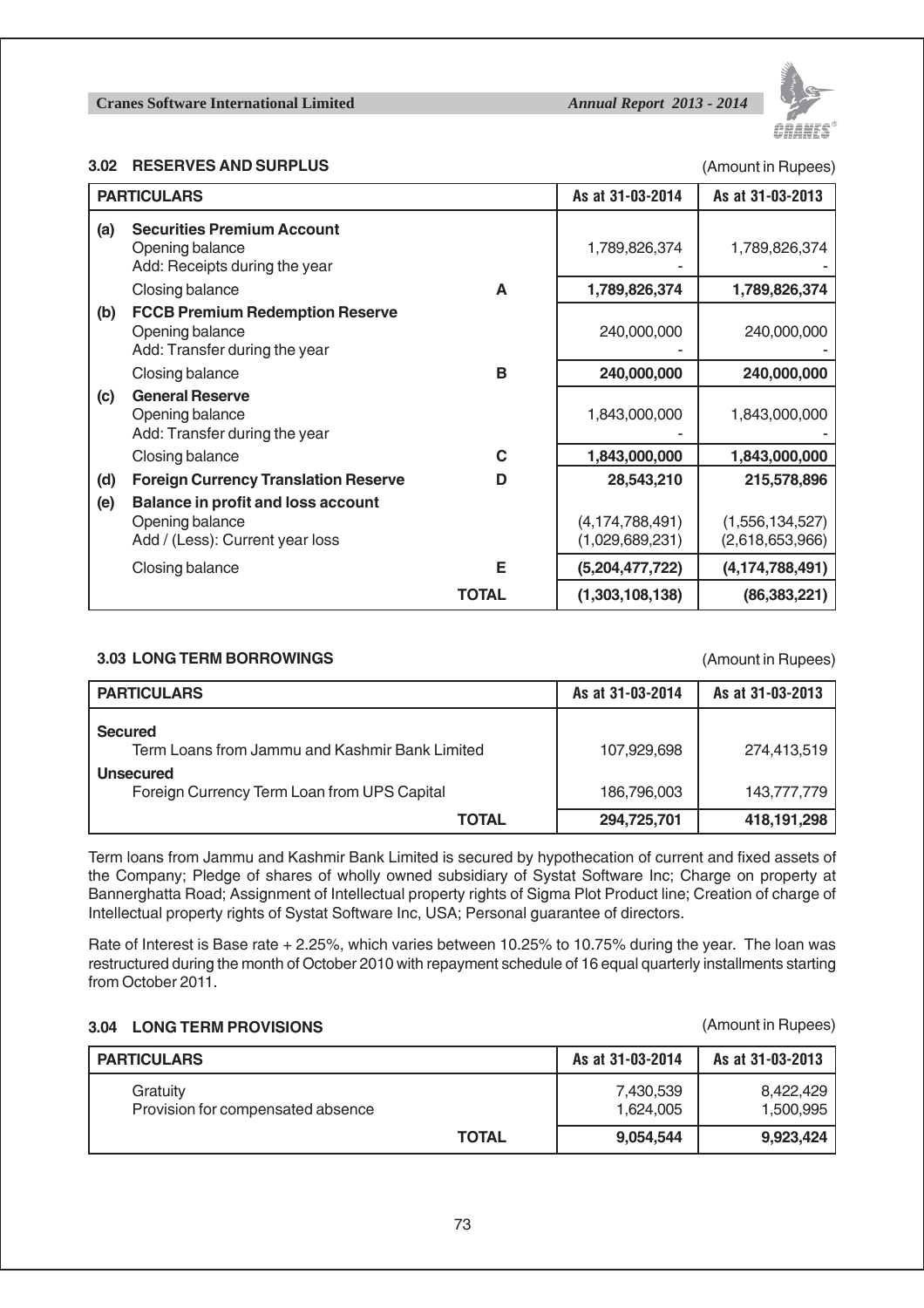

#### **3.05 SHORT-TERM BORROWINGS**

(Amount in Rupees)

(Amount in Rupees)

(Amount in Rupees)

| <b>PARTICULARS</b>             |              | As at 31-03-2014         | As at 31-03-2013         |
|--------------------------------|--------------|--------------------------|--------------------------|
| Secured loan<br>Unsecured loan |              | 60,100,000<br>87,671,908 | 62,548,500<br>29,520,067 |
|                                | <b>TOTAL</b> | 147,771,908              | 92,068,567               |

Secured loan includes one revolving line of credit in Cranes Software Inc. with a financial institution secured by general assets of the Company.

The revolving line of credit carries an interest rate of 2% above the prime rate.

| 3.06 TRADE PAYABLES                                                         |              |                  | (Amount in Rupees) |
|-----------------------------------------------------------------------------|--------------|------------------|--------------------|
| <b>PARTICULARS</b>                                                          |              | As at 31-03-2014 | As at 31-03-2013   |
| Trade payables<br>- dues to micro, small and medium enterprises<br>- others |              | -<br>796,347,473 | 637,595,311        |
|                                                                             | <b>TOTAL</b> | 796,347,473      | 637,595,311        |

#### **3.07 OTHER CURRENT LIABILITIES**

| <b>PARTICULARS</b>                                                          |       | As at 31-03-2014 | As at 31-03-2013 |
|-----------------------------------------------------------------------------|-------|------------------|------------------|
| Current maturities of long-term loan                                        |       | 3,610,951,550    | 3,062,930,345    |
| Loans repayable on demands                                                  |       | 4,951,220,061    | 5,482,471,154    |
| Unclaimed dividend                                                          |       | 623,871          | 907,176          |
| Amounts due and payable to Investor<br><b>Education and Protection Fund</b> |       | 96,646           | 96,646           |
| Statutory dues (Including provident fund,<br>withholding and other taxes)   |       | 91,098,436       | 194,565,640      |
| Director current account                                                    |       | 389,750,362      | 385,482,202      |
| Employees benefit payable                                                   |       | 144,913,124      | 228,343,291      |
| Advance received from customers                                             |       | 4,017,188        | 11,708,587       |
| Unpaid dividend on Equity Shares                                            |       |                  | 23,553,370       |
| Unpaid dividend distribution tax                                            |       | 27,388,281       | 27,388,281       |
| Other advances                                                              |       | 2,391,866,652    | 2,045,720,139    |
| Advance received towards sale of IP                                         |       | 250,000,000      |                  |
|                                                                             | TOTAL | 11,861,926,171   | 11,463,166,831   |

#### **3.08 SHORT TERM PROVISION**

| <b>PARTICULARS</b>                                    | As at 31-03-2014 | As at 31-03-2013 |
|-------------------------------------------------------|------------------|------------------|
| Provision for gratutity                               | 256,213          | 256,444          |
| Provision for compensated absence                     | 134.411          | 102.919          |
| Provision for income tax (net of advance tax and TDS) | 44,733,652       | 22,350,005       |
| <b>TOTAL</b>                                          | 45,124,276       | 22,709,368       |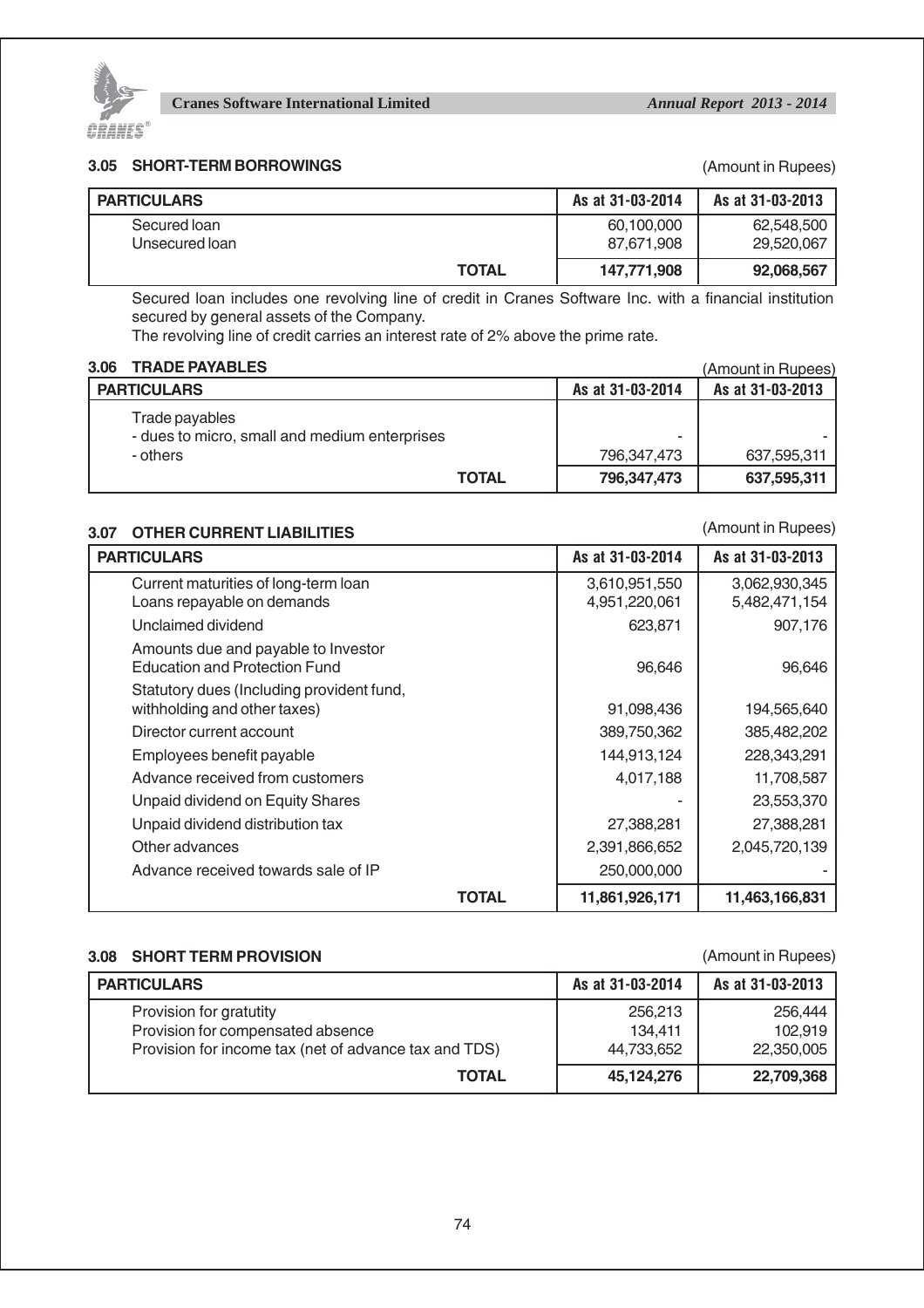

|                        |                          |               |                         |                  |                                 |                    |                 |                           |                         |                                       |                           | (Amount in Rupees)  |
|------------------------|--------------------------|---------------|-------------------------|------------------|---------------------------------|--------------------|-----------------|---------------------------|-------------------------|---------------------------------------|---------------------------|---------------------|
|                        |                          |               | <b>Gross Block</b>      |                  |                                 |                    |                 | Depreciation/Amortisation |                         |                                       | <b>Net Block</b>          |                     |
| <b>Particulars</b>     | 01-04-2013<br>Cost as on | Additions     | Adjust-<br>ments        | <b>Deletions</b> | $31 - 03 - 2014$<br>Total as on | 01-04-2013<br>Jpto | For the<br>year | Adjustments               | 31-03-2014<br>Withdrawn | 31-03-2014<br><b>Total upto</b>       | 31-03-2014<br><b>Ason</b> | 31-03-2013<br>As on |
| <b>Tangible Assets</b> |                          |               |                         |                  |                                 |                    |                 |                           |                         |                                       |                           |                     |
| Land and Building      | 94,712,158               |               |                         |                  | 94,712,158                      | 2,565,540          | 80,396          |                           |                         | 2,645,936                             | 92,066,223                | 92,146,618          |
| Furniture & Fixtures   | 83,971,326               | 8,601,315     |                         | 1,766,315        | 90,806,326                      | 49,434,232         | 5,584,221       |                           | 1,766,315               | 53,252,138                            | 37,554,189                | 34,537,095          |
| Computers              | 180,566,911              | 758,895       |                         |                  | 181,325,806                     | 60,004,612         | 4,149,634       |                           |                         | 164, 154, 246                         | 17,171,560                | 20,562,299          |
| Plant & Macginery      | 92,559,728               | 7,793,099     |                         | 1,578,295        | 98,774,532                      | 38,157,657         | 10,169,567      |                           | 359,277                 | 47,967,947                            | 50,806,585                | 54,402,071          |
| Vehicle                | 21,502,098               |               |                         |                  | 21,502,098                      | 14,991,889         | 1,914,438       |                           |                         | 16,906,327                            | 4,595,771                 | 6,510,209           |
| Total A                | 473, 312, 221            | 17,153,309    |                         | 3,344,610        | 487,120,921                     | 265, 153, 930      | 21,898,256      |                           | 2,125,592               | 284,926,593                           | 202, 194, 328             | 208, 158, 292       |
| Intangible Assets      |                          |               |                         |                  |                                 |                    |                 |                           |                         |                                       |                           |                     |
| Good Will              | 1,893,176,153            |               |                         |                  | 1,893,176,153                   | ı                  |                 |                           |                         |                                       | 1,893,176,153             | 1,893,176,153       |
| Computer Software      | 6,322,957,946            | 511,872,752   |                         |                  | 6,834,830,698                   | 4,934,259,077      | 416,059,237     |                           |                         | 5,350,318,315                         | 1,484,512,384             | 1,388,698,869       |
| <b>Total B</b>         | 8,216,134,099            | 511, 872, 752 |                         |                  | 8,728,006,851                   | 4,934,259,077      | 416,059,237     |                           |                         | 5,350,318,315                         | 3,377,688,537             | 3,281,875,021       |
| Total (A+B)            | 8,689,446,320            | 529,026,061   |                         | 3,344,610        | 9, 215, 127, 772                | 5,199,413,007      | 437, 957, 493   |                           |                         | 2,125,592 5,635,244,908 3,579,882,864 |                           | 3,490,033,313       |
| <b>Previous Year</b>   | 9,242,884,485            |               | 8,985,894   129,680,684 | 1,855,163        | 9,379,687,377                   | 4,690,809,838      | 542, 177, 554   | 1,181,151                 |                         | 1,874,424 5,502,294,119 3,877,393,258 |                           | 4,282,074,643       |

# 3.09 FIXED ASSETS **3.09 FIXED ASSETS**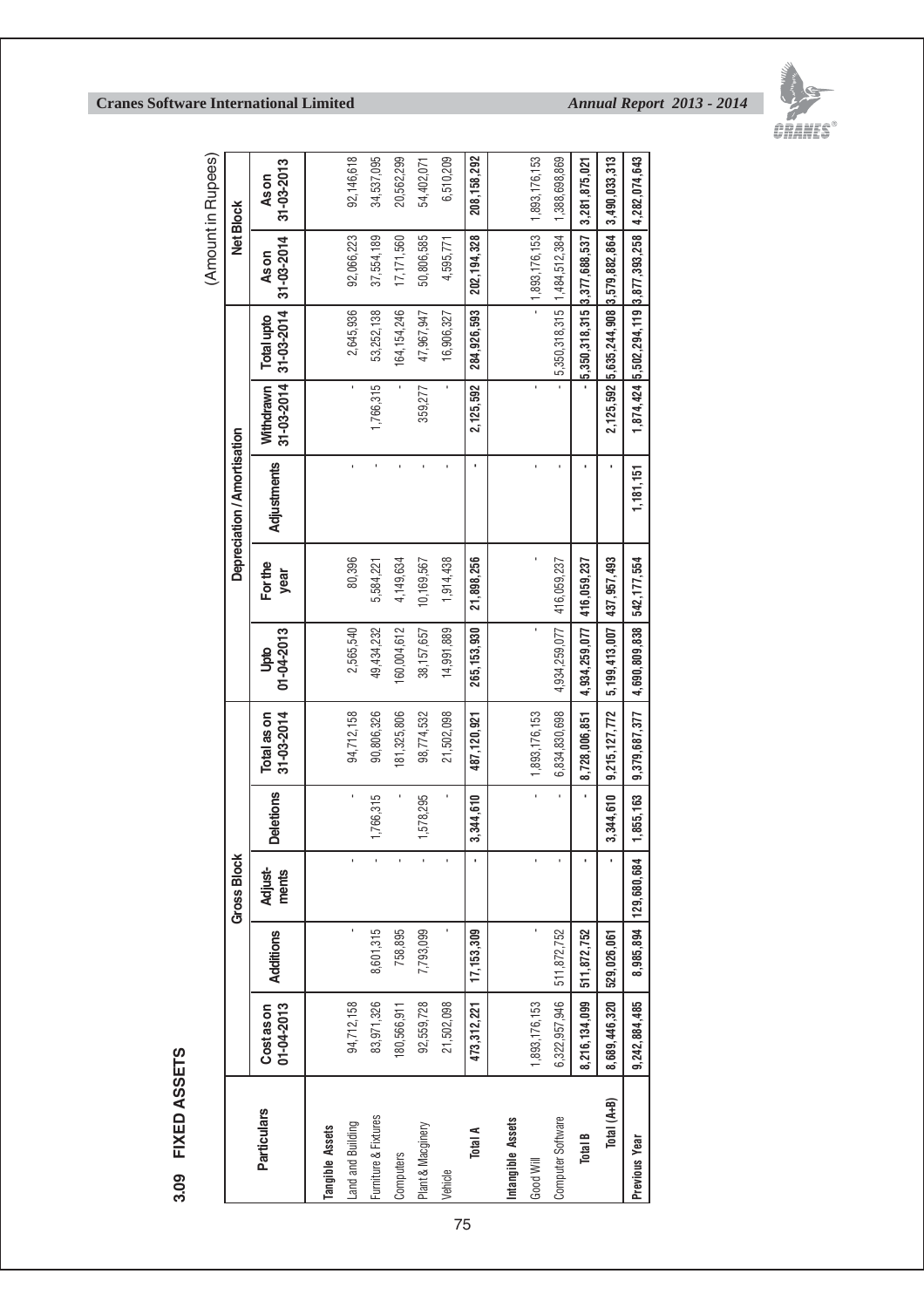

#### **3.10 NON CURRENT INVESTMENTS**

(Amount in Rupees)

(Amount in Rupees)

| <b>PARTICULARS</b>                                                                                                                                                                     | As at 31-03-2014 | As at 31-03-2013 |
|----------------------------------------------------------------------------------------------------------------------------------------------------------------------------------------|------------------|------------------|
| Cranes Software Middle East LLC - UAE :<br>147 Equity shares of UAE Dirham 1,000/- each fully paid up<br>(Previous Year 147 Equity shares of UAE Dirham<br>1,000/- each fully paid up) | 1,786,172        | 1,786,172        |
| TOTAL                                                                                                                                                                                  | 1,786,172        | 1,786,172        |

#### **3.11 DEFERRED TAX ASSETS (NET)**

| <b>PARTICULARS</b>                           |       | As at 31-03-2014 | As at 31-03-2013 |
|----------------------------------------------|-------|------------------|------------------|
| Deferred Tax Assets Attributable to:         |       |                  |                  |
| <b>Brought forward losses</b>                |       | 1,275,317,576    | 1,355,696,635    |
| Provision for retirement benefits            |       | 2,942,900        | 2,612,400        |
| Expenses allowable when paid                 |       | 1,479,779,300    | 266,231,500      |
| Less:                                        |       |                  |                  |
| Deferred Tax Liability Attributable to:      |       |                  |                  |
| Difference between book and tax depreciation |       | (247, 492, 400)  | (120,690,868)    |
|                                              | TOTAL | 2,510,547,376    | 1,503,849,667    |

#### **3.12 LONG TERM LOANS AND ADVANCES**

| 3.12 LONG TERM LOANS AND ADVANCES |              |                  | (Amount in Rupees) |
|-----------------------------------|--------------|------------------|--------------------|
| <b>PARTICULARS</b>                |              | As at 31-03-2014 | As at 31-03-2013   |
| Unsecured, considered good        |              |                  |                    |
| Earnest money deposits            |              | 4,553,128        | 4,851,940          |
| Other deposits                    |              | 646,350          | 4,396,152          |
| Rent deposits                     |              | 866,000          | 6,603,000          |
| Security deposits                 |              | 449,525          | 546,969            |
| <b>Loans &amp; Advances</b>       |              |                  |                    |
| - Related party                   |              |                  |                    |
| - Others                          |              | 2,414,298,353    | 2,425,822,949      |
|                                   | <b>TOTAL</b> | 2,420,813,356    | 2,442,221,010      |

#### **3.13 INVENTORES**

| (Amount in Rupees) |  |
|--------------------|--|
|--------------------|--|

| <b>PARTICULARS</b>                 |              | As at 31-03-2014        | As at 31-03-2013 |
|------------------------------------|--------------|-------------------------|------------------|
| Stock in trade<br>Goods in transit |              | 16,874,671<br>6,508,958 | 19,591,905       |
|                                    | <b>TOTAL</b> | 23,383,629              | 19,591,905       |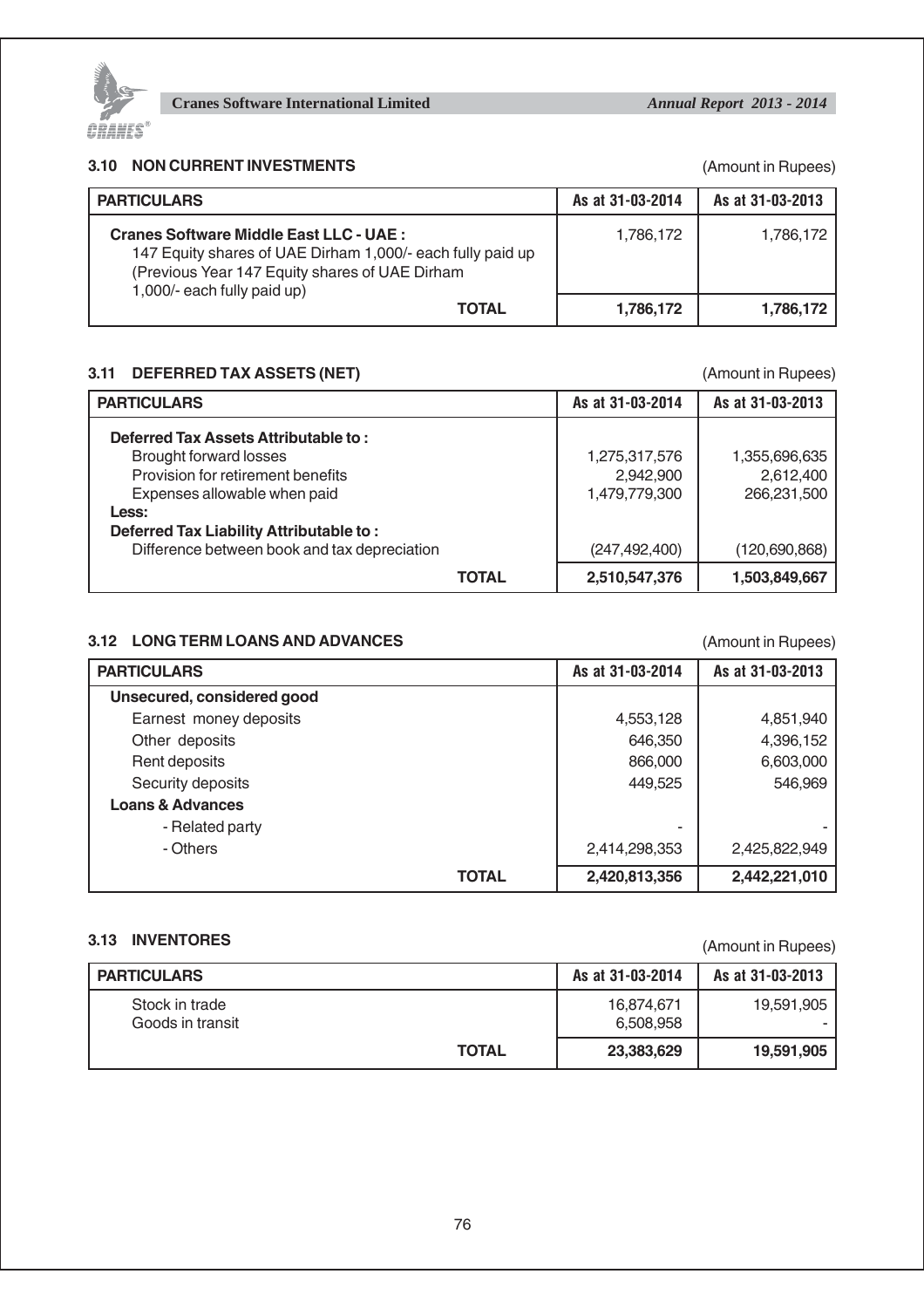#### 77

**Cranes Software International Limited** *Annual Report 2013 - 2014*

#### **3.14 TRADE RECEIVABLES**

| <b>PARTICULARS</b>                              | As at 31-03-2014   | As at 31-03-2013 |
|-------------------------------------------------|--------------------|------------------|
| Debts overdue for a period exceeding six months |                    |                  |
| From related party                              |                    |                  |
| From others                                     | 3,476,865,066      | 2,255,503,297    |
| Less: Provision for doubtful debts              | (3, 122, 224, 314) | (656, 236, 033)  |
| (A)                                             | 354,640,752        | 1,599,267,264    |
| <b>Other Debts</b>                              |                    |                  |
| Unsecured, considered good                      |                    |                  |
| From related party                              |                    |                  |
| Others                                          | 34,561,655         | 109,300,658      |
| (B)                                             | 34,561,655         | 109,300,658      |
| TOTAL $(A + B)$                                 | 389,202,407        | 1,708,567,921    |

#### **3.15 CASH AND BANK BALANCES**

| <b>PARTICULARS</b>                           | As at 31-03-2014 | As at 31-03-2013 |
|----------------------------------------------|------------------|------------------|
| Cash and cash equivalents:                   |                  |                  |
| Cash on hand                                 | 87,836           | 50,643           |
| <b>Bank balances:</b>                        |                  |                  |
| In current accounts                          | 71,653,698       | 90,698,982       |
| In deposit accounts                          | 5,063,540        | 2,346,224        |
| <b>Other bank balances:</b>                  |                  |                  |
| Balances with bank held as margin money with |                  |                  |
| maturity of 3 to 12 months                   | 10,603,533       | 10,060,753       |
| In dividend accounts                         | 725,251          | 955,856          |
| TOTAL                                        | 88,133,858       | 104,112,458      |

#### **3.16 SHORT TERM LOANS AND ADVANCES**

| <b>PARTICULARS</b>                                                                                                                                                  | As at 31-03-2014                                                               | As at 31-03-2013                                                                 |
|---------------------------------------------------------------------------------------------------------------------------------------------------------------------|--------------------------------------------------------------------------------|----------------------------------------------------------------------------------|
| Prepaid expenses<br>Advance to employee & suppliers<br><b>MAT Credit Entitlement</b><br>Disputed tax payments<br>Balances with revenue authorities<br><b>Others</b> | 58,670,946<br>22,656,729<br>163,500,000<br>27,348,314<br>863,525<br>31,518,513 | 57,541,167<br>15,748,522<br>163,500,000<br>14,992,086<br>1,008,513<br>47,776,005 |
| <b>TOTAL</b>                                                                                                                                                        | 304,558,027                                                                    | 300,566,293                                                                      |

#### **3.17 REVENUE FROM OPERATIONS**

| <b>PARTICULARS</b>                                                                         |              | <b>For the Year</b><br>March 31, 2014        | <b>For the Year</b><br>March 31, 2013      |
|--------------------------------------------------------------------------------------------|--------------|----------------------------------------------|--------------------------------------------|
| (a) Sale of products<br>- Hardware products<br>- Software licences<br>(b) Sale of services |              | 46,873,954<br>1,675,354,731<br>1,670,071,789 | 61,321,420<br>2,186,392,727<br>851,975,170 |
|                                                                                            | <b>TOTAL</b> | 3,392,300,474                                | 3,099,689,317                              |

**CRANES** 

(Amount in Rupees)

#### (Amount in Rupees)

#### (Amount in Rupees)

(Amount in Rupees)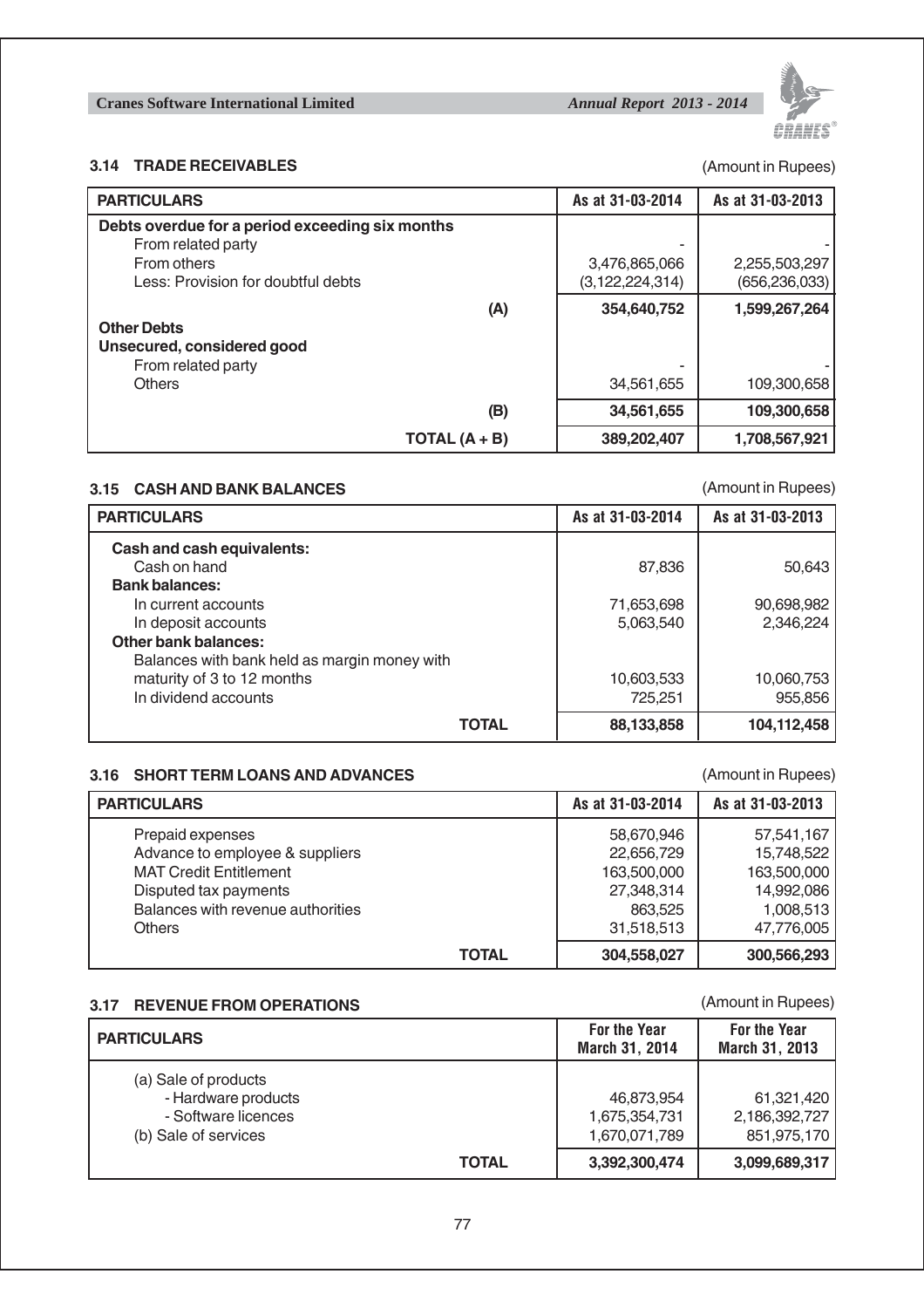

(Amount in Rupees)

(Amount in Rupees)

(Amount in Rupees)

(Amount in Rupees)

(Amount in Rupees)

#### **3.18 OTHER INCOME**

| <b>PARTICULARS</b>                                                                                                                                                                                                                                            | <b>For the Year</b><br>March 31, 2014            | <b>For the Year</b><br>March 31, 2013                            |
|---------------------------------------------------------------------------------------------------------------------------------------------------------------------------------------------------------------------------------------------------------------|--------------------------------------------------|------------------------------------------------------------------|
| (a) Interest received<br>(b) Liabilities written back to the extent no longer required<br>(c) Exchange fluctuation gain<br>(d) Other income<br>(e) Excess provision for leave encashment reversed income<br>(f) Excess provision for gratiuty reversed income | 3,685,840<br>63,391,674<br>36,238,921<br>973,393 | 5,361,141<br>9,680,201<br>163,989,247<br>28,157,844<br>1,485,211 |
| <b>TOTAL</b>                                                                                                                                                                                                                                                  | 104,289,828                                      | 208,673,644                                                      |

#### **3.19 CHANGES IN INVENTORIES OF STOCK IN TRADE**

| <b>PARTICULARS</b>                                                 | For the Year<br>March 31, 2014 | <b>For the Year</b><br>March 31, 2013 |
|--------------------------------------------------------------------|--------------------------------|---------------------------------------|
| Stock at the end of the year<br>Stock at the beginning of the year | 16.874.671<br>19.591.905       | 19,591,905<br>47,635,358              |
| Increase / (Decrease) in stock                                     | 2,717,234                      | 28,043,453                            |

#### **3.20 EMPLOYEE BENEFITS EXPENSES**

| <b>PARTICULARS</b>                                                                                                                     | For the Year<br>March 31, 2014                                | <b>For the Year</b><br>March 31, 2013              |
|----------------------------------------------------------------------------------------------------------------------------------------|---------------------------------------------------------------|----------------------------------------------------|
| Salaries and wages<br>Director remuneration<br>Contribution to provident and other funds<br>Staff welfare expenses<br>Leave encashment | 1,060,087,028<br>6,595,068<br>1,531,137<br>689,711<br>152,737 | 969,447,721<br>2,400,000<br>5,905,433<br>1,026,495 |
| Gratuity                                                                                                                               |                                                               | 7,312,578                                          |
| <b>TOTAL</b>                                                                                                                           | 1,069,055,681                                                 | 986,092,227                                        |

#### **3.21 FINANCE COSTS**

| <b>PARTICULARS</b>                                                                      |              | <b>For the Year</b><br>March 31, 2014 | For the Year<br>March 31, 2013         |
|-----------------------------------------------------------------------------------------|--------------|---------------------------------------|----------------------------------------|
| Interest on long term borrowings<br>Other borrowing costs<br>Interest on statutory dues |              | 36,646,944<br>930,080,995             | 91,958,427<br>834,927,595<br>4,509,993 |
|                                                                                         | <b>TOTAL</b> | 966,727,939                           | 931,396,015                            |

#### **3.22 DEPRECIATION AND AMORTIZATION EXPENSES**

| <b>PARTICULARS</b>                                                   |              | <b>For the Year</b><br>March 31, 2014 | <b>For the Year</b><br>March 31, 2013 |
|----------------------------------------------------------------------|--------------|---------------------------------------|---------------------------------------|
| Depreciation on tangible assets<br>Amortization on intangible assets |              | 21,898,256<br>416,059,237             | 24,526,142<br>517,651,412             |
|                                                                      | <b>TOTAL</b> | 437,957,493                           | 542,177,554                           |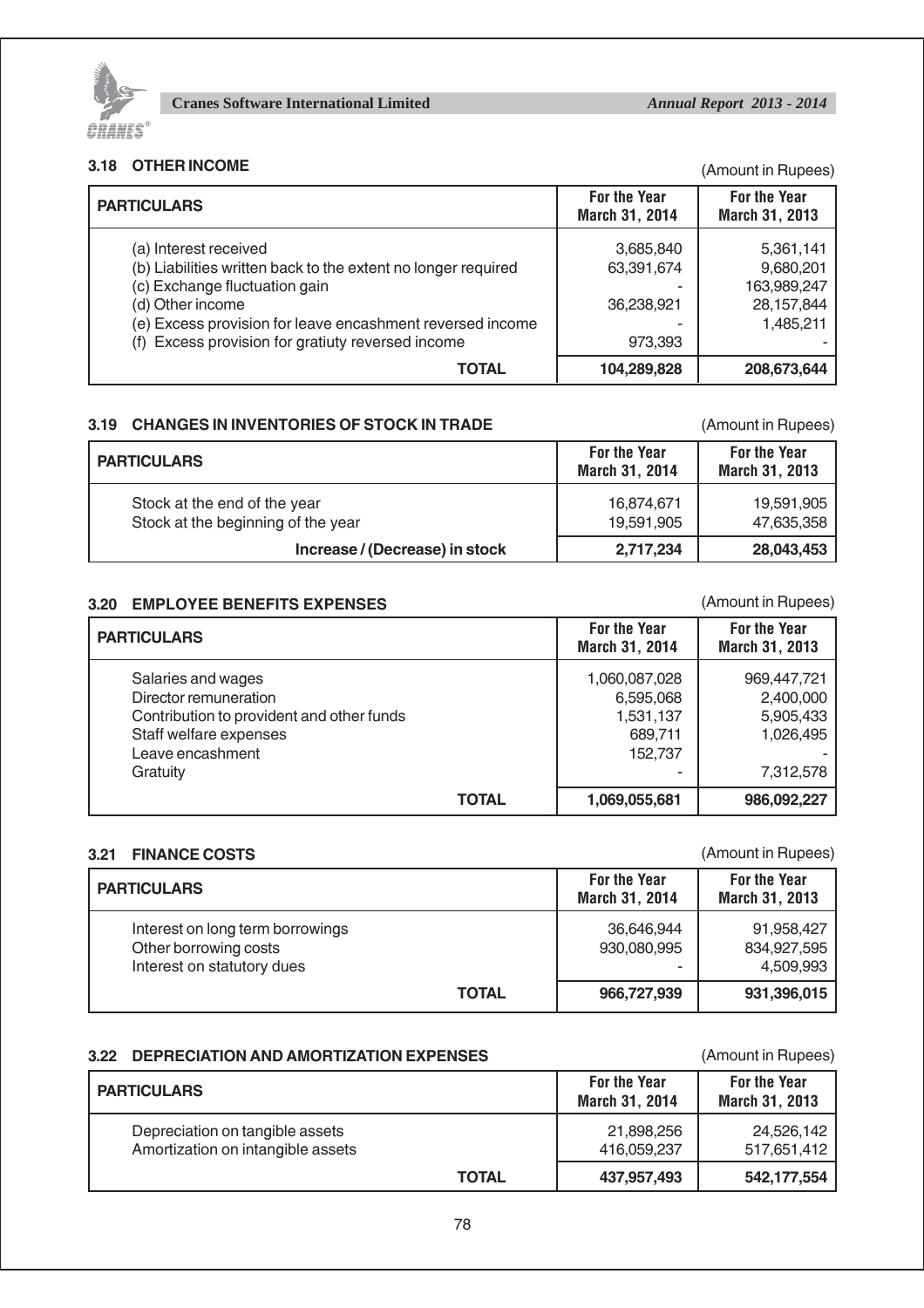

(Amount in Rupees)

#### **3.23 OTHER EXPENSES**

| <b>PARTICULARS</b>                         | <b>For the Year</b><br>March 31, 2014 | <b>For the Year</b><br>March 31, 2013 |
|--------------------------------------------|---------------------------------------|---------------------------------------|
| <b>Payment to auditor</b>                  |                                       |                                       |
| -As audit fee                              | 1,676,076                             | 1,761,136                             |
| -As reimbursement of expenses              | 39,300                                | 23,475                                |
| Power and fuel                             | 3,803,260                             | 15,841,196                            |
| Rent                                       | 55,544,448                            | 85,063,644                            |
| <b>Repairs and Maintenance</b>             |                                       |                                       |
| - Buildings                                |                                       | 22,731                                |
| - Machinery                                | 53,670                                | 211,682                               |
| - Others                                   | 14,307,183                            | 2,946,784                             |
| Insurance                                  | 17,192,529                            | 18,103,821                            |
| Rates and taxes, excluding taxes on income | 2,718,032                             | 32,342,526                            |
| Provision for bad and doubtful debts       | 987,300,000                           | 1,480,000,000                         |
| Marketing expenses                         | 14,237,696                            | 31,538,300                            |
| Sales commission                           | 74,328,304                            | 74,804,227                            |
| <b>Bad debts</b>                           | 3,303,179                             | 79,965                                |
| <b>Travelling expenses</b>                 | 43,975,037                            | 47,359,306                            |
| Communication expenses                     | 14,908,787                            | 15,579,941                            |
| <b>Exchange fluctuations</b>               | 326,774,295                           | 640,564                               |
| Legal & professional charges               | 15,269,629                            | 38,196,441                            |
| Miscellaneous expenses                     | 527,194,441                           | 266,664,206                           |
| TOTAL                                      | 2,102,625,866                         | 2,111,179,945                         |

#### **3.24 EXCEPTIONAL ITEMS**

| <b>PARTICULARS</b>          |              | <b>For the Year</b><br>March 31, 2014 | <b>For the Year</b><br>March 31, 2013 |
|-----------------------------|--------------|---------------------------------------|---------------------------------------|
| Prior period tax adjustment |              | (2,057,767)                           | (711, 472)                            |
| Prior period income         |              | 10,793,023                            |                                       |
| Profit on sale of assets    |              | 93.752                                |                                       |
|                             | <b>TOTAL</b> | 8,829,008                             | (711, 472)                            |

#### **3.25 EXTRAORDINARY ITEMS**

#### (Amount in Rupees)

(Amount in Rupees)

| <b>PARTICULARS</b>                                                                                      | For the Year<br>March 31, 2014 | For the Year<br>March 31, 2013 |  |
|---------------------------------------------------------------------------------------------------------|--------------------------------|--------------------------------|--|
| Amounts written back on one time settlement with banks<br>- Principal writeback<br>- Interest writeback |                                | 250,000,000<br>435,493,289     |  |
|                                                                                                         | <b>TOTAL</b>                   | 685,493,289                    |  |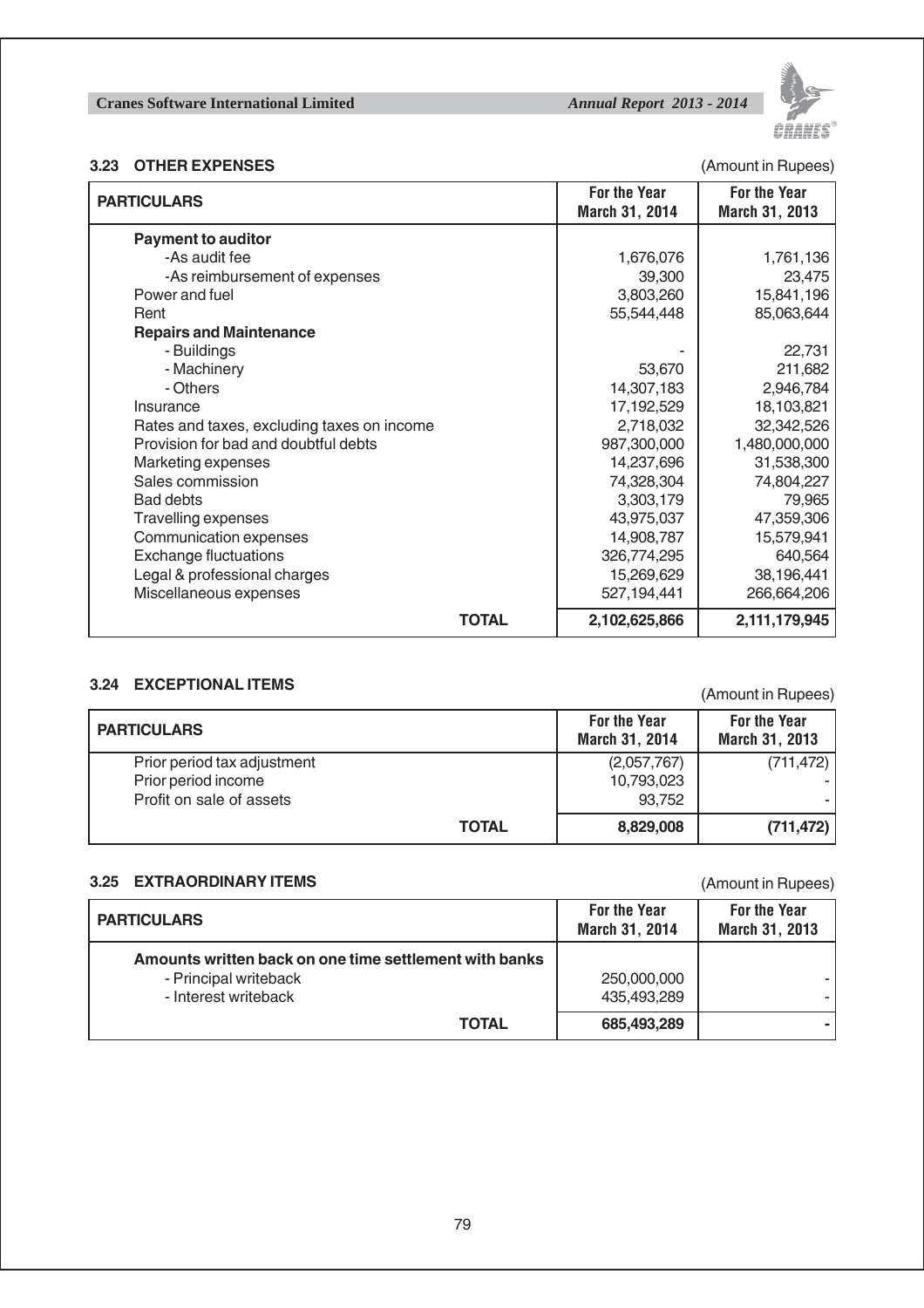

#### **3.26 EARNINGS PER SHARE**

|                                                                                                                            | For the year 31.03.2014                               |                                               | For the year 31.03.2013                               |                                               |  |
|----------------------------------------------------------------------------------------------------------------------------|-------------------------------------------------------|-----------------------------------------------|-------------------------------------------------------|-----------------------------------------------|--|
| <b>Particulars</b>                                                                                                         | <b>Before</b><br><b>Extraordinary</b><br><b>Items</b> | After<br><b>Extraordinary</b><br><b>Items</b> | <b>Before</b><br><b>Extraordinary</b><br><b>Items</b> | After<br><b>Extraordinary</b><br><b>Items</b> |  |
| (a) Basic<br>Profit / (loss) after tax (in Rupees)<br>Weighted average number of<br>shares outstanding<br><b>Basic EPS</b> | (1,715,182,520)<br>117,766,850<br>(14.56)             | (1,029,689,231)<br>117,766,850<br>(8.74)      | (2,618,653,966)<br>117,766,850<br>(22.24)             | (2,618,653,966)<br>117,766,850<br>(22.24)     |  |
| (b) Diluted<br>Profit / (loss) after tax (in Rupees)<br>Adjusted net profit for the year                                   | (1,715,182,520)<br>(1,715,182,520)                    | (1,029,689,231)<br>(1,029,689,231)            | (2,618,653,966)<br>(2,618,653,966)                    | (2,618,653,966)<br>(2,618,653,966)            |  |
| Weighted average number of<br>shares outstanding for diluted EPS                                                           | 117,766,850                                           | 117,766,850                                   | 117,766,850                                           | 117,766,850                                   |  |
| <b>Diluted EPS</b><br>Face value per share (in Rupees)                                                                     | (14.56)<br>2.00                                       | (8.74)<br>2.00                                | (22.24)<br>2.00                                       | (22.24)<br>2.00                               |  |

#### **3.27 PARTICULARS OF THE SUBSIDIARY COMPANIES CONSIDERED IN THE CONSOLIDATED FINANCIAL STATEMENTS AND THEIR REPORTING DATES**

| SI.<br>No. | <b>Name of Company</b>                        | <b>Country of</b><br>incorporation | % of voting<br>power held             | <b>Reporting</b><br>date as at |
|------------|-----------------------------------------------|------------------------------------|---------------------------------------|--------------------------------|
| i.         | Systat Software Inc,. USA                     | <b>USA</b>                         | 100%                                  | 31-Mar-14                      |
| ii.        | Systat Software Asia Pacific Limited          | India                              | 100%                                  | 31-Mar-14                      |
| iii.       | Systat Software GmbH                          | Germany                            | 100%                                  | 31-Mar-14                      |
| iv.        | Cranes Software International Pte, Ltd.       | Singapore                          | 100%                                  | 31-Mar-14                      |
| V.         | Cranes Software Inc.,                         |                                    |                                       |                                |
|            | (Earlier known as NISA Software Inc)          | <b>USA</b>                         | 100%                                  | 31-Mar-14                      |
| vi.        | Analytix Systems Private Limited              | India                              | 100%                                  | 31-Mar-14                      |
| vii.       | <b>Tilak Autotech Pvt Ltd</b>                 | India                              | 100%                                  | 31-Mar-14                      |
| viii.      | Dunn Solutions Group Inc,.                    | <b>USA</b>                         | <b>Wholly Owned</b>                   | 31-Mar-14                      |
|            |                                               |                                    | subsidiary of Cranes                  |                                |
|            |                                               |                                    | Software Inc                          |                                |
| ix.        | Caravel Info Systems Pvt Ltd                  | India                              | 100%                                  | 31-Mar-14                      |
| $X_{-}$    | <b>Proland Software Pvt Ltd</b>               | India                              | 100%                                  | 31-Mar-14                      |
| xi.        | Engineering Technology Associates Inc. USA    | <b>USA</b>                         | <b>Wholly Owned</b>                   | 31-Mar-14                      |
|            |                                               |                                    | subsidiary of Cranes                  |                                |
|            |                                               |                                    | Software Inc                          |                                |
| xii.       | Engineering Technology Associates Inc.        |                                    | <b>Wholly Owned</b>                   | 31-Mar-14                      |
|            | (Shangai)                                     | China                              | subsidiary of                         |                                |
|            |                                               |                                    | <b>Engineering Technology</b>         |                                |
|            |                                               |                                    | Associates Inc, USA                   |                                |
| xiii.      | <b>Esqube Communication Solutions Pvt Ltd</b> | India                              | 76%                                   | 31-Mar-14                      |
| xiv.       | Cubeware GmbH, with its Wholly owned          | Germany                            | Wholly owned                          | 31-Mar-14                      |
|            | subsidiaries in Austria and Switzerland       |                                    | subsidiary of Systat<br>Software GmbH |                                |
| XV.        | Dunn Solutions India Pvt. Ltd.                | India                              | Wholly owned                          | 31-Mar-14                      |
|            |                                               |                                    | subsidiary of Dunn                    |                                |
|            |                                               |                                    | Solutions Group Inc                   |                                |
|            |                                               |                                    |                                       |                                |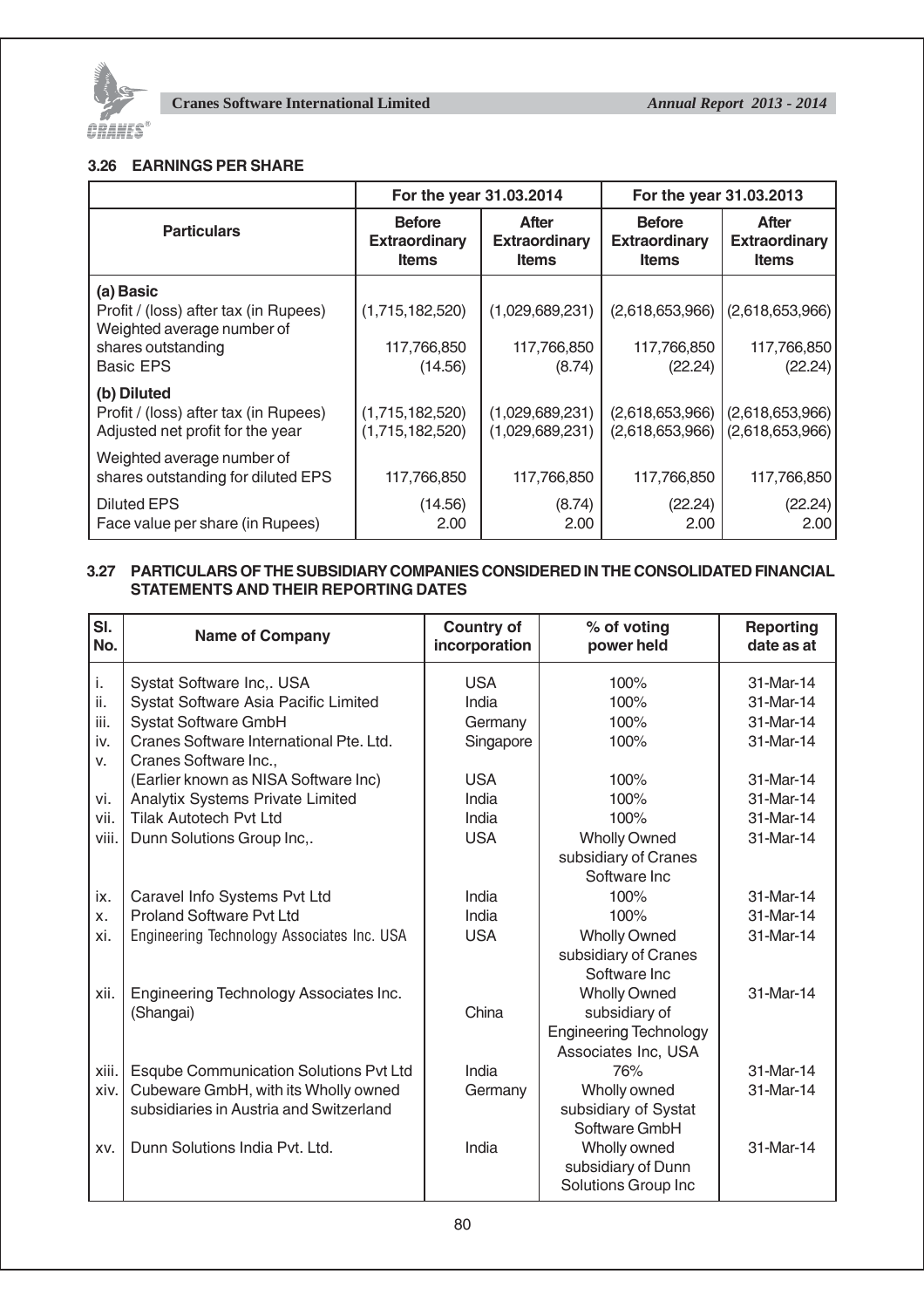

#### **3.28 CONTINGENT LIABILITIES AND COMMITMENTS**

(to the extent not provided for)

| <b>PARTICULARS</b>                                   | <b>Current Year</b> | <b>Previous Year</b> |  |
|------------------------------------------------------|---------------------|----------------------|--|
| Claims against the Company not acknowledged as debts |                     |                      |  |
| (a) Income tax matters                               | 1,000,667,009       | 245,972,000          |  |
| (b) Service tax matters                              | 138,647,868         | 75,602,762           |  |
| (c) Guarantees and counter guarantee                 | 15,667,073          | 12,361,185           |  |
| (d) Others                                           | 5,515,000           | 5,515,000            |  |
| <b>Commitments</b>                                   |                     |                      |  |
| TOTAL                                                | 1,160,496,950       | 339,450,947          |  |

#### **3.29 RELATED PARTY DISCLOSURES AS ASCERTAINED BY THE MANAGEMENT**

| <b>Particulars</b>       |                                             | <b>Key Management</b><br><b>Personnel</b> | <b>Other Related</b><br><b>Parties</b> |  |
|--------------------------|---------------------------------------------|-------------------------------------------|----------------------------------------|--|
| <b>Remuneration Paid</b> | <b>Current Year</b><br><b>Previous Year</b> | 6,595,068<br>2,400,000                    |                                        |  |
| Payable at the year end  | <b>Current Year</b><br><b>Previous Year</b> | 389,750,362<br>385,482,202                |                                        |  |

#### **NAME OF RELATED PARTIES AND DESCRIPTION OF RELATIONSHIP**

| Key Management Personnel     | Mr. Asif Khader<br>Mr.Mukkaram Jan<br>Mr.Mueed Khader                                                                                                                                                                                                                                                                                                                                                                              |
|------------------------------|------------------------------------------------------------------------------------------------------------------------------------------------------------------------------------------------------------------------------------------------------------------------------------------------------------------------------------------------------------------------------------------------------------------------------------|
| <b>Other Related parties</b> | Orca Infotech Private Limited<br>K & J Holdings Private Limited<br>K & J Telecom Private Limited<br>Jansons Land & Property Development Pvt Ltd<br><b>SPSS South Asia Private Limited</b><br><b>Keysoft Solutions Private Limited</b><br>Spice Capital Fund Private Limited<br>Sea Equity Private Limited<br>Samra Investment Bangalore Pvt. Ltd.<br>Source Majeure Software Pvt. Ltd.<br>Predictive Analytics Solutions Pvt. Ltd. |

(Amount in Rupees)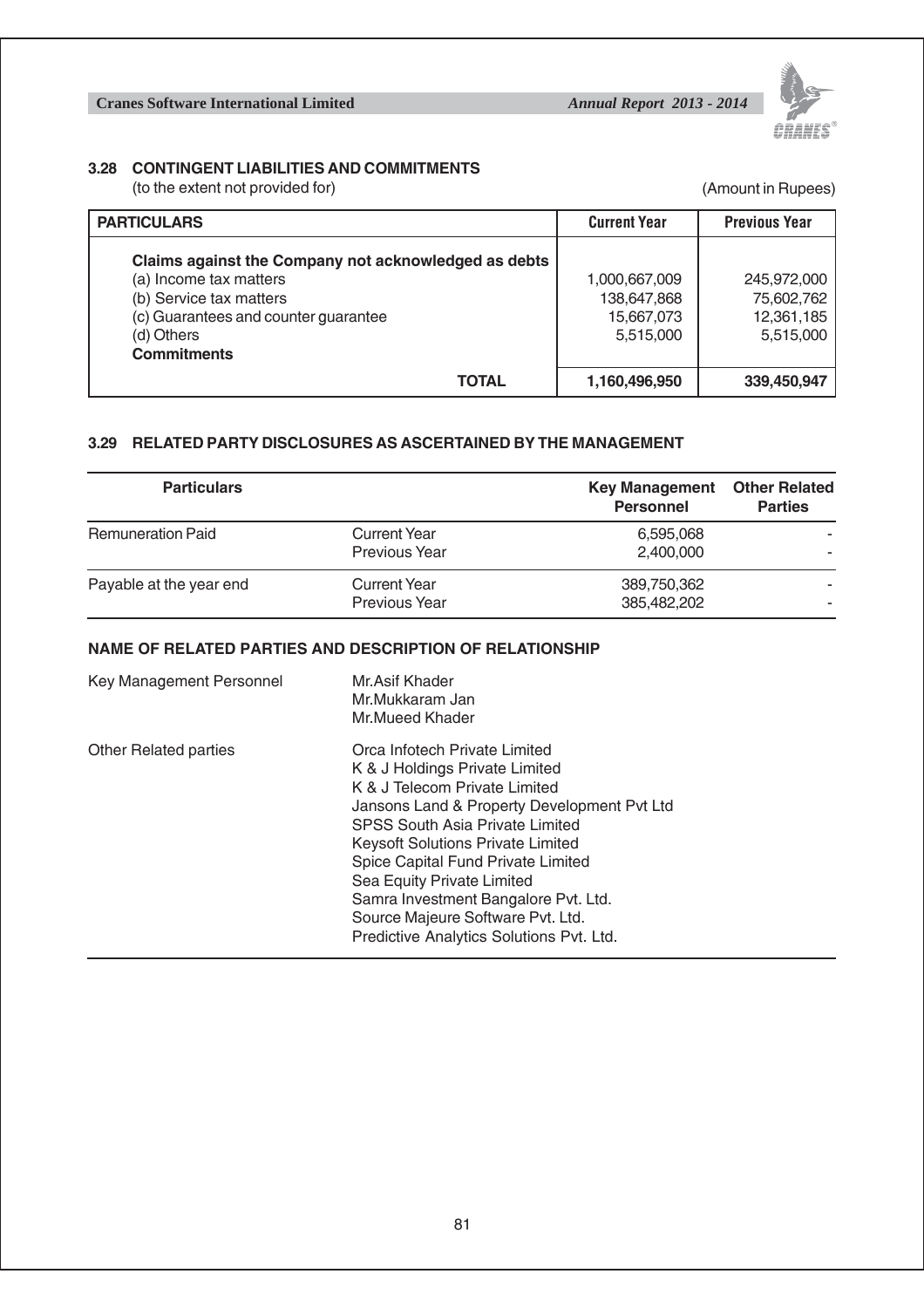

#### **3.30 SEGMENT REPORTING**

The Company has identified geographic segments as its primary segment and business segments as its secondary segments.

Primary Segments- a) Exports and b) Domestic Secondary Segments- a) Proprietary Products and Services b) Product Alliances

#### **Primary Segment Information - Geographical Segment**

(Amount in Rupees)

| SI.            |                                                                                                                                                                                                                        | <b>Current Year</b>                           |                                              |                                                                                                                                      | <b>Previous Year</b>                          |                                              |                                                                                                                                     |  |
|----------------|------------------------------------------------------------------------------------------------------------------------------------------------------------------------------------------------------------------------|-----------------------------------------------|----------------------------------------------|--------------------------------------------------------------------------------------------------------------------------------------|-----------------------------------------------|----------------------------------------------|-------------------------------------------------------------------------------------------------------------------------------------|--|
| No.            | <b>Particulars</b>                                                                                                                                                                                                     | <b>Export</b><br><b>Domestic</b>              |                                              | <b>Total</b>                                                                                                                         | <b>Export</b>                                 | <b>Domestic</b>                              | <b>Total</b>                                                                                                                        |  |
| 1              | <b>Segment Revenue</b>                                                                                                                                                                                                 | 3,245,277,175                                 | 147,023,299                                  | 3,392,300,474                                                                                                                        | 2,961,718,659                                 | 137,970,658                                  | 3,099,689,317                                                                                                                       |  |
| $\overline{2}$ | <b>Segment Results</b><br>Other Income<br>Operating Profit / (loss)<br><b>Interest Expenses</b><br>Exceptional / extraordinary items<br>Profit / (loss) before tax<br><b>Tax Expenses</b><br>Profit / (loss) after tax | (588, 668, 500)                               | (1, 250, 920, 349)                           | (1,839,588,849)<br>104,289,828<br>(1,735,299,020)<br>966,727,939<br>694,322,297<br>(2,007,704,663)<br>978,015,431<br>(1,029,689,231) | (517, 837, 200)                               | (1,518,980,371)                              | (2,036,817,571)<br>208,673,644<br>(1,828,143,927)<br>931,396,015<br>(711, 472)<br>(2,758,828,470)<br>140,113,364<br>(2,618,715,106) |  |
| 3              | <b>Segments Assets</b><br><b>Total Assets</b><br>Segment liabilities<br><b>Total Liabilities</b><br>Segments Capital Employed<br>(Segment Assets-Segment Liabilities)                                                  | 9,065,517,631<br>8,888,867,631<br>176,650,000 | 3,021,858,004<br>2,962,974,304<br>58,883,700 | 12,087,375,635<br>12,087,375,635<br>11,851,841,935<br>11,851,841,935<br>235,533,700                                                  | 9,594,589,041<br>9,417,939,041<br>176,650,000 | 3,198,216,237<br>3,139,332,538<br>58,883,700 | 12,792,805,278<br>12,792,805,278<br>12,557,271,578<br>12,557,271,578<br>235,533,700                                                 |  |
| $\overline{4}$ | Capital Expenditure                                                                                                                                                                                                    | 73,472,011                                    | 455,554,050                                  | 529,026,061                                                                                                                          | 8,266,124                                     | 719,770                                      | 8,985,894                                                                                                                           |  |
| 5              | Depreciation                                                                                                                                                                                                           | 134,015,663                                   | 303,941,831                                  | 437,957,493                                                                                                                          | 501,508,816                                   | 40,668,738                                   | 542, 177, 554                                                                                                                       |  |

#### **Secondary Segment Information - Business Segment**

(Amount in Rupees)

|        |                       |                                                       | <b>Current Year</b>                | <b>Previous Year</b>                                  |                                    |  |
|--------|-----------------------|-------------------------------------------------------|------------------------------------|-------------------------------------------------------|------------------------------------|--|
| SI.No. | <b>Particulars</b>    | Proprietary<br><b>Products and</b><br><b>Services</b> | <b>Product</b><br><b>Alliances</b> | Proprietary<br><b>Products and</b><br><b>Services</b> | <b>Product</b><br><b>Alliances</b> |  |
|        | Segment Revenue       | 3,349,982,318                                         | 42,318,157                         | 3,042,477,881                                         | 57,211,436                         |  |
| 2      | <b>Segment Result</b> | (1,816,593,988)                                       | (22, 994, 861)                     | (1,972,199,797)                                       | (64, 617, 774)                     |  |
| 3      | <b>Segment Assets</b> | 11,936,283,440                                        | 151,092,195                        | 12,556,138,380                                        | 236,666,898                        |  |
| 4      | Capital Expenditure   | 516,541,046                                           | 12,485,015                         | 8,773,414                                             | 212,480                            |  |

**3.31** Previous year's figures have been regrouped and reclassified wherever necessary to make them comparable.

As per our report of even date **For S.Janardhan & Associates For and on behalf of the Board** Chartered Accountants Firm Registration No. 005310S

**Vijay Bhatia Asif Khader Mueed Khader P. Phaneendra** Partner **Managing Director** Director **Director** Company Secretary Membership No. 201862

Bengaluru Bengaluru Bengaluru Bengaluru Bengaluru Bengaluru Bengaluru Bengaluru Bengaluru Bengaluru Bengaluru Bengaluru Bengaluru Bengaluru Bengaluru Bengaluru Bengaluru Bengaluru Bengaluru Bengaluru Bengaluru Bengaluru Be

May 29, 2014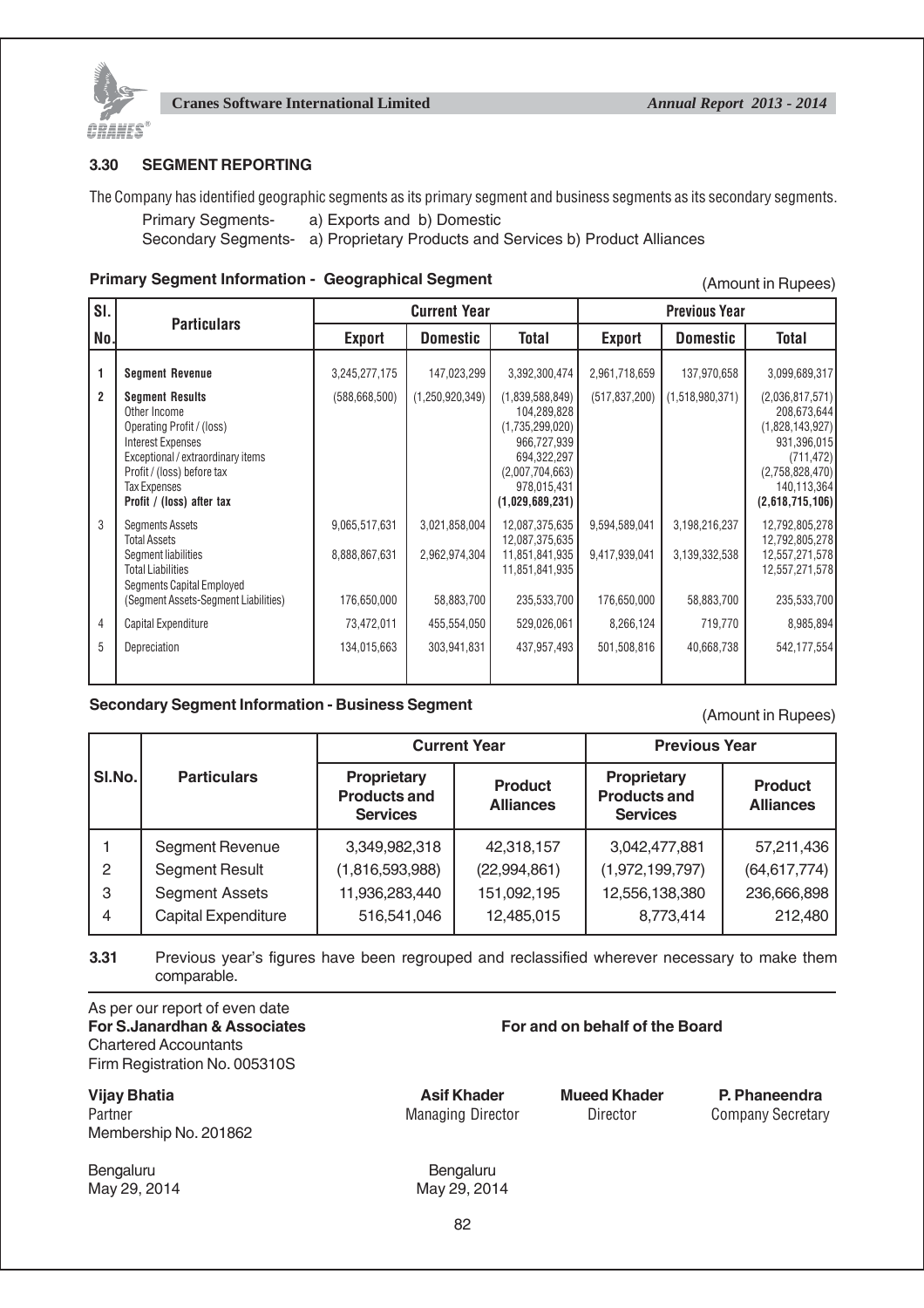STATEMENT PURSUANT TO SECTION 212 OF THE COMPANIES ACT, 1956 RELATING TO COMPANYS' INTEREST IN **STATEMENT PURSUANT TO SECTION 212 OF THE COMPANIES ACT,1956 RELATING TO COMPANYS' INTEREST IN** SUBSIDIARY COMPANIES: **SUBSIDIARY COMPANIES:**

FOR THE YEAR ENDED MARCH 31, 2014 FOR THE YEAR ENDED MARCH 31, 2014

| Communi-<br>Esqube                            | cation<br>Solutions<br>Pvt. Ltd.                                       | lΜR                | 31.3.2014              | 8,942<br>76%<br>76%                                                                         |                                                                                                                                                           |                                                                         | (409, 630)                                                                  |                                                                                                                                                       |                                                                         | (254, 748)                                                                  |
|-----------------------------------------------|------------------------------------------------------------------------|--------------------|------------------------|---------------------------------------------------------------------------------------------|-----------------------------------------------------------------------------------------------------------------------------------------------------------|-------------------------------------------------------------------------|-----------------------------------------------------------------------------|-------------------------------------------------------------------------------------------------------------------------------------------------------|-------------------------------------------------------------------------|-----------------------------------------------------------------------------|
| Proland                                       | Software<br>Pvt. Ltd.                                                  | li⊠                | 31.3.2014              | $4,840$<br>100%                                                                             |                                                                                                                                                           |                                                                         | (3,661,904)                                                                 |                                                                                                                                                       |                                                                         | (947, 186)                                                                  |
| Analytix<br>Systems                           | Pvt. Ltd.                                                              | li⊠                | 31.3.2014              | 20,000<br>$100\%$                                                                           |                                                                                                                                                           |                                                                         | (40, 791)                                                                   |                                                                                                                                                       |                                                                         | (32, 136)                                                                   |
| Tilak                                         | Autotech<br>Pvt. Ltd.                                                  | li⊠                | 31.3.2014              | $1,000$<br>$0,000$                                                                          |                                                                                                                                                           | ı                                                                       | (42, 870)                                                                   |                                                                                                                                                       | $\blacksquare$                                                          | (54, 021)                                                                   |
| Consolidated with Dunn<br>Cranes Software Inc | Engineering Technolgy<br>Associate Inc & China<br>Solutions Group Inc, | <b>USD</b>         | 31.3.2014              | 2,691,855<br>$-100%$                                                                        |                                                                                                                                                           |                                                                         | 99,298                                                                      |                                                                                                                                                       |                                                                         | (282, 103)                                                                  |
| Caravel Info                                  | Systems Pvt.<br><u>Ltd</u>                                             | <b>MNR</b>         | 31.3.2014              | $120,000$<br>100%<br>100%                                                                   |                                                                                                                                                           |                                                                         | 1,302,362                                                                   |                                                                                                                                                       |                                                                         | 4,210,772                                                                   |
| Software<br>Cranes                            | Internationa<br>Pte Ltd                                                | <b>GD</b>          | 31.3.2014              | 165,692<br>100%                                                                             |                                                                                                                                                           |                                                                         | (161, 219)                                                                  |                                                                                                                                                       |                                                                         | (53, 424)                                                                   |
| Systat                                        | Asia Pacific<br>Software<br>Ltd                                        | ∭К                 | 31.3.2014              | 380,000<br>10<br>100%                                                                       |                                                                                                                                                           |                                                                         | (26, 159)                                                                   |                                                                                                                                                       | ı                                                                       | (15,588)                                                                    |
| Systat                                        | Software<br>$\equiv$                                                   | <b>SSD</b>         | 31.3.2014              | 974,166<br>100%                                                                             |                                                                                                                                                           |                                                                         | 1,132,723                                                                   |                                                                                                                                                       |                                                                         | (1,919,403)                                                                 |
| Systat Software<br>GmbH                       | (Consolidated<br>with Cubeware<br>GmbH)                                | <b>EURO</b>        | 31.3.2014              | 25,000<br>100%                                                                              |                                                                                                                                                           |                                                                         | (1, 129, 025)                                                               |                                                                                                                                                       |                                                                         | 516,932                                                                     |
|                                               | Name of the Subsidiary<br>Company                                      | Reporting Currency | Financial period ended | c) Extent of interest as at year end<br>a) No. of shares held<br>b) Face value of per share | (losses) of the subsidiary for the current<br>period so far as it concerns the members<br>The Net aggregate amount of Profits /<br>of the holding company | accounts of the holding company<br>a) dealt with or provided for in the | b) Not dealt with or provided for in the<br>accounts of the holding company | previous financial years of the Subsidiary<br>so far as it concerns the members of the<br>Net aggregate Profits / (losses) for the<br>holding company | accounts of the holding company<br>a) dealt with or provided for in the | b) Not dealt with or provided for in the<br>accounts of the holding company |

For and on behalf of the Board **For and on behalf of the Board**

Date : May 29, 2014 Marching Director Managing Director Director Place : Bengaluru<br>Date : May 29, 2014

Place : Bengaluru **Asif Khader Mueed Khader** Asif Khader<br>Managing Director